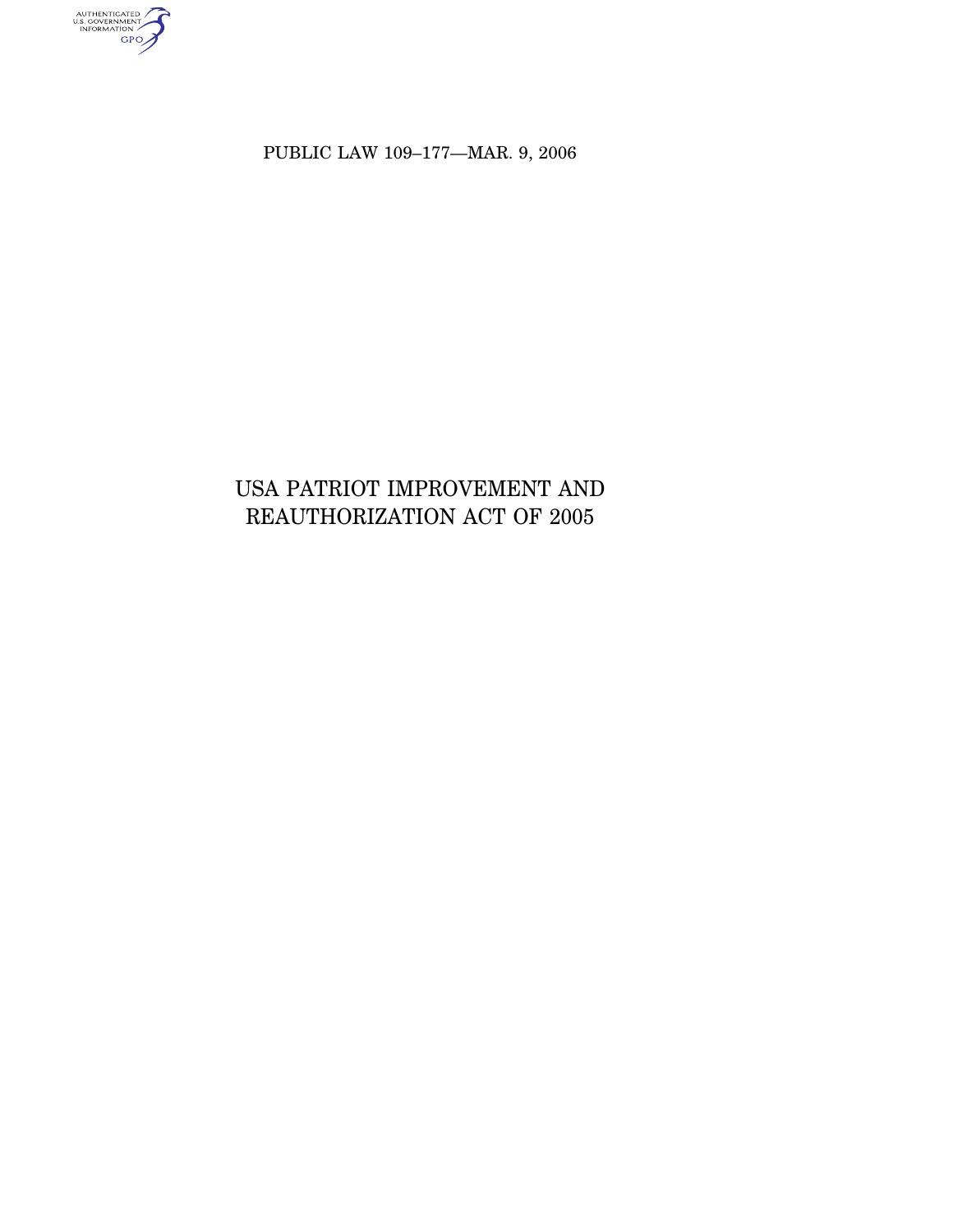### Public Law 109–177 109th Congress

### An Act

Mar. 9, 2006 [H.R. 3199]

To extend and modify authorities needed to combat terrorism, and for other purposes. *Be it enacted by the Senate and House of Representatives of*

*the United States of America in Congress assembled*,

18 USC 1801 note. USA PATRIOT Improvement and Reauthorization Act of 2005.

**SECTION 1. SHORT TITLE; TABLE OF CONTENTS.** (a) SHORT TITLE.—This Act may be cited as the ''USA PATRIOT

Improvement and Reauthorization Act of 2005''.

(b) TABLE OF CONTENTS.—The table of contents for this Act is as follows:

Sec. 1. Short title; table of contents.

#### TITLE I—USA PATRIOT IMPROVEMENT AND REAUTHORIZATION ACT

- 
- Sec. 101. References to, and modification of short title for, USA PATRIOT Act. Sec. 102. USA PATRIOT Act sunset provisions. Sec. 103. Extension of sunset relating to individual terrorists as agents of foreign
- powers. Sec. 104. Section 2332b and the material support sections of title 18, United States Code.
- Sec. 105. Duration of FISA surveillance of non-United States persons under section 207 of the USA PATRIOT Act.
- Sec. 106. Access to certain business records under section 215 of the USA PA-TRIOT Act.
- Sec. 106A. Audit on access to certain business records for foreign intelligence purposes. Sec. 107. Enhanced oversight of good-faith emergency disclosures under section 212
- of the USA PATRIOT Act.
- Sec. 108. Multipoint electronic surveillance under section 206 of the USA PATRIOT Act.
- 
- Sec. 109. Enhanced congressional oversight. Sec. 110. Attacks against railroad carriers and mass transportation systems. Sec. 111. Forfeiture.
- 
- Sec. 112. Section  $2332b(g)(5)(B)$  amendments relating to the definition of Federal crime of terrorism.
- Sec. 113. Amendments to section 2516(1) of title 18, United States Code. Sec. 114. Delayed notice search warrants.
- 
- 
- 
- Sec. 115. Judicial review of national security letters.<br>Sec. 116. Confidentiality of national security letters.<br>Sec. 117. Violations of nondisclosure provisions of national security letters.<br>Sec. 118. Reports on national s
- 
- Sec. 119. Audit of use of national security letters.
- Sec. 120. Definition for forfeiture provisions under section 806 of the USA PA-TRIOT Act.
- Sec. 121. Penal provisions regarding trafficking in contraband cigarettes or smokeless tobacco. Sec. 122. Prohibition of narco-terrorism.
- 
- 
- 
- Sec. 123. Interfering with the operation of an aircraft. Sec. 124. Sense of Congress relating to lawful political activity. Sec. 125. Removal of civil liability barriers that discourage the donation of fire equipment to volunteer fire companies. Sec. 126. Report on data-mining activities.
- 
- 
- Sec. 127. Sense of Congress. Sec. 128. USA PATRIOT Act section 214; authority for disclosure of additional information in connection with orders for pen register and trap and trace authority under FISA.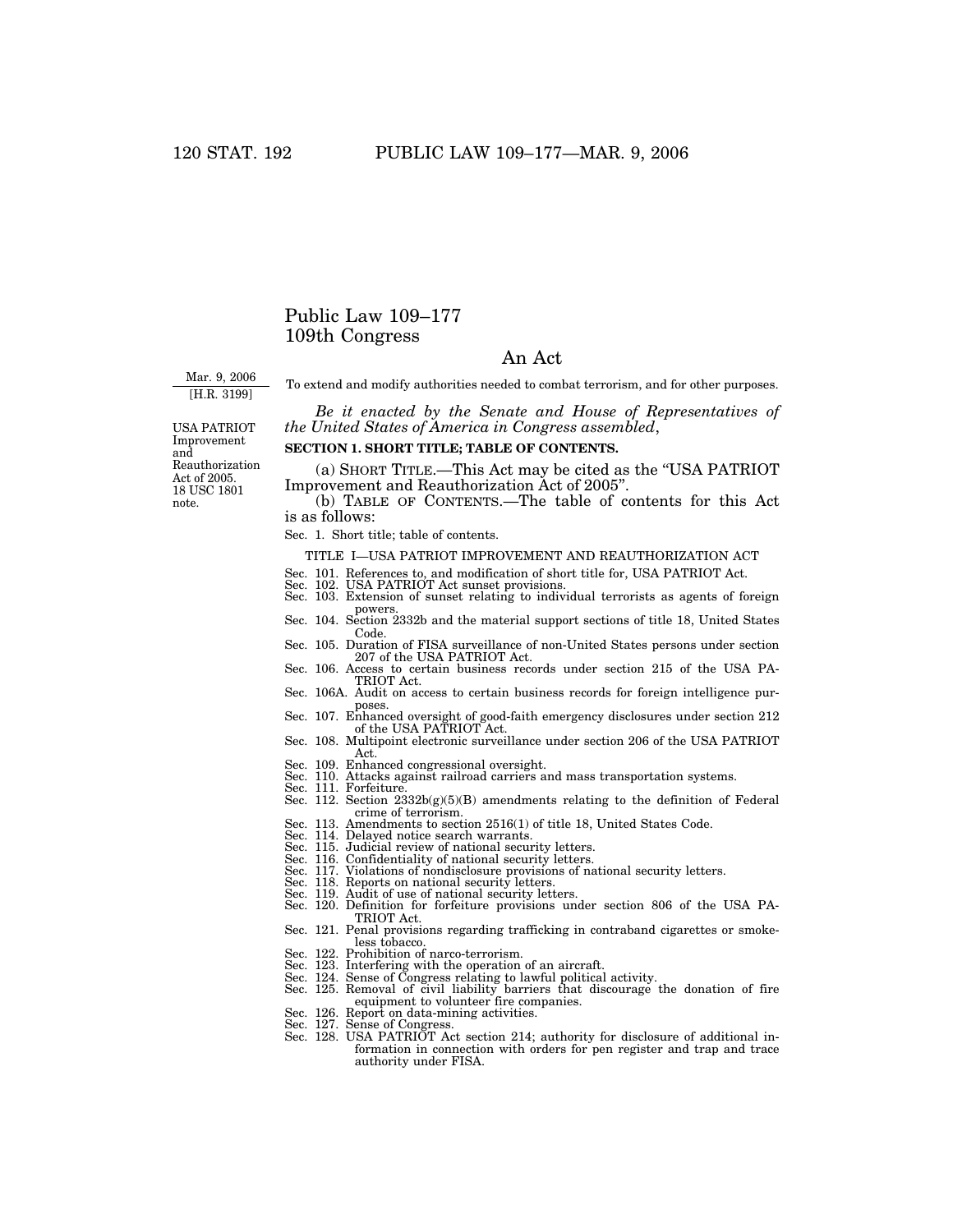#### TITLE II—TERRORIST DEATH PENALTY ENHANCEMENT

Sec. 201. Short title.

#### Subtitle A—Terrorist penalties enhancement Act

- Sec. 211. Death penalty procedures for certain air piracy cases occurring before en-
- actment of the Federal Death Penalty Act of 1994.
- Sec. 212. Postrelease supervision of terrorists.

#### Subtitle B—Federal Death Penalty Procedures

- Sec. 221. Elimination of procedures applicable only to certain Controlled Substances Act cases.
- Sec. 222. Counsel for financially unable defendants.
- TITLE III—REDUCING CRIME AND TERRORISM AT AMERICA'S SEAPORTS
- Sec. 301. Short title.
- Sec. 302. Entry by false pretenses to any seaport.
- Sec. 303. Criminal sanctions for failure to heave to, obstruction of boarding, or providing false information.
- Sec. 304. Criminal sanctions for violence against maritime navigation, placement of destructive devices.
- 
- Sec. 305. Transportation of dangerous materials and terrorists. Sec. 306. Destruction of, or interference with, vessels or maritime facilities. Sec. 307. Theft of interstate or foreign shipments or vessels.
- 
- 
- 
- Sec. 308. Stowaways on vessels or aircraft. Sec. 309. Bribery affecting port security. Sec. 310. Penalties for smuggling goods into the United States. Sec. 311. Smuggling goods from the United States.
- 

#### TITLE IV—COMBATING TERRORISM FINANCING

- Sec. 401. Short title.
- Sec. 402. Increased penalties for terrorism financing.
- Sec. 403. Terrorism-related specified activities for money laundering.
- Sec. 404. Assets of persons committing terrorist acts against foreign countries or international organizations.
- Sec. 405. Money laundering through hawalas.
- Sec. 406. Technical and conforming amendments relating to the USA PATRIOT Act.
- Sec. 407. Cross reference correction.
- Sec. 408. Amendment to amendatory language.
- Sec. 409. Designation of additional money laundering predicate.
- Sec. 410. Uniform procedures for criminal forfeiture.

#### TITLE V—MISCELLANEOUS PROVISIONS

- Sec. 501. Residence of United States attorneys and assistant United States attorneys.
- Sec. 502. Interim appointment of United States Attorneys.
- Sec. 503. Secretary of Homeland Security in Presidential line of succession.
- Sec. 504. Bureau of Alcohol, Tobacco and Firearms to the Department of Justice.
- Sec. 505. Qualifications of United States Marshals.
- Sec. 506. Department of Justice intelligence matters.
- Sec. 507. Review by Attorney General.

#### TITLE VI—SECRET SERVICE

- Sec. 601. Short title.
- Sec. 602. Interference with national special security events.
- Sec. 603. False credentials to national special security events.
- Sec. 604. Forensic and investigative support of missing and exploited children cases.
- Sec. 605. The Uniformed Division, United States Secret Service.
- Sec. 606. Savings provisions.
- Sec. 607. Maintenance as distinct entity.
- Sec. 608. Exemptions from the Federal Advisory Committee Act.

#### TITLE VII—COMBAT METHAMPHETAMINE EPIDEMIC ACT OF 2005

Sec. 701. Short title.

#### Subtitle A—Domestic regulation of precursor chemicals

Sec. 711. Scheduled listed chemical products; restrictions on sales quantity, behindthe-counter access, and other safeguards.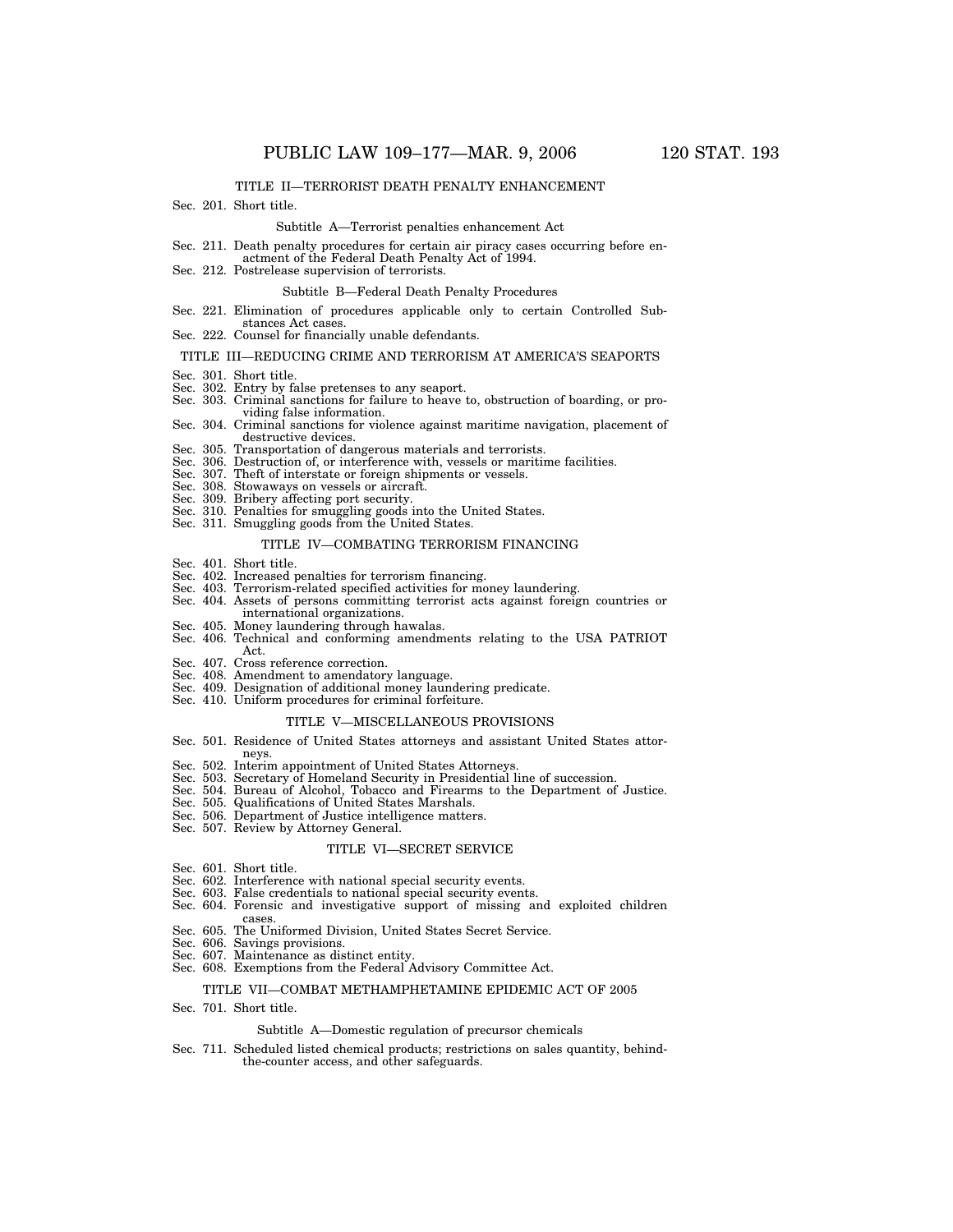- Sec. 712. Regulated transactions.
- Sec. 713. Authority to establish production quotas. Sec. 714. Penalties; authority for manufacturing; quota.
- Sec. 715. Restrictions on importation; authority to permit imports for medical, scientific, or other legitimate purposes.
- Sec. 716. Notice of importation or exportation; approval of sale or transfer by importer or exporter.
- Sec. 717. Enforcement of restrictions on importation and of requirement of notice of transfer.
- Sec. 718. Coordination with United States Trade Representative.

#### Subtitle B—International regulation of precursor chemicals

- Sec. 721. Information on foreign chain of distribution; import restrictions regarding
- Sec. 722. Requirements relating to the largest exporting and importing countries of certain precursor chemicals.
- Sec. 723. Prevention of smuggling of methamphetamine into the United States from Mexico.

#### Subtitle C—Enhanced criminal penalties for methamphetamine production and trafficking

- Sec. 731. Smuggling methamphetamine or methamphetamine precursor chemicals into the United States while using facilitated entry programs. Sec. 732. Manufacturing controlled substances on Federal property. Sec. 733. Increased punishment for methamphetamine kingpins.
- 
- 
- 
- Sec. 734. New child-protection criminal enhancement. Sec. 735. Amendments to certain sentencing court reporting requirements. Sec. 736. Semiannual reports to Congress.
- 
- Subtitle D—Enhanced environmental regulation of methamphetamine byproducts
- Sec. 741. Biennial report to Congress on agency designations of by-products of
- methamphetamine laboratories as hazardous materials.<br>Sec. 742. Methamphetamine production report.
- 
- Sec. 743. Cleanup costs.

#### Subtitle E—Additional programs and activities

- Sec. 751. Improvements to Department of Justice drug court grant program. Sec. 752. Drug courts funding. Sec. 753. Feasibility study on Federal drug courts.
- 
- 
- Sec. 754. Grants to hot spot areas to reduce availability of methamphetamine. Sec. 755. Grants for programs for drug-endangered children.
- 
- Sec. 756. Authority to award competitive grants to address methamphetamine use by pregnant and parenting women offenders.

## **TITLE I—USA PATRIOT IMPROVEMENT AND REAUTHORIZATION ACT**

### **SEC. 101. REFERENCES TO, AND MODIFICATION OF SHORT TITLE FOR, USA PATRIOT ACT.**

(a) REFERENCES TO USA PATRIOT ACT.—A reference in this Act to the USA PATRIOT Act shall be deemed a reference to the Uniting and Strengthening America by Providing Appropriate Tools Required to Intercept and Obstruct Terrorism Act (USA PATRIOT Act) of 2001.

(b) MODIFICATION OF SHORT TITLE OF USA PATRIOT ACT.— Section 1(a) of the USA PATRIOT Act is amended to read as follows:

''(a) SHORT TITLE.—This Act may be cited as the 'Uniting and Strengthening America by Providing Appropriate Tools Required to Intercept and Obstruct Terrorism Act of 2001' or the 'USA PATRIOT Act'.''.

### **SEC. 102. USA PATRIOT ACT SUNSET PROVISIONS.**

(a) IN GENERAL.—Section 224 of the USA PATRIOT Act is repealed.

18 USC 1 note.

18 USC 2510 note.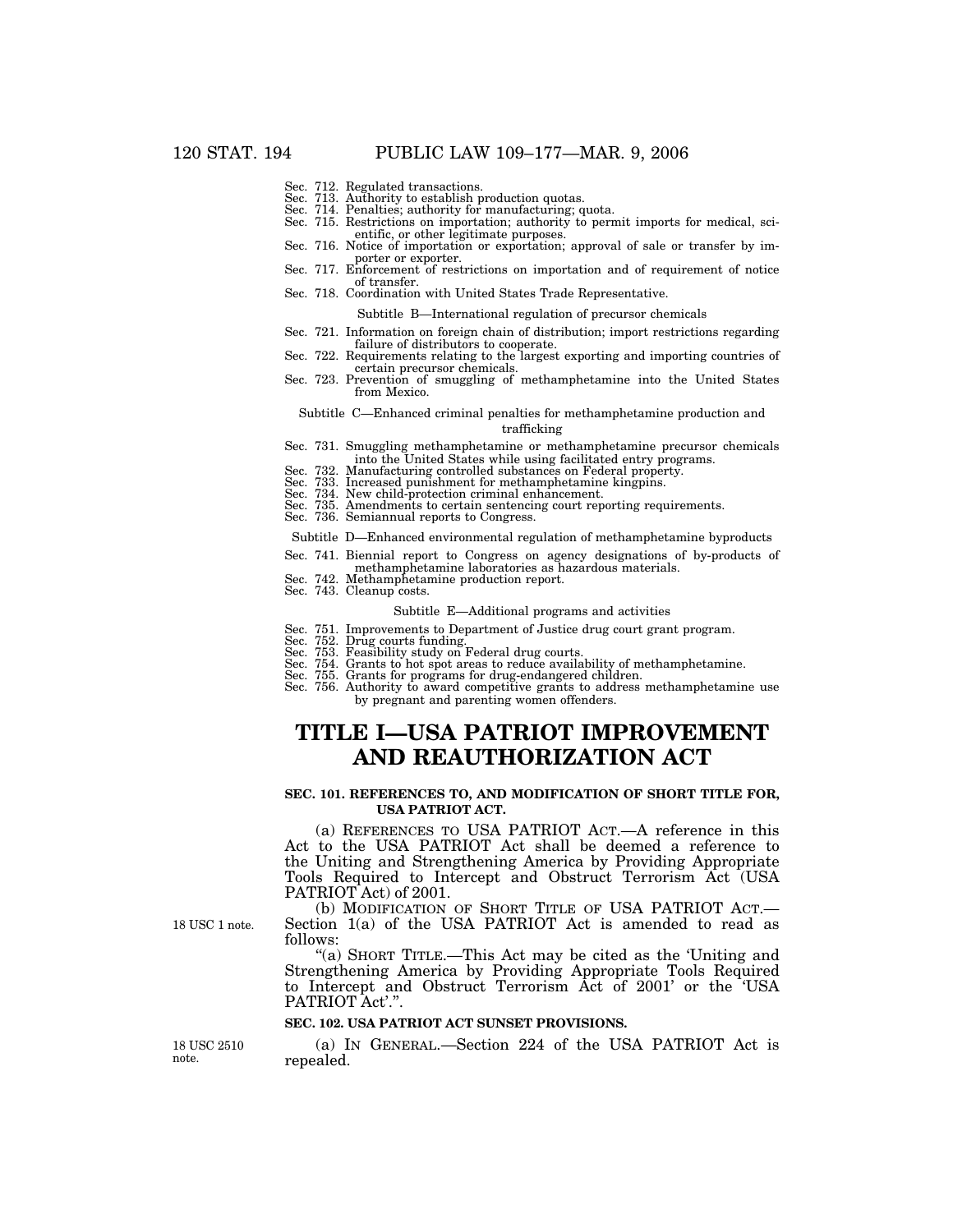(b) SECTIONS 206 AND 215 SUNSET.— (1) IN GENERAL.—Effective December 31, 2009, the Foreign Intelligence Surveillance Act of 1978 is amended so that sections  $\overline{501}$ ,  $502$ , and  $105(c)(2)$  read as they read on October 25, 2001. Effective date. 50 USC 1805 and

(2) EXCEPTION.—With respect to any particular foreign intelligence investigation that began before the date on which the provisions referred to in paragraph (1) cease to have effect, or with respect to any particular offense or potential offense that began or occurred before the date on which such provisions cease to have effect, such provisions shall continue in effect.

### **SEC. 103. EXTENSION OF SUNSET RELATING TO INDIVIDUAL TERROR-ISTS AS AGENTS OF FOREIGN POWERS.**

Section 6001(b) of the Intelligence Reform and Terrorism Prevention Act of 2004 (Public Law 108–458; 118 Stat. 3742) is amended to read as follows:

"(b) SUNSET.—<br>"(1) IN GENERAL.—Except as provided in paragraph (2), the amendment made by subsection (a) shall cease to have effect on December 31, 2009.

"(2) EXCEPTION.—With respect to any particular foreign intelligence investigation that began before the date on which the provisions referred to in paragraph (1) cease to have effect, or with respect to any particular offense or potential offense that began or occurred before the date on which the provisions cease to have effect, such provisions shall continue in effect.''.

#### **SEC. 104. SECTION 2332b AND THE MATERIAL SUPPORT SECTIONS OF TITLE 18, UNITED STATES CODE.**

Section 6603 of the Intelligence Reform and Terrorism Prevention Act of 2004 (Public Law 108–458; 118 Stat. 3762) is amended 18 USC 2332b by striking subsection (g).

#### **SEC. 105. DURATION OF FISA SURVEILLANCE OF NON-UNITED STATES PERSONS UNDER SECTION 207 OF THE USA PATRIOT ACT.**

(a) ELECTRONIC SURVEILLANCE.—Section 105(e) of the Foreign Intelligence Surveillance Act of 1978 (50 U.S.C. 1805(e)) is amended—

 $(1)$  in paragraph  $(1)(B)$ , by striking ", as defined in section  $101(b)(1)(A)$ " and inserting "who is not a United States person"; and

 $(2)$  in subsection  $(2)(B)$ , by striking "as defined in section 101(b)(1)(A)'' and inserting ''who is not a United States person''. (b) PHYSICAL SEARCH.—Section 304(d) of such Act (50 U.S.C.

 $1824(d)$ ) is amended-

 $(1)$  in paragraph  $(1)(B)$ , by striking "as defined in section  $101(b)(1)(A)$ " and inserting "who is not a United States person"; and

(2) in paragraph (2), by striking ''as defined in section 101(b)(1)(A)'' and inserting ''who is not a United States person''. (c) PEN REGISTERS, TRAP AND TRACE DEVICES.—Section 402(e) of such Act (50 U.S.C. 1842(e)) is amended—

(1) by striking "(e) An" and inserting " $(e)(1)$  Except as provided in paragraph (2), an"; and

(2) by adding at the end the following new paragraph: " $(2)$  In the case of an application under subsection  $(c)$  where the applicant has certified that the information likely to be obtained

note.

note, 1861, 1862.

50 USC 1801 note.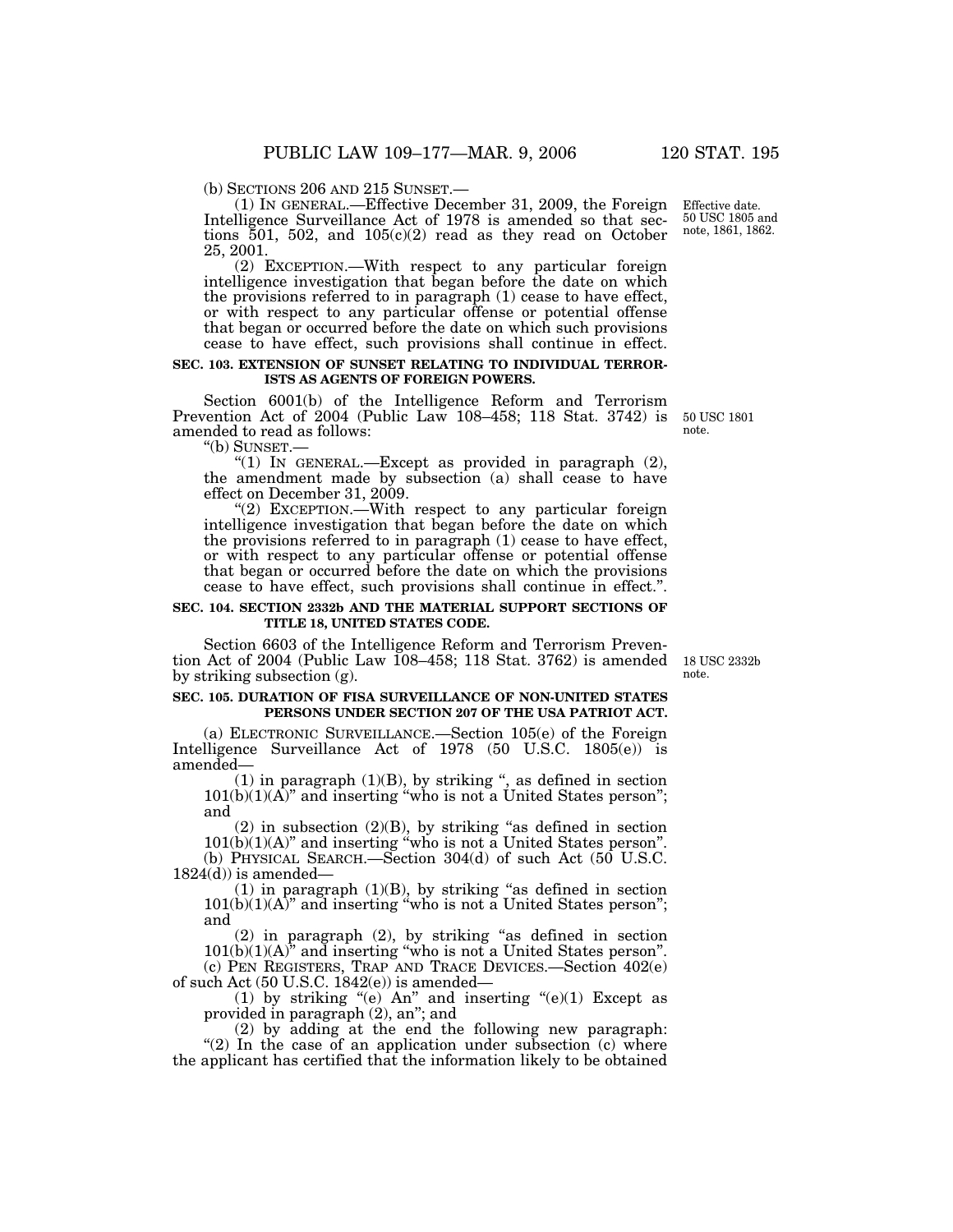is foreign intelligence information not concerning a United States person, an order, or an extension of an order, under this section may be for a period not to exceed one year.''.

### **SEC. 106. ACCESS TO CERTAIN BUSINESS RECORDS UNDER SECTION 215 OF THE USA PATRIOT ACT.**

(a) DIRECTOR APPROVAL FOR CERTAIN APPLICATIONS.—Subsection (a) of section 501 of the Foreign Intelligence Surveillance Act of 1978 (50 U.S.C. 1861(a)) is amended—

(1) in paragraph (1), by striking ''The Director'' and inserting ''Subject to paragraph (3), the Director''; and

 $(2)$  by adding at the end the following:

 $\cdot$ (3) In the case of an application for an order requiring the production of library circulation records, library patron lists, book sales records, book customer lists, firearms sales records, tax return records, educational records, or medical records containing information that would identify a person, the Director of the Federal Bureau of Investigation may delegate the authority to make such application to either the Deputy Director of the Federal Bureau of Investigation or the Executive Assistant Director for National Security (or any successor position). The Deputy Director or the Executive Assistant Director may not further delegate such authority.''.

(b) FACTUAL BASIS FOR REQUESTED ORDER.—Subsection (b)(2) of such section is amended to read as follows:

''(2) shall include—

''(A) a statement of facts showing that there are reasonable grounds to believe that the tangible things sought are relevant to an authorized investigation (other than a threat assessment) conducted in accordance with subsection (a)(2) to obtain foreign intelligence information not concerning a United States person or to protect against international terrorism or clandestine intelligence activities, such things being presumptively relevant to an authorized investigation if the applicant shows in the statement of the facts that they pertain to—

''(i) a foreign power or an agent of a foreign power;

"(ii) the activities of a suspected agent of a foreign power who is the subject of such authorized investigation; or

''(iii) an individual in contact with, or known to, a suspected agent of a foreign power who is the subject of such authorized investigation; and

''(B) an enumeration of the minimization procedures adopted by the Attorney General under subsection (g) that are applicable to the retention and dissemination by the Federal Bureau of Investigation of any tangible things to be made available to the Federal Bureau of Investigation based on the order requested in such application.''.

(c) CLARIFICATION OF JUDICIAL DISCRETION.—Subsection (c)(1) of such section is amended to read as follows:

 $C$ (c)(1) Upon an application made pursuant to this section, if the judge finds that the application meets the requirements of subsections (a) and (b), the judge shall enter an ex parte order as requested, or as modified, approving the release of tangible things. Such order shall direct that minimization procedures adopted pursuant to subsection (g) be followed.''.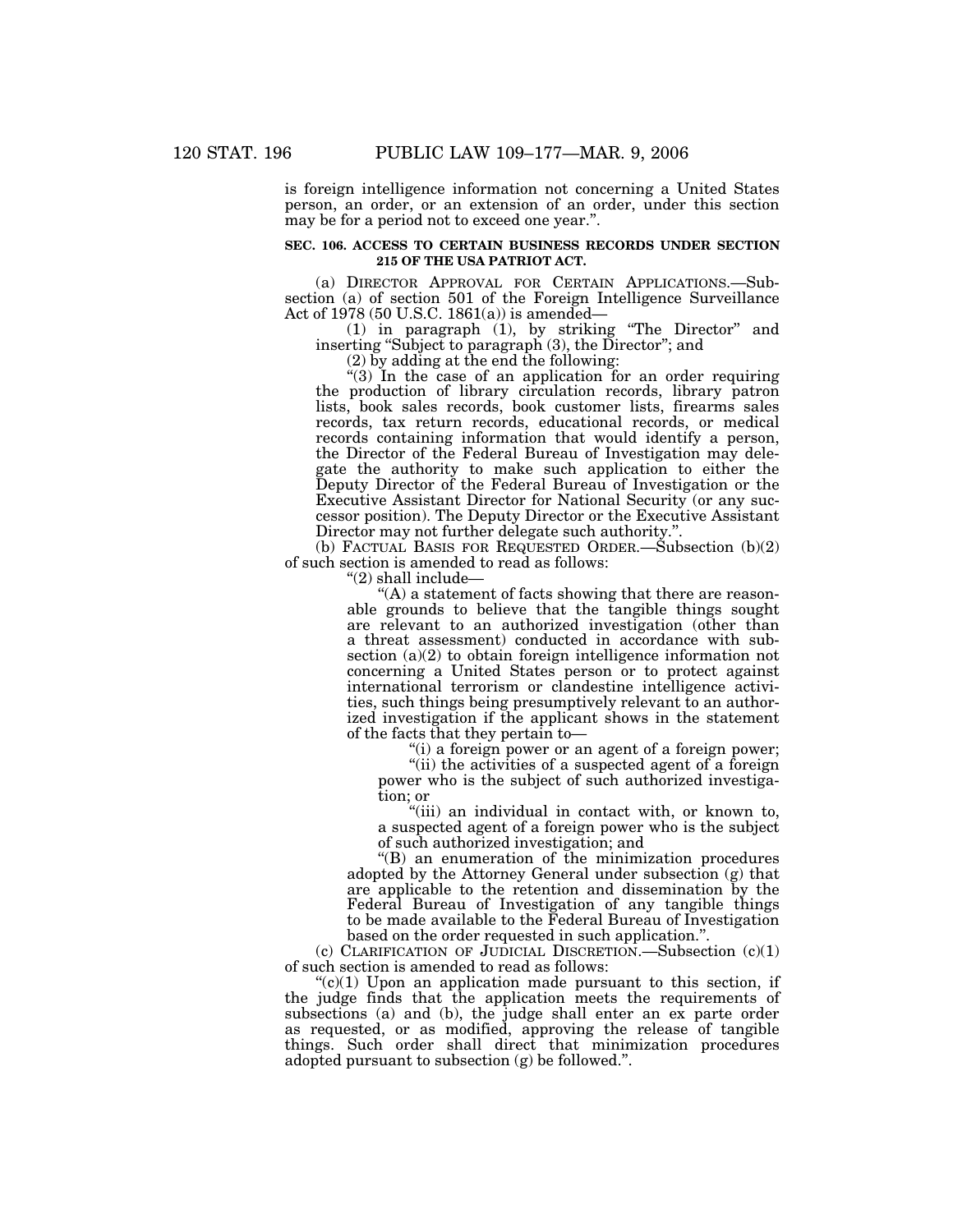(d) ADDITIONAL PROTECTIONS.—Subsection (c)(2) of such section is amended to read as follows:

''(2) An order under this subsection—

''(A) shall describe the tangible things that are ordered to be produced with sufficient particularity to permit them to be fairly identified;

''(B) shall include the date on which the tangible things must be provided, which shall allow a reasonable period of time within which the tangible things can be assembled and made available;

''(C) shall provide clear and conspicuous notice of the principles and procedures described in subsection (d);

''(D) may only require the production of a tangible thing if such thing can be obtained with a subpoena duces tecum issued by a court of the United States in aid of a grand jury investigation or with any other order issued by a court of the United States directing the production of records or tangible things; and

"(E) shall not disclose that such order is issued for purposes of an investigation described in subsection (a).''. (e) PROHIBITION ON DISCLOSURE.—Subsection (d) of such section is amended to read as follows:

 $((d)(1)$  No person shall disclose to any other person that the Federal Bureau of Investigation has sought or obtained tangible things pursuant to an order under this section, other than to-

''(A) those persons to whom disclosure is necessary to comply with such order;

''(B) an attorney to obtain legal advice or assistance with respect to the production of things in response to the order; or

''(C) other persons as permitted by the Director of the Federal Bureau of Investigation or the designee of the Director.

 $\mathcal{L}(2)(A)$  A person to whom disclosure is made pursuant to paragraph (1) shall be subject to the nondisclosure requirements applicable to a person to whom an order is directed under this section in the same manner as such person.

Notification.

''(B) Any person who discloses to a person described in subparagraph (A), (B), or (C) of paragraph (1) that the Federal Bureau of Investigation has sought or obtained tangible things pursuant to an order under this section shall notify such person of the nondisclosure requirements of this subsection.

''(C) At the request of the Director of the Federal Bureau of Investigation or the designee of the Director, any person making or intending to make a disclosure under this section shall identify to the Director or such designee the person to whom such disclosure will be made or to whom such disclosure was made prior to the request, but in no circumstance shall a person be required to inform the Director or such designee that the person intends to consult an attorney to obtain legal advice or legal assistance.''. (f) JUDICIAL REVIEW.—

(1) PETITION REVIEW POOL.—Section 103 of the Foreign Intelligence Surveillance Act of 1978 (50 U.S.C. 1803) is amended by adding at the end the following new subsection:

 $(e)(1)$  Three judges designated under subsection (a) who reside within 20 miles of the District of Columbia, or, if all of such judges are unavailable, other judges of the court established under subsection (a) as may be designated by the presiding judge of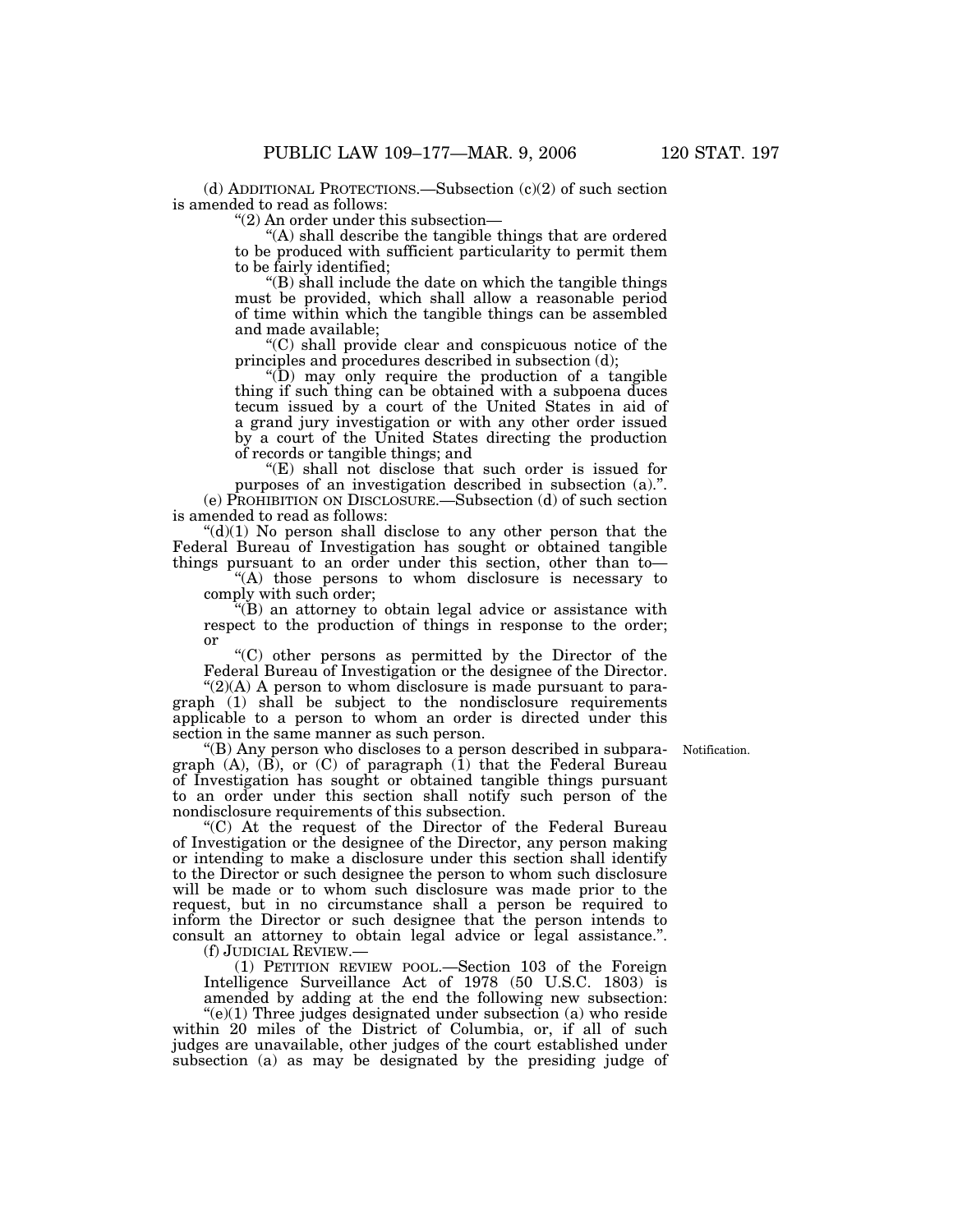such court, shall comprise a petition review pool which shall have jurisdiction to review petitions filed pursuant to section 501(f)(1).

" $(2)$  Not later than 60 days after the date of the enactment of the USA PATRIOT Improvement and Reauthorization Act of 2005, the court established under subsection (a) shall adopt and, consistent with the protection of national security, publish procedures for the review of petitions filed pursuant to section  $501(f)(1)$ by the panel established under paragraph (1). Such procedures shall provide that review of a petition shall be conducted in camera and shall also provide for the designation of an acting presiding judge.''.

(2) PROCEEDINGS.—Section 501 of the Foreign Intelligence Surveillance Act of 1978 (50 U.S.C. 1861) is further amended by adding at the end the following new subsection:

 $\sqrt{\hat{f}}(1)$  A person receiving an order to produce any tangible thing under this section may challenge the legality of that order by filing a petition with the pool established by section  $103(e)(1)$ . The presiding judge shall immediately assign the petition to one of the judges serving in such pool. Not later than 72 hours after the assignment of such petition, the assigned judge shall conduct an initial review of the petition. If the assigned judge determines that the petition is frivolous, the assigned judge shall immediately deny the petition and affirm the order. If the assigned judge determines the petition is not frivolous, the assigned judge shall promptly consider the petition in accordance with the procedures established pursuant to section  $103(e)(2)$ . The judge considering the petition may modify or set aside the order only if the judge finds that the order does not meet the requirements of this section or is otherwise unlawful. If the judge does not modify or set aside the order, the judge shall immediately affirm the order and order the recipient to comply therewith. The assigned judge shall promptly provide a written statement for the record of the reasons for any determination under this paragraph.

"(2) A petition for review of a decision to affirm, modify, or set aside an order by the United States or any person receiving such order shall be to the court of review established under section 103(b), which shall have jurisdiction to consider such petitions. The court of review shall provide for the record a written statement of the reasons for its decision and, on petition of the United States or any person receiving such order for writ of certiorari, the record shall be transmitted under seal to the Supreme Court, which shall have jurisdiction to review such decision.

''(3) Judicial proceedings under this subsection shall be concluded as expeditiously as possible. The record of proceedings, including petitions filed, orders granted, and statements of reasons for decision, shall be maintained under security measures established by the Chief Justice of the United States in consultation with the Attorney General and the Director of National Intelligence.

''(4) All petitions under this subsection shall be filed under seal. In any proceedings under this subsection, the court shall, upon request of the government, review ex parte and in camera any government submission, or portions thereof, which may include classified information.''.

(g) MINIMIZATION PROCEDURES AND USE OF INFORMATION.— Section 501 of the Foreign Intelligence Surveillance Act of 1978 (50 U.S.C. 1861) is further amended by adding at the end the following new subsections:

Deadline. Publication. Procedures.

Deadline.

Records.

Records.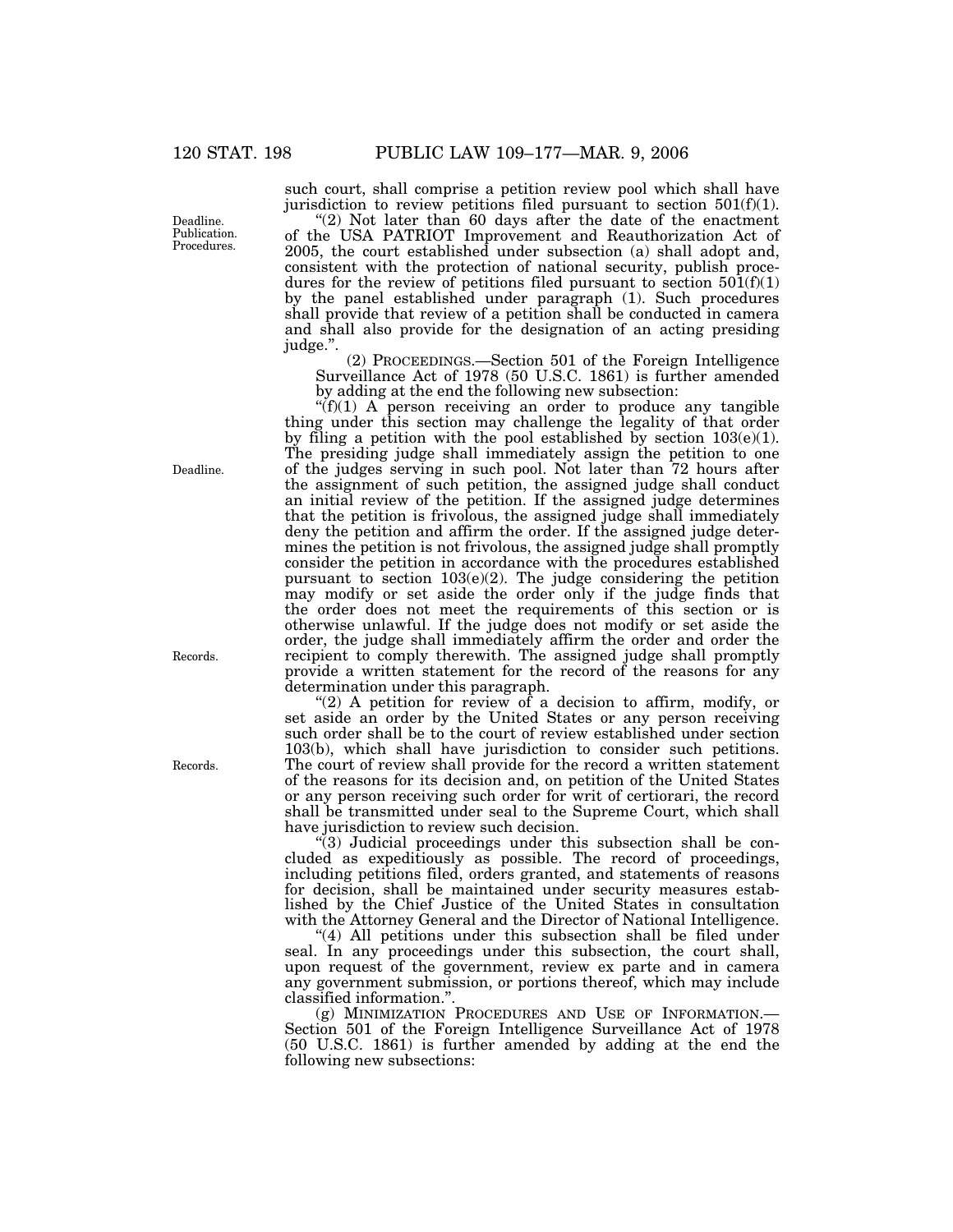Deadline.

''(g) MINIMIZATION PROCEDURES.—

''(1) IN GENERAL.—Not later than 180 days after the date of the enactment of the USA PATRIOT Improvement and Reauthorization Act of 2005, the Attorney General shall adopt specific minimization procedures governing the retention and dissemination by the Federal Bureau of Investigation of any tangible things, or information therein, received by the Federal Bureau of Investigation in response to an order under this title.

"(2) DEFINED.-In this section, the term 'minimization procedures' means—

''(A) specific procedures that are reasonably designed in light of the purpose and technique of an order for the production of tangible things, to minimize the retention, and prohibit the dissemination, of nonpublicly available information concerning unconsenting United States persons consistent with the need of the United States to obtain, produce, and disseminate foreign intelligence information;

''(B) procedures that require that nonpublicly available information, which is not foreign intelligence information, as defined in section  $101(e)(1)$ , shall not be disseminated in a manner that identifies any United States person, without such person's consent, unless such person's identity is necessary to understand foreign intelligence information or assess its importance; and

 $C$ ) notwithstanding subparagraphs  $(A)$  and  $(B)$ , procedures that allow for the retention and dissemination of information that is evidence of a crime which has been, is being, or is about to be committed and that is to be retained or disseminated for law enforcement purposes.

''(h) USE OF INFORMATION.—Information acquired from tangible things received by the Federal Bureau of Investigation in response to an order under this title concerning any United States person may be used and disclosed by Federal officers and employees without the consent of the United States person only in accordance with the minimization procedures adopted pursuant to subsection (g). No otherwise privileged information acquired from tangible things received by the Federal Bureau of Investigation in accordance with the provisions of this title shall lose its privileged character. No information acquired from tangible things received by the Federal Bureau of Investigation in response to an order under this title may be used or disclosed by Federal officers or employees except for lawful purposes.''.

(h) ENHANCED OVERSIGHT.—Section 502 of the Foreign Intelligence Surveillance Act of 1978 (50 U.S.C. 1862) is amended—

 $(1)$  in subsection  $(a)$ —

(A) by striking ''semiannual basis'' and inserting "annual basis"; and

(B) by inserting "and the Committee on the Judiciary" after "and the Select Committee on Intelligence";

 $(2)$  in subsection  $(b)$ —

(A) by striking ''On a semiannual basis'' and all that follows through ''the preceding 6-month period'' and inserting ''In April of each year, the Attorney General shall submit to the House and Senate Committees on the Judiciary and the House Permanent Select Committee on

Reports.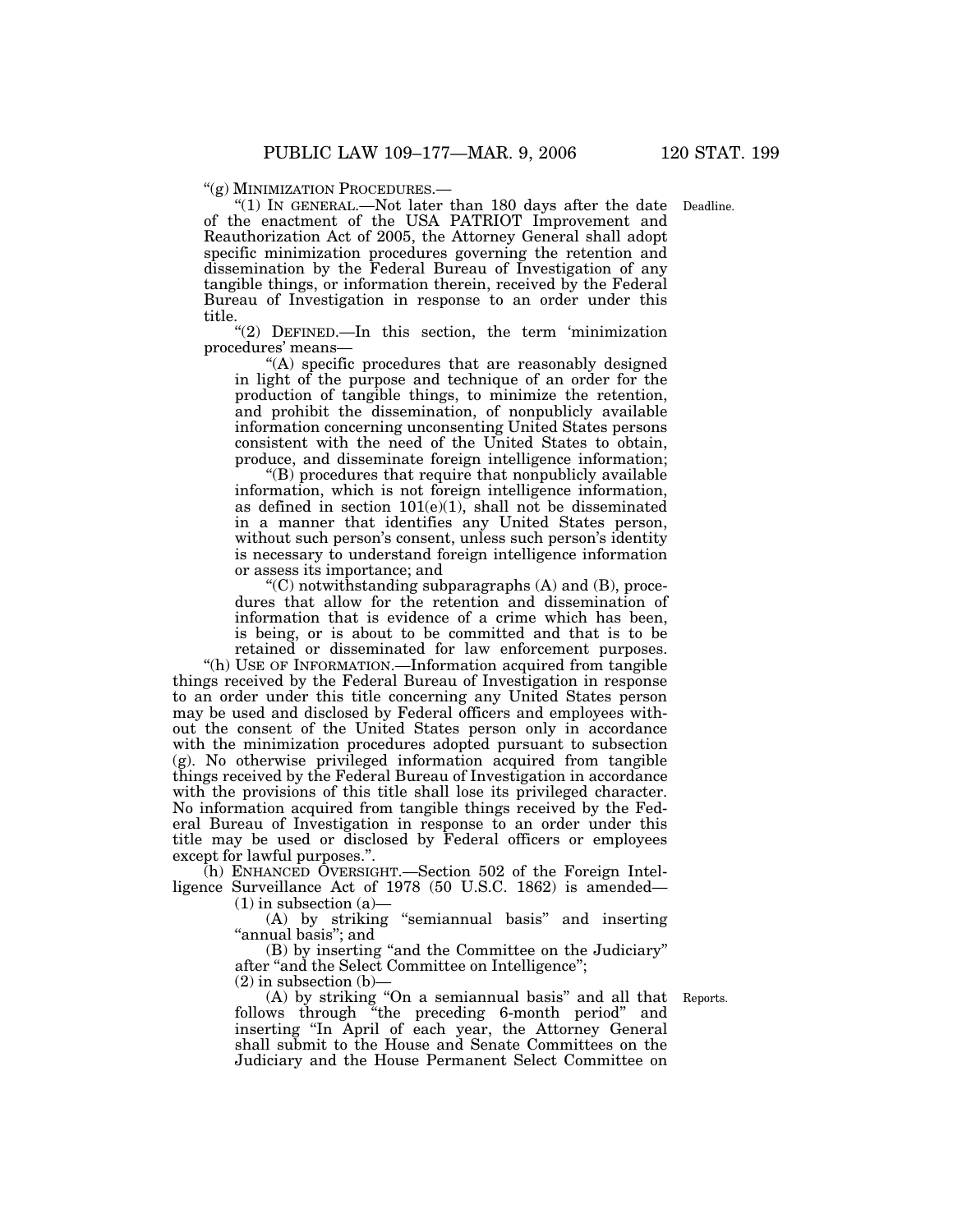Intelligence and the Senate Select Committee on Intelligence a report setting forth with respect to the preceding calendar year'';

 $(B)$  in paragraph  $(1)$ , by striking "and" at the end; (C) in paragraph (2), by striking the period at the end and inserting "; and"; and

(D) by adding at the end the following new paragraph: "(3) the number of such orders either granted, modified, or denied for the production of each of the following:

''(A) Library circulation records, library patron lists, book sales records, or book customer lists.

''(B) Firearms sales records.

"(C) Tax return records.

''(D) Educational records.

''(E) Medical records containing information that would identify a person.''; and

(3) by adding at the end the following new subsection:  $(C)(1)$  In April of each year, the Attorney General shall submit to Congress a report setting forth with respect to the preceding year—

''(A) the total number of applications made for orders approving requests for the production of tangible things under section 501; and

''(B) the total number of such orders either granted, modified, or denied.

''(2) Each report under this subsection shall be submitted in unclassified form.''.

#### **SEC. 106A. AUDIT ON ACCESS TO CERTAIN BUSINESS RECORDS FOR FOREIGN INTELLIGENCE PURPOSES.**

(a) AUDIT.—The Inspector General of the Department of Justice shall perform a comprehensive audit of the effectiveness and use, including any improper or illegal use, of the investigative authority provided to the Federal Bureau of Investigation under title V of the Foreign Intelligence Surveillance Act of 1978 (50 U.S.C. 1861 et seq.).

(b) REQUIREMENTS.—The audit required under subsection (a) shall include—

(1) an examination of each instance in which the Attorney General, any other officer, employee, or agent of the Department of Justice, the Director of the Federal Bureau of Investigation, or a designee of the Director, submitted an application to the Foreign Intelligence Surveillance Court (as such term is defined in section 301(3) of the Foreign Intelligence Surveillance Act of 1978  $(50 \text{ U.S.C. } 1821(3))$  for an order under section 501 of such Act during the calendar years of 2002 through 2006, including—

(A) whether the Federal Bureau of Investigation requested that the Department of Justice submit an application and the request was not submitted to the court (including an examination of the basis for not submitting the application);

(B) whether the court granted, modified, or denied the application (including an examination of the basis for any modification or denial);

(2) the justification for the failure of the Attorney General to issue implementing procedures governing requests for the

Reports.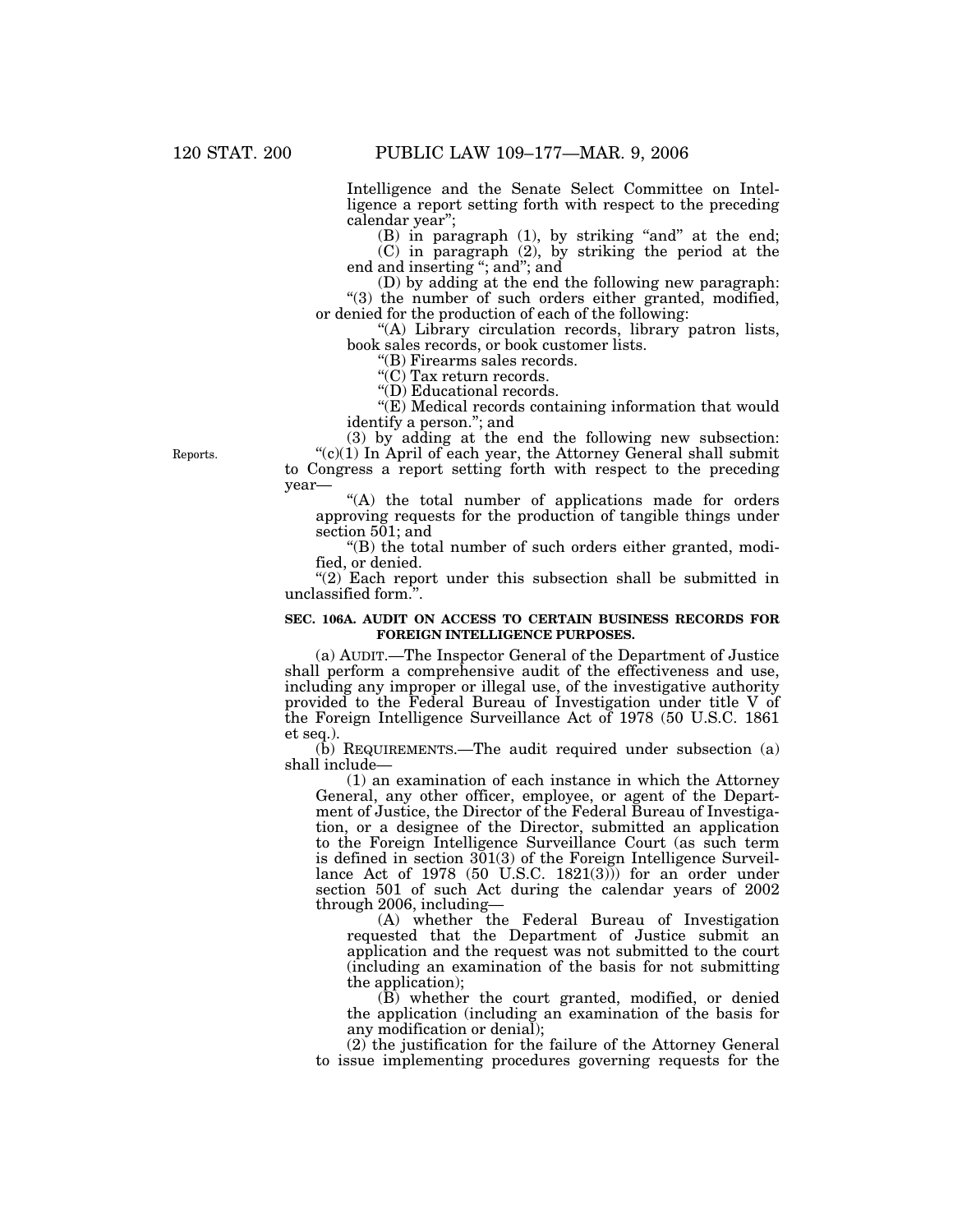production of tangible things under such section in a timely fashion, including whether such delay harmed national security;

(3) whether bureaucratic or procedural impediments to the use of such requests for production prevent the Federal Bureau of Investigation from taking full advantage of the authorities provided under section 501 of such Act;

(4) any noteworthy facts or circumstances relating to orders under such section, including any improper or illegal use of the authority provided under such section; and

(5) an examination of the effectiveness of such section as an investigative tool, including—

(A) the categories of records obtained and the importance of the information acquired to the intelligence activities of the Federal Bureau of Investigation or any other Department or agency of the Federal Government;

(B) the manner in which such information is collected, retained, analyzed, and disseminated by the Federal Bureau of Investigation, including any direct access to such information (such as access to "raw data") provided to any other Department, agency, or instrumentality of Federal, State, local, or tribal governments or any private sector entity;

(C) with respect to calendar year 2006, an examination of the minimization procedures adopted by the Attorney General under section 501(g) of such Act and whether such minimization procedures protect the constitutional rights of United States persons;

(D) whether, and how often, the Federal Bureau of Investigation utilized information acquired pursuant to an order under section 501 of such Act to produce an analytical intelligence product for distribution within the Federal Bureau of Investigation, to the intelligence community (as such term is defined in section 3(4) of the National Security Act of 1947 (50 U.S.C. 401a(4))), or to other Federal, State, local, or tribal government Departments, agencies, or instrumentalities; and

(E) whether, and how often, the Federal Bureau of Investigation provided such information to law enforcement authorities for use in criminal proceedings.

(c) SUBMISSION DATES.—

Reports.

(1) PRIOR YEARS.—Not later than one year after the date of the enactment of this Act, or upon completion of the audit under this section for calendar years 2002, 2003, and 2004, whichever is earlier, the Inspector General of the Department of Justice shall submit to the Committee on the Judiciary and the Permanent Select Committee on Intelligence of the House of Representatives and the Committee on the Judiciary and the Select Committee on Intelligence of the Senate a report containing the results of the audit conducted under this section for calendar years 2002, 2003, and 2004.

(2) CALENDAR YEARS 2005 AND 2006.—Not later than December 31, 2007, or upon completion of the audit under this section for calendar years 2005 and 2006, whichever is earlier, the Inspector General of the Department of Justice shall submit to the Committee on the Judiciary and the Permanent Select Committee on Intelligence of the House of Representatives and the Committee on the Judiciary and the Select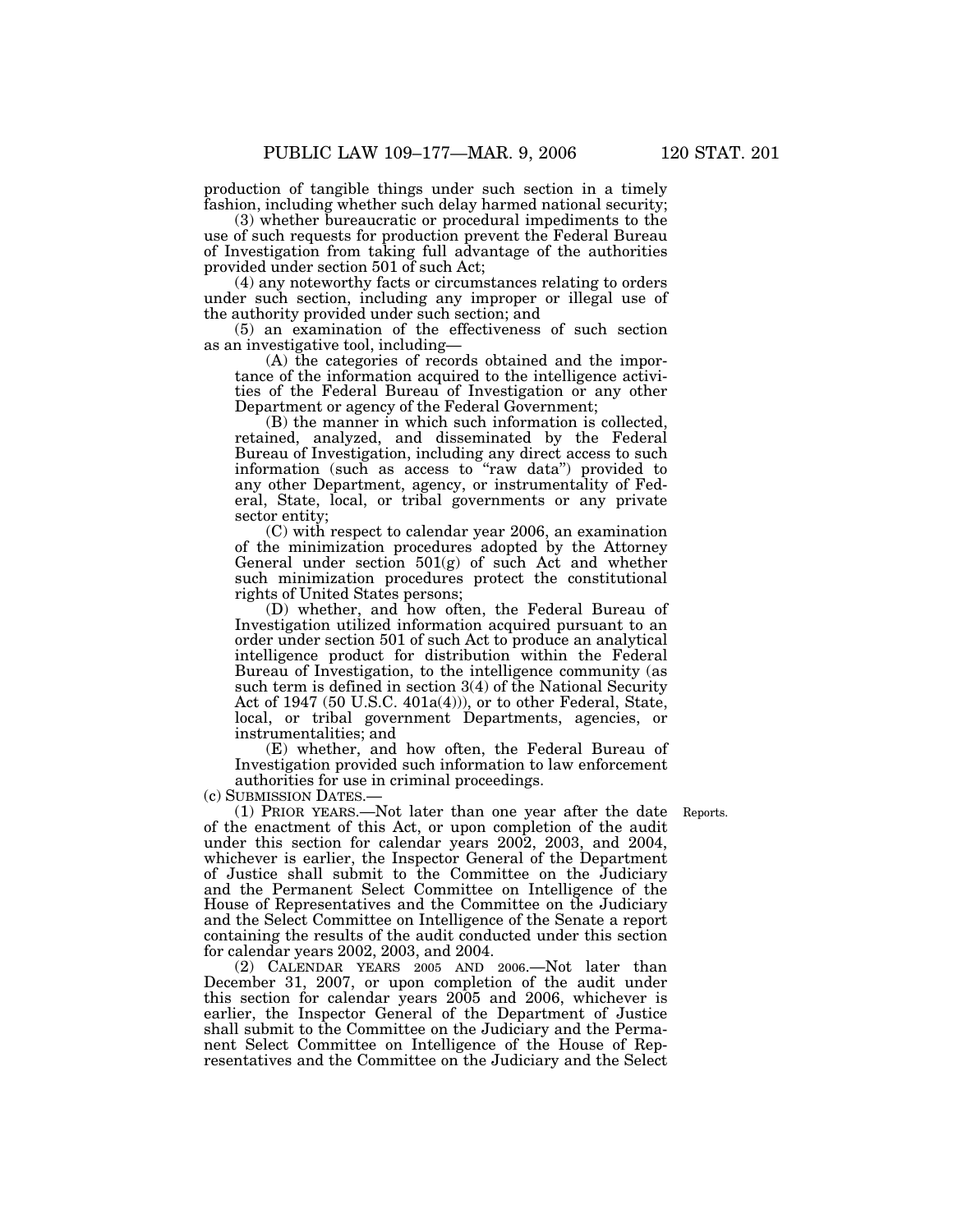Committee on Intelligence of the Senate a report containing the results of the audit conducted under this section for calendar years 2005 and 2006.

(d) PRIOR NOTICE TO ATTORNEY GENERAL AND DIRECTOR OF NATIONAL INTELLIGENCE; COMMENTS.—

(1) NOTICE.—Not less than 30 days before the submission of a report under subsection  $(c)(1)$  or  $(c)(2)$ , the Inspector General of the Department of Justice shall provide such report to the Attorney General and the Director of National Intelligence.

(2) COMMENTS.—The Attorney General or the Director of National Intelligence may provide comments to be included in the reports submitted under subsections  $(c)(1)$  and  $(c)(2)$ as the Attorney General or the Director of National Intelligence may consider necessary.

(e) UNCLASSIFIED FORM.—The reports submitted under subsections  $(c)(1)$  and  $(c)(2)$  and any comments included under subsection (d)(2) shall be in unclassified form, but may include a classified annex.

### **SEC. 107. ENHANCED OVERSIGHT OF GOOD-FAITH EMERGENCY DISCLOSURES UNDER SECTION 212 OF THE USA PATRIOT ACT.**

(a) ENHANCED OVERSIGHT.—Section 2702 of title 18, United States Code, is amended by adding at the end the following:

''(d) REPORTING OF EMERGENCY DISCLOSURES.—On an annual basis, the Attorney General shall submit to the Committee on the Judiciary of the House of Representatives and the Committee on the Judiciary of the Senate a report containing—

" $(1)$  the number of accounts from which the Department of Justice has received voluntary disclosures under subsection (b)(8); and

 $''(2)$  a summary of the basis for disclosure in those instances where—

"(A) voluntary disclosures under subsection (b)(8) were made to the Department of Justice; and

''(B) the investigation pertaining to those disclosures was closed without the filing of criminal charges.''.

(b) TECHNICAL AMENDMENTS TO CONFORM COMMUNICATIONS AND CUSTOMER RECORDS EXCEPTIONS.—

(1) VOLUNTARY DISCLOSURES.—Section 2702 of title 18, United States Code, is amended—

 $(A)$  in subsection  $(b)(8)$ , by striking "Federal, State, or local''; and

(B) by striking paragraph (4) of subsection (c) and inserting the following:

"(4) to a governmental entity, if the provider, in good faith, believes that an emergency involving danger of death or serious physical injury to any person requires disclosure without delay of information relating to the emergency;''.

(2) DEFINITIONS.—Section 2711 of title 18, United States Code, is amended—

 $(A)$  in paragraph  $(2)$ , by striking "and" at the end; (B) in paragraph (3), by striking the period at the

end and inserting "; and"; and

(C) by adding at the end the following:

Deadline. Reports.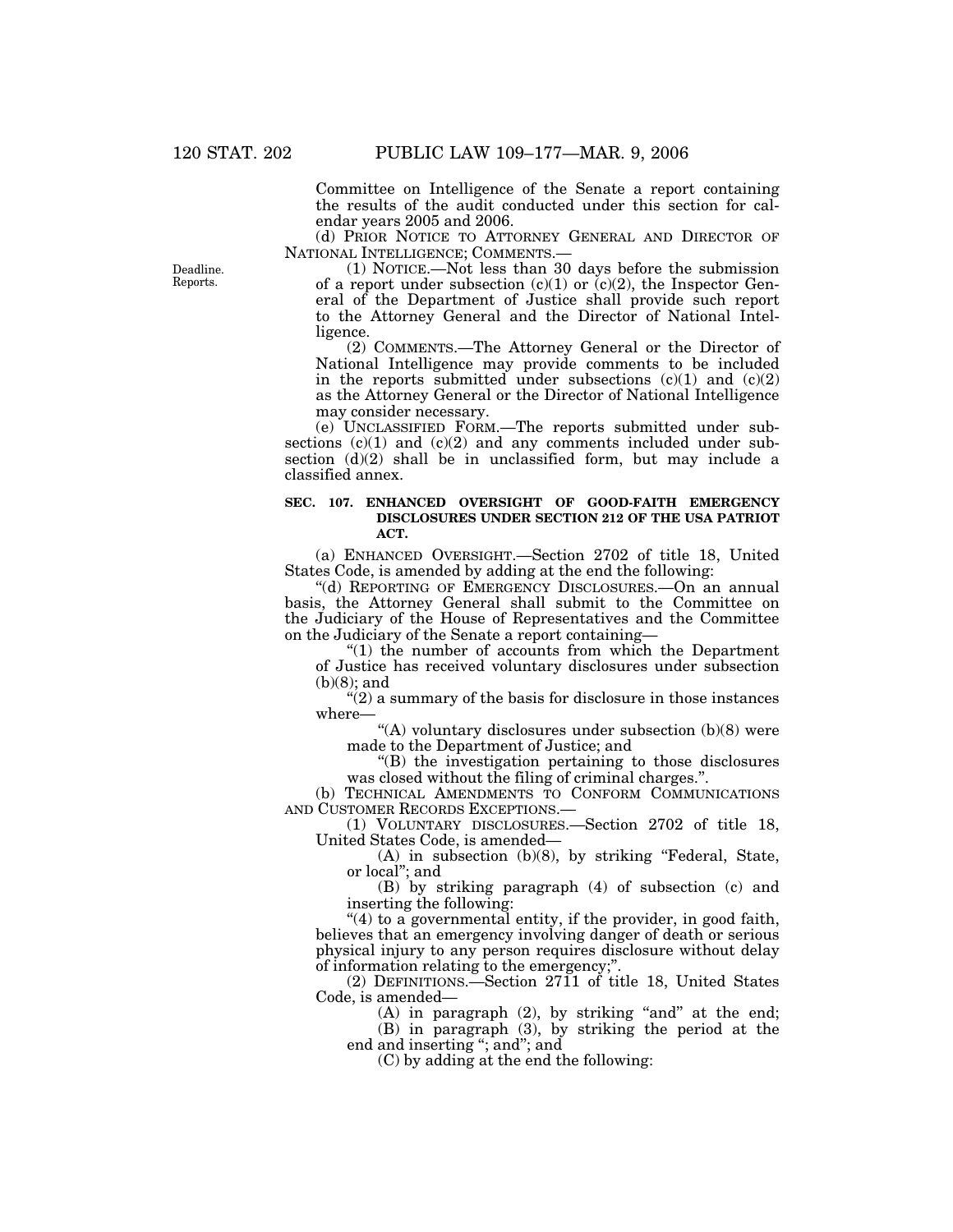"(4) the term 'governmental entity' means a department or agency of the United States or any State or political subdivision thereof.''.

(c) ADDITIONAL EXCEPTION.—Section 2702(a) of title 18, United States Code, is amended by inserting "or (c)" after "Except as provided in subsection (b)''.

### **SEC. 108. MULTIPOINT ELECTRONIC SURVEILLANCE UNDER SECTION 206 OF THE USA PATRIOT ACT.**

(a) INCLUSION OF SPECIFIC FACTS IN APPLICATION.—

(1) APPLICATION.—Section 104(a)(3) of the Foreign Intelligence Surveillance Act of 1978 (50 U.S.C. 1804 $(a)(3)$ ) is amended by inserting "specific" after "description of the".

(2) ORDER.—Subsection (c) of section 105 of the Foreign Intelligence Surveillance Act of 1978 (50 U.S.C.  $1805(c)$ ) is amended—

 $(A)$  in paragraph  $(1)(A)$  by striking "target of the electronic surveillance'' and inserting ''specific target of the electronic surveillance identified or described in the application pursuant to section  $104(a)(3)$ "; and

(B) in paragraph (2)(B), by striking ''where the Court finds'' and inserting ''where the Court finds, based upon specific facts provided in the application,''.

(b) ADDITIONAL DIRECTIONS.—Such subsection is further amended—

(1) by striking ''An order approving'' and all that follows through "specify" and inserting "(1) SPECIFICATIONS.—An order approving an electronic surveillance under this section shall specify'';

 $(2)$  in paragraph  $(1)(F)$ , by striking "; and" and inserting a period;

(3) in paragraph (2), by striking ''direct'' and inserting ''DIRECTIONS.—An order approving an electronic surveillance under this section shall direct''; and

(4) by adding at the end the following new paragraph:

Notice. Deadline.

''(3) SPECIAL DIRECTIONS FOR CERTAIN ORDERS.—An order approving an electronic surveillance under this section in circumstances where the nature and location of each of the facilities or places at which the surveillance will be directed is unknown shall direct the applicant to provide notice to the court within ten days after the date on which surveillance begins to be directed at any new facility or place, unless the court finds good cause to justify a longer period of up to 60 days, of—

''(A) the nature and location of each new facility or place at which the electronic surveillance is directed;

''(B) the facts and circumstances relied upon by the applicant to justify the applicant's belief that each new facility or place at which the electronic surveillance is directed is or was being used, or is about to be used, by the target of the surveillance;

 $C$ ) a statement of any proposed minimization procedures that differ from those contained in the original application or order, that may be necessitated by a change in the facility or place at which the electronic surveillance is directed; and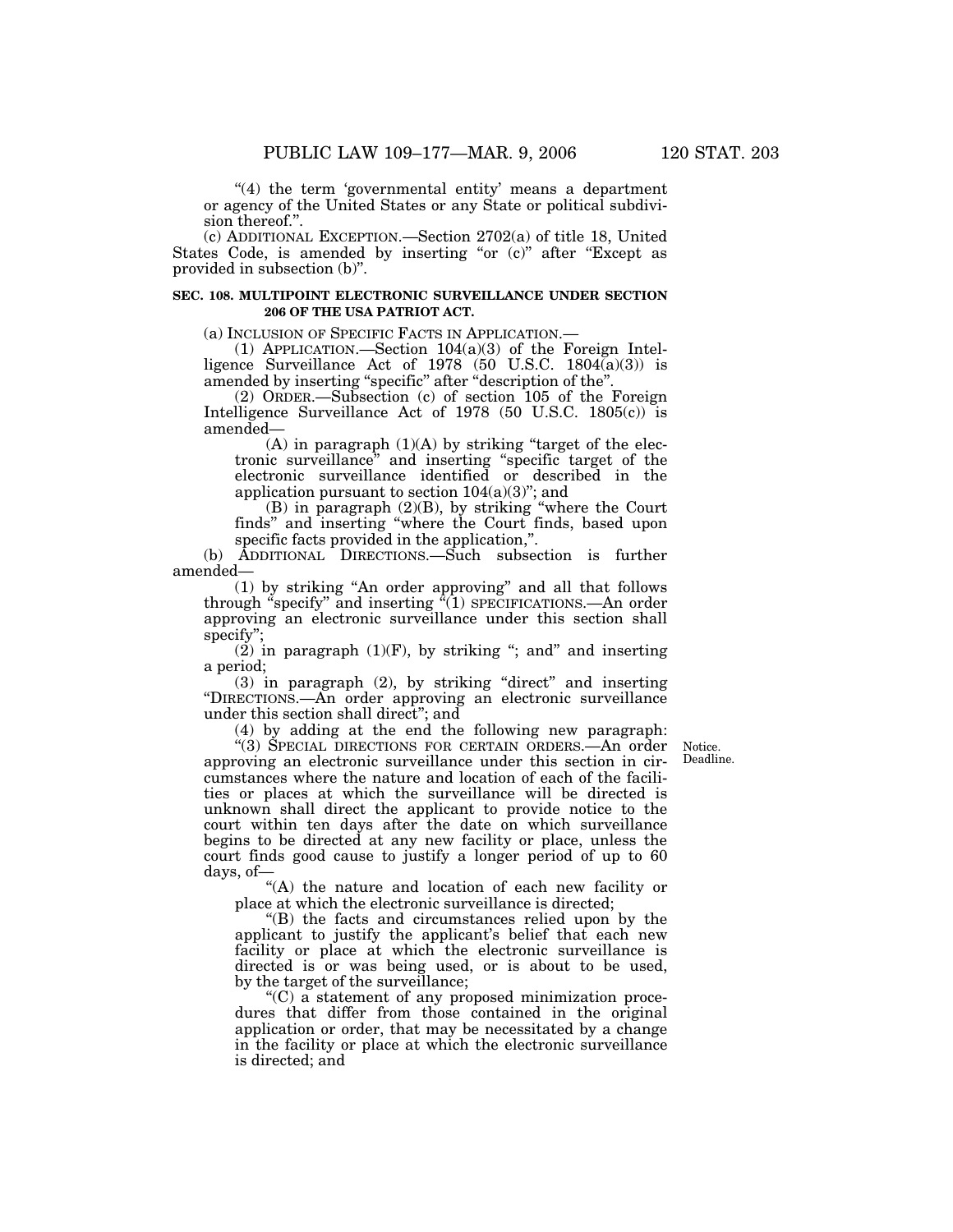''(D) the total number of electronic surveillances that have been or are being conducted under the authority of the order."

(c) ENHANCED OVERSIGHT.—<br>(1) REPORT TO CONGRESS.—Section  $108(a)(1)$  of the Foreign Intelligence Surveillance Act of 1978 (50 U.S.C.  $1808(a)(1)$ ) is amended by inserting '', and the Committee on the Judiciary of the Senate,'' after ''Senate Select Committee on Intelligence''.

(2) MODIFICATION OF SEMIANNUAL REPORT REQUIREMENT ON ACTIVITIES UNDER FOREIGN INTELLIGENCE SURVEILLANCE ACT OF 1978.—Paragraph (2) of section 108(a) of the Foreign Intelligence Surveillance Act of 1978 (50 U.S.C. 1808(a)) is amended to read as follows:

"(2) Each report under the first sentence of paragraph (1) shall include a description of—

''(A) the total number of applications made for orders and extensions of orders approving electronic surveillance under this title where the nature and location of each facility or place at which the electronic surveillance will be directed is unknown;

''(B) each criminal case in which information acquired under this Act has been authorized for use at trial during the period covered by such report; and

''(C) the total number of emergency employments of electronic surveillance under section 105(f) and the total number of subsequent orders approving or denying such electronic surveillance.''.

#### **SEC. 109. ENHANCED CONGRESSIONAL OVERSIGHT.**

(a) EMERGENCY PHYSICAL SEARCHES.—Section 306 of the Foreign Intelligence Surveillance Act of 1978 (50 U.S.C. 1826) is amended—

(1) in the first sentence, by inserting '', and the Committee on the Judiciary of the Senate,'' after ''the Senate'';

(2) in the second sentence, by striking ''and the Committees on the Judiciary of the House of Representatives and the Senate" and inserting "and the Committee on the Judiciary of the House of Representatives'';

 $(3)$  in paragraph  $(2)$ , by striking "and" at the end;

(4) in paragraph (3), by striking the period at the end and inserting ''; and''; and

(5) by adding at the end the following:

"(4) the total number of emergency physical searches authorized by the Attorney General under section 304(e) and the total number of subsequent orders approving or denying such physical searches.''.

(b) EMERGENCY PEN REGISTERS AND TRAP AND TRACE DEVICES.—Section 406(b) of the Foreign Intelligence Surveillance Act of 1978 (50 U.S.C. 1846(b)) is amended—

 $(1)$  in paragraph  $(1)$ , by striking "and" at the end;

(2) in paragraph (2), by striking the period at the end and inserting ''; and''; and

(3) by adding at the end the following:

''(3) the total number of pen registers and trap and trace devices whose installation and use was authorized by the Attorney General on an emergency basis under section 403, and the total number of subsequent orders approving or denying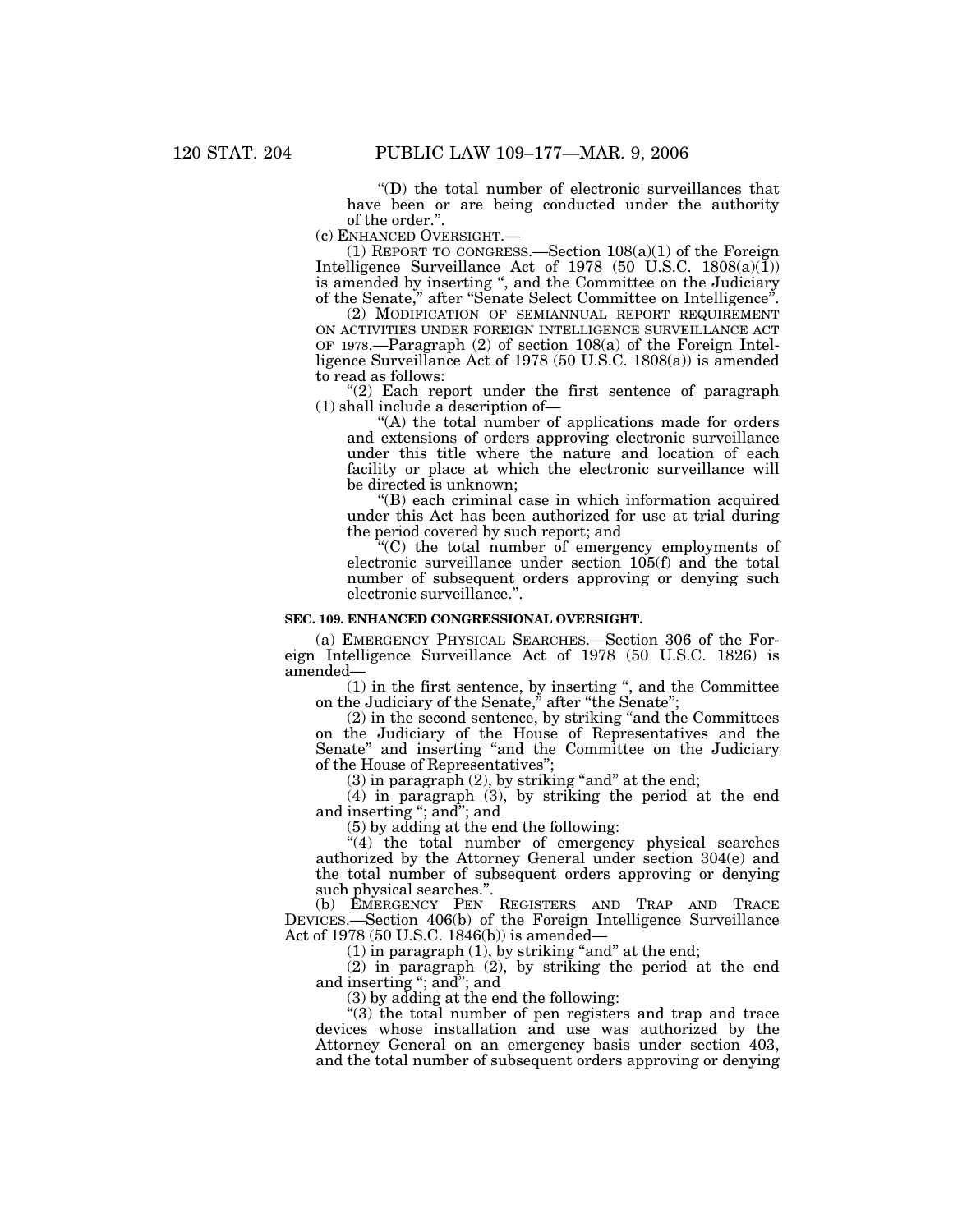the installation and use of such pen registers and trap and trace devices.''.

(c) ADDITIONAL REPORT.—At the beginning and midpoint of 8 USC 1107. each fiscal year, the Secretary of Homeland Security shall submit to the Committees on the Judiciary of the House of Representatives and the Senate, a written report providing a description of internal affairs operations at U.S. Citizenship and Immigration Services, including the general state of such operations and a detailed description of investigations that are being conducted (or that were conducted during the previous six months) and the resources devoted to such investigations. The first such report shall be submitted not later than April 1, 2006.

(d) RULES AND PROCEDURES FOR FISA COURTS.—Section 103 of the Foreign Intelligence Surveillance Act of 1978 (50 U.S.C. 1803) is amended by adding at the end the following:

" $(f)(1)$  The courts established pursuant to subsections (a) and (b) may establish such rules and procedures, and take such actions, as are reasonably necessary to administer their responsibilities under this Act.

 $(2)$  The rules and procedures established under paragraph (1), and any modifications of such rules and procedures, shall be recorded, and shall be transmitted to the following:

''(A) All of the judges on the court established pursuant to subsection (a).

''(B) All of the judges on the court of review established pursuant to subsection (b).

''(C) The Chief Justice of the United States.

''(D) The Committee on the Judiciary of the Senate.

"(E) The Select Committee on Intelligence of the Senate.

"(F) The Committee on the Judiciary of the House of Representatives.

''(G) The Permanent Select Committee on Intelligence of the House of Representatives.

"(3) The transmissions required by paragraph (2) shall be submitted in unclassified form, but may include a classified annex.''.

### **SEC. 110. ATTACKS AGAINST RAILROAD CARRIERS AND MASS TRANSPORTATION SYSTEMS.**

(a) IN GENERAL.—Chapter 97 of title 18, United States Code, is amended by striking sections 1992 through 1993 and inserting the following:

### **''§ 1992. Terrorist attacks and other violence against railroad carriers and against mass transportation systems on land, on water, or through the air**

''(a) GENERAL PROHIBITIONS.—Whoever, in a circumstance described in subsection (c), knowingly and without lawful authority or permission—

"(1) wrecks, derails, sets fire to, or disables railroad ontrack equipment or a mass transportation vehicle;

" $(2)$  places any biological agent or toxin, destructive substance, or destructive device in, upon, or near railroad ontrack equipment or a mass transportation vehicle with intent to endanger the safety of any person, or with a reckless disregard for the safety of human life;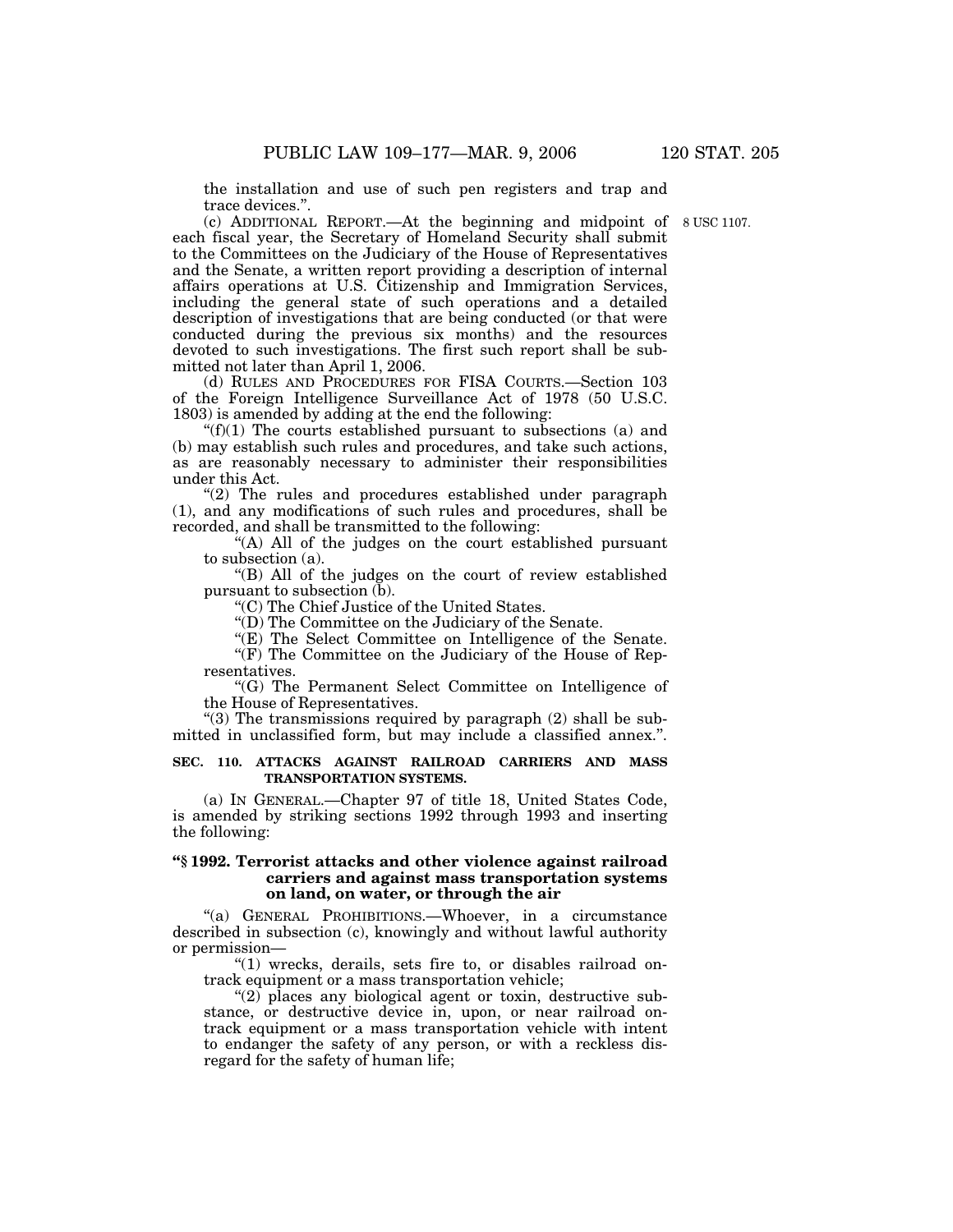''(3) places or releases a hazardous material or a biological agent or toxin on or near any property described in subparagraph (A) or (B) of paragraph (4), with intent to endanger the safety of any person, or with reckless disregard for the safety of human life;

''(4) sets fire to, undermines, makes unworkable, unusable, or hazardous to work on or use, or places any biological agent or toxin, destructive substance, or destructive device in, upon, or near any—

''(A) tunnel, bridge, viaduct, trestle, track, electromagnetic guideway, signal, station, depot, warehouse, terminal, or any other way, structure, property, or appurtenance used in the operation of, or in support of the operation of, a railroad carrier, and with intent to, or knowing or having reason to know, such activity would likely, derail, disable, or wreck railroad on-track equipment; or

''(B) garage, terminal, structure, track, electromagnetic guideway, supply, or facility used in the operation of, or in support of the operation of, a mass transportation vehicle, and with intent to, or knowing or having reason to know, such activity would likely, derail, disable, or wreck a mass transportation vehicle used, operated, or employed by a mass transportation provider;

''(5) removes an appurtenance from, damages, or otherwise impairs the operation of a railroad signal system or mass transportation signal or dispatching system, including a train control system, centralized dispatching system, or highwayrailroad grade crossing warning signal;

"(6) with intent to endanger the safety of any person, or with a reckless disregard for the safety of human life, interferes with, disables, or incapacitates any dispatcher, driver, captain, locomotive engineer, railroad conductor, or other person while the person is employed in dispatching, operating, controlling, or maintaining railroad on-track equipment or a mass transportation vehicle;

''(7) commits an act, including the use of a dangerous weapon, with the intent to cause death or serious bodily injury to any person who is on property described in subparagraph  $(A)$  or  $(B)$  of paragraph  $(4)$ ;

"(8) surveils, photographs, videotapes, diagrams, or otherwise collects information with the intent to plan or assist in planning any of the acts described in paragraphs (1) through  $(6)$ :

''(9) conveys false information, knowing the information to be false, concerning an attempt or alleged attempt to engage in a violation of this subsection; or

"(10) attempts, threatens, or conspires to engage in any violation of any of paragraphs (1) through (9),

shall be fined under this title or imprisoned not more than 20 years, or both, and if the offense results in the death of any person, shall be imprisoned for any term of years or for life, or subject to death, except in the case of a violation of paragraph (8), (9), or (10).

''(b) AGGRAVATED OFFENSE.—Whoever commits an offense under subsection (a) of this section in a circumstance in which—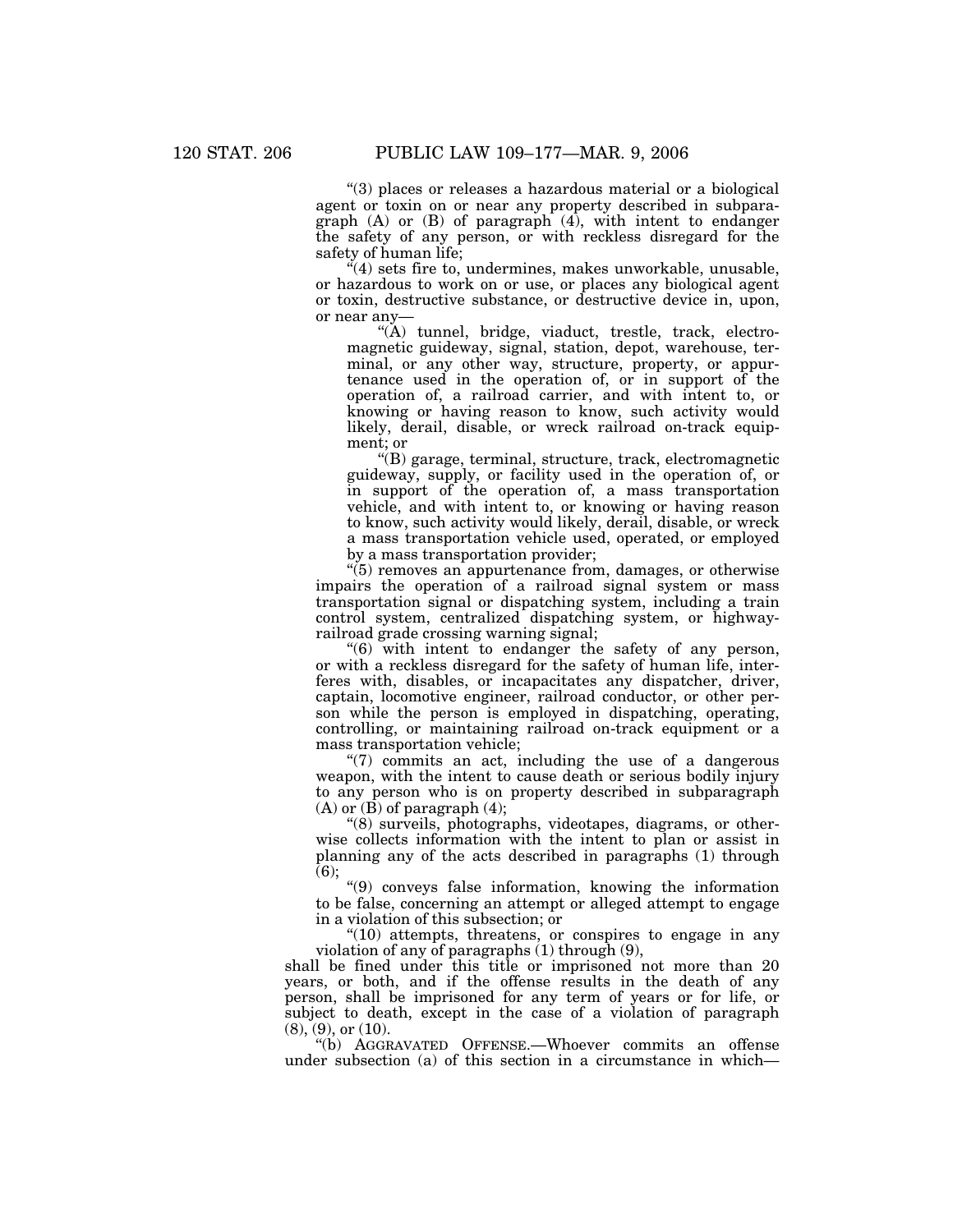$(1)$  the railroad on-track equipment or mass transportation vehicle was carrying a passenger or employee at the time of the offense;

 $(2)$  the railroad on-track equipment or mass transportation vehicle was carrying high-level radioactive waste or spent nuclear fuel at the time of the offense; or

''(3) the offense was committed with the intent to endanger the safety of any person, or with a reckless disregard for the safety of any person, and the railroad on-track equipment or mass transportation vehicle was carrying a hazardous material at the time of the offense that—

"(A) was required to be placarded under subpart F of part 172 of title 49, Code of Federal Regulations; and

 $($ <sup>"(B)</sup> is identified as class number 3, 4, 5, 6.1, or 8 and packing group I or packing group II, or class number 1, 2, or 7 under the hazardous materials table of section

172.101 of title 49, Code of Federal Regulations,

shall be fined under this title or imprisoned for any term of years or life, or both, and if the offense resulted in the death of any person, the person may be sentenced to death.

''(c) CIRCUMSTANCES REQUIRED FOR OFFENSE.—A circumstance referred to in subsection (a) is any of the following:

" $(1)$  Any of the conduct required for the offense is, or, in the case of an attempt, threat, or conspiracy to engage in conduct, the conduct required for the completed offense would be, engaged in, on, against, or affecting a mass transportation provider, or a railroad carrier engaged in interstate or foreign commerce.

"(2) Any person travels or communicates across a State line in order to commit the offense, or transports materials across a State line in aid of the commission of the offense. ''(d) DEFINITIONS.—In this section—

" $(1)$  the term 'biological agent' has the meaning given to that term in section 178(1);

 $(2)$  the term 'dangerous weapon' means a weapon, device, instrument, material, or substance, animate or inanimate, that is used for, or is readily capable of, causing death or serious bodily injury, including a pocket knife with a blade of less than  $2\frac{1}{2}$  inches in length and a box cutter;

 $(3)$  the term 'destructive device' has the meaning given to that term in section  $921(a)(4)$ ;

"(4) the term 'destructive substance' means an explosive substance, flammable material, infernal machine, or other chemical, mechanical, or radioactive device or material, or matter of a combustible, contaminative, corrosive, or explosive nature, except that the term 'radioactive device' does not include any radioactive device or material used solely for medical, industrial, research, or other peaceful purposes;

" $(5)$  the term 'hazardous material' has the meaning given to that term in chapter 51 of title 49;

''(6) the term 'high-level radioactive waste' has the meaning given to that term in section 2(12) of the Nuclear Waste Policy Act of 1982 (42 U.S.C. 10101(12));

" $(7)$  the term 'mass transportation' has the meaning given to that term in section  $5302(a)(7)$  of title 49, except that the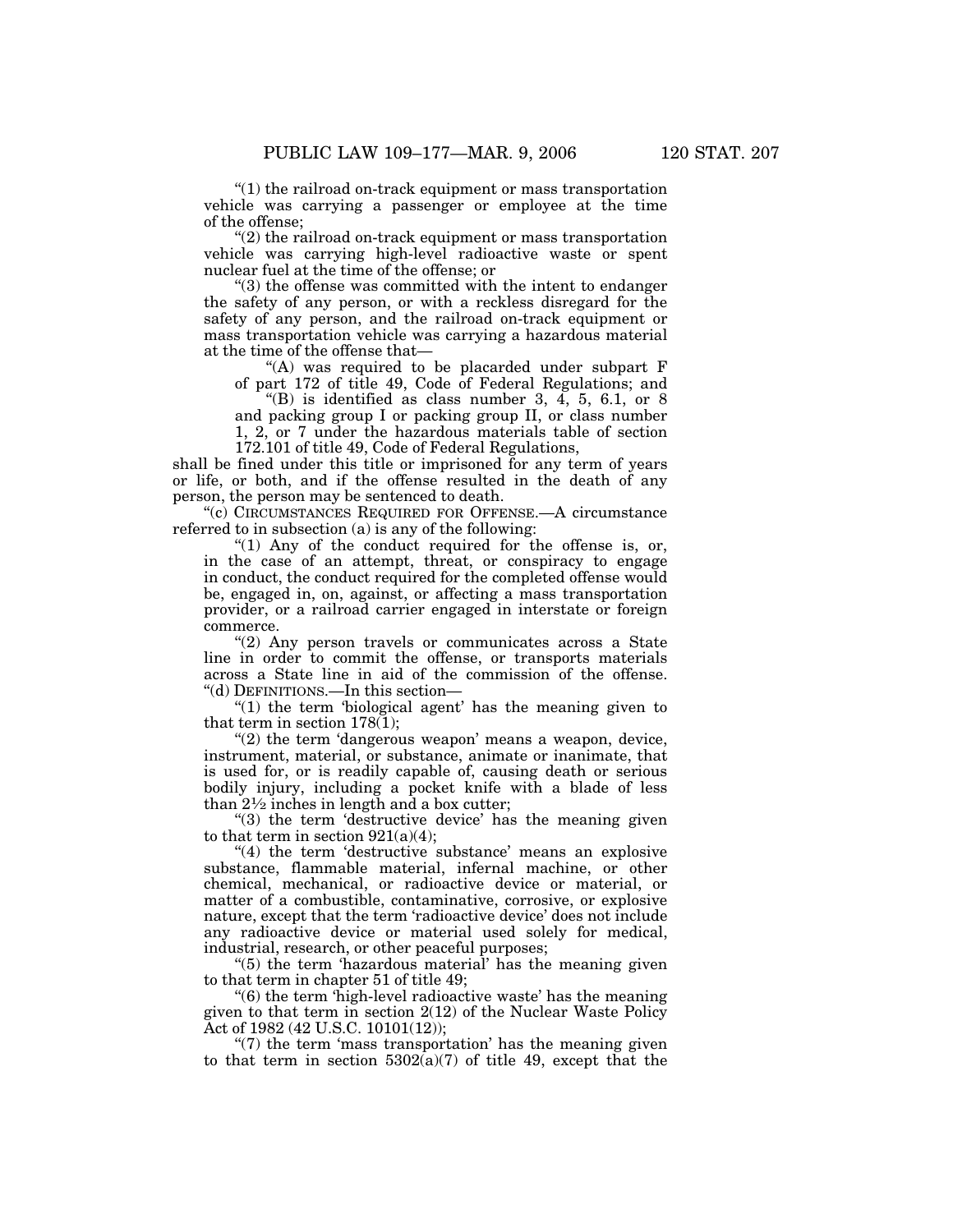term includes school bus, charter, and sightseeing transportation and passenger vessel as that term is defined in section 2101(22) of title 46, United States Code;

"(8) the term 'on-track equipment' means a carriage or other contrivance that runs on rails or electromagnetic guideways;

"(9) the term 'railroad on-track equipment' means a train, locomotive, tender, motor unit, freight or passenger car, or other on-track equipment used, operated, or employed by a railroad carrier;

"(10) the term 'railroad' has the meaning given to that term in chapter 201 of title 49;

" $(11)$  the term 'railroad carrier' has the meaning given to that term in chapter 201 of title 49;

" $(12)$  the term 'serious bodily injury' has the meaning given to that term in section 1365;

" $(13)$  the term 'spent nuclear fuel' has the meaning given to that term in section  $2(23)$  of the Nuclear Waste Policy Act of 1982 (42 U.S.C. 10101(23));

 $"$ (14) the term 'State' has the meaning given to that term in section 2266;

" $(15)$  the term 'toxin' has the meaning given to that term in section 178(2); and

 $\degree$ (16) the term 'vehicle' means any carriage or other contrivance used, or capable of being used, as a means of transportation on land, on water, or through the air.''.

(b) CONFORMING AMENDMENTS.—

(1) The table of sections at the beginning of chapter 97 of title 18, United States Code, is amended—

(A) by striking ''**RAILROADS**'' in the chapter heading and inserting ''**RAILROAD CARRIERS AND MASS TRANSPORTATION SYSTEMS ON LAND, ON WATER, OR THROUGH THE AIR**'';

(B) by striking the items relating to sections 1992 and 1993; and

(C) by inserting after the item relating to section 1991 the following:

''1992. Terrorist attacks and other violence against railroad carriers and against mass transportation systems on land, on water, or through the air.''.

(2) The table of chapters at the beginning of part I of title 18, United States Code, is amended by striking the item relating to chapter 97 and inserting the following:

**''97. Railroad carriers and mass transportation systems on land, on water, or through the air** ................................................................... **1991''.**

(3) Title 18, United States Code, is amended—

(A) in section  $2332b(g)(5)(B)(i)$ , by striking "1992 (relating to wrecking trains), 1993 (relating to terrorist attacks and other acts of violence against mass transportation systems)," and inserting " $199\overline{2}$  (relating to terrorist attacks and other acts of violence against railroad carriers and against mass transportation systems on land, on water, or through the air),'';

 $(B)$  in section 2339A, by striking "1993,"; and

(C) in section  $2516(1)$ (c) by striking "1992 (relating to wrecking trains),''.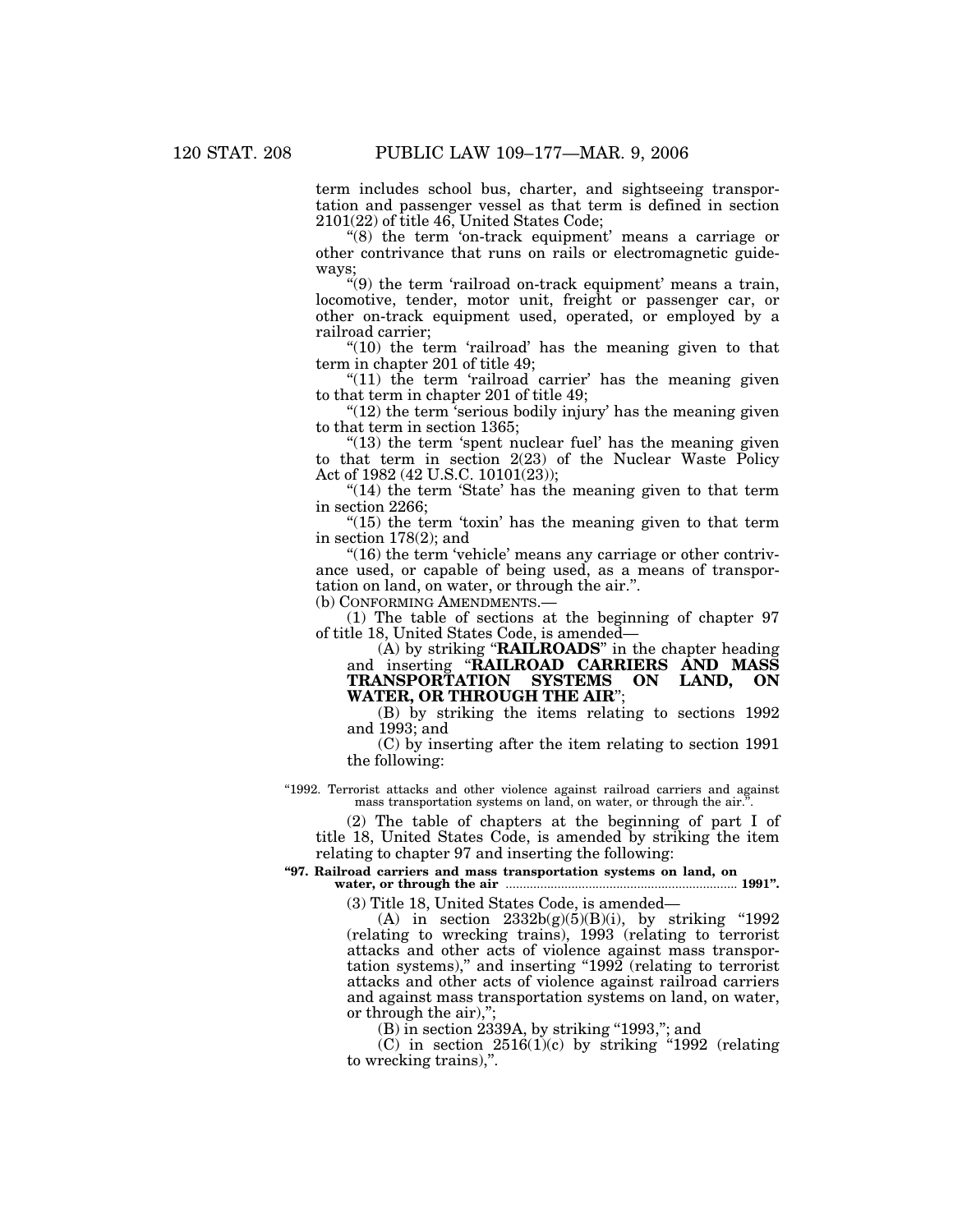### **SEC. 111. FORFEITURE.**

Section  $981(a)(1)(B)(i)$  of title 18, United States Code, is amended by inserting "trafficking in nuclear, chemical, biological, or radiological weapons technology or material, or" after "involves".

#### **SEC. 112. SECTION 2332b(g)(5)(B) AMENDMENTS RELATING TO THE DEFINITION OF FEDERAL CRIME OF TERRORISM.**

(a) ADDITIONAL OFFENSES.—Section  $2332b(g)(5)(B)$  of title 18, United States Code, is amended—

(1) in clause (i), by inserting '', 2339D (relating to militarytype training from a foreign terrorist organization)'' before '', or 2340A'';

 $(2)$  in clause (ii), by striking "or" after the semicolon;

(3) in clause (iii), by striking the period and inserting ''; or''; and

 $(4)$  by inserting after clause (iii) the following:

''(iv) section 1010A of the Controlled Substances Import and Export Act (relating to narco-terrorism).''.

(b) CLERICAL CORRECTION.—Section  $2332b(g)(5)(B)$  of title 18, United States Code, is amended by inserting ")" after "2339C (relating to financing of terrorism''.

#### **SEC. 113. AMENDMENTS TO SECTION 2516(1) OF TITLE 18, UNITED STATES CODE.**

(a) PARAGRAPH (a) AMENDMENT.—Section  $2516(1)(a)$  of title 18, United States Code, is amended by inserting ''chapter 10 (relating to biological weapons)'' after ''under the following chapters of this title:''.

(b) PARAGRAPH (c) AMENDMENT.—Section  $2516(1)(c)$  of title 18, United States Code, is amended—

(1) by inserting ''section 37 (relating to violence at international airports), section 43 (relating to animal enterprise terrorism)," after "the following sections of this title:";

(2) by inserting ''section 832 (relating to nuclear and weapons of mass destruction threats), section 842 (relating to explosive materials), section 930 (relating to possession of weapons in Federal facilities)," after "section 751 (relating to escape),'';

(3) by inserting ''section 1114 (relating to officers and employees of the United States), section 1116 (relating to protection of foreign officials)," after "section 1014 (relating to loans and credit applications generally; renewals and discounts),'';

(4) by inserting ''section 1992 (relating to terrorist attacks against mass transportation)," after "section 1344 (relating to bank fraud),'';

(5) by inserting "section 2340A (relating to torture)," after ''section 2321 (relating to trafficking in certain motor vehicles or motor vehicle parts),'';

(6) by inserting ''section 81 (arson within special maritime and territorial jurisdiction)," before "section 201 (bribery of public officials and witnesses)''; and

(7) by inserting ''section 956 (conspiracy to harm persons or property overseas),'' after ''section 175c (relating to variola virus)".

(c) PARAGRAPH  $(g)$  AMENDMENT.—Section  $2516(1)(g)$  of title 18, United States Code, is amended by inserting before the semicolon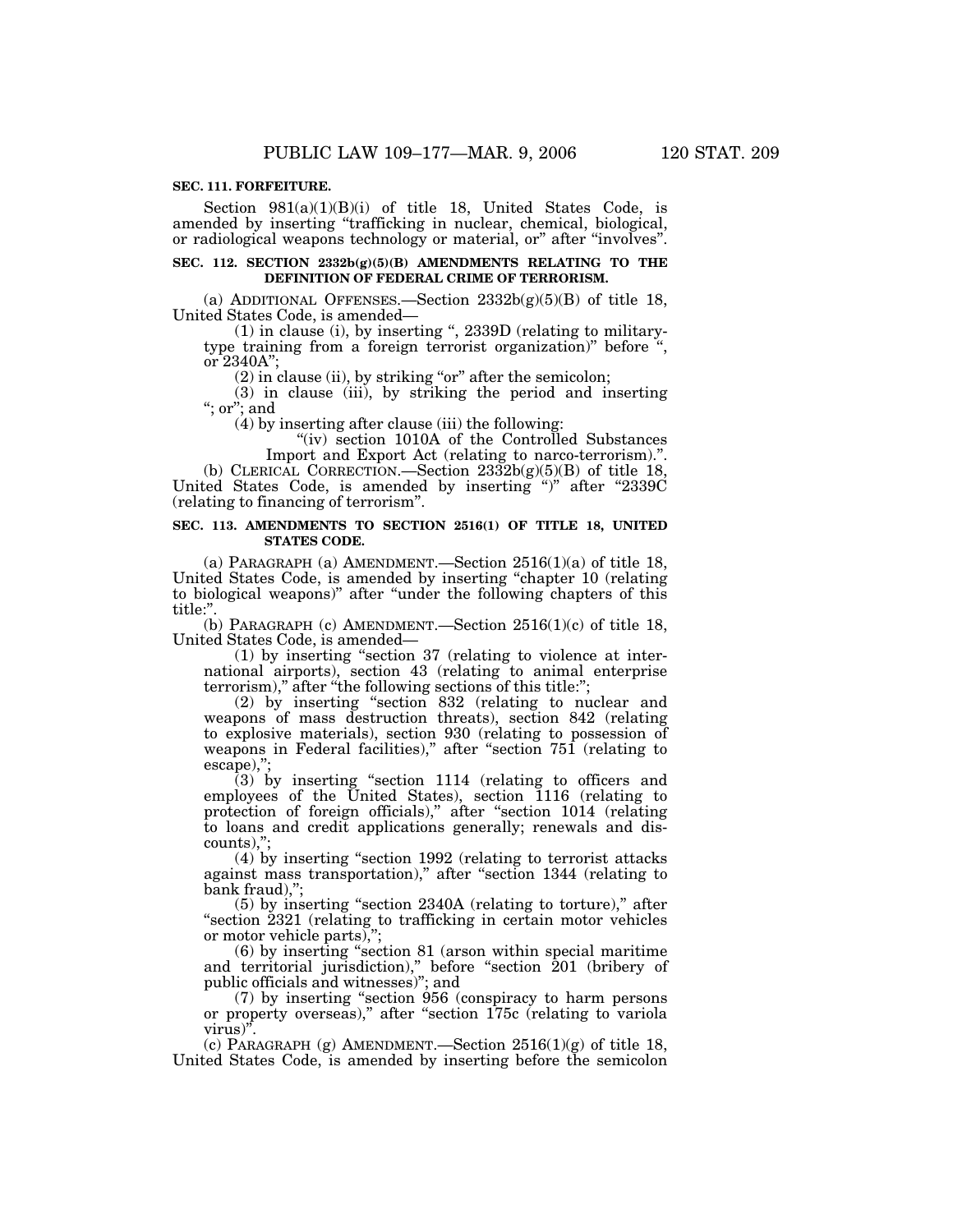'', or section 5324 of title 31, United States Code (relating to structuring transactions to evade reporting requirement prohibited)''.

(d) PARAGRAPH (j) AMENDMENT.—Section  $2516(1)(j)$  of title 18, United States Code, is amended—

 $(1)$  by striking "or" before "section 46502 (relating to aircraft piracy)" and inserting a comma after "section  $60123(b)$ (relating to the destruction of a natural gas pipeline''; and

(2) by inserting '', the second sentence of section 46504 (relating to assault on a flight crew with dangerous weapon), or section  $46505(b)(3)$  or (c) (relating to explosive or incendiary devices, or endangerment of human life, by means of weapons on aircraft)" before "of title 49".

(e) PARAGRAPH (p) AMENDMENT.—Section  $2516(1)(p)$  of title 18, United States Code, is amended by inserting ", section 1028A (relating to aggravated identity theft)'' after ''other documents''.

(f) PARAGRAPH (q) AMENDMENT.—Section 2516(1)(q) of title 18, United States Code, is amended—

 $(1)$  by inserting "2339" after "2232h";

(2) by striking ''or'' before ''2339C''; and

 $(3)$  by inserting ", or  $2339D$ " after " $2339C$ ".

(g) AMENDMENT OF PREDICATE CRIMES FOR AUTHORIZATION FOR INTERCEPTION OF WIRE, ORAL, AND ELECTRONIC COMMUNICA-TIONS.—Section 2516(1) of title 18, United State Code, is amended—

 $(1)$  in subparagraph  $(q)$ , by striking "or" after the semicolon;

(2) by redesignating subparagraph  $(r)$  as subparagraph  $(s)$ ; and

(3) by adding after subparagraph (q) the following:

 $\mathbf{r}(r)$  any criminal violation of section 1 (relating to illegal restraints of trade or commerce), 2 (relating to illegal monopolizing of trade or commerce), or 3 (relating to illegal restraints of trade or commerce in territories or the District of Columbia) of the Sherman Act (15 U.S.C. 1, 2, 3); or''.

#### **SEC. 114. DELAYED NOTICE SEARCH WARRANTS.**

(a) LIMITATION ON REASONABLE PERIOD FOR DELAY.—Section 3103a of title 18, United States Code, is amended—

(1) by striking subsection (b)(3) and inserting the following:

"(3) the warrant provides for the giving of such notice within a reasonable period not to exceed 30 days after the date of its execution, or on a later date certain if the facts of the case justify a longer period of delay.''.

(2) by adding at the end the following:

''(c) EXTENSIONS OF DELAY.—Any period of delay authorized by this section may be extended by the court for good cause shown, subject to the condition that extensions should only be granted upon an updated showing of the need for further delay and that each additional delay should be limited to periods of 90 days or less, unless the facts of the case justify a longer period of delay.''.

(b) LIMITATION ON AUTHORITY TO DELAY NOTICE.—Section 3103a(b)(1) of title 18, United States Code, is amended by inserting , except if the adverse results consist only of unduly delaying  $a$  trial" after "2705".

(c) ENHANCED OVERSIGHT.—Section 3103a of title 18, United States Code, is further amended by adding at the end the following:

"(d) REPORTS.—<br>"(1) REPORT BY JUDGE.—Not later than 30 days after the expiration of a warrant authorizing delayed notice (including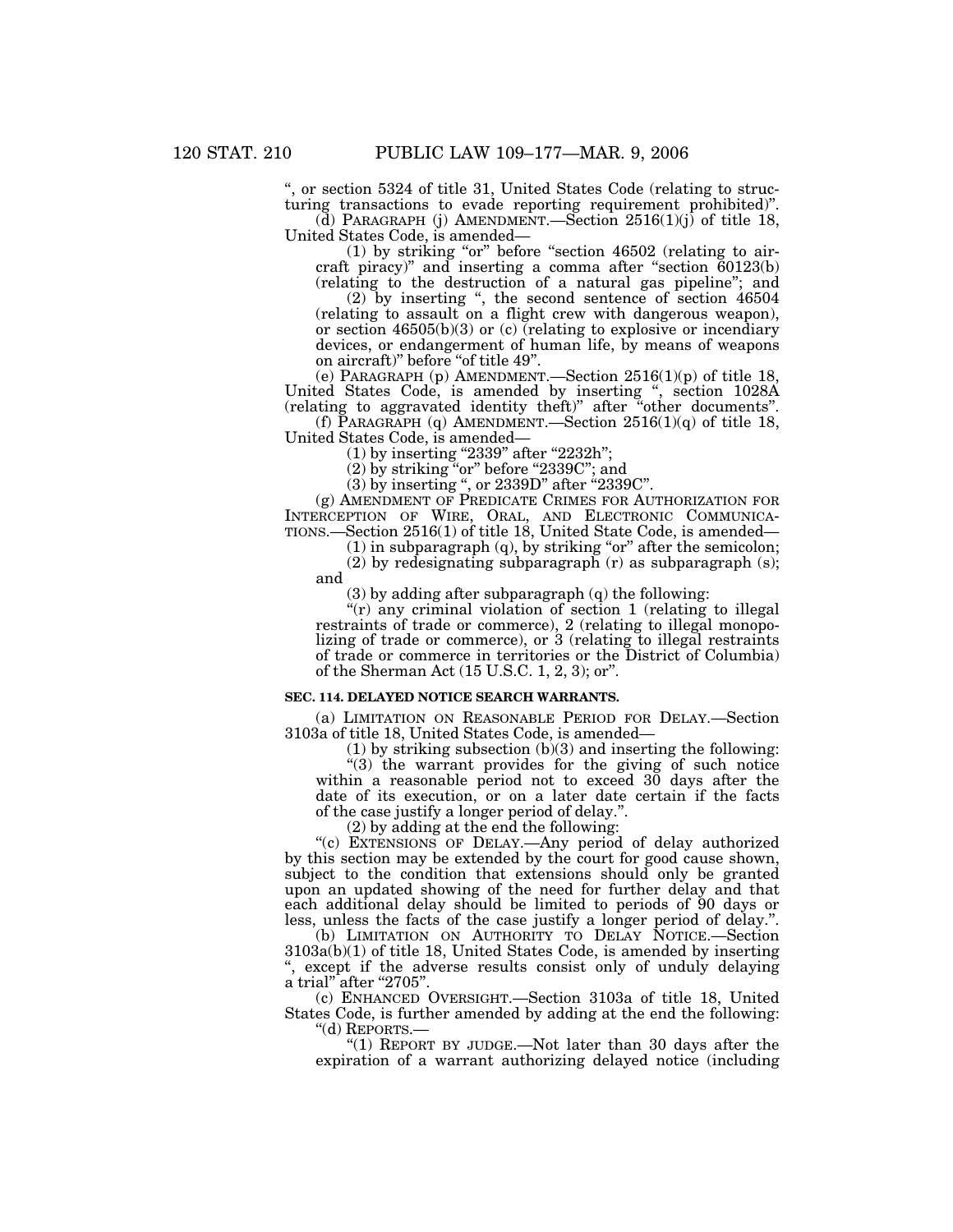any extension thereof) entered under this section, or the denial of such warrant (or request for extension), the issuing or denying judge shall report to the Administrative Office of the United States Courts—

 $(A)$  the fact that a warrant was applied for;

"(B) the fact that the warrant or any extension thereof was granted as applied for, was modified, or was denied;

 $C$ ) the period of delay in the giving of notice authorized by the warrant, and the number and duration of any extensions; and

''(D) the offense specified in the warrant or application. "(2) REPORT BY ADMINISTRATIVE OFFICE OF THE UNITED STATES COURTS.—Beginning with the fiscal year ending September 30, 2007, the Director of the Administrative Office of the United States Courts shall transmit to Congress annually a full and complete report summarizing the data required to be filed with the Administrative Office by paragraph (1), including the number of applications for warrants and extensions of warrants authorizing delayed notice, and the number of such warrants and extensions granted or denied during the preceding fiscal year.

''(3) REGULATIONS.—The Director of the Administrative Office of the United States Courts, in consultation with the Attorney General, is authorized to issue binding regulations dealing with the content and form of the reports required to be filed under paragraph (1).''.

#### **SEC. 115. JUDICIAL REVIEW OF NATIONAL SECURITY LETTERS.**

Chapter 223 of title 18, United States Code, is amended— (1) by inserting at the end of the table of sections the following new item:

''3511. Judicial review of requests for information.'';

and

(2) by inserting after section 3510 the following:

### **''§ 3511. Judicial review of requests for information**

"(a) The recipient of a request for records, a report, or other information under section 2709(b) of this title, section 626(a) or (b) or  $627(a)$  of the Fair Credit Reporting Act, section  $1114(a)(5)(A)$ of the Right to Financial Privacy Act, or section 802(a) of the National Security Act of 1947 may, in the United States district court for the district in which that person or entity does business or resides, petition for an order modifying or setting aside the request. The court may modify or set aside the request if compliance would be unreasonable, oppressive, or otherwise unlawful.

" $(b)(1)$  The recipient of a request for records, a report, or other information under section 2709(b) of this title, section 626(a) or (b) or  $627(a)$  of the Fair Credit Reporting Act, section  $1114(a)(5)(A)$ of the Right to Financial Privacy Act, or section 802(a) of the National Security Act of 1947, may petition any court described in subsection (a) for an order modifying or setting aside a nondisclosure requirement imposed in connection with such a request.

" $(2)$  If the petition is filed within one year of the request for records, a report, or other information under section 2709(b) of this title, section 626(a) or (b) or 627(a) of the Fair Credit Reporting Act, section 1114(a)(5)(A) of the Right to Financial Privacy Act, or section 802(a) of the National Security Act of 1947,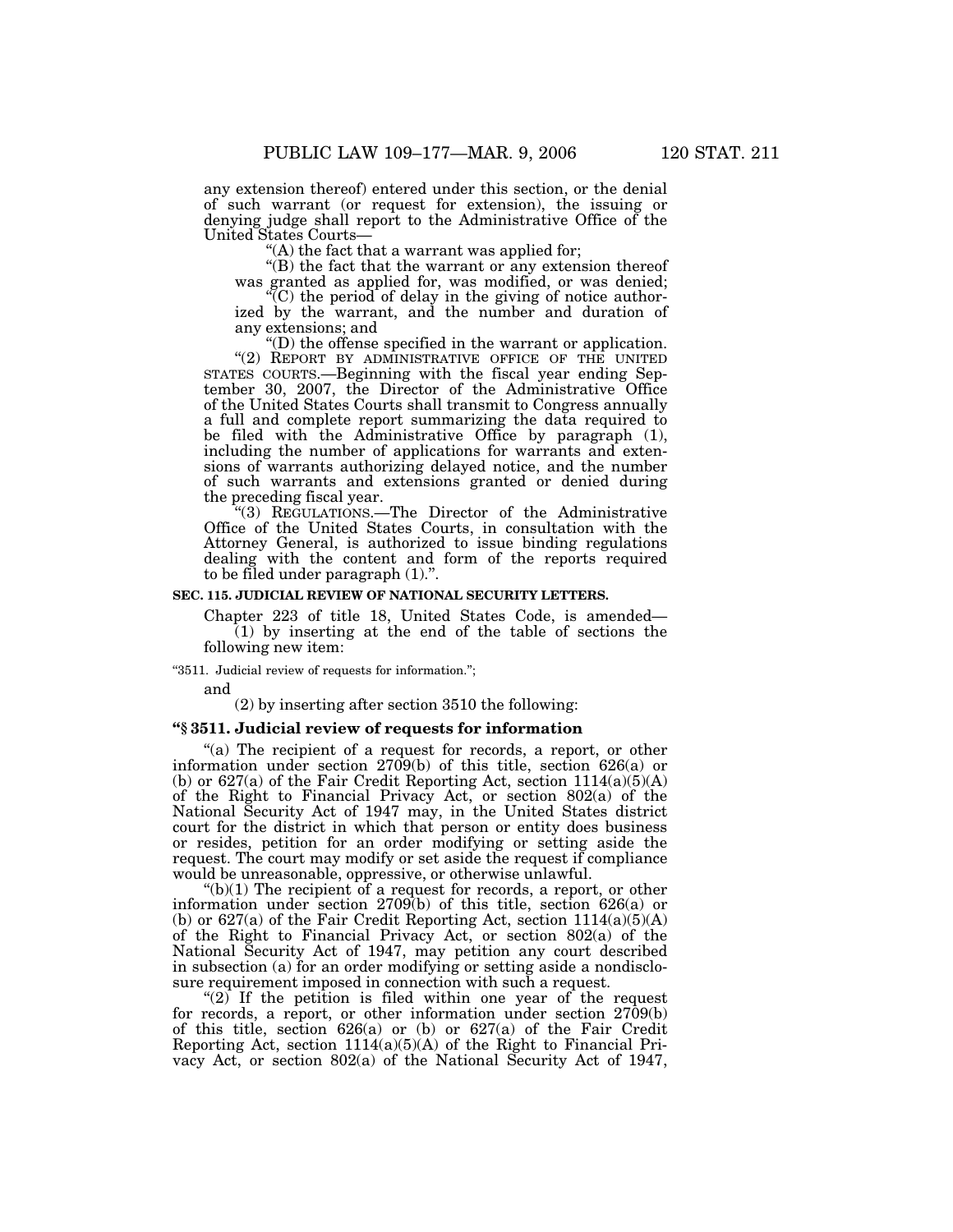the court may modify or set aside such a nondisclosure requirement if it finds that there is no reason to believe that disclosure may endanger the national security of the United States, interfere with a criminal, counterterrorism, or counterintelligence investigation, interfere with diplomatic relations, or endanger the life or physical safety of any person. If, at the time of the petition, the Attorney General, Deputy Attorney General, an Assistant Attorney General, or the Director of the Federal Bureau of Investigation, or in the case of a request by a department, agency, or instrumentality of the Federal Government other than the Department of Justice, the head or deputy head of such department, agency, or instrumentality, certifies that disclosure may endanger the national security of the United States or interfere with diplomatic relations, such certification shall be treated as conclusive unless the court finds that the certification was made in bad faith.

"(3) If the petition is filed one year or more after the request for records, a report, or other information under section 2709(b) of this title, section 626(a) or (b) or 627(a) of the Fair Credit Reporting Act, section 1114(a)(5)(A) of the Right to Financial Privacy Act, or section 802(a) of the National Security Act of 1947, the Attorney General, Deputy Attorney General, an Assistant Attorney General, or the Director of the Federal Bureau of Investigation, or his designee in a position not lower than Deputy Assistant Director at Bureau headquarters or a Special Agent in Charge in a Bureau field office designated by the Director, or in the case of a request by a department, agency, or instrumentality of the Federal Government other than the Federal Bureau of Investigation, the head or deputy head of such department, agency, or instrumentality, within ninety days of the filing of the petition, shall either terminate the nondisclosure requirement or re-certify that disclosure may result in a danger to the national security of the United States, interference with a criminal, counterterrorism, or counterintelligence investigation, interference with diplomatic relations, or danger to the life or physical safety of any person. In the event of re-certification, the court may modify or set aside such a nondisclosure requirement if it finds that there is no reason to believe that disclosure may endanger the national security of the United States, interfere with a criminal, counterterrorism, or counterintelligence investigation, interfere with diplomatic relations, or endanger the life or physical safety of any person. If the recertification that disclosure may endanger the national security of the United States or interfere with diplomatic relations is made by the Attorney General, Deputy Attorney General, an Assistant Attorney General, or the Director of the Federal Bureau of Investigation, such certification shall be treated as conclusive unless the court finds that the recertification was made in bad faith. If the court denies a petition for an order modifying or setting aside a nondisclosure requirement under this paragraph, the recipient shall be precluded for a period of one year from filing another petition to modify or set aside such nondisclosure requirement.

"(c) In the case of a failure to comply with a request for records, a report, or other information made to any person or entity under section  $2709(b)$  of this title, section  $626(a)$  or (b) or 627(a) of the Fair Credit Reporting Act, section 1114(a)(5)(A) of the Right to Financial Privacy Act, or section 802(a) of the National Security Act of 1947, the Attorney General may invoke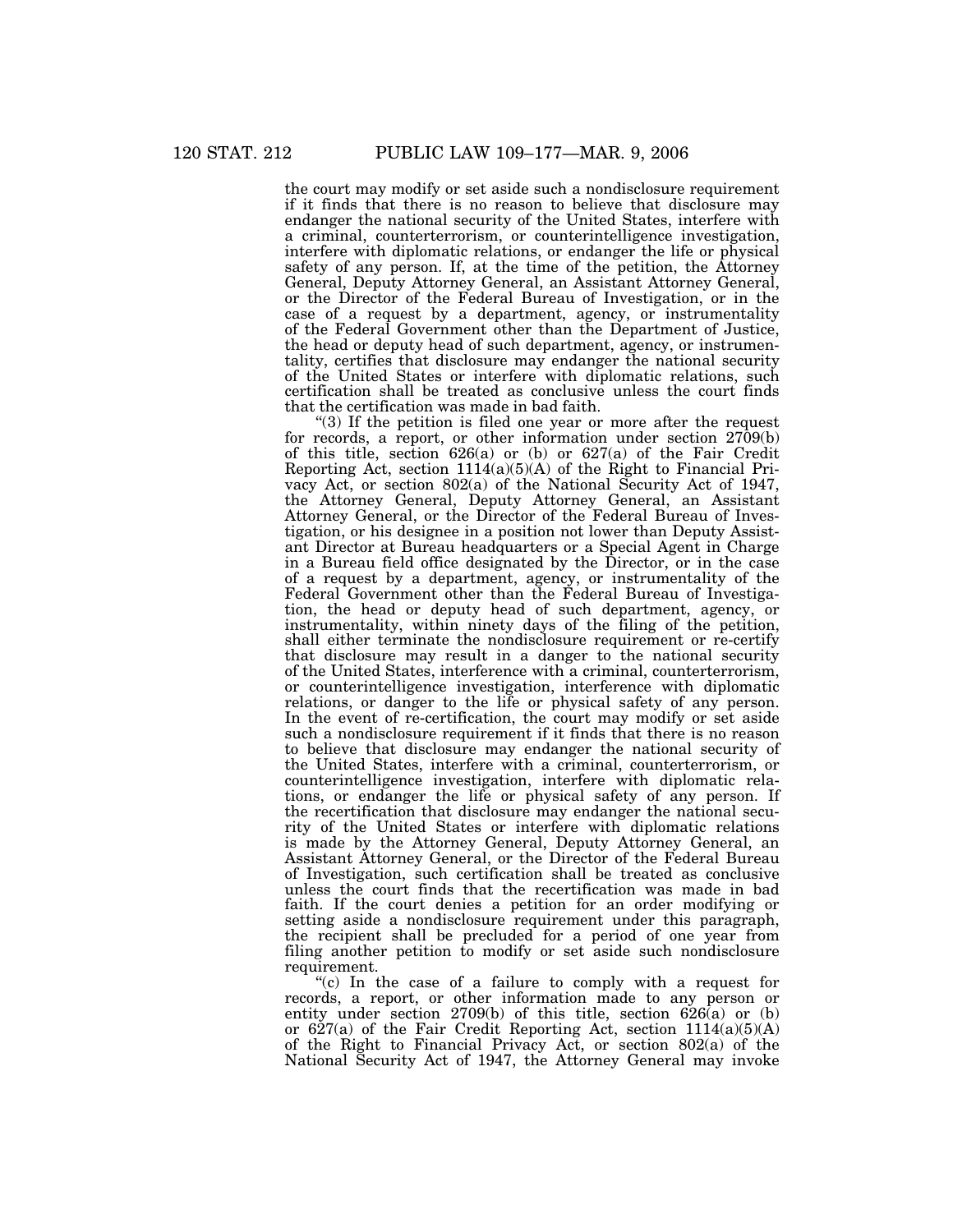the aid of any district court of the United States within the jurisdiction in which the investigation is carried on or the person or entity resides, carries on business, or may be found, to compel compliance with the request. The court may issue an order requiring the person or entity to comply with the request. Any failure to obey the order of the court may be punished by the court as contempt thereof. Any process under this section may be served in any judicial district in which the person or entity may be found.

''(d) In all proceedings under this section, subject to any right to an open hearing in a contempt proceeding, the court must close any hearing to the extent necessary to prevent an unauthorized disclosure of a request for records, a report, or other information made to any person or entity under section 2709(b) of this title, section 626(a) or (b) or 627(a) of the Fair Credit Reporting Act, section  $1114(a)(5)(A)$  of the Right to Financial Privacy Act, or section 802(a) of the National Security Act of 1947. Petitions, filings, records, orders, and subpoenas must also be kept under seal to the extent and as long as necessary to prevent the unauthorized disclosure of a request for records, a report, or other information made to any person or entity under section 2709(b) of this title, section 626(a) or (b) or 627(a) of the Fair Credit Reporting Act, section  $1114(a)(5)(A)$  of the Right to Financial Privacy Act, or section 802(a) of the National Security Act of 1947.

''(e) In all proceedings under this section, the court shall, upon request of the government, review ex parte and in camera any government submission or portions thereof, which may include classified information.''.

#### **SEC. 116. CONFIDENTIALITY OF NATIONAL SECURITY LETTERS.**

(a) Section 2709(c) of title 18, United States Code, is amended to read:

''(c) PROHIBITION OF CERTAIN DISCLOSURE.—

''(1) If the Director of the Federal Bureau of Investigation, or his designee in a position not lower than Deputy Assistant Director at Bureau headquarters or a Special Agent in Charge in a Bureau field office designated by the Director, certifies that otherwise there may result a danger to the national security of the United States, interference with a criminal, counterterrorism, or counterintelligence investigation, interference with diplomatic relations, or danger to the life or physical safety of any person, no wire or electronic communications service provider, or officer, employee, or agent thereof, shall disclose to any person (other than those to whom such disclosure is necessary to comply with the request or an attorney to obtain legal advice or legal assistance with respect to the request) that the Federal Bureau of Investigation has sought or obtained access to information or records under this section.

Notification.

"(2) The request shall notify the person or entity to whom the request is directed of the nondisclosure requirement under paragraph (1).

''(3) Any recipient disclosing to those persons necessary to comply with the request or to an attorney to obtain legal advice or legal assistance with respect to the request shall inform such person of any applicable nondisclosure requirement. Any person who receives a disclosure under this subsection shall be subject to the same prohibitions on disclosure under paragraph (1).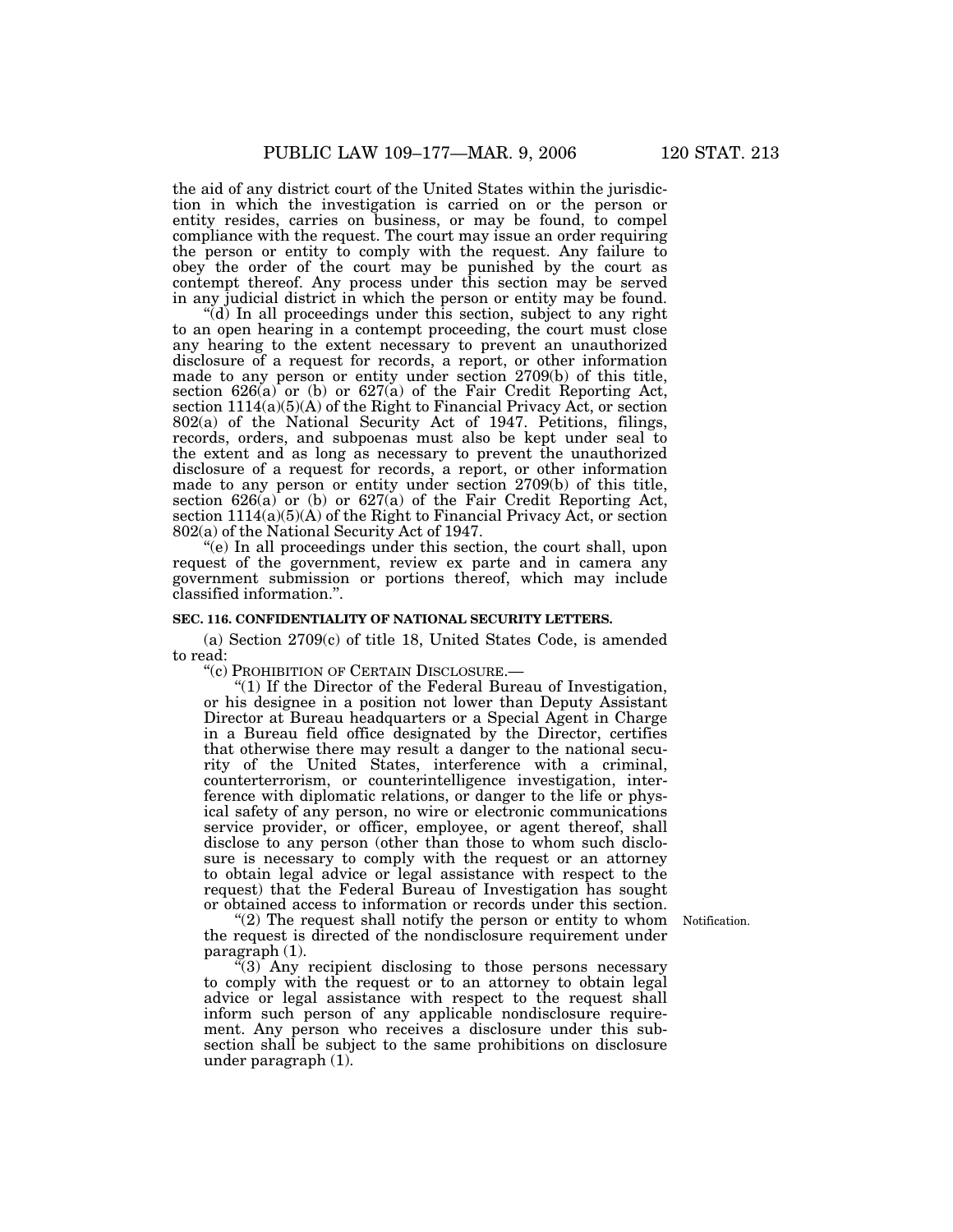"(4) At the request of the Director of the Federal Bureau of Investigation or the designee of the Director, any person making or intending to make a disclosure under this section shall identify to the Director or such designee the person to whom such disclosure will be made or to whom such disclosure was made prior to the request, but in no circumstance shall a person be required to inform the Director or such designee that the person intends to consult an attorney to obtain legal advice or legal assistance."

(b) Section 626(d) of the Fair Credit Reporting Act (15 U.S.C.  $1681u(d)$ ) is amended to read:<br>"(d) CONFIDENTIALITY.—

"(1) If the Director of the Federal Bureau of Investigation, or his designee in a position not lower than Deputy Assistant Director at Bureau headquarters or a Special Agent in Charge in a Bureau field office designated by the Director, certifies that otherwise there may result a danger to the national security of the United States, interference with a criminal, counterterrorism, or counterintelligence investigation, interference with diplomatic relations, or danger to the life or physical safety of any person, no consumer reporting agency or officer, employee, or agent of a consumer reporting agency shall disclose to any person (other than those to whom such disclosure is necessary to comply with the request or an attorney to obtain legal advice or legal assistance with respect to the request) that the Federal Bureau of Investigation has sought or obtained the identity of financial institutions or a consumer report respecting any consumer under subsection  $(a)$ ,  $(b)$ , or  $(c)$ , and no consumer reporting agency or officer, employee, or agent of a consumer reporting agency shall include in any consumer report any information that would indicate that the Federal Bureau of Investigation has sought or obtained such information on a consumer report.

" $(2)$  The request shall notify the person or entity to whom the request is directed of the nondisclosure requirement under paragraph (1).

''(3) Any recipient disclosing to those persons necessary to comply with the request or to an attorney to obtain legal advice or legal assistance with respect to the request shall inform such persons of any applicable nondisclosure requirement. Any person who receives a disclosure under this subsection shall be subject to the same prohibitions on disclosure under paragraph (1).

" $(4)$  At the request of the Director of the Federal Bureau of Investigation or the designee of the Director, any person making or intending to make a disclosure under this section shall identify to the Director or such designee the person to whom such disclosure will be made or to whom such disclosure was made prior to the request, but in no circumstance shall a person be required to inform the Director or such designee that the person intends to consult an attorney to obtain legal advice or legal assistance."

(c) Section 627(c) of the Fair Credit Reporting Act (15 U.S.C.  $1681v(c)$ ) is amended to read:<br>"(c) CONFIDENTIALITY.—

''(c) CONFIDENTIALITY.— ''(1) If the head of a government agency authorized to conduct investigations of intelligence or counterintelligence

Notification.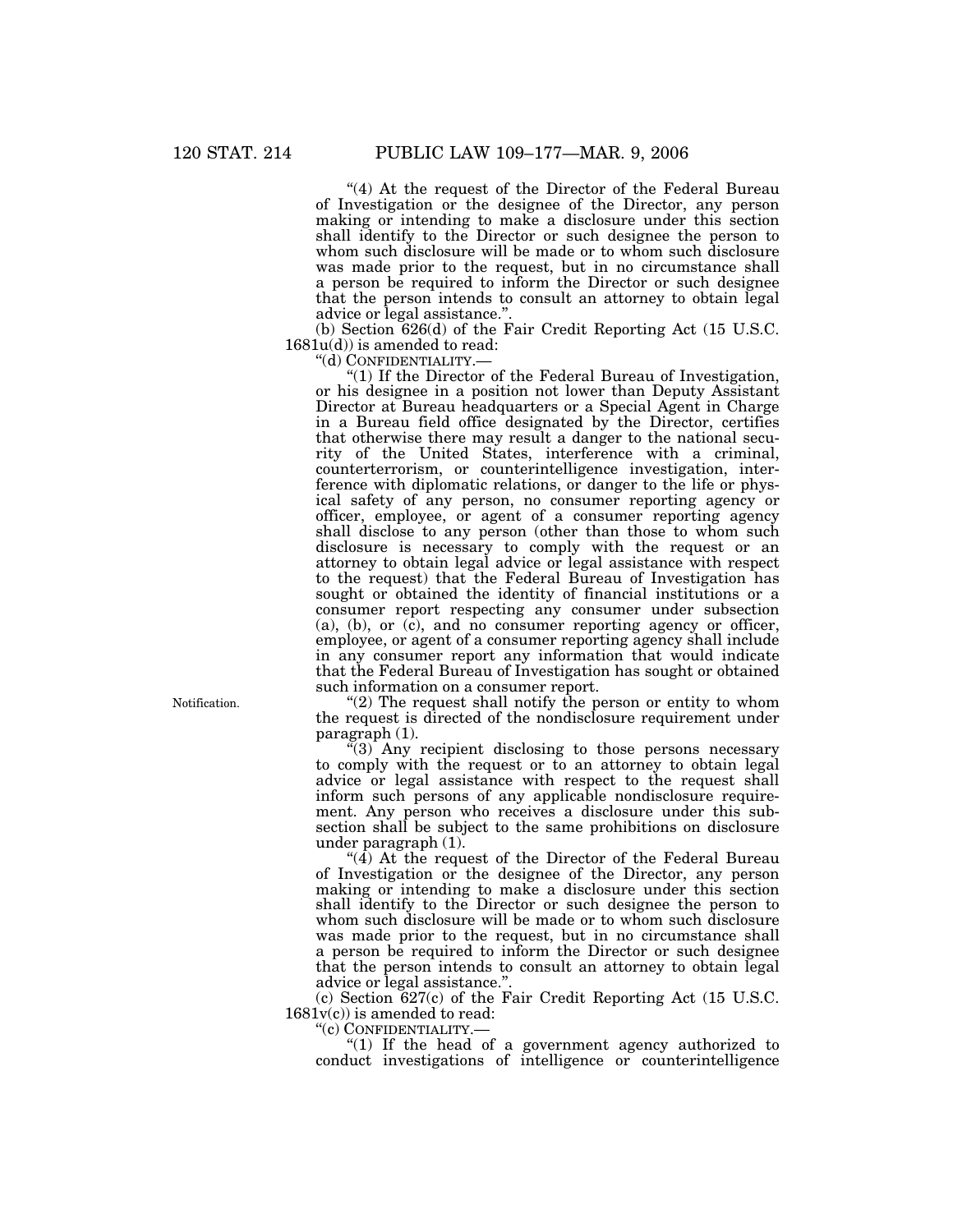activities or analysis related to international terrorism, or his designee, certifies that otherwise there may result a danger to the national security of the United States, interference with a criminal, counterterrorism, or counterintelligence investigation, interference with diplomatic relations, or danger to the life or physical safety of any person, no consumer reporting agency or officer, employee, or agent of such consumer reporting agency, shall disclose to any person (other than those to whom such disclosure is necessary to comply with the request or an attorney to obtain legal advice or legal assistance with respect to the request), or specify in any consumer report, that a government agency has sought or obtained access to information under subsection (a).

"(2) The request shall notify the person or entity to whom Notification. the request is directed of the nondisclosure requirement under paragraph (1).

"(3) Any recipient disclosing to those persons necessary to comply with the request or to any attorney to obtain legal advice or legal assistance with respect to the request shall inform such persons of any applicable nondisclosure requirement. Any person who receives a disclosure under this subsection shall be subject to the same prohibitions on disclosure under paragraph (1).

" $(4)$  At the request of the authorized Government agency, any person making or intending to make a disclosure under this section shall identify to the requesting official of the authorized Government agency the person to whom such disclosure will be made or to whom such disclosure was made prior to the request, but in no circumstance shall a person be required to inform such requesting official that the person intends to consult an attorney to obtain legal advice or legal assistance.''. (d) Section 1114(a)(3) of the Right to Financial Privacy Act  $(12 \text{ U.S.C. } 3414(a)(3))$  is amended to read as follows:

 $"(3)(A)$  If the Government authority described in paragraph (1) or the Secret Service, as the case may be, certifies that otherwise there may result a danger to the national security United States, interference with a criminal, counterterrorism, or counterintelligence investigation, interference with diplomatic relations, or danger to the life or physical safety of any person, no financial institution, or officer, employee, or agent of such institution, shall disclose to any person (other than those to whom such disclosure is necessary to comply with the request or an attorney to obtain legal advice or legal assistance with respect to the request) that the Government authority or the Secret Service has sought or obtained access to a customer's financial records.

''(B) The request shall notify the person or entity to whom the request is directed of the nondisclosure requirement under subparagraph (A).

''(C) Any recipient disclosing to those persons necessary to comply with the request or to an attorney to obtain legal advice or legal assistance with respect to the request shall inform such persons of any applicable nondisclosure requirement. Any person who receives a disclosure under this subsection shall be subject to the same prohibitions on disclosure under subparagraph (A).

Notification.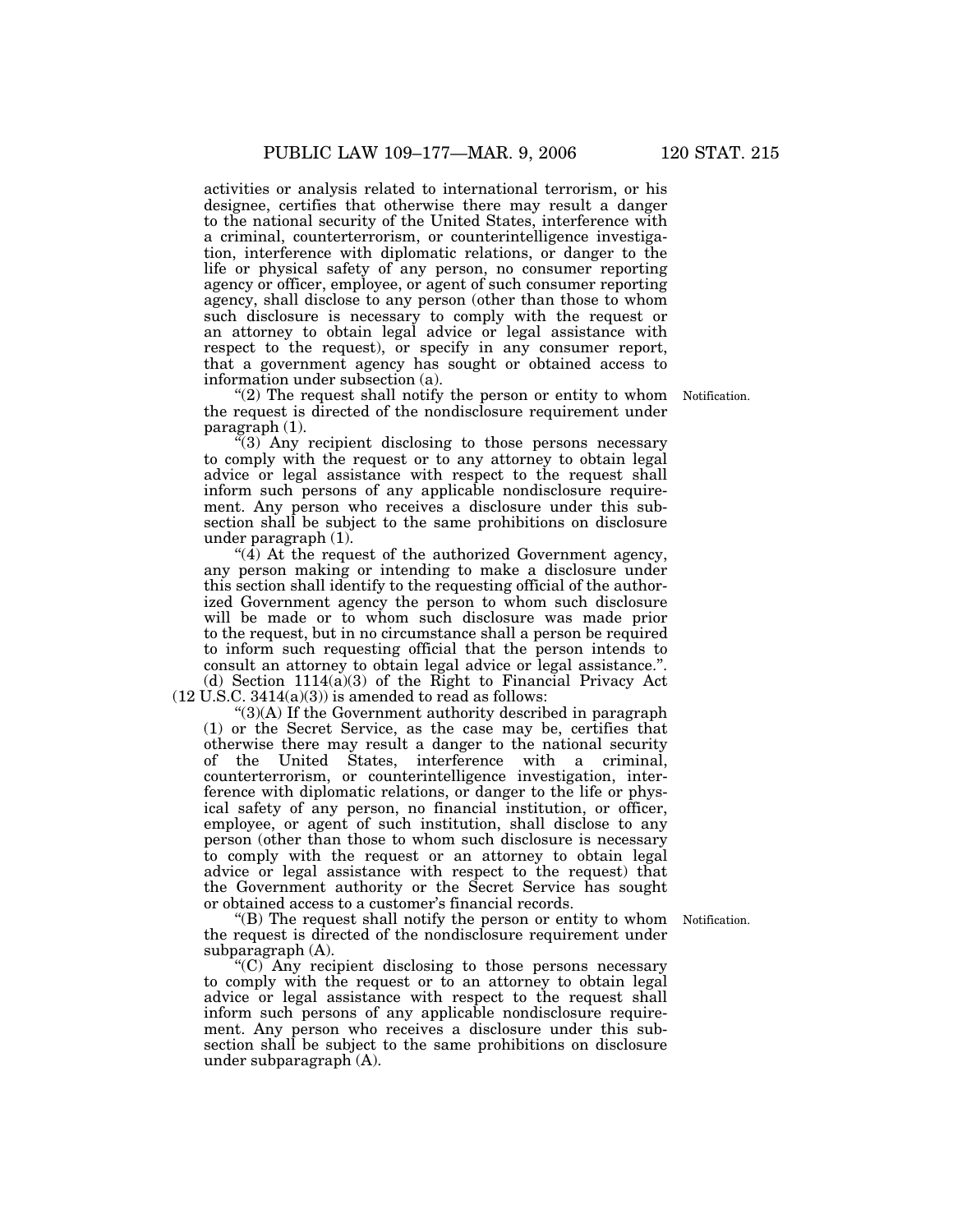''(D) At the request of the authorized Government agency or the Secret Service, any person making or intending to make a disclosure under this section shall identify to the requesting official of the authorized Government agency or the Secret Service the person to whom such disclosure will be made or to whom such disclosure was made prior to the request, but in no circumstance shall a person be required to inform such requesting official that the person intends to consult an attorney to obtain legal advice or legal assistance.''.

(e) Section  $1114(a)(5)(D)$  of the Right to Financial Privacy Act  $(12 \text{ U.S.C. } 3414(a)(5)(D))$  is amended to read:

''(D) PROHIBITION OF CERTAIN DISCLOSURE.— ''(i) If the Director of the Federal Bureau of Investigation, or his designee in a position not lower than Deputy Assistant Director at Bureau headquarters or a Special Agent in Charge in a Bureau field office designated by the Director, certifies that otherwise there may result a danger to the national security of the United States, interference with a criminal, counterterrorism, or counterintelligence investigation, interference with diplomatic relations, or danger to the life or physical safety of any person, no financial institution, or officer, employee, or agent of such institution, shall disclose to any person (other than those to whom such disclosure is necessary to comply with the request or an attorney to obtain legal advice or legal assistance with respect to the request) that the Federal Bureau of Investigation has sought or obtained access to a customer's or entity's financial records under subparagraph (A).

"(ii) The request shall notify the person or entity to whom the request is directed of the nondisclosure requirement under clause (i).

''(iii) Any recipient disclosing to those persons necessary to comply with the request or to an attorney to obtain legal advice or legal assistance with respect to the request shall inform such persons of any applicable nondisclosure requirement. Any person who receives a disclosure under this subsection shall be subject to the same prohibitions on disclosure under clause (i).

"(iv) At the request of the Director of the Federal Bureau of Investigation or the designee of the Director, any person making or intending to make a disclosure under this section shall identify to the Director or such designee the person to whom such disclosure will be made or to whom such disclosure was made prior to the request, but in no circumstance shall a person be required to inform the Director or such designee that the person intends to consult an attorney to obtain legal advice or legal assistance.''.

(f) Section 802(b) of the National Security Act of 1947 (50 U.S.C. 436(b)) is amended to read as follows:

''(b) PROHIBITION OF CERTAIN DISCLOSURE.—

"(1) If an authorized investigative agency described in subsection (a) certifies that otherwise there may result a danger to the national security of the United States, interference with

Notification.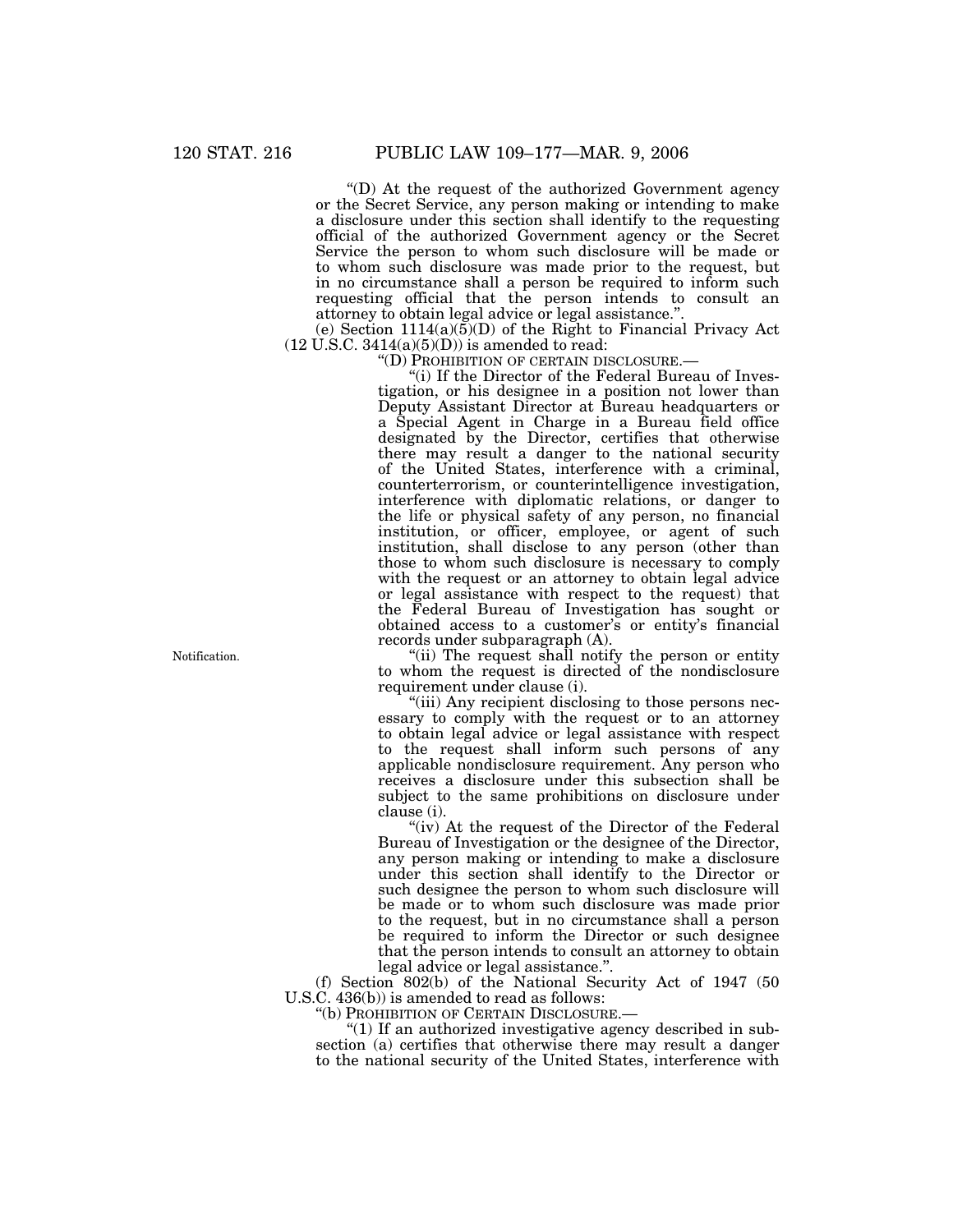a criminal, counterterrorism, or counterintelligence investigation, interference with diplomatic relations, or danger to the life or physical safety of any person, no governmental or private entity, or officer, employee, or agent of such entity, may disclose to any person (other than those to whom such disclosure is necessary to comply with the request or an attorney to obtain legal advice or legal assistance with respect to the request) that such entity has received or satisfied a request made by an authorized investigative agency under this section.

"(2) The request shall notify the person or entity to whom Notification. the request is directed of the nondisclosure requirement under paragraph (1).

 $\sqrt[4]{(3)}$  Any recipient disclosing to those persons necessary to comply with the request or to an attorney to obtain legal advice or legal assistance with respect to the request shall inform such persons of any applicable nondisclosure requirement. Any person who receives a disclosure under this subsection shall be subject to the same prohibitions on disclosure under paragraph (1).

"(4) At the request of the authorized investigative agency, any person making or intending to make a disclosure under this section shall identify to the requesting official of the authorized investigative agency the person to whom such disclosure will be made or to whom such disclosure was made prior to the request, but in no circumstance shall a person be required to inform such official that the person intends to consult an attorney to obtain legal advice or legal assistance.''.

#### **SEC. 117. VIOLATIONS OF NONDISCLOSURE PROVISIONS OF NATIONAL SECURITY LETTERS.**

Section 1510 of title 18, United States Code, is amended by adding at the end the following:

''(e) Whoever, having been notified of the applicable disclosure prohibitions or confidentiality requirements of section  $2709(c)(1)$ of this title, section  $626(d)(1)$  or  $627(c)(1)$  of the Fair Credit Reporting Act (15 U.S.C.  $1681u(d)(1)$  or  $1681v(c)(1)$ ), section  $11\overline{1}4(a)(\overline{3})(A)$  or  $1114(a)(\overline{5})(D)(i)$  of the Right to Financial Privacy Act (12 U.S.C. 3414(a)(3)(A) or 3414(a)(5)(D)(i)), or section 802(b)(1) of the National Security Act of 1947 (50 U.S.C. 436(b)(1)), knowingly and with the intent to obstruct an investigation or judicial proceeding violates such prohibitions or requirements applicable by law to such person shall be imprisoned for not more than five years, fined under this title, or both.''.

#### **SEC. 118. REPORTS ON NATIONAL SECURITY LETTERS.**

(a) EXISTING REPORTS.—Any report made to a committee of Congress regarding national security letters under section  $2709(c)(1)$ of title 18, United States Code, section 626(d) or 627(c) of the Fair Credit Reporting Act (15 U.S.C. 1681u(d) or 1681v(c)), section  $1114(a)(3)$  or  $1114(a)(5)(D)$  of the Right to Financial Privacy Act (12 U.S.C. 3414(a)(3) or 3414(a)(5)(D)), or section 802(b) of the National Security Act of 1947 (50 U.S.C. 436(b)) shall also be made to the Committees on the Judiciary of the House of Representatives and the Senate.

(b) ENHANCED OVERSIGHT OF FAIR CREDIT REPORTING ACT COUNTERTERRORISM NATIONAL SECURITY LETTER.—Section 627 of the Fair Credit Reporting Act (15 U.S.C. 1681(v)) is amended by 15 USC 1681v. inserting at the end the following new subsection:

18 USC 3511 note.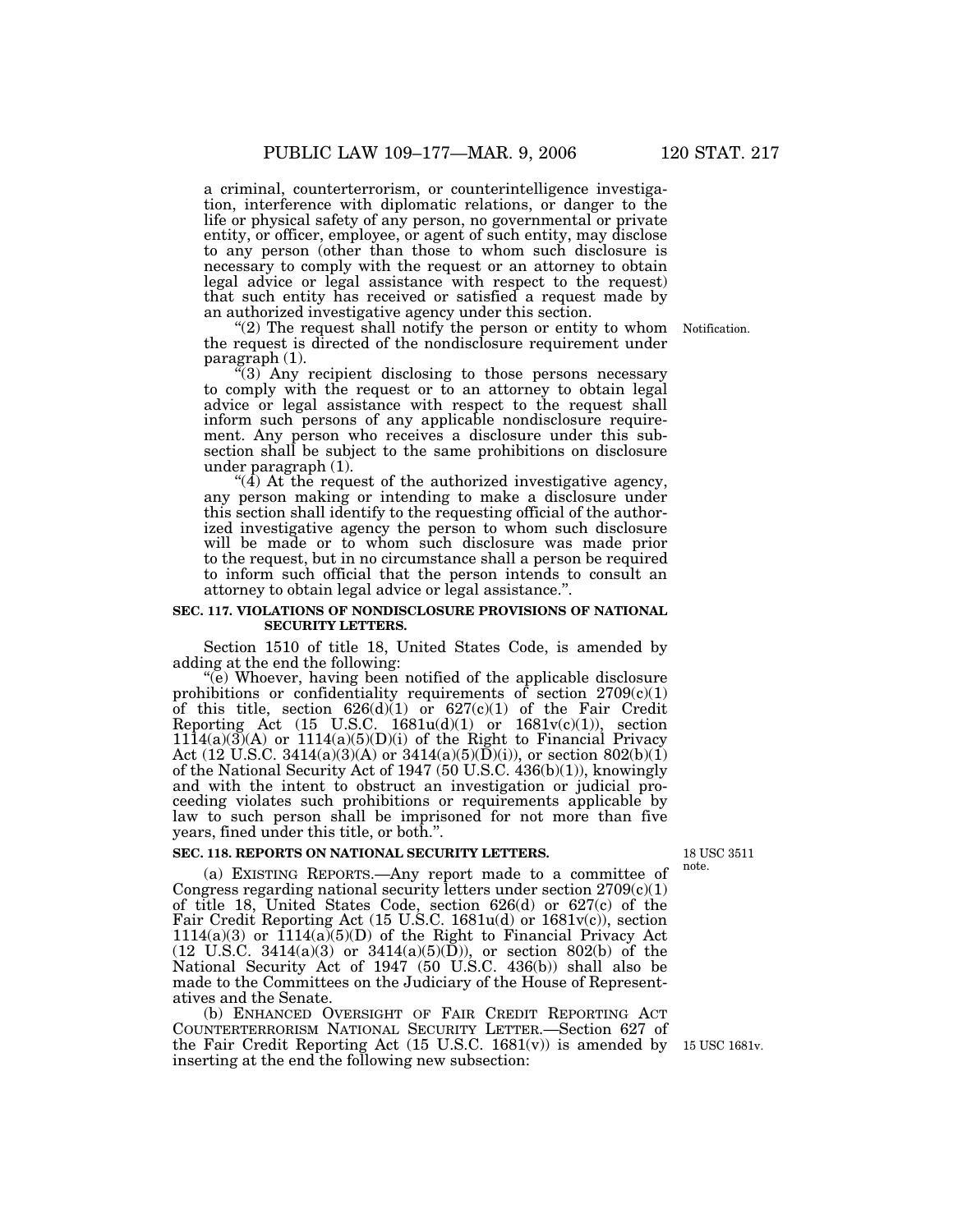"(f) REPORTS TO CONGRESS.— $(1)$  On a semi-annual basis, the Attorney General shall fully inform the Committee on the Judiciary, the Committee on Financial Services, and the Permanent Select Committee on Intelligence of the House of Representatives and the Committee on the Judiciary, the Committee on Banking, Housing, and Urban Affairs, and the Select Committee on Intelligence of the Senate concerning all requests made pursuant to subsection (a).

" $(2)$  In the case of the semiannual reports required to be submitted under paragraph (1) to the Permanent Select Committee on Intelligence of the House of Representatives and the Select Committee on Intelligence of the Senate, the submittal dates for such reports shall be as provided in section 507 of the National Security Act of 1947 (50 U.S.C. 415b).''.

(c) REPORT ON REQUESTS FOR NATIONAL SECURITY LETTERS.—

(1) IN GENERAL.—In April of each year, the Attorney General shall submit to Congress an aggregate report setting forth with respect to the preceding year the total number of requests made by the Department of Justice for information concerning different United States persons under—

(A) section 2709 of title 18, United States Code (to access certain communication service provider records), excluding the number of requests for subscriber information;

(B) section 1114 of the Right to Financial Privacy Act (12 U.S.C. 3414) (to obtain financial institution customer records);

(C) section 802 of the National Security Act of 1947 (50 U.S.C. 436) (to obtain financial information, records, and consumer reports);

(D) section 626 of the Fair Credit Reporting Act (15 U.S.C. 1681u) (to obtain certain financial information and consumer reports); and

(E) section 627 of the Fair Credit Reporting Act (15 U.S.C. 1681v) (to obtain credit agency consumer records for counterterrorism investigations).

(2) UNCLASSIFIED FORM.—The report under this section shall be submitted in unclassified form.

(d) NATIONAL SECURITY LETTER DEFINED.—In this section, the term ''national security letter'' means a request for information under one of the following provisions of law:

(1) Section 2709(a) of title 18, United States Code (to access certain communication service provider records).

(2) Section  $1114(a)(5)(A)$  of the Right to Financial Privacy Act (12 U.S.C. 3414(a)(5)(A)) (to obtain financial institution customer records).

(3) Section 802 of the National Security Act of 1947 (50 U.S.C. 436) (to obtain financial information, records, and consumer reports).

(4) Section 626 of the Fair Credit Reporting Act (15 U.S.C. 1681u) (to obtain certain financial information and consumer reports).

(5) Section 627 of the Fair Credit Reporting Act (15 U.S.C. 1681v) (to obtain credit agency consumer records for counterterrorism investigations).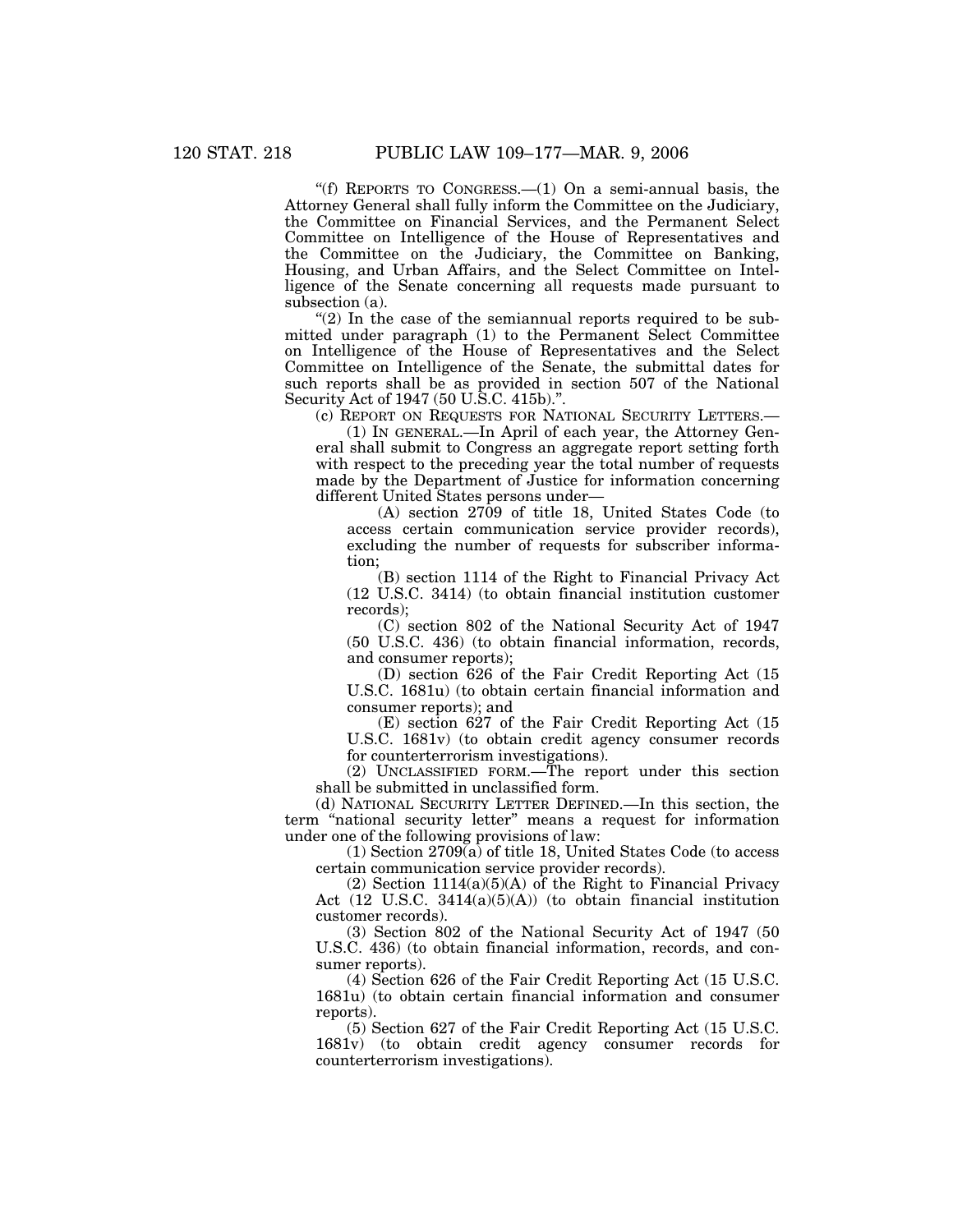### **SEC. 119. AUDIT OF USE OF NATIONAL SECURITY LETTERS.**

(a) AUDIT.—The Inspector General of the Department of Justice shall perform an audit of the effectiveness and use, including any improper or illegal use, of national security letters issued by the Department of Justice.

(b) REQUIREMENTS.—The audit required under subsection (a) shall include—

(1) an examination of the use of national security letters by the Department of Justice during calendar years 2003 through 2006;

 $(2)$  a description of any noteworthy facts or circumstances relating to such use, including any improper or illegal use of such authority; and

(3) an examination of the effectiveness of national security letters as an investigative tool, including—

(A) the importance of the information acquired by the Department of Justice to the intelligence activities of the Department of Justice or to any other department or agency of the Federal Government;

(B) the manner in which such information is collected, retained, analyzed, and disseminated by the Department of Justice, including any direct access to such information (such as access to "raw data") provided to any other department, agency, or instrumentality of Federal, State, local, or tribal governments or any private sector entity;

(C) whether, and how often, the Department of Justice utilized such information to produce an analytical intelligence product for distribution within the Department of Justice, to the intelligence community (as such term is defined in section  $3(4)$  of the National Security Act of 1947 (50 U.S.C. 401a(4))), or to other Federal, State, local, or tribal government departments, agencies, or instrumentalities;

(D) whether, and how often, the Department of Justice provided such information to law enforcement authorities for use in criminal proceedings;

(E) with respect to national security letters issued following the date of the enactment of this Act, an examination of the number of occasions in which the Department of Justice, or an officer or employee of the Department of Justice, issued a national security letter without the certification necessary to require the recipient of such letter to comply with the nondisclosure and confidentiality requirements potentially applicable under law; and

(F) the types of electronic communications and transactional information obtained through requests for information under section 2709 of title 18, United States Code, including the types of dialing, routing, addressing, or signaling information obtained, and the procedures the Department of Justice uses if content information is obtained through the use of such authority.

(c) SUBMISSION DATES.—

(1) PRIOR YEARS.—Not later than one year after the date of the enactment of this Act, or upon completion of the audit under this section for calendar years 2003 and 2004, whichever is earlier, the Inspector General of the Department of Justice

Reports.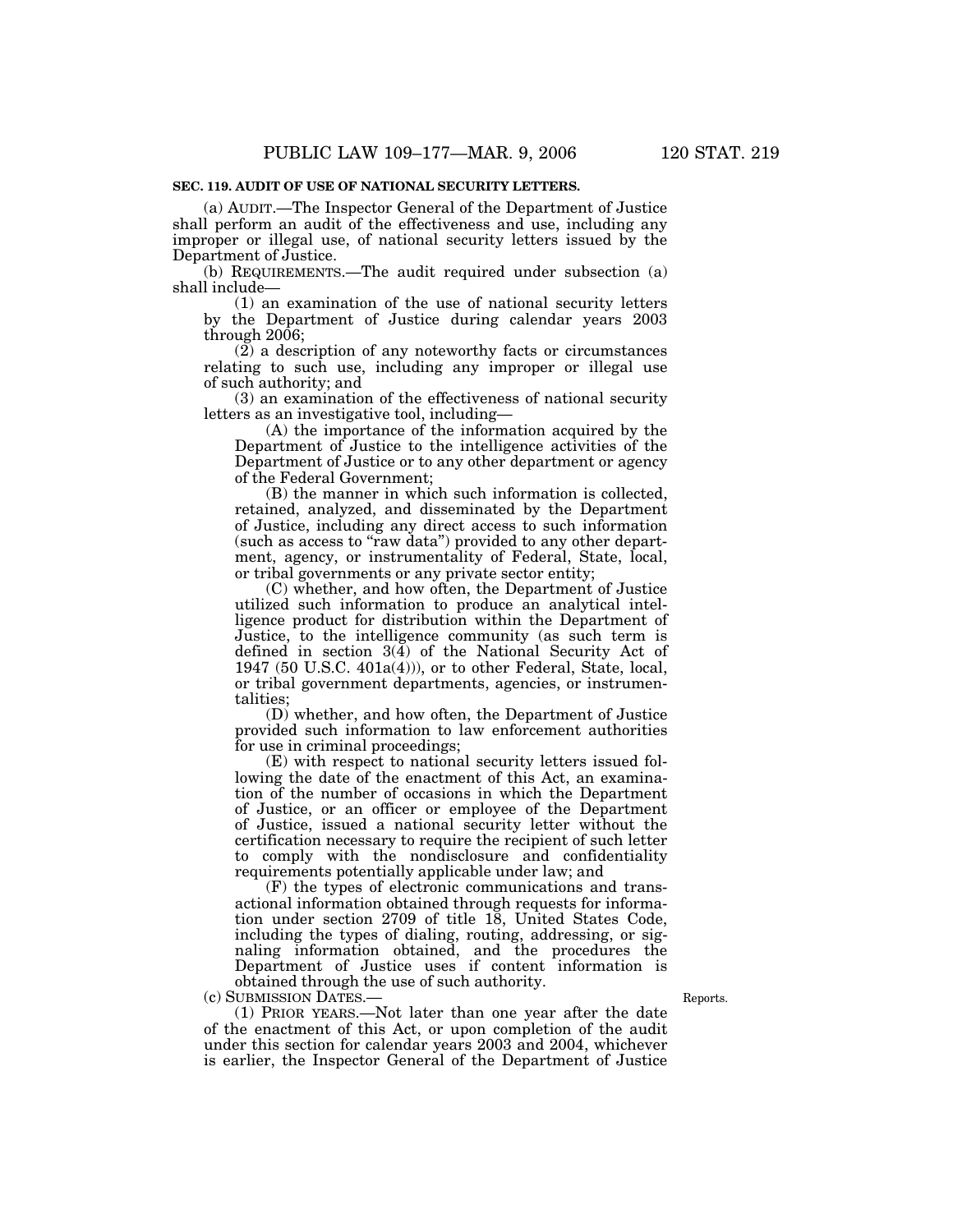shall submit to the Committee on the Judiciary and the Permanent Select Committee on Intelligence of the House of Representatives and the Committee on the Judiciary and the Select Committee on Intelligence of the Senate a report containing the results of the audit conducted under this subsection for calendar years 2003 and 2004.

(2) CALENDAR YEARS 2005 AND 2006.—Not later than December 31, 2007, or upon completion of the audit under this subsection for calendar years 2005 and 2006, whichever is earlier, the Inspector General of the Department of Justice shall submit to the Committee on the Judiciary and the Permanent Select Committee on Intelligence of the House of Representatives and the Committee on the Judiciary and the Select Committee on Intelligence of the Senate a report containing the results of the audit conducted under this subsection for calendar years 2005 and 2006.

(d) PRIOR NOTICE TO ATTORNEY GENERAL AND DIRECTOR OF NATIONAL INTELLIGENCE; COMMENTS.—

(1) NOTICE.—Not less than 30 days before the submission of a report under subsection  $(c)(1)$  or  $(c)(2)$ , the Inspector General of the Department of Justice shall provide such report to the Attorney General and the Director of National Intelligence.

(2) COMMENTS.—The Attorney General or the Director of National Intelligence may provide comments to be included in the reports submitted under subsection  $(c)(1)$  or  $(c)(2)$  as the Attorney General or the Director of National Intelligence may consider necessary.

(e) UNCLASSIFIED FORM.—The reports submitted under subsection  $(c)(1)$  or  $(c)(2)$  and any comments included under subsection  $(d)(2)$  shall be in unclassified form, but may include a classified annex.

(f) MINIMIZATION PROCEDURES FEASIBILITY.—Not later than February 1, 2007, or upon completion of review of the report submitted under subsection (c)(1), whichever is earlier, the Attorney General and the Director of National Intelligence shall jointly submit to the Committee on the Judiciary and the Permanent Select Committee on Intelligence of the House of Representatives and the Committee on the Judiciary and the Select Committee on Intelligence of the Senate a report on the feasibility of applying minimization procedures in the context of national security letters to ensure the protection of the constitutional rights of United States persons.

(g) NATIONAL SECURITY LETTER DEFINED.—In this section, the term ''national security letter'' means a request for information under one of the following provisions of law:

(1) Section 2709(a) of title 18, United States Code (to access certain communication service provider records).

(2) Section 1114(a)(5)(A) of the Right to Financial Privacy Act (12 U.S.C. 3414(a)(5)(A)) (to obtain financial institution customer records).

(3) Section 802 of the National Security Act of 1947 (50 U.S.C. 436) (to obtain financial information, records, and consumer reports).

(4) Section 626 of the Fair Credit Reporting Act (15 U.S.C. 1681u) (to obtain certain financial information and consumer reports).

Deadline.

Deadline.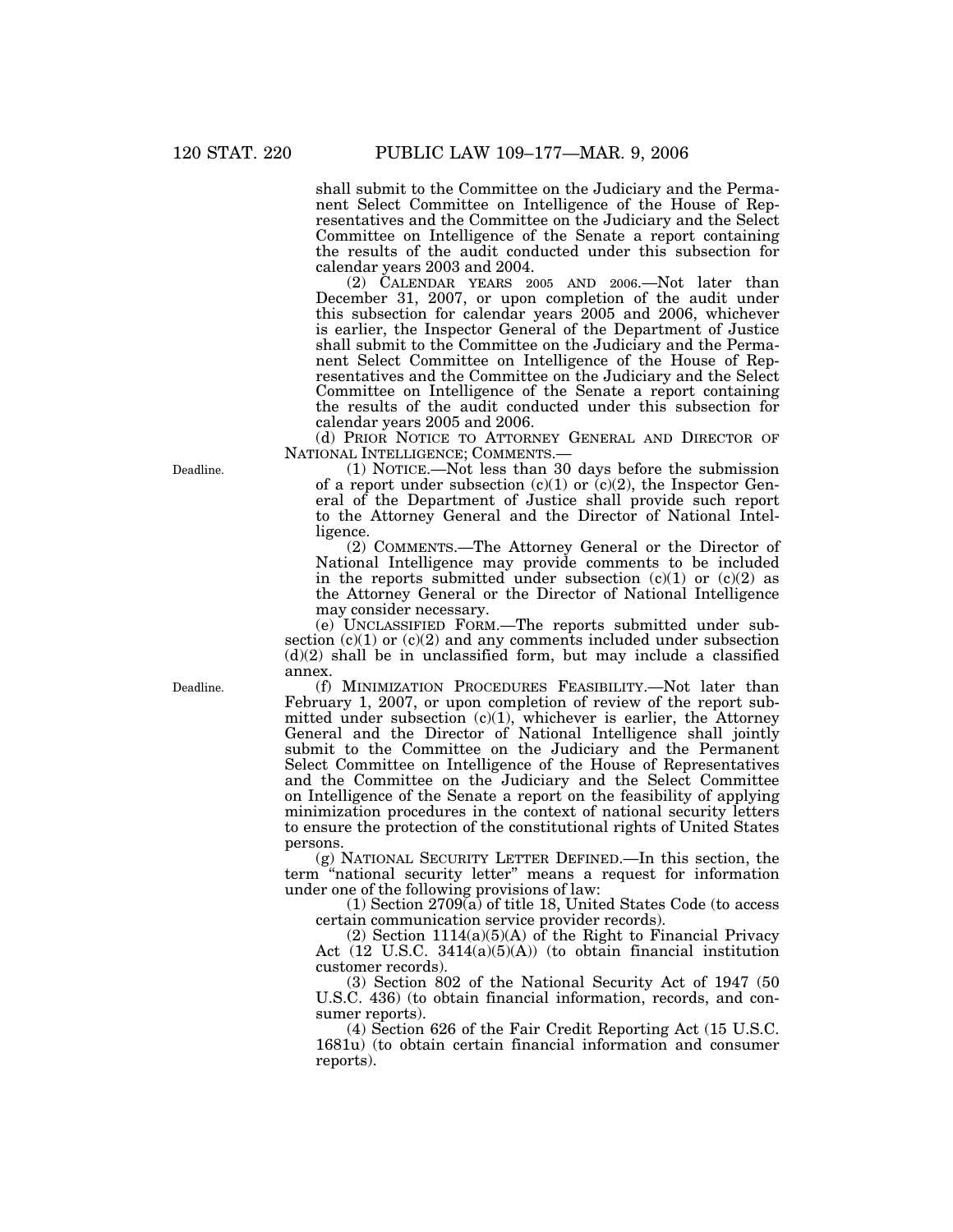(5) Section 627 of the Fair Credit Reporting Act (15 U.S.C. 1681v) (to obtain credit agency consumer records for counterterrorism investigations).

#### **SEC. 120. DEFINITION FOR FORFEITURE PROVISIONS UNDER SECTION 806 OF THE USA PATRIOT ACT.**

Section 981(a)(1)(G) of title 18, United States Code, is amended—

(1) in clause (i), by striking ''act of international or domestic terrorism (as defined in section 2331)'' and inserting ''any Federal crime of terrorism (as defined in section  $2332b(g)(5)$ ";

(2) in clause (ii), by striking ''an act of international or domestic terrorism (as defined in section 2331)'' with ''any Federal crime of terrorism (as defined in section  $2332b(g)(5)^{5}$ ; and

(3) in clause (iii), by striking ''act of international or domestic terrorism (as defined in section 2331)'' and inserting "Federal crime of terrorism (as defined in section  $2332b(g)(5)$ ".

#### **SEC. 121. PENAL PROVISIONS REGARDING TRAFFICKING IN CONTRA-BAND CIGARETTES OR SMOKELESS TOBACCO.**

(a) THRESHOLD QUANTITY FOR TREATMENT AS CONTRABAND CIGARETTES.—(1) Section 2341(2) of title 18, United States Code, is amended by striking "60,000 cigarettes" and inserting "10,000 cigarettes''.

 $(2)$  Section 2342(b) of that title is amended by striking "60,000" and inserting "10,000".

(3) Section 2343 of that title is amended—

 $(A)$  in subsection  $(a)$ , by striking "60,000" and inserting "10,000"; and

 $(B)$  in subsection (b), by striking "60,000" and inserting ''10,000''.

(b) CONTRABAND SMOKELESS TOBACCO.—(1) Section 2341 of that title is amended—

 $(A)$  in paragraph  $(4)$ , by striking "and" at the end;

(B) in paragraph (5), by striking the period at the end and inserting a semicolon; and

(C) by adding at the end the following new paragraphs:

''(6) the term 'smokeless tobacco' means any finely cut, ground, powdered, or leaf tobacco that is intended to be placed in the oral or nasal cavity or otherwise consumed without being combusted;

 $\sqrt[n]{7}$  the term 'contraband smokeless tobacco' means a quantity in excess of 500 single-unit consumer-sized cans or packages of smokeless tobacco, or their equivalent, that are in the possession of any person other than—

"(A) a person holding a permit issued pursuant to chapter 52 of the Internal Revenue Code of 1986 as manufacturer of tobacco products or as an export warehouse proprietor, a person operating a customs bonded warehouse pursuant to section 311 or 555 of the Tariff Act of 1930 (19 U.S.C. 1311, 1555), or an agent of such person;

''(B) a common carrier transporting such smokeless tobacco under a proper bill of lading or freight bill which states the quantity, source, and designation of such smokeless tobacco;

''(C) a person who—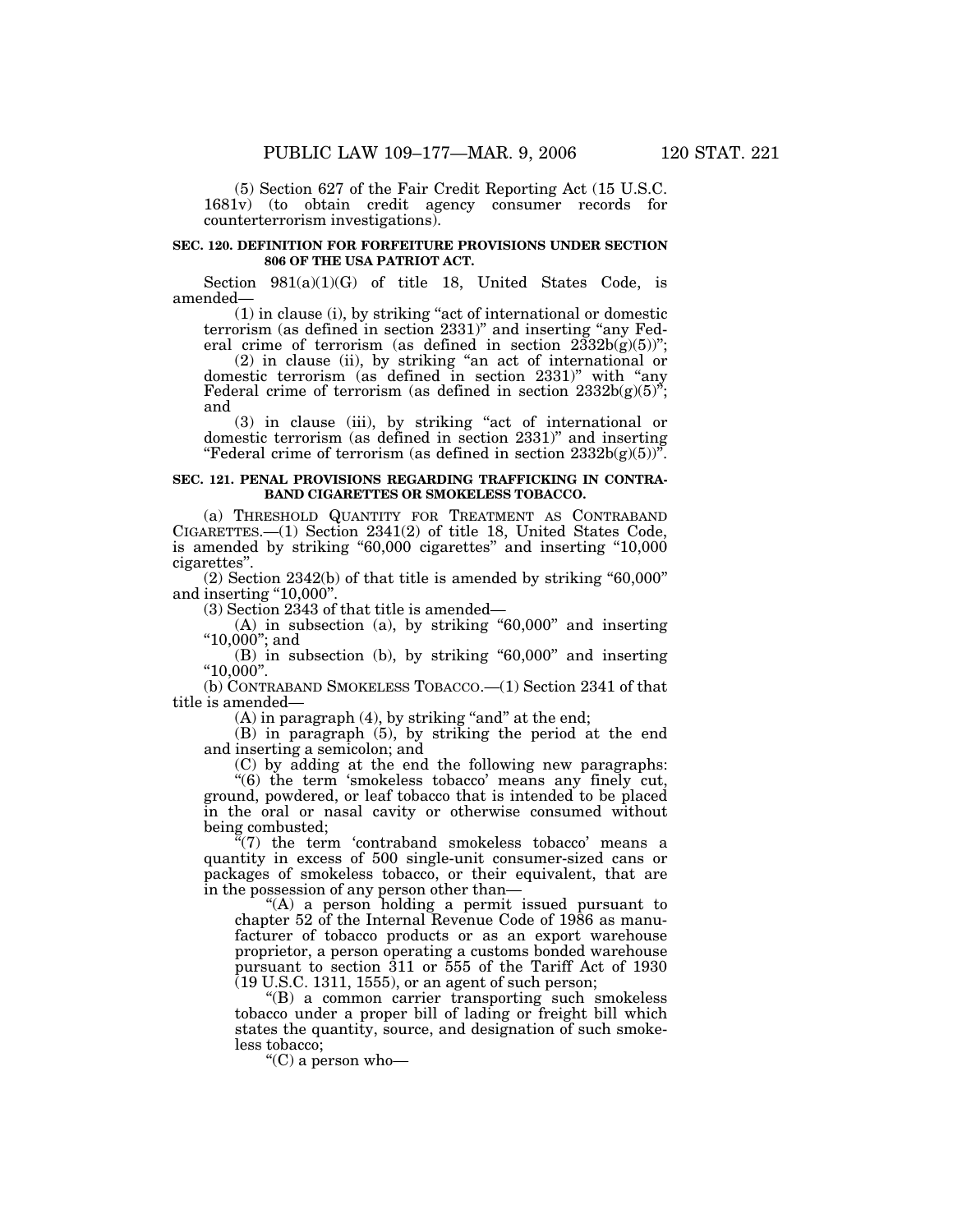"(i) is licensed or otherwise authorized by the State" where such smokeless tobacco is found to engage in the business of selling or distributing tobacco products; and

"(ii) has complied with the accounting, tax, and payment requirements relating to such license or authorization with respect to such smokeless tobacco; or

''(D) an officer, employee, or agent of the United States or a State, or any department, agency, or instrumentality of the United States or a State (including any political subdivision of a State), having possession of such smokeless tobacco in connection with the performance of official duties;".

 $(2)$  Section 2342 $(a)$  of that title is amended by inserting "or contraband smokeless tobacco'' after ''contraband cigarettes''.

(3) Section  $2343(a)$  of that title is amended by inserting ' or any quantity of smokeless tobacco in excess of 500 single-unit consumer-sized cans or packages,'' before ''in a single transaction''.

(4) Section 2344(c) of that title is amended by inserting ''or contraband smokeless tobacco'' after ''contraband cigarettes''.

(5) Section 2345 of that title is amended by inserting ''or smokeless tobacco'' after ''cigarettes'' each place it appears.

(6) Section 2341 of that title is further amended in paragraph  $(2)$ , as amended by subsection  $(a)(1)$  of this section, in the matter preceding subparagraph (A), by striking ''State cigarette taxes in the State where such cigarettes are found, if the State'' and inserting ''State or local cigarette taxes in the State or locality where such cigarettes are found, if the State or local government".

(c) RECORDKEEPING, REPORTING, AND INSPECTION.—Section 2343 of that title, as amended by this section, is further amended—

 $(1)$  in subsection  $(a)$ 

(A) in the matter preceding paragraph (1), by striking ''only—'' and inserting ''such information as the Attorney General considers appropriate for purposes of enforcement of this chapter, including—''; and

(B) in the flush matter following paragraph (3), by striking the second sentence;

(2) by redesignating subsection (b) as subsection (c);

(3) by inserting after subsection (a) the following new subsection (b):

''(b) Any person, except for a tribal government, who engages in a delivery sale, and who ships, sells, or distributes any quantity in excess of 10,000 cigarettes, or any quantity in excess of 500 single-unit consumer-sized cans or packages of smokeless tobacco, or their equivalent, within a single month, shall submit to the Attorney General, pursuant to rules or regulations prescribed by the Attorney General, a report that sets forth the following:

" $(1)$  The person's beginning and ending inventory of cigarettes and cans or packages of smokeless tobacco (in total) for such month.

 $(2)$  The total quantity of cigarettes and cans or packages of smokeless tobacco that the person received within such month from each other person (itemized by name and address).

''(3) The total quantity of cigarettes and cans or packages of smokeless tobacco that the person distributed within such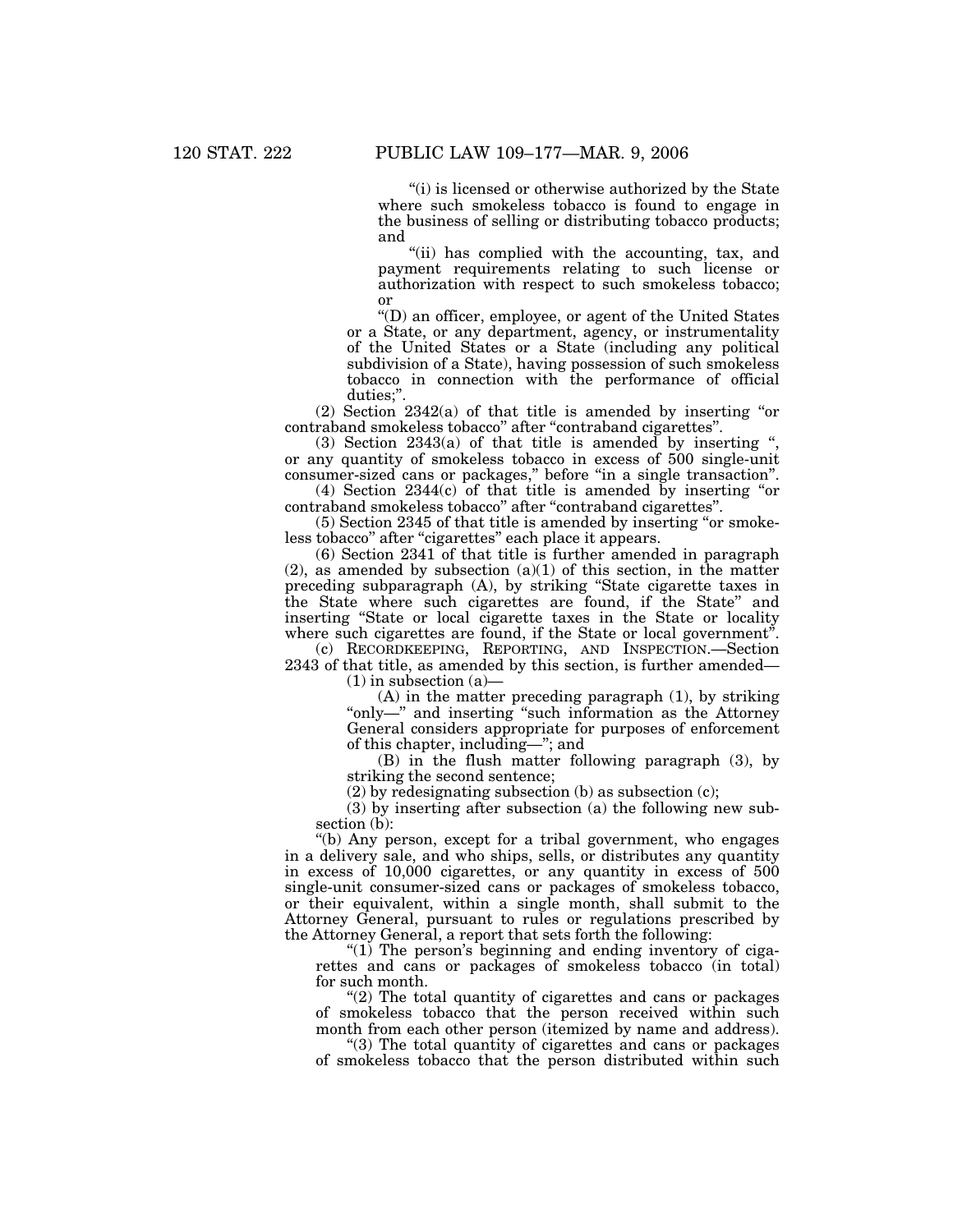month to each person (itemized by name and address) other than a retail purchaser.''; and

(4) by adding at the end the following new subsections: "(d) Any report required to be submitted under this chapter to the Attorney General shall also be submitted to the Secretary of the Treasury and to the attorneys general and the tax administrators of the States from where the shipments, deliveries, or distributions both originated and concluded.

"(e) In this section, the term 'delivery sale' means any sale of cigarettes or smokeless tobacco in interstate commerce to a consumer if—

''(1) the consumer submits the order for such sale by means of a telephone or other method of voice transmission, the mails, or the Internet or other online service, or by any other means where the consumer is not in the same physical location as the seller when the purchase or offer of sale is made; or

 $(2)$  the cigarettes or smokeless tobacco are delivered by use of the mails, common carrier, private delivery service, or any other means where the consumer is not in the same physical location as the seller when the consumer obtains physical possession of the cigarettes or smokeless tobacco.

 $\mathbf{F}(f)$  In this section, the term 'interstate commerce' means commerce between a State and any place outside the State, or commerce between points in the same State but through any place outside the State."

(d) DISPOSAL OR USE OF FORFEITED CIGARETTES AND SMOKE-LESS TOBACCO.—Section  $2344(c)$  of that title, as amended by this section, is further amended by striking "seizure and forfeiture," and all that follows and inserting ''seizure and forfeiture. The provisions of chapter 46 of title 18 relating to civil forfeitures shall extend to any seizure or civil forfeiture under this section. Any cigarettes or smokeless tobacco so seized and forfeited shall be either—

''(1) destroyed and not resold; or

 $''(2)$  used for undercover investigative operations for the detection and prosecution of crimes, and then destroyed and not resold.''.

(e) EFFECT ON STATE AND LOCAL LAW.—Section 2345 of that title is amended—

(1) in subsection (a), by striking ''a State to enact and enforce'' and inserting ''a State or local government to enact and enforce its own''; and

(2) in subsection (b), by striking ''of States, through interstate compact or otherwise, to provide for the administration of State'' and inserting ''of State or local governments, through interstate compact or otherwise, to provide for the administration of State or local''.

(f) ENFORCEMENT.—Section 2346 of that title is amended—

(1) by inserting "(a)" before "The Attorney General"; and

(2) by adding at the end the following new subsection: " $(b)(1)$  A State, through its attorney general, a local government, through its chief law enforcement officer (or a designee thereof), or any person who holds a permit under chapter 52 of the Internal Revenue Code of 1986, may bring an action in the United States district courts to prevent and restrain violations of this chapter by any person (or by any person controlling such person), except that any person who holds a permit under chapter 52 of the Internal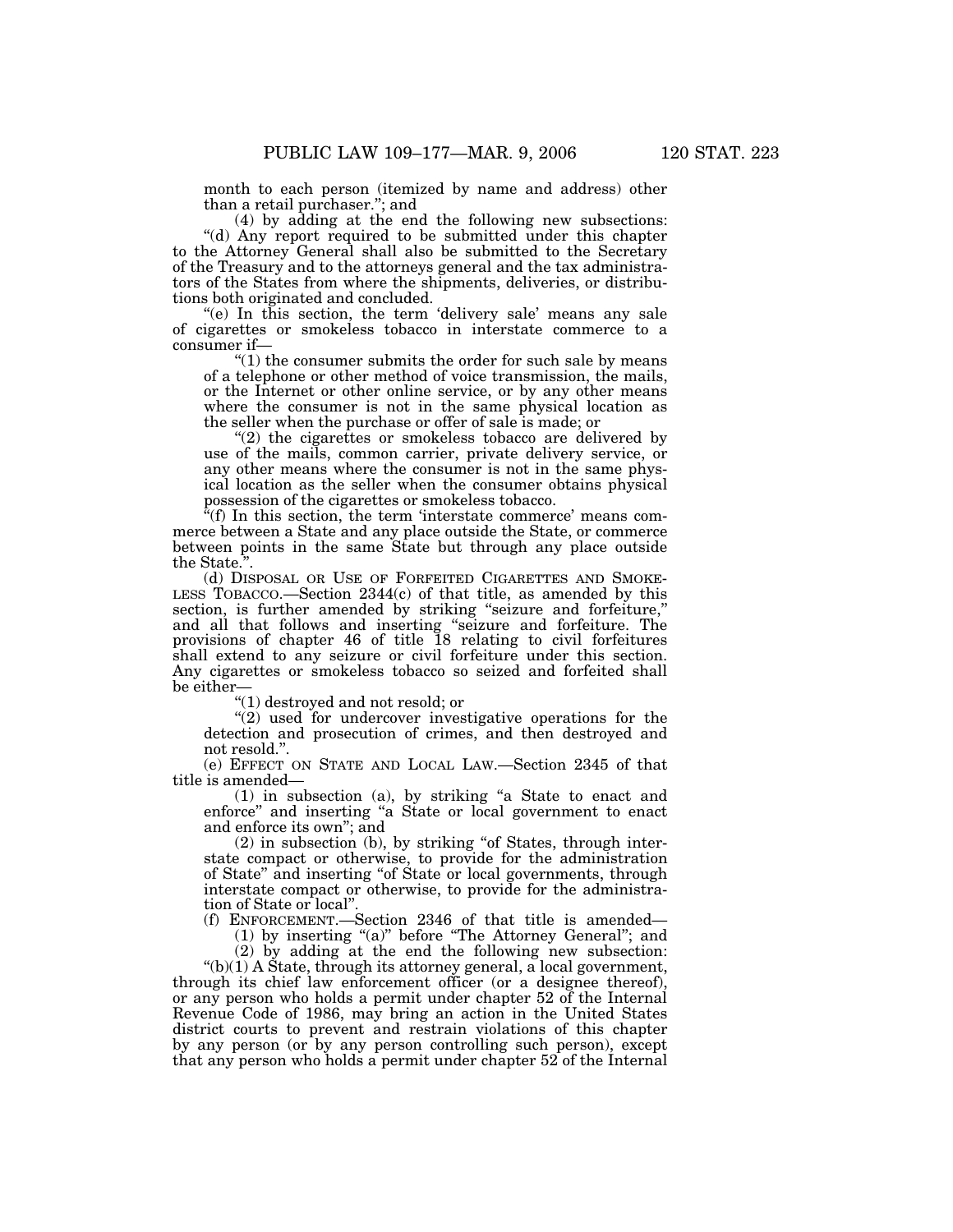Revenue Code of 1986 may not bring such an action against a State or local government. No civil action may be commenced under this paragraph against an Indian tribe or an Indian in Indian country (as defined in section 1151).

 $"(2)$  A State, through its attorney general, or a local government, through its chief law enforcement officer (or a designee thereof), may in a civil action under paragraph (1) also obtain any other appropriate relief for violations of this chapter from any person (or by any person controlling such person), including civil penalties, money damages, and injunctive or other equitable relief. Nothing in this chapter shall be deemed to abrogate or constitute a waiver of any sovereign immunity of a State or local government, or an Indian tribe against any unconsented lawsuit under this chapter, or otherwise to restrict, expand, or modify any sovereign immunity of a State or local government, or an Indian tribe.

" $(3)$  The remedies under paragraphs  $(1)$  and  $(2)$  are in addition to any other remedies under Federal, State, local, or other law.

 $\mathcal{L}(4)$  Nothing in this chapter shall be construed to expand, restrict, or otherwise modify any right of an authorized State official to proceed in State court, or take other enforcement actions, on the basis of an alleged violation of State or other law.

''(5) Nothing in this chapter shall be construed to expand, restrict, or otherwise modify any right of an authorized local government official to proceed in State court, or take other enforcement actions, on the basis of an alleged violation of local or other law.''.

(g) CONFORMING AND CLERICAL AMENDMENTS.—(1) The section heading for section 2343 of that title is amended to read as follows:

### **''§ 2343. Recordkeeping, reporting, and inspection''.**

(2) The section heading for section 2345 of such title is amended to read as follows:

#### **''§ 2345. Effect on State and local law''.**

(3) The table of sections at the beginning of chapter 114 of that title is amended—

(A) by striking the item relating to section 2343 and inserting the following new item:

''2343. Recordkeeping, reporting, and inspection.'';

and

(B) by striking the item relating to section 2345 and inserting the following new item:

''2345. Effect on State and local law.''.

(4)(A) The heading for chapter 114 of that title is amended to read as follows:

### **''CHAPTER 114—TRAFFICKING IN CONTRABAND CIGARETTES AND SMOKELESS TOBACCO''.**

(B) The table of chapters at the beginning of part I of that title is amended by striking the item relating to section 114 and inserting the following new item:

**''114. Trafficking in contraband cigarettes and smokeless tobacco** ......**2341.''.**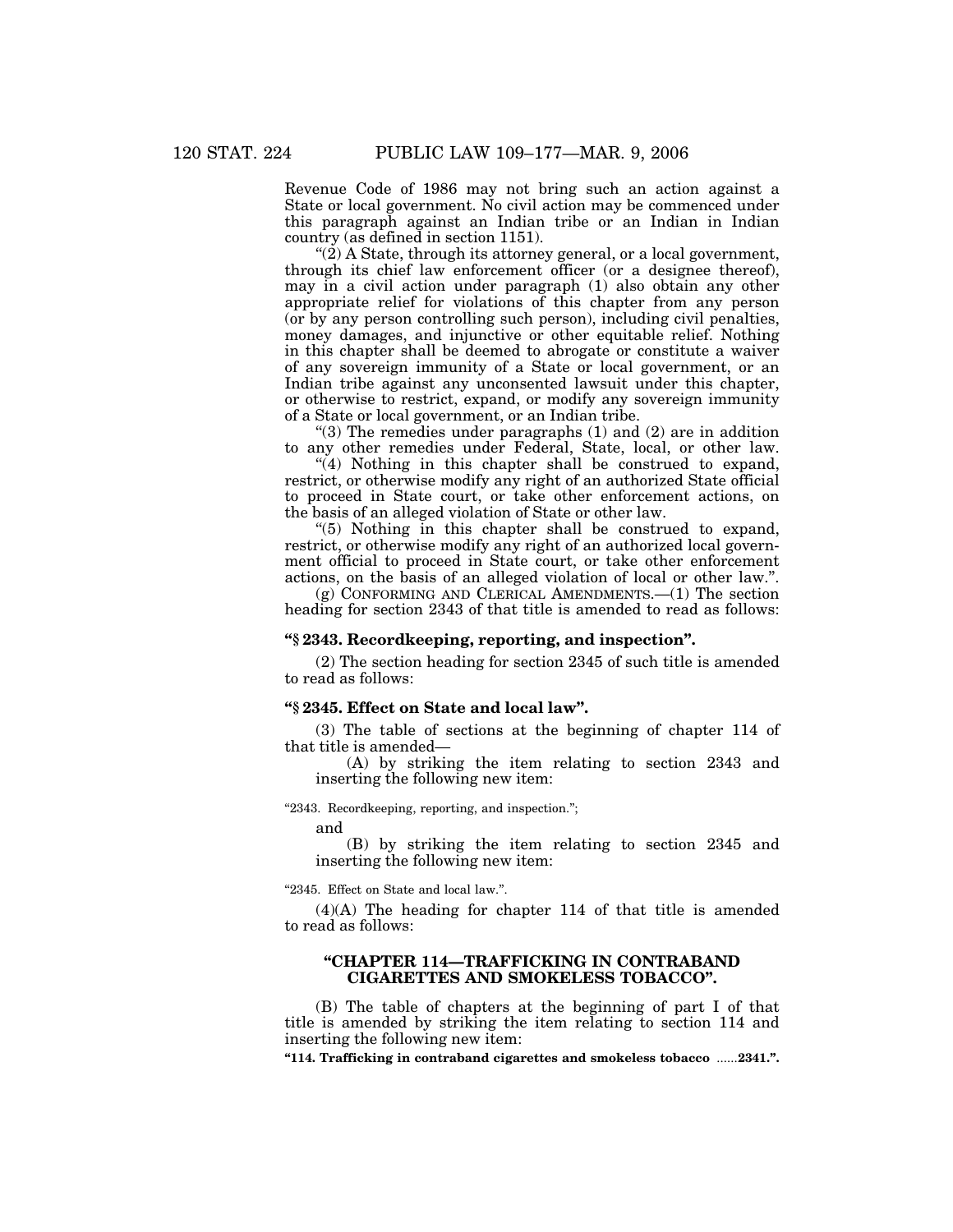### **SEC. 122. PROHIBITION OF NARCO-TERRORISM.**

Part A of the Controlled Substance Import and Export Act (21 U.S.C. 951 et seq.) is amended by inserting after section 1010 the following:

### ''FOREIGN TERRORIST ORGANIZATIONS, TERRORIST PERSONS AND **GROUPS**

### ''Prohibited Acts

''SEC. 1010A. (a) Whoever engages in conduct that would be 21 USC 960a. punishable under section 841(a) of this title if committed within the jurisdiction of the United States, or attempts or conspires to do so, knowing or intending to provide, directly or indirectly, anything of pecuniary value to any person or organization that has engaged or engages in terrorist activity (as defined in section  $212(a)(\bar{3})(\bar{B})$  of the Immigration and Nationality Act) or terrorism (as defined in section  $140(d)(2)$  of the Foreign Relations Authorization Act, Fiscal Years 1988 and 1989), shall be sentenced to a term of imprisonment of not less than twice the minimum punishment under section 841(b)(1), and not more than life, a fine in accordance with the provisions of title 18, United States Code, or both. Notwithstanding section 3583 of title 18, United States Code, any sentence imposed under this subsection shall include a term of supervised release of at least 5 years in addition to such term of imprisonment.

### ''Jurisdiction

"(b) There is jurisdiction over an offense under this section if—

 $(1)$  the prohibited drug activity or the terrorist offense is in violation of the criminal laws of the United States;

 $(2)$  the offense, the prohibited drug activity, or the terrorist offense occurs in or affects interstate or foreign commerce;

''(3) an offender provides anything of pecuniary value for a terrorist offense that causes or is designed to cause death or serious bodily injury to a national of the United States while that national is outside the United States, or substantial damage to the property of a legal entity organized under the laws of the United States (including any of its States, districts, commonwealths, territories, or possessions) while that property is outside of the United States;

"(4) the offense or the prohibited drug activity occurs in whole or in part outside of the United States (including on the high seas), and a perpetrator of the offense or the prohibited drug activity is a national of the United States or a legal entity organized under the laws of the United States (including any of its States, districts, commonwealths, territories, or possessions); or

''(5) after the conduct required for the offense occurs an offender is brought into or found in the United States, even if the conduct required for the offense occurs outside the United States.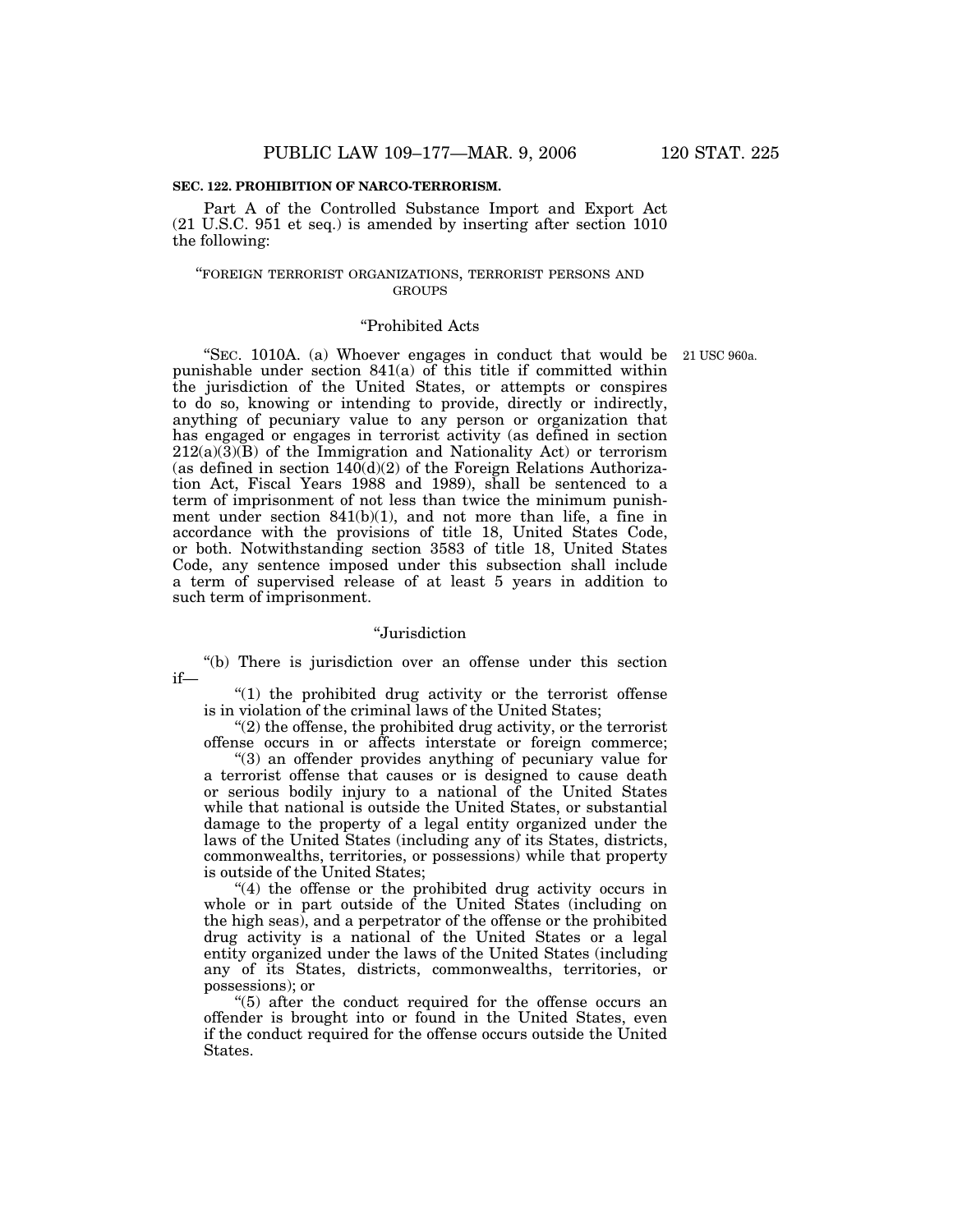### ''Proof Requirements

"(c) To violate subsection (a), a person must have knowledge that the person or organization has engaged or engages in terrorist activity (as defined in section  $212(a)(3)(B)$  of the Immigration and Nationality Act) or terrorism (as defined in section  $140(d)(2)$  of the Foreign Relations Authorization Act, Fiscal Years 1988 and 1989).

### ''Definition

''(d) As used in this section, the term 'anything of pecuniary value' has the meaning given the term in section  $1958(b)(1)$  of title 18, United States Code.''.

#### **SEC. 123. INTERFERING WITH THE OPERATION OF AN AIRCRAFT.**

Section 32 of title 18, United States Code, is amended—

(1) in subsection (a), by redesignating paragraphs (5), (6), and (7) as paragraphs  $(6)$ ,  $(7)$ , and  $(8)$  respectively;

(2) by inserting after paragraph (4) of subsection (a), the following:

"(5) interferes with or disables, with intent to endanger the safety of any person or with a reckless disregard for the safety of human life, anyone engaged in the authorized operation of such aircraft or any air navigation facility aiding in the navigation of any such aircraft;'';

 $(3)$  in subsection  $(a)(8)$ , by striking "paragraphs  $(1)$  through  $(6)$ " and inserting "paragraphs  $(1)$  through  $(7)$ "; and

(4) in subsection (c), by striking ''paragraphs (1) through  $(5)$ " and inserting "paragraphs  $(1)$  through  $(6)$ ".

#### **SEC. 124. SENSE OF CONGRESS RELATING TO LAWFUL POLITICAL ACTIVITY.**

It is the sense of Congress that government should not investigate an American citizen solely on the basis of the citizen's membership in a non-violent political organization or the fact that the citizen was engaging in other lawful political activity.

#### **SEC. 125. REMOVAL OF CIVIL LIABILITY BARRIERS THAT DISCOURAGE THE DONATION OF FIRE EQUIPMENT TO VOLUNTEER FIRE COMPANIES.**

(a) LIABILITY PROTECTION.—A person who donates qualified fire control or rescue equipment to a volunteer fire company shall not be liable for civil damages under any State or Federal law for personal injuries, property damage or loss, or death caused by the equipment after the donation.

(b) EXCEPTIONS.—Subsection (a) does not apply to a person if—

(1) the person's act or omission causing the injury, damage, loss, or death constitutes gross negligence or intentional misconduct;

(2) the person is the manufacturer of the qualified fire control or rescue equipment; or

(3) the person or agency modified or altered the equipment after it had been recertified by an authorized technician as meeting the manufacturer's specifications.

(c) PREEMPTION.—This section preempts the laws of any State to the extent that such laws are inconsistent with this section,

15 USC 2233.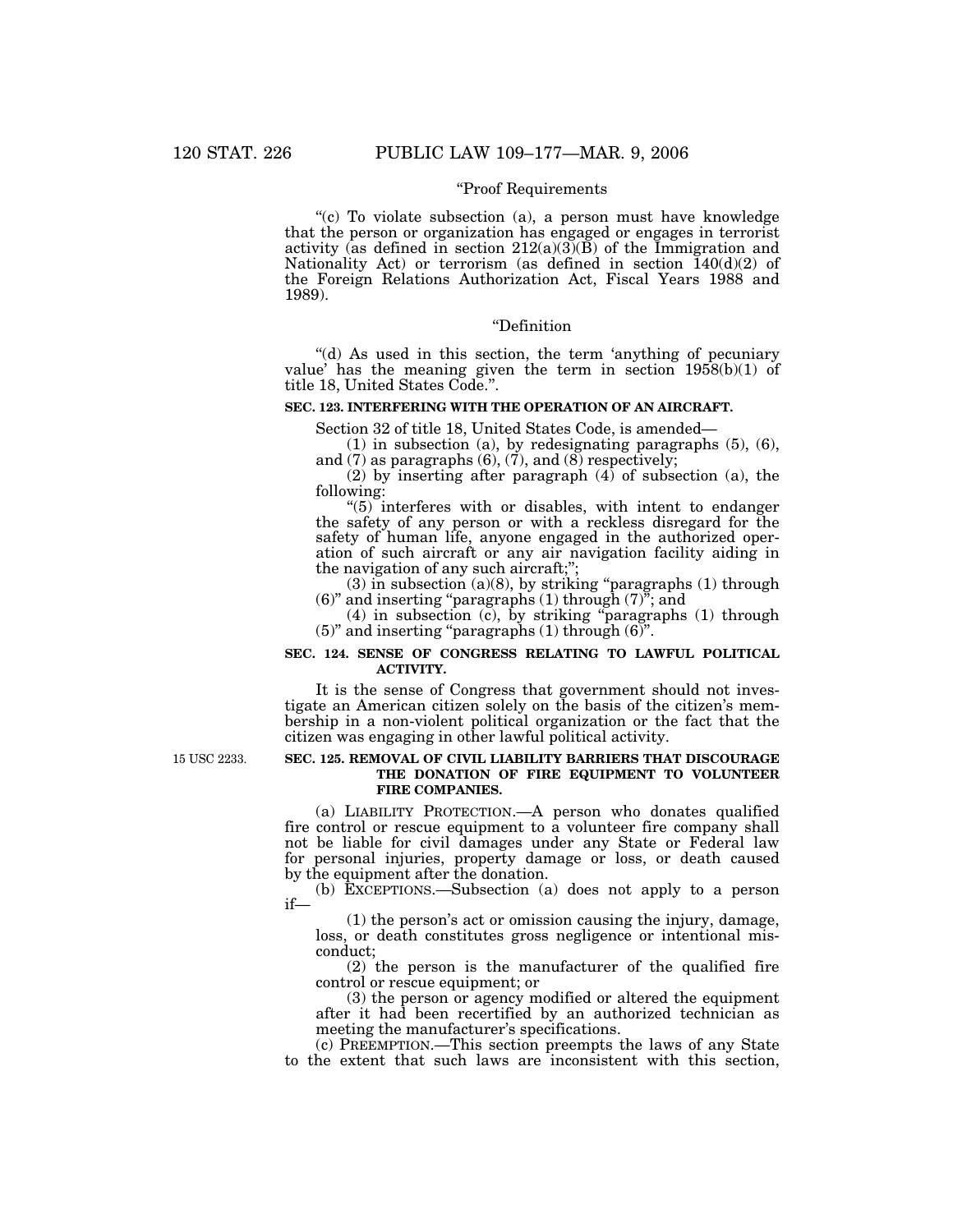except that notwithstanding subsection (b) this section shall not preempt any State law that provides additional protection from liability for a person who donates fire control or fire rescue equipment to a volunteer fire company.

(d) DEFINITIONS.—In this section:

(1) PERSON.—The term ''person'' includes any governmental or other entity.

(2) FIRE CONTROL OR RESCUE EQUIPMENT.—The term ''fire control or fire rescue equipment'' includes any fire vehicle, fire fighting tool, communications equipment, protective gear, fire hose, or breathing apparatus.

(3) QUALIFIED FIRE CONTROL OR RESCUE EQUIPMENT.—The term "qualified fire control or rescue equipment" means fire control or fire rescue equipment that has been recertified by an authorized technician as meeting the manufacturer's specifications.

(4) STATE.—The term ''State'' includes the several States, the District of Columbia, the Commonwealth of Puerto Rico, the Commonwealth of the Northern Mariana Islands, American Samoa, Guam, the Virgin Islands, any other territory or possession of the United States, and any political subdivision of any such State, territory, or possession.

(5) VOLUNTEER FIRE COMPANY.—The term ''volunteer fire company'' means an association of individuals who provide fire protection and other emergency services, where at least 30 percent of the individuals receive little or no compensation compared with an entry level full-time paid individual in that association or in the nearest such association with an entry level full-time paid individual.

(6) AUTHORIZED TECHNICIAN.—The term ''authorized technician'' means a technician who has been certified by the manufacturer of fire control or fire rescue equipment to inspect such equipment. The technician need not be employed by the State or local agency administering the distribution of the fire control or fire rescue equipment.

(e) EFFECTIVE DATE.—This section applies only to liability for injury, damage, loss, or death caused by equipment that, for purposes of subsection (a), is donated on or after the date that is 30 days after the date of the enactment of this section.

### **SEC. 126. REPORT ON DATA-MINING ACTIVITIES.**

(a) REPORT.—Not later than one year after the date of the enactment of this Act, the Attorney General shall submit to Congress a report on any initiative of the Department of Justice that uses or is intended to develop pattern-based data-mining technology, including, for each such initiative, the following information:

(1) A thorough description of the pattern-based data-mining technology consistent with the protection of existing patents, proprietary business processes, trade secrets, and intelligence sources and methods.

(2) A thorough discussion of the plans for the use of such technology and the target dates for the deployment of the pattern-based data-mining technology.

(3) An assessment of the likely efficacy of the patternbased data-mining technology quality assurance controls to be used in providing accurate and valuable information consistent with the stated plans for the use of the technology.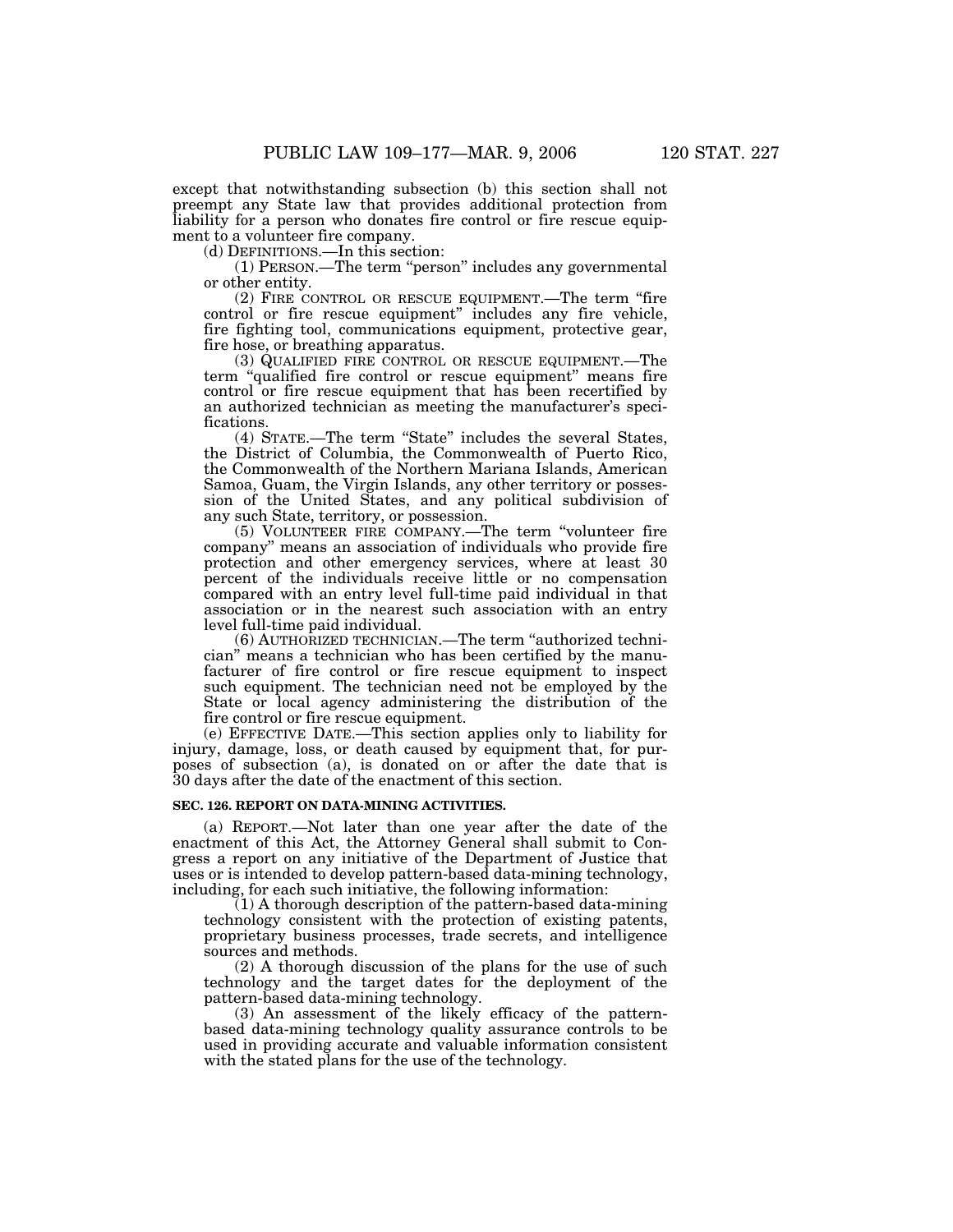(4) An assessment of the likely impact of the implementation of the pattern-based data-mining technology on privacy and civil liberties.

(5) A list and analysis of the laws and regulations applicable to the Department of Justice that govern the application of the pattern-based data-mining technology to the information to be collected, reviewed, gathered, and analyzed with the pattern-based data-mining technology.

(6) A thorough discussion of the policies, procedures, and guidelines of the Department of Justice that are to be developed and applied in the use of such technology for pattern-based data-mining in order to—

(A) protect the privacy and due process rights of individuals; and

(B) ensure that only accurate information is collected and used or account for the possibility of inaccuracy in that information and guard against harmful consequences of potential inaccuracies.

(7) Any necessary classified information in an annex that shall be available consistent with national security to the Committee on the Judiciary of both the Senate and the House of Representatives.

(b) DEFINITIONS.—In this section:

(1) DATA-MINING.—The term ''data-mining'' means a query or search or other analysis of one or more electronic databases, where—

(A) at least one of the databases was obtained from or remains under the control of a non-Federal entity, or the information was acquired initially by another department or agency of the Federal Government for purposes other than intelligence or law enforcement;

(B) the search does not use personal identifiers of a specific individual or does not utilize inputs that appear on their face to identify or be associated with a specified individual to acquire information; and

(C) a department or agency of the Federal Government is conducting the query or search or other analysis to find a pattern indicating terrorist or other criminal activity.

(2) DATABASE.—The term ''database'' does not include telephone directories, information publicly available via the Internet or available by any other means to any member of the public, any databases maintained, operated, or controlled by a State, local, or tribal government (such as a State motor vehicle database), or databases of judicial and administrative opinions.

## **SEC. 127. SENSE OF CONGRESS.**

It is the sense of Congress that under section 981 of title 18, United States Code, victims of terrorists attacks should have access to the assets forfeited.

## **SEC. 128. USA PATRIOT ACT SECTION 214; AUTHORITY FOR DISCLO-SURE OF ADDITIONAL INFORMATION IN CONNECTION WITH ORDERS FOR PEN REGISTER AND TRAP AND TRACE AUTHORITY UNDER FISA.**

(a) RECORDS.—Section  $402(d)(2)$  of the Foreign Intelligence Surveillance Act of 1978 (50 U.S.C. 1842(d)(2)) is amended—

 $(1)$  in subparagraph  $(A)$ —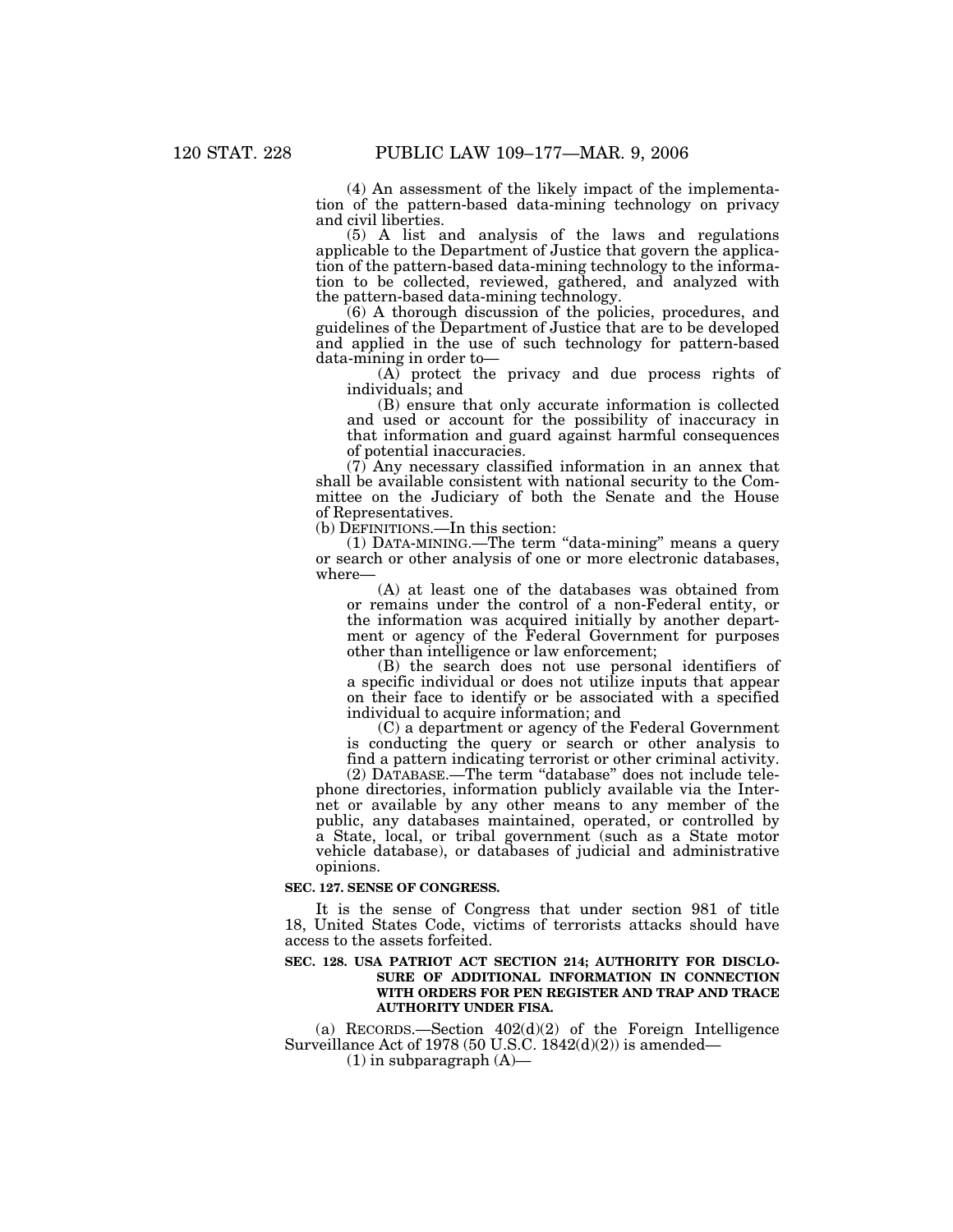(A) in clause (ii), by adding "and" at the end; and (B) in clause (iii), by striking the period at the end and inserting a semicolon;

(2) in subparagraph (B)(iii), by striking the period at the end and inserting "; and"; and

(3) by adding at the end the following:

 $C$ ) shall direct that, upon the request of the applicant, the provider of a wire or electronic communication service shall disclose to the Federal officer using the pen register or trap and trace device covered by the order—

''(i) in the case of the customer or subscriber using the service covered by the order (for the period specified by the order)—

''(I) the name of the customer or subscriber;

''(II) the address of the customer or subscriber;

''(III) the telephone or instrument number, or other subscriber number or identifier, of the customer or subscriber, including any temporarily assigned network address or associated routing or transmission information;

" $(IV)$  the length of the provision of service" by such provider to the customer or subscriber and the types of services utilized by the customer or subscriber;

"(V) in the case of a provider of local or long" distance telephone service, any local or long distance telephone records of the customer or subscriber;

"(VI) if applicable, any records reflecting period of usage (or sessions) by the customer or subscriber; and

''(VII) any mechanisms and sources of payment for such service, including the number of any credit card or bank account utilized for payment for such service; and

"(ii) if available, with respect to any customer or subscriber of incoming or outgoing communications to or from the service covered by the order—

''(I) the name of such customer or subscriber; ''(II) the address of such customer or subscriber;

''(III) the telephone or instrument number, or other subscriber number or identifier, of such customer or subscriber, including any temporarily assigned network address or associated routing or transmission information; and

" $(IV)$  the length of the provision of service" by such provider to such customer or subscriber and the types of services utilized by such customer or subscriber.''.

(b) ENHANCED OVERSIGHT.—Section 406(a) of the Foreign Intelligence Surveillance Act of 1978 (50 U.S.C. 1846(a)) is amended by inserting ", and the Committee on the Judiciary of the House of Representatives and the Committee on the Judiciary of the Senate," after "of the Senate".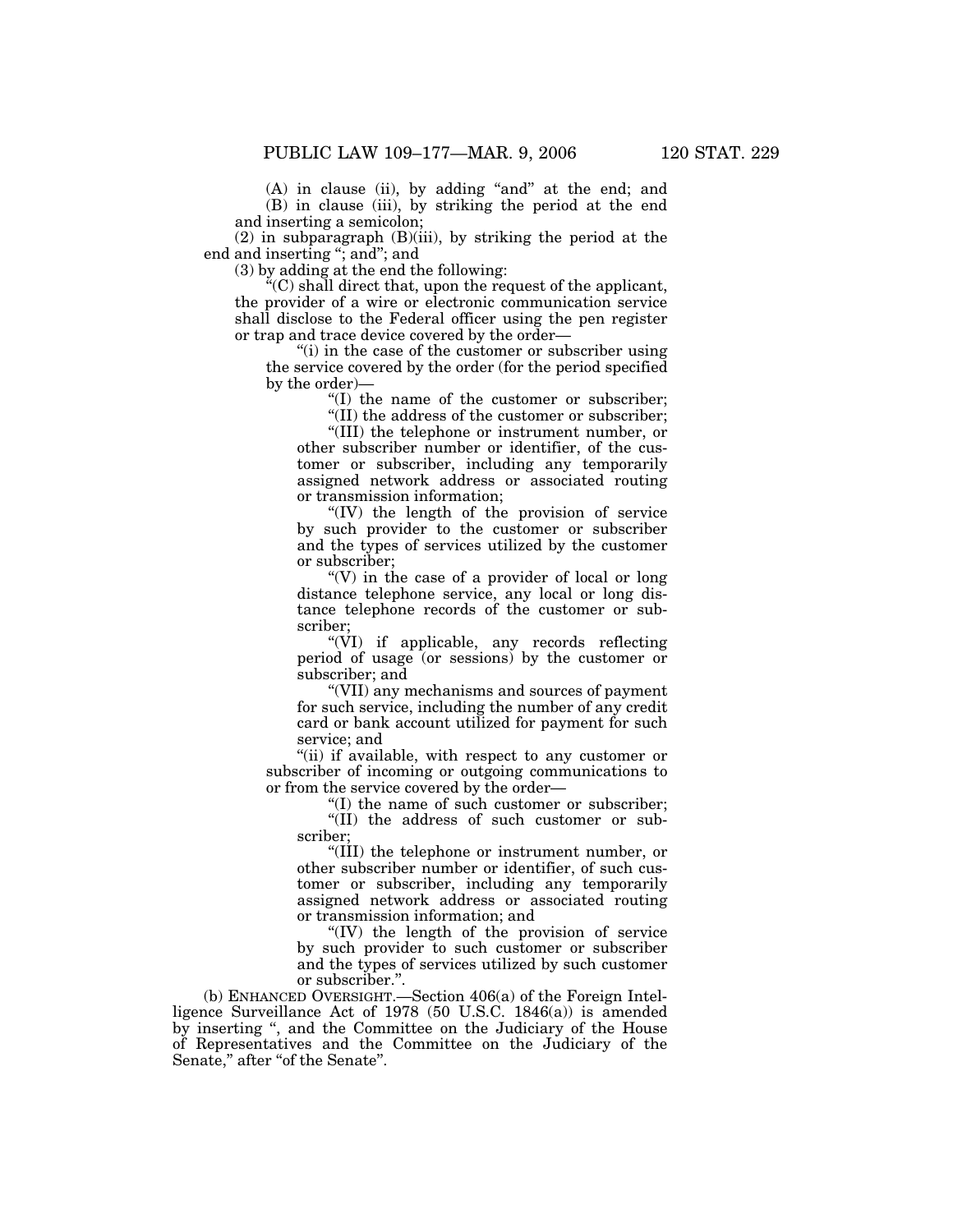Terrorist Death Penalty Enhancement Act of 2005.

# **TITLE II—TERRORIST DEATH PENALTY ENHANCEMENT**

18 USC 1 note.

# **SEC. 201. SHORT TITLE.**

This title may be cited as the "Terrorist Death Penalty Enhancement Act of 2005''.

# **Subtitle A—Terrorist Penalties Enhancement Act**

**SEC. 211. DEATH PENALTY PROCEDURES FOR CERTAIN AIR PIRACY**

**ERAL DEATH PENALTY ACT OF 1994.**

**CASES OCCURRING BEFORE ENACTMENT OF THE FED-**

49 USC 46502 note.

#### 49 USC 46502 note.

(a) IN GENERAL.—Section 60003 of the Violent Crime Control and Law Enforcement Act of 1994 (Public Law 103–322), is amended, as of the time of its enactment, by adding at the end the following:

''(c) DEATH PENALTY PROCEDURES FOR CERTAIN PREVIOUS AIR-CRAFT PIRACY VIOLATIONS.—An individual convicted of violating section 46502 of title 49, United States Code, or its predecessor, may be sentenced to death in accordance with the procedures established in chapter 228 of title 18, United States Code, if for any offense committed before the enactment of the Violent Crime Control and Law Enforcement Act of 1994 (Public Law 103–322), but after the enactment of the Antihijacking Act of 1974 (Public Law 93–366), it is determined by the finder of fact, before consideration of the factors set forth in sections  $3591(a)(2)$  and  $3592(a)$  and (c) of title 18, United States Code, that one or more of the factors set forth in former section  $46503(c)(2)$  of title 49, United States Code, or its predecessor, has been proven by the Government to exist, beyond a reasonable doubt, and that none of the factors set forth in former section 46503(c)(1) of title 49, United States Code, or its predecessor, has been proven by the defendant to exist, by a preponderance of the information. The meaning of the term 'especially heinous, cruel, or depraved', as used in the factor set forth in former section  $46503(c)(2)(B)(iv)$  of title 49, United States Code, or its predecessor, shall be narrowed by adding the limiting language 'in that it involved torture or serious physical abuse to the victim', and shall be construed as when that term is used in section 3592(c)(6) of title 18, United States Code.''.

(b) SEVERABILITY CLAUSE.—If any provision of section 60003(b)(2) of the Violent Crime and Law Enforcement Act of 1994 (Public Law 103–322), or the application thereof to any person or any circumstance is held invalid, the remainder of such section and the application of such section to other persons or circumstances shall not be affected thereby.

### **SEC. 212. POSTRELEASE SUPERVISION OF TERRORISTS.**

Section 3583(j) of title 18, United States Code, is amended in subsection (j), by striking ", the commission" and all that follows through "person,".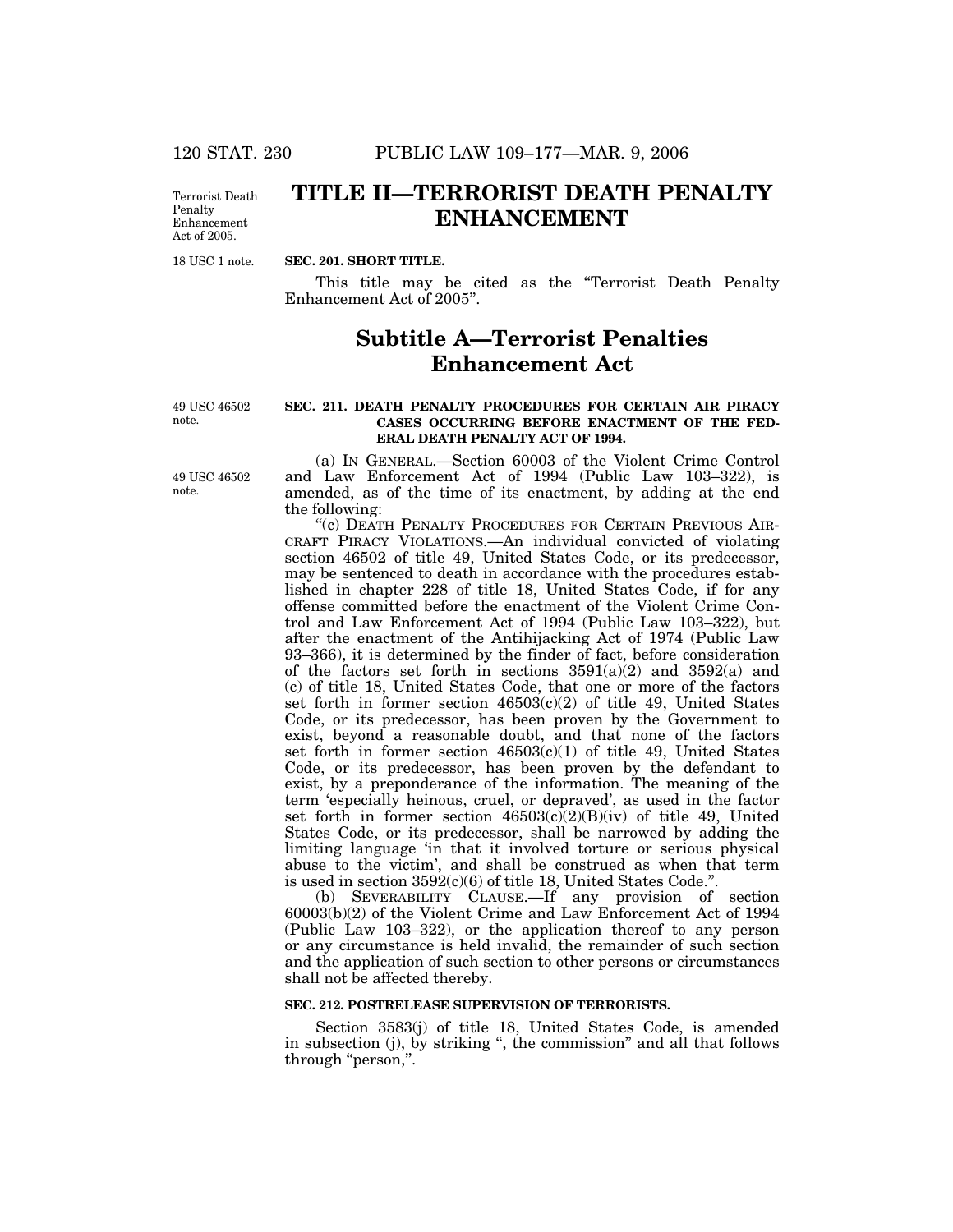# **Subtitle B—Federal Death Penalty Procedures**

# **SEC. 221. ELIMINATION OF PROCEDURES APPLICABLE ONLY TO CER-TAIN CONTROLLED SUBSTANCES ACT CASES.**

Section 408 of the Controlled Substances Act (21 U.S.C. 848) is amended—

(1) in subsection (e)(2), by striking " $(1)(b)$ " and inserting " $(1)(B)$ ";

(2) by striking subsection (g) and all that follows through subsection (p);

(3) by striking subsection (r); and

(4) in subsection (q), by striking paragraphs (1) through (3).

# **SEC. 222. COUNSEL FOR FINANCIALLY UNABLE DEFENDANTS.**

(a) IN GENERAL.—Chapter 228 of title 18, United States Code, is amended by adding at the end the following new section:

# **''§ 3599. Counsel for financially unable defendants**

" $(a)(1)$  Notwithstanding any other provision of law to the contrary, in every criminal action in which a defendant is charged with a crime which may be punishable by death, a defendant who is or becomes financially unable to obtain adequate representation or investigative, expert, or other reasonably necessary services at any time either—

''(A) before judgment; or

"(B) after the entry of a judgment imposing a sentence of death but before the execution of that judgment;

shall be entitled to the appointment of one or more attorneys and the furnishing of such other services in accordance with subsections (b) through (f).

"(2) In any post conviction proceeding under section 2254 or 2255 of title 28, United States Code, seeking to vacate or set aside a death sentence, any defendant who is or becomes financially unable to obtain adequate representation or investigative, expert, or other reasonably necessary services shall be entitled to the appointment of one or more attorneys and the furnishing of such other services in accordance with subsections (b) through (f).

"(b) If the appointment is made before judgment, at least one attorney so appointed must have been admitted to practice in the court in which the prosecution is to be tried for not less than five years, and must have had not less than three years experience in the actual trial of felony prosecutions in that court.

''(c) If the appointment is made after judgment, at least one attorney so appointed must have been admitted to practice in the court of appeals for not less than five years, and must have had not less than three years experience in the handling of appeals in that court in felony cases.

"(d) With respect to subsections (b) and (c), the court, for good cause, may appoint another attorney whose background, knowledge, or experience would otherwise enable him or her to properly represent the defendant, with due consideration to the seriousness of the possible penalty and to the unique and complex nature of the litigation.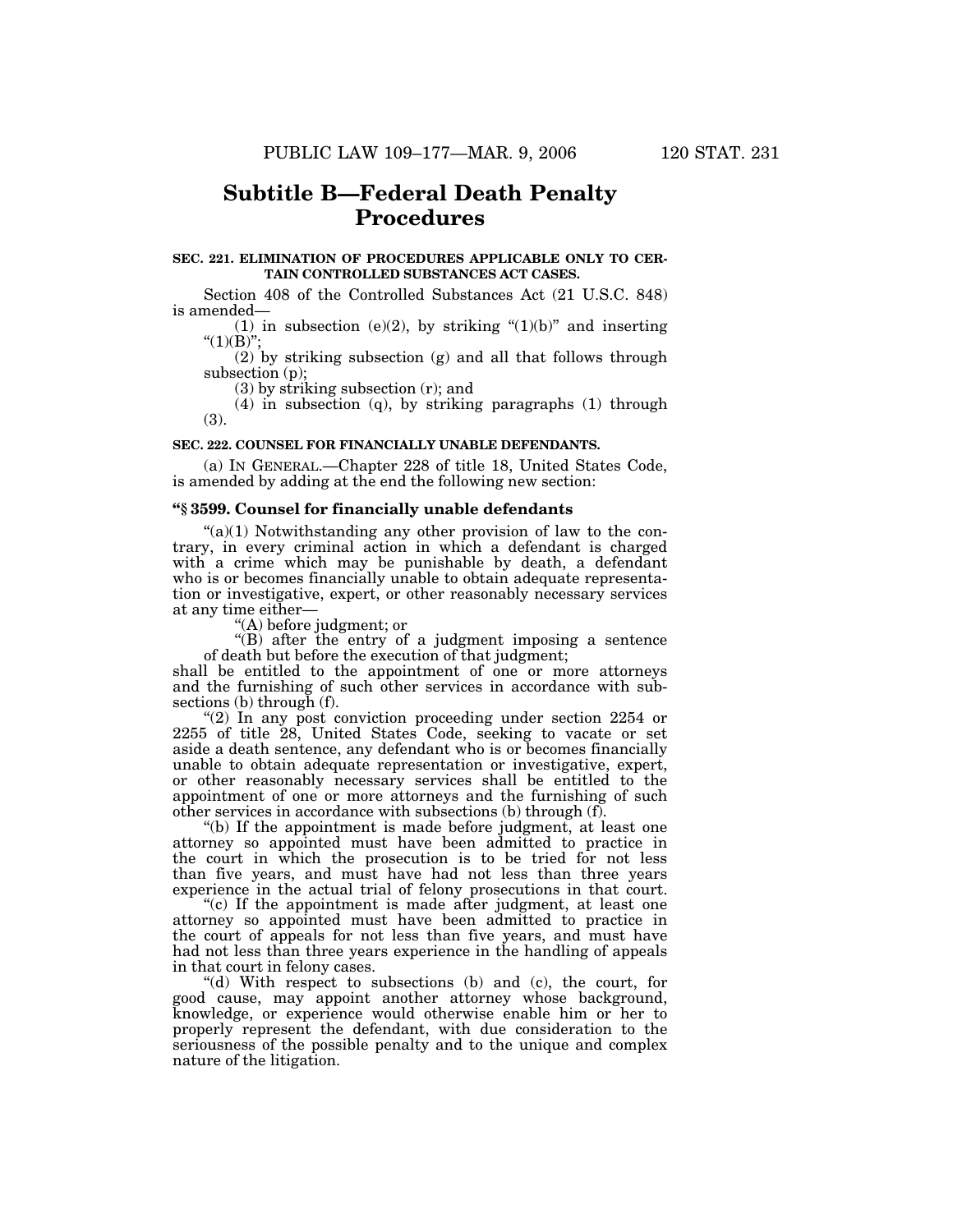''(e) Unless replaced by similarly qualified counsel upon the attorney's own motion or upon motion of the defendant, each attorney so appointed shall represent the defendant throughout every subsequent stage of available judicial proceedings, including pretrial proceedings, trial, sentencing, motions for new trial, appeals, applications for writ of certiorari to the Supreme Court of the United States, and all available post-conviction process, together with applications for stays of execution and other appropriate motions and procedures, and shall also represent the defendant in such competency proceedings and proceedings for executive or other clemency as may be available to the defendant.

''(f) Upon a finding that investigative, expert, or other services are reasonably necessary for the representation of the defendant, whether in connection with issues relating to guilt or the sentence, the court may authorize the defendant's attorneys to obtain such services on behalf of the defendant and, if so authorized, shall order the payment of fees and expenses therefor under subsection (g). No ex parte proceeding, communication, or request may be considered pursuant to this section unless a proper showing is made concerning the need for confidentiality. Any such proceeding, communication, or request shall be transcribed and made a part of the record available for appellate review.

 $\mathcal{L}(g)(1)$  Compensation shall be paid to attorneys appointed under this subsection at a rate of not more than \$125 per hour for in-court and out-of-court time. The Judicial Conference is authorized to raise the maximum for hourly payment specified in the paragraph up to the aggregate of the overall average percentages of the adjustments in the rates of pay for the General Schedule made pursuant to section 5305 of title 5 on or after such date. After the rates are raised under the preceding sentence, such hourly range may be raised at intervals of not less than one year, up to the aggregate of the overall average percentages of such adjustments made since the last raise under this paragraph.

 $(2)$  Fees and expenses paid for investigative, expert, and other reasonably necessary services authorized under subsection (f) shall not exceed \$7,500 in any case, unless payment in excess of that limit is certified by the court, or by the United States magistrate judge, if the services were rendered in connection with the case disposed of entirely before such magistrate judge, as necessary to provide fair compensation for services of an unusual character or duration, and the amount of the excess payment is approved by the chief judge of the circuit. The chief judge of the circuit may delegate such approval authority to an active circuit judge.

''(3) The amounts paid under this paragraph for services in any case shall be disclosed to the public, after the disposition of the petition.''.

(b) CONFORMING AMENDMENT.—The table of sections of the bill is amended by inserting after the item relating to section 3598 the following new item:

''3599. Counsel for financially unable defendants.''.

(c) REPEAL.—Subsection (q) of section 408 of the Controlled Substances Act is amended by striking paragraphs (4) through  $(10).$ 

Records.

Compensation.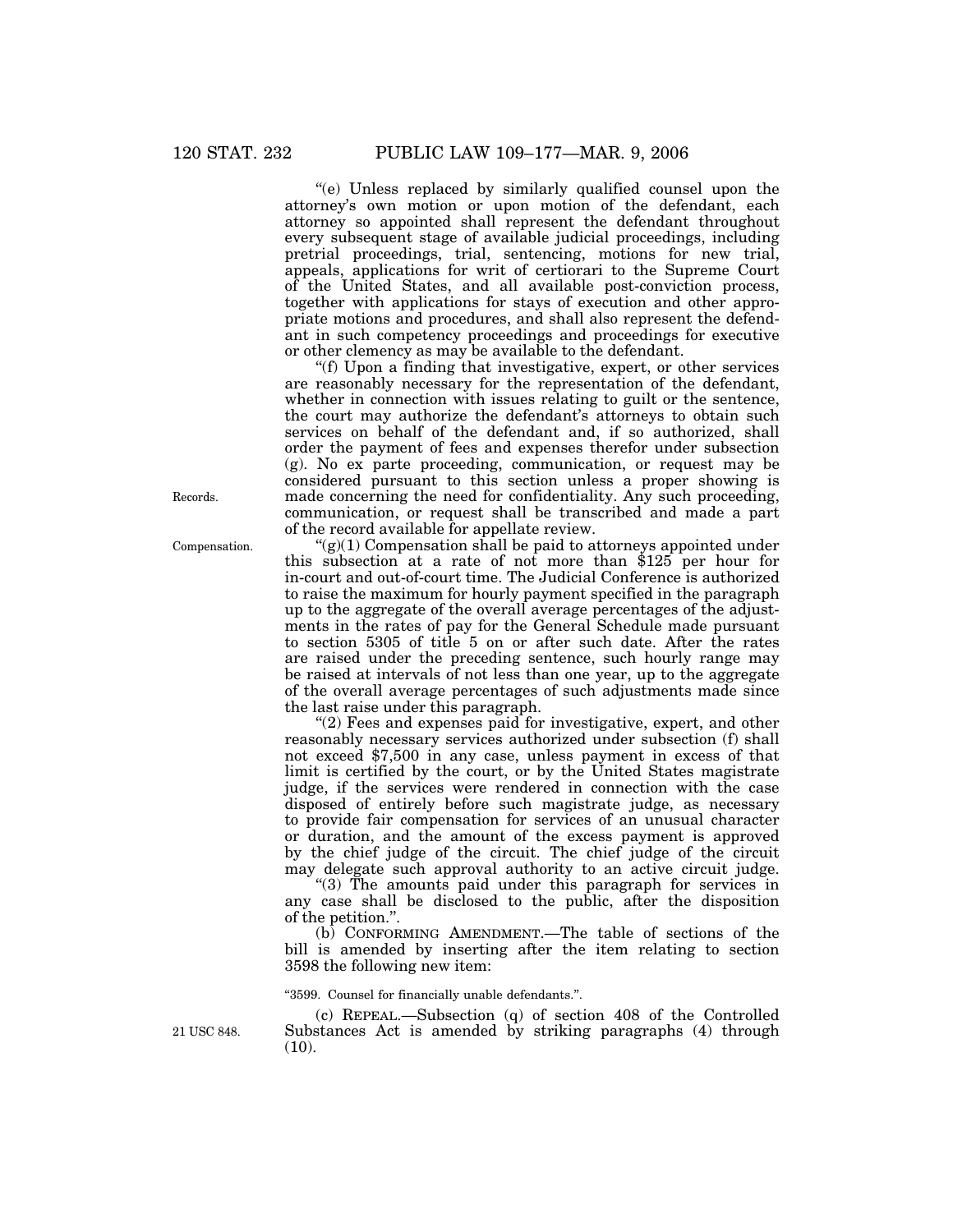# **TITLE III—REDUCING CRIME AND TERRORISM AT AMERICA'S SEAPORTS**

## **SEC. 301. SHORT TITLE.**

This title may be cited as the ''Reducing Crime and Terrorism at America's Seaports Act of 2005''.

### **SEC. 302. ENTRY BY FALSE PRETENSES TO ANY SEAPORT.**

(a) IN GENERAL.—Section 1036 of title 18, United States Code, is amended—

 $(1)$  in subsection  $(a)$ —

 $(A)$  in paragraph  $(2)$ , by striking "or" at the end;

(B) by redesignating paragraph (3) as paragraph (4); and

(C) by inserting after paragraph (2) the following:

''(3) any secure or restricted area of any seaport, designated as secure in an approved security plan, as required under section 70103 of title 46, United States Code, and the rules and regulations promulgated under that section; or'';

 $(2)$  in subsection  $(b)(1)$ , by striking "5 years" and inserting "10 years";

 $(3)$  in subsection  $(c)(1)$ , by inserting ", captain of the seaport," after "airport authority"; and

(4) by striking the section heading and inserting the following:

### **''§ 1036. Entry by false pretenses to any real property, vessel, or aircraft of the United States or secure area of any airport or seaport''.**

(b) TECHNICAL AND CONFORMING AMENDMENT.—The table of sections for chapter 47 of title 18 is amended by striking the matter relating to section 1036 and inserting the following:

"1036. Entry by false pretenses to any real property, vessel, or aircraft of the United States or secure area of any airport or seaport.''.

(c) DEFINITION OF SEAPORT.—Chapter 1 of title 18, United States Code, is amended by adding at the end the following:

# **''§ 26. Definition of seaport**

"As used in this title, the term 'seaport' means all piers, wharves, docks, and similar structures, adjacent to any waters subject to the jurisdiction of the United States, to which a vessel may be secured, including areas of land, water, or land and water under and in immediate proximity to such structures, buildings on or contiguous to such structures, and the equipment and materials on such structures or in such buildings.''.

(d) TECHNICAL AND CONFORMING AMENDMENT.—The table of sections for chapter 1 of title 18 is amended by inserting after the matter relating to section 25 the following:

''26. Definition of seaport.''.

### **SEC. 303. CRIMINAL SANCTIONS FOR FAILURE TO HEAVE TO, OBSTRUC-TION OF BOARDING, OR PROVIDING FALSE INFORMA-TION.**

(a) OFFENSE.—Chapter 109 of title 18, United States Code, is amended by adding at the end the following:

18 USC 1 note. Reducing Crime and Terrorism at America's Seaports Act of 2005.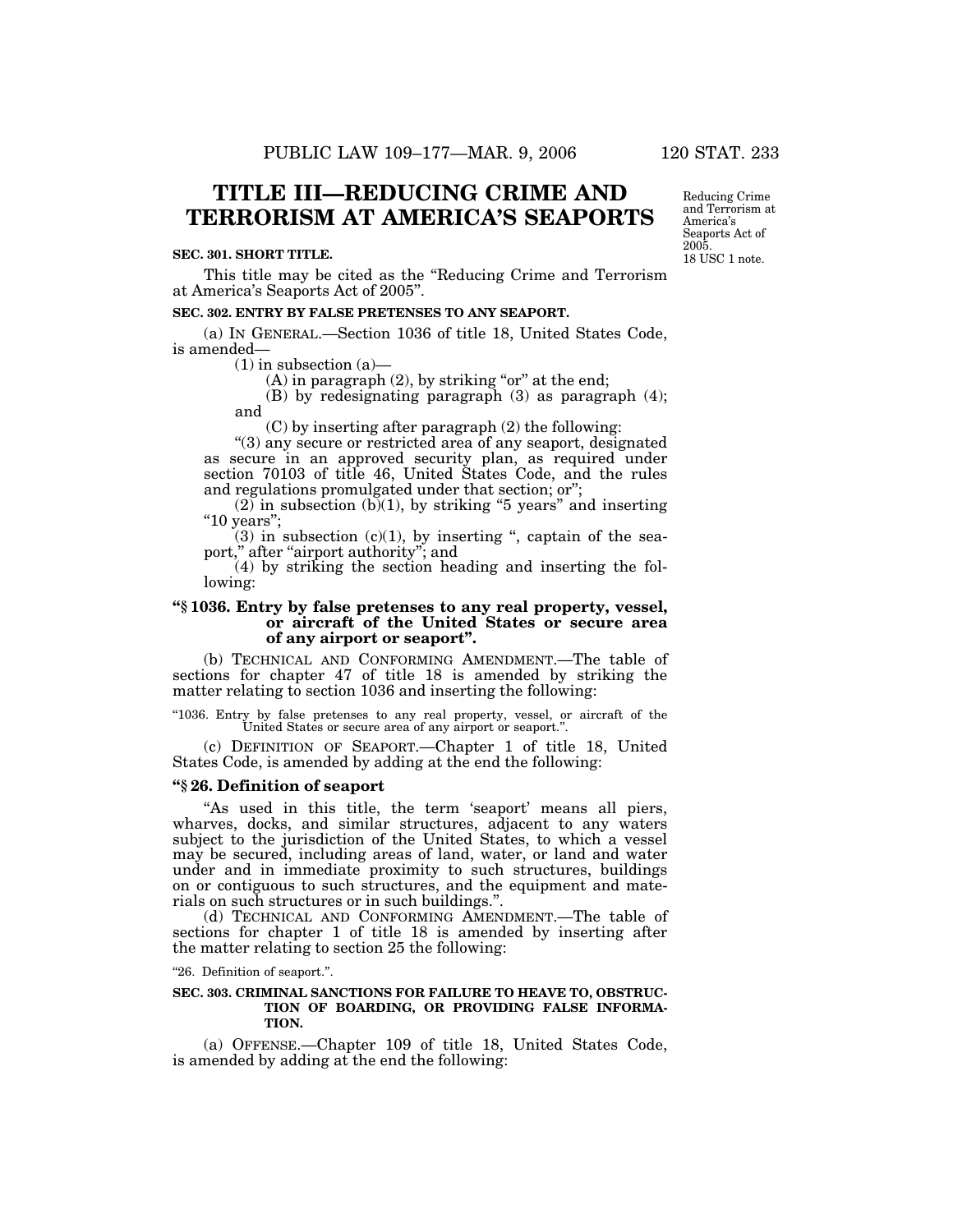# **''§ 2237. Criminal sanctions for failure to heave to, obstruction of boarding, or providing false information**

" $(a)(1)$  It shall be unlawful for the master, operator, or person in charge of a vessel of the United States, or a vessel subject to the jurisdiction of the United States, to knowingly fail to obey an order by an authorized Federal law enforcement officer to heave to that vessel.

''(2) It shall be unlawful for any person on board a vessel of the United States, or a vessel subject to the jurisdiction of the United States, to—

''(A) forcibly resist, oppose, prevent, impede, intimidate, or interfere with a boarding or other law enforcement action authorized by any Federal law or to resist a lawful arrest; or

''(B) provide materially false information to a Federal law enforcement officer during a boarding of a vessel regarding the vessel's destination, origin, ownership, registration, nationality, cargo, or crew.

"(b) Any person who intentionally violates this section shall be fined under this title or imprisoned for not more than 5 years, or both.

''(c) This section does not limit the authority of a customs officer under section 581 of the Tariff Act of 1930 (19 U.S.C. 1581), or any other provision of law enforced or administered by the Secretary of the Treasury or the Secretary of Homeland Security, or the authority of any Federal law enforcement officer under any law of the United States, to order a vessel to stop or heave to.

''(d) A foreign nation may consent or waive objection to the enforcement of United States law by the United States under this section by radio, telephone, or similar oral or electronic means. Consent or waiver may be proven by certification of the Secretary of State or the designee of the Secretary of State.

''(e) In this section—

" $(1)$  the term 'Federal law enforcement officer' has the meaning given the term in section 115(c);

" $(2)$  the term 'heave to' means to cause a vessel to slow, come to a stop, or adjust its course or speed to account for the weather conditions and sea state to facilitate a law enforcement boarding;

''(3) the term 'vessel subject to the jurisdiction of the United States' has the meaning given the term in section 2 of the Maritime Drug Law Enforcement Act (46 U.S.C. App. 1903); and

''(4) the term 'vessel of the United States' has the meaning given the term in section 2 of the Maritime Drug Law Enforcement Act (46 U.S.C. App. 1903).'

(b) CONFORMING AMENDMENT.—The table of sections for chapter 109, title 18, United States Code, is amended by inserting after the item for section 2236 the following:

''2237. Criminal sanctions for failure to heave to, obstruction of boarding, or providing false information."

### **SEC. 304. CRIMINAL SANCTIONS FOR VIOLENCE AGAINST MARITIME NAVIGATION, PLACEMENT OF DESTRUCTIVE DEVICES.**

(a) PLACEMENT OF DESTRUCTIVE DEVICES.—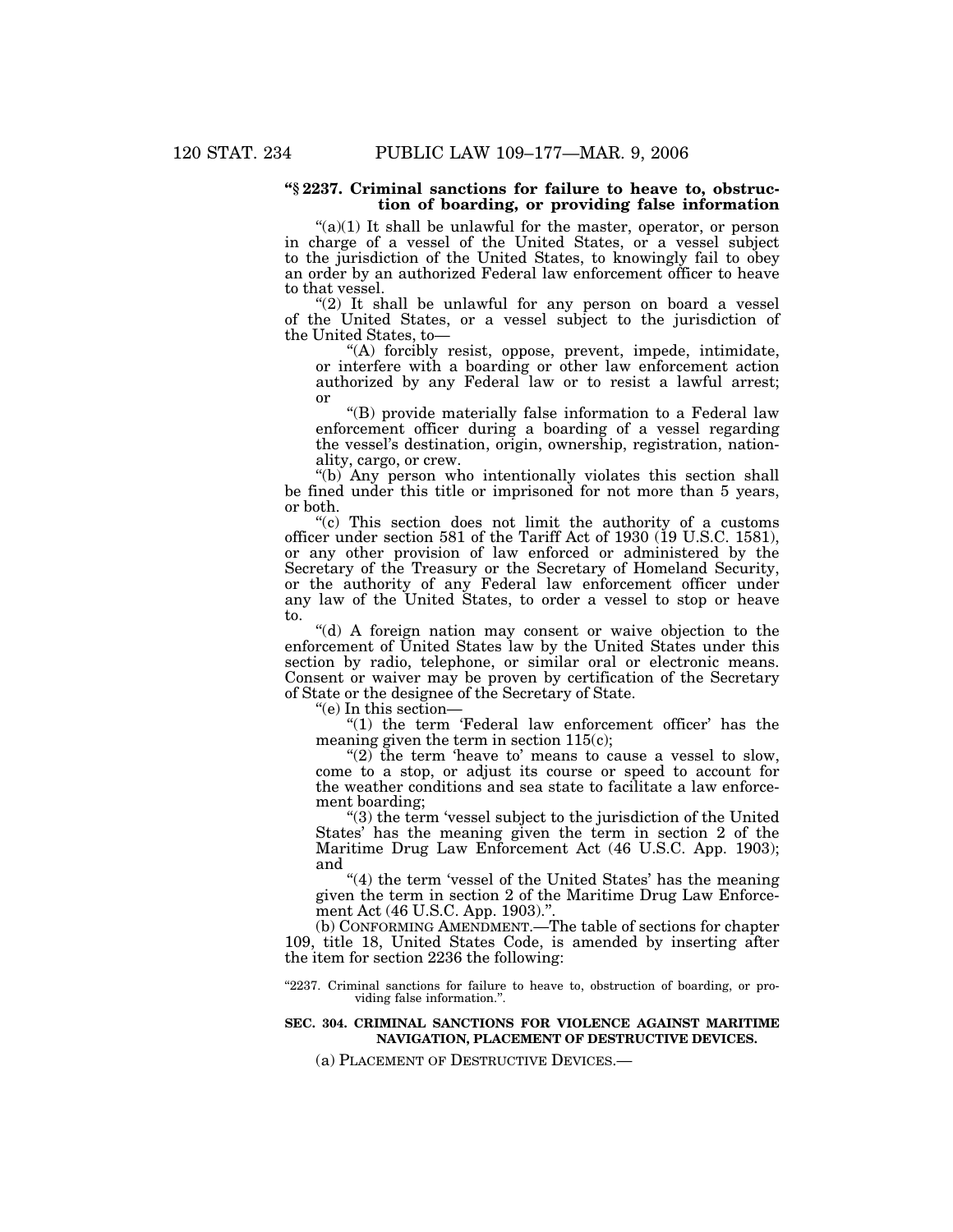(1) IN GENERAL.—Chapter 111 of title 18, United States Code, as amended by subsection (a), is further amended by adding at the end the following:

# **''§ 2282A. Devices or dangerous substances in waters of the United States likely to destroy or damage ships or to interfere with maritime commerce**

"(a) A person who knowingly places, or causes to be placed, in navigable waters of the United States, by any means, a device or dangerous substance which is likely to destroy or cause damage to a vessel or its cargo, cause interference with the safe navigation of vessels, or interference with maritime commerce (such as by damaging or destroying marine terminals, facilities, or any other marine structure or entity used in maritime commerce) with the intent of causing such destruction or damage, interference with the safe navigation of vessels, or interference with maritime commerce shall be fined under this title or imprisoned for any term of years, or for life; or both.

"(b) A person who causes the death of any person by engaging in conduct prohibited under subsection (a) may be punished by death.

''(c) Nothing in this section shall be construed to apply to otherwise lawfully authorized and conducted activities of the United States Government.

''(d) In this section:

"(1) The term 'dangerous substance' means any solid, liquid, or gaseous material that has the capacity to cause damage to a vessel or its cargo, or cause interference with the safe navigation of a vessel.

 $(2)$  The term 'device' means any object that, because of its physical, mechanical, structural, or chemical properties, has the capacity to cause damage to a vessel or its cargo, or cause interference with the safe navigation of a vessel.''.

(2) CONFORMING AMENDMENT.—The table of sections for chapter 111 of title 18, United States Code, as amended by subsection (b), is further amended by adding after the item related to section 2282 the following:

''2282A. Devices or dangerous substances in waters of the United States likely to destroy or damage ships or to interfere with maritime commerce.''.

(b) VIOLENCE AGAINST MARITIME NAVIGATION.— (1) IN GENERAL.—Chapter 111 of title 18, United States Code as amended by subsections (a) and (c), is further amended by adding at the end the following:

### **''§ 2282B. Violence against aids to maritime navigation**

''Whoever intentionally destroys, seriously damages, alters, moves, or tampers with any aid to maritime navigation maintained by the Saint Lawrence Seaway Development Corporation under the authority of section 4 of the Act of May 13, 1954 (33 U.S.C. 984), by the Coast Guard pursuant to section 81 of title 14, United States Code, or lawfully maintained under authority granted by the Coast Guard pursuant to section 83 of title 14, United States Code, if such act endangers or is likely to endanger the safe navigation of a ship, shall be fined under this title or imprisoned for not more than 20 years, or both.''.

(2) CONFORMING AMENDMENT.—The table of sections for chapter 111 of title 18, United States Code, as amended by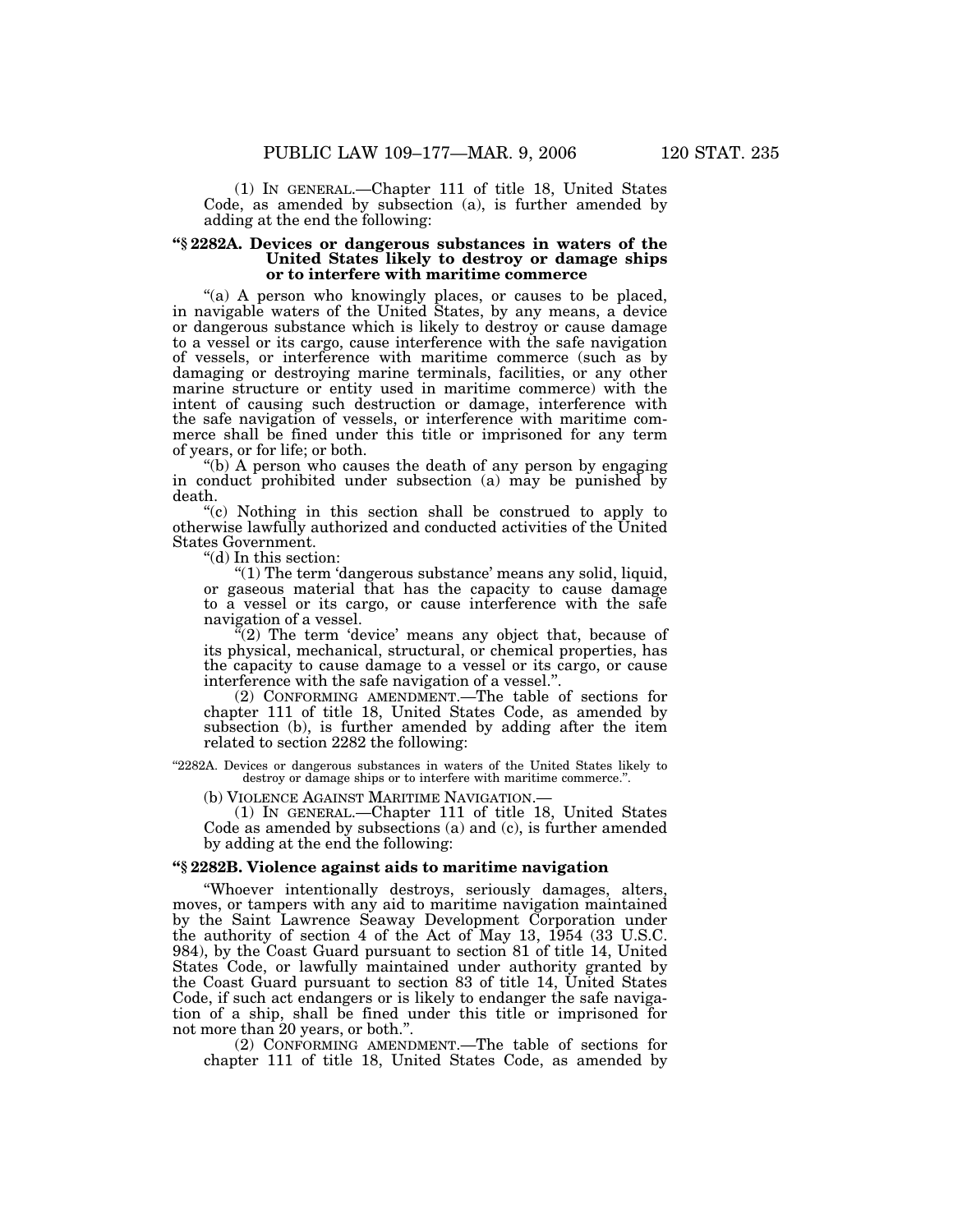subsections (b) and (d) is further amended by adding after the item related to section 2282A the following:

''2282B. Violence against aids to maritime navigation.''.

# **SEC. 305. TRANSPORTATION OF DANGEROUS MATERIALS AND TERRORISTS.**

(a) TRANSPORTATION OF DANGEROUS MATERIALS AND TERROR-ISTS.—Chapter 111 of title 18, as amended by section 305, is further amended by adding at the end the following:

# **''§ 2283. Transportation of explosive, biological, chemical, or radioactive or nuclear materials**

"(a) IN GENERAL.—Whoever knowingly transports aboard any vessel within the United States and on waters subject to the jurisdiction of the United States or any vessel outside the United States and on the high seas or having United States nationality an explosive or incendiary device, biological agent, chemical weapon, or radioactive or nuclear material, knowing that any such item is intended to be used to commit an offense listed under section  $2332b(g)(5)(B)$ , shall be fined under this title or imprisoned for any term of years or for life, or both.

''(b) CAUSING DEATH.—Any person who causes the death of a person by engaging in conduct prohibited by subsection (a) may be punished by death.

''(c) DEFINITIONS.—In this section:

"(1) BIOLOGICAL AGENT.—The term 'biological agent' means any biological agent, toxin, or vector (as those terms are defined in section 178).

"(2) BY-PRODUCT MATERIAL.—The term 'by-product material' has the meaning given that term in section 11(e) of the Atomic Energy Act of 1954 (42 U.S.C. 2014(e)).

"(3) CHEMICAL WEAPON.—The term 'chemical weapon' has the meaning given that term in section 229F(1).

"(4) EXPLOSIVE OR INCENDIARY DEVICE.—The term 'explosive or incendiary device' has the meaning given the term in section 232(5) and includes explosive materials, as that term is defined in section 841(c) and explosive as defined in section 844(j).

(5) NUCLEAR MATERIAL.—The term 'nuclear material' has the meaning given that term in section  $831(f)(1)$ .

"(6) RADIOACTIVE MATERIAL.—The term 'radioactive material' means—

"(A) source material and special nuclear material, but does not include natural or depleted uranium;

''(B) nuclear by-product material;

''(C) material made radioactive by bombardment in an accelerator; or

''(D) all refined isotopes of radium.

"(8) SOURCE MATERIAL.—The term 'source material' has the meaning given that term in section  $11(z)$  of the Atomic Energy Act of 1954 (42 U.S.C. 2014(z)).

''(9) SPECIAL NUCLEAR MATERIAL.—The term 'special nuclear material' has the meaning given that term in section 11(aa) of the Atomic Energy Act of 1954 (42 U.S.C. 2014(aa)).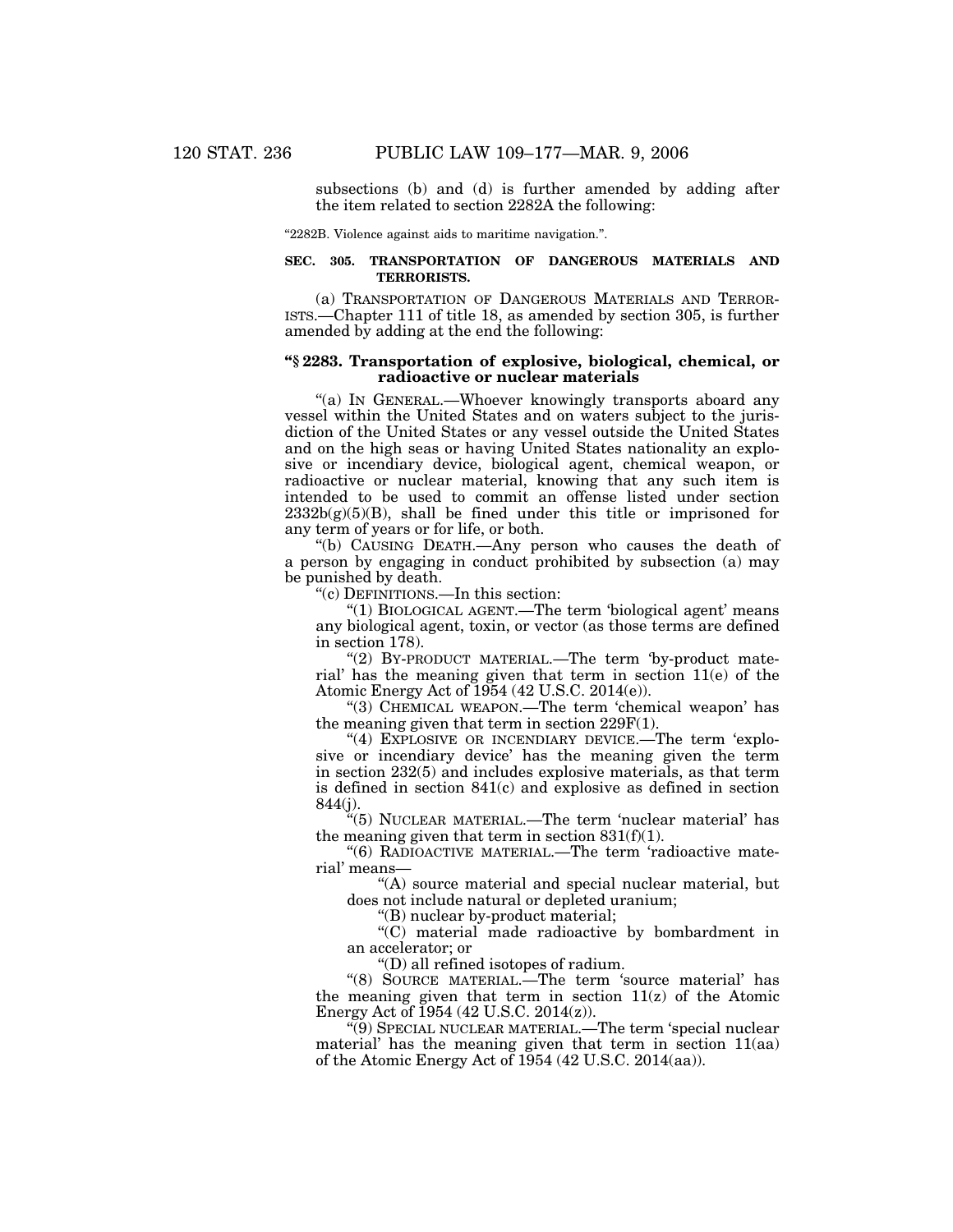''(a) IN GENERAL.—Whoever knowingly and intentionally transports any terrorist aboard any vessel within the United States and on waters subject to the jurisdiction of the United States or any vessel outside the United States and on the high seas or having United States nationality, knowing that the transported person is a terrorist, shall be fined under this title or imprisoned for any term of years or for life, or both.

''(b) DEFINED TERM.—In this section, the term 'terrorist' means any person who intends to commit, or is avoiding apprehension after having committed, an offense listed under section  $2332b(g)(5)(B).$ ".

(b) CONFORMING AMENDMENT.—The table of sections for chapter 111 of title 18, United States Code, as amended by section 305, is further amended by adding at the end the following:

"2283. Transportation of explosive, chemical, biological, or radioactive or nuclear materials. "2284. Transportation of terrorists.".

# **SEC. 306. DESTRUCTION OF, OR INTERFERENCE WITH, VESSELS OR MARITIME FACILITIES.**

(a) IN GENERAL.—Title 18, United States Code, is amended by inserting after chapter 111 the following:

# **''CHAPTER 111A—DESTRUCTION OF, OR INTERFERENCE WITH, VESSELS OR MARITIME FACILITIES**

''Sec.

"2290. Jurisdiction and scope.<br>"2291. Destruction of vessel or maritime facility.

''2292. Imparting or conveying false information.

# **''§ 2290. Jurisdiction and scope**

''(a) JURISDICTION.—There is jurisdiction, including extraterritorial jurisdiction, over an offense under this chapter if the prohibited activity takes place—

"(1) within the United States and within waters subject to the jurisdiction of the United States; or

''(2) outside United States and—

''(A) an offender or a victim is a national of the United States (as that term is defined under section 101(a)(22) of the Immigration and Nationality Act (8 U.S.C. 1101(a)(22));

''(B) the activity involves a vessel in which a national of the United States was on board; or

''(C) the activity involves a vessel of the United States (as that term is defined under section 2 of the Maritime Drug Law Enforcement Act (46 U.S.C. App. 1903).

''(b) SCOPE.—Nothing in this chapter shall apply to otherwise lawful activities carried out by or at the direction of the United States Government.

# **''§ 2291. Destruction of vessel or maritime facility**

''(a) OFFENSE.—Whoever knowingly—

 $''(1)$  sets fire to, damages, destroys, disables, or wrecks any vessel;

" $(2)$  places or causes to be placed a destructive device, as defined in section 921(a)(4), destructive substance, as defined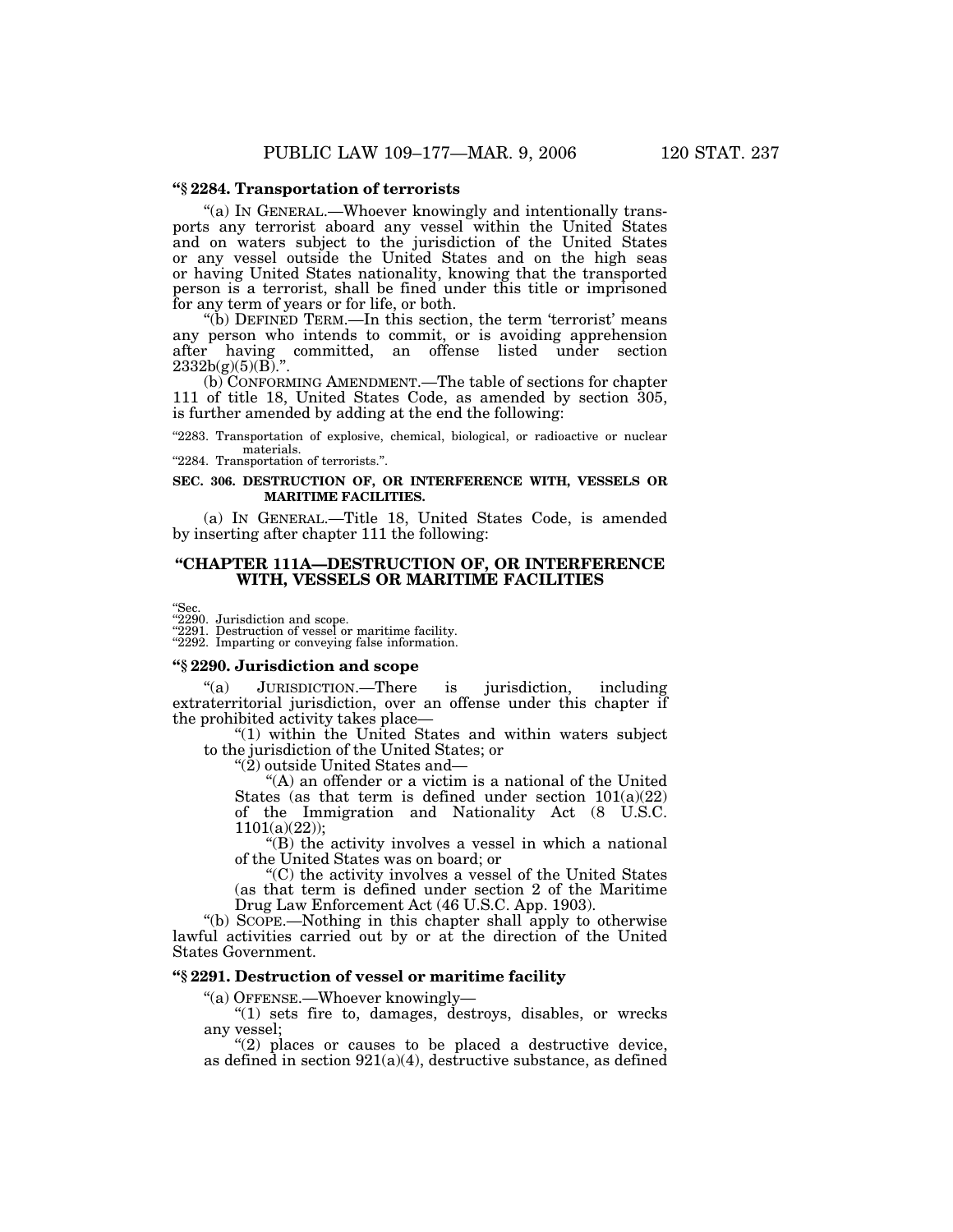in section 31(a)(3), or an explosive, as defined in section  $844(j)$ in, upon, or near, or otherwise makes or causes to be made unworkable or unusable or hazardous to work or use, any vessel, or any part or other materials used or intended to be used in connection with the operation of a vessel;

''(3) sets fire to, damages, destroys, or disables or places a destructive device or substance in, upon, or near, any maritime facility, including any aid to navigation, lock, canal, or vessel traffic service facility or equipment;

"(4) interferes by force or violence with the operation of any maritime facility, including any aid to navigation, lock, canal, or vessel traffic service facility or equipment, if such action is likely to endanger the safety of any vessel in navigation;

''(5) sets fire to, damages, destroys, or disables or places a destructive device or substance in, upon, or near, any appliance, structure, property, machine, or apparatus, or any facility or other material used, or intended to be used, in connection with the operation, maintenance, loading, unloading, or storage of any vessel or any passenger or cargo carried or intended to be carried on any vessel;

''(6) performs an act of violence against or incapacitates any individual on any vessel, if such act of violence or incapacitation is likely to endanger the safety of the vessel or those on board;

''(7) performs an act of violence against a person that causes or is likely to cause serious bodily injury, as defined in section 1365(h)(3), in, upon, or near, any appliance, structure, property, machine, or apparatus, or any facility or other material used, or intended to be used, in connection with the operation, maintenance, loading, unloading, or storage of any vessel or any passenger or cargo carried or intended to be carried on any vessel;

''(8) communicates information, knowing the information to be false and under circumstances in which such information may reasonably be believed, thereby endangering the safety of any vessel in navigation; or

''(9) attempts or conspires to do anything prohibited under paragraphs  $(1)$  through  $(8)$ ,

shall be fined under this title or imprisoned not more than 20 years, or both.

''(b) LIMITATION.—Subsection (a) shall not apply to any person that is engaging in otherwise lawful activity, such as normal repair and salvage activities, and the transportation of hazardous materials regulated and allowed to be transported under chapter 51 of title 49.

''(c) PENALTY.—Whoever is fined or imprisoned under subsection (a) as a result of an act involving a vessel that, at the time of the violation, carried high-level radioactive waste (as that term is defined in section 2(12) of the Nuclear Waste Policy Act of 1982 (42 U.S.C. 10101(12)) or spent nuclear fuel (as that term is defined in section 2(23) of the Nuclear Waste Policy Act of 1982 (42 U.S.C. 10101(23)), shall be fined under this title, imprisoned for a term up to life, or both.

"(d) PENALTY WHEN DEATH RESULTS.—Whoever is convicted of any crime prohibited by subsection (a) and intended to cause death by the prohibited conduct, if the conduct resulted in the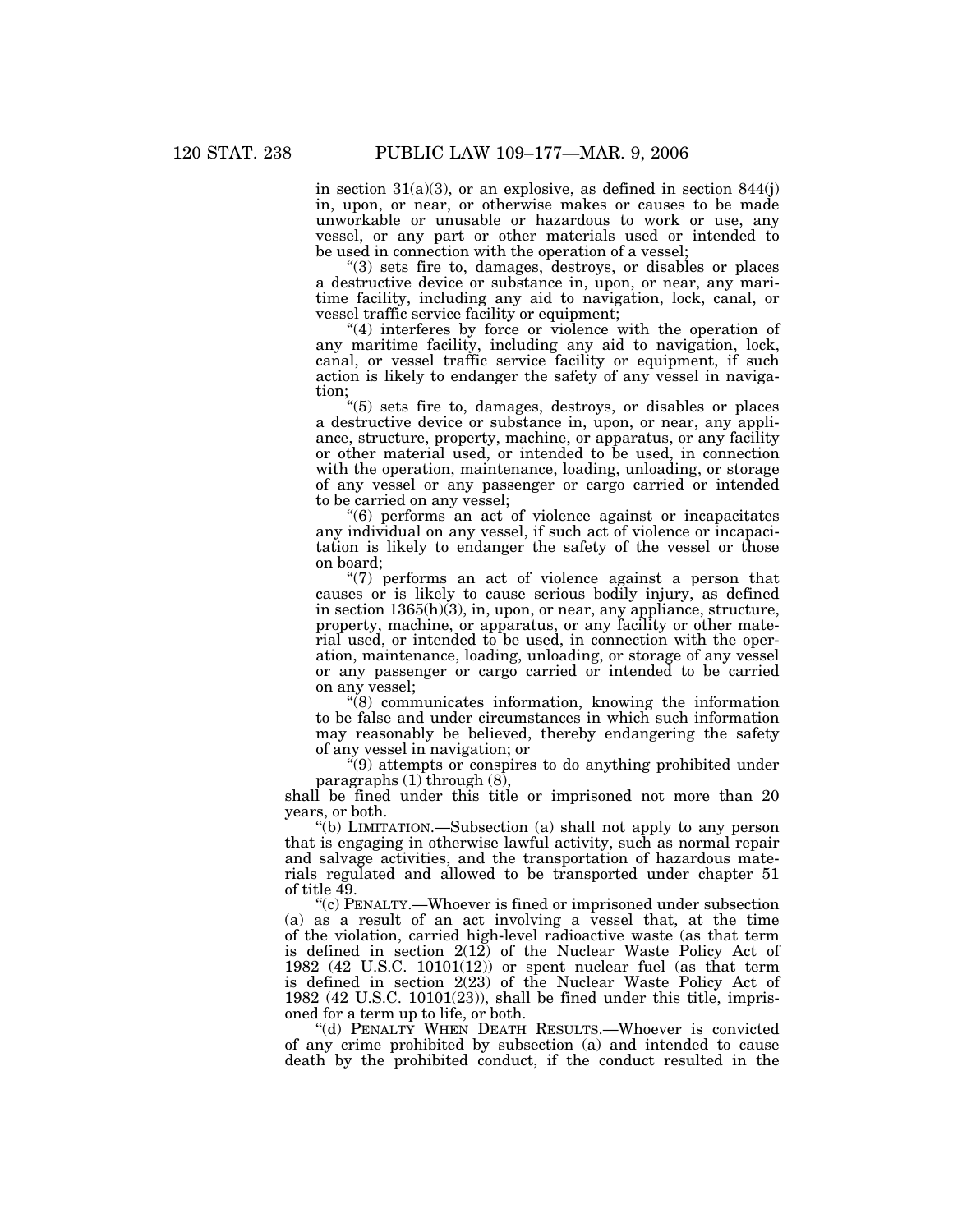death of any person, shall be subject also to the death penalty or to a term of imprisonment for a period up to life.

''(e) THREATS.—Whoever knowingly and intentionally imparts or conveys any threat to do an act which would violate this chapter, with an apparent determination and will to carry the threat into execution, shall be fined under this title or imprisoned not more than 5 years, or both, and is liable for all costs incurred as a result of such threat.

# **''§ 2292. Imparting or conveying false information**

"(a) IN GENERAL.—Whoever imparts or conveys or causes to be imparted or conveyed false information, knowing the information to be false, concerning an attempt or alleged attempt being made or to be made, to do any act that would be a crime prohibited by this chapter or by chapter 111 of this title, shall be subject to a civil penalty of not more than \$5,000, which shall be recoverable in a civil action brought in the name of the United States.

''(b) MALICIOUS CONDUCT.—Whoever knowingly, intentionally, maliciously, or with reckless disregard for the safety of human life, imparts or conveys or causes to be imparted or conveyed false information, knowing the information to be false, concerning an attempt or alleged attempt to do any act which would be a crime prohibited by this chapter or by chapter 111 of this title, shall be fined under this title or imprisoned not more than 5 years.

''(c) JURISDICTION.—

''(1) IN GENERAL.—Except as provided under paragraph  $(2)$ , section  $2290(a)$  shall not apply to any offense under this section.

''(2) JURISDICTION.—Jurisdiction over an offense under this section shall be determined in accordance with the provisions applicable to the crime prohibited by this chapter, or by chapter 111 of this title, to which the imparted or conveyed false information relates, as applicable.

# **''§ 2293. Bar to prosecution**

''(a) IN GENERAL.—It is a bar to prosecution under this chapter if—

''(1) the conduct in question occurred within the United States in relation to a labor dispute, and such conduct is prohibited as a felony under the law of the State in which it was committed; or

"(2) such conduct is prohibited as a misdemeanor, and not as a felony, under the law of the State in which it was committed.

''(b) DEFINITIONS.—In this section:

''(1) LABOR DISPUTE.—The term 'labor dispute' has the same meaning given that term in section  $13(c)$  of the Act to amend the Judicial Code and to define and limit the jurisdiction of courts sitting in equity, and for other purposes (29 U.S.C. 113(c), commonly known as the Norris-LaGuardia Act).

"(2) STATE.—The term 'State' means a State of the United States, the District of Columbia, and any commonwealth, territory, or possession of the United States.''.

(b) CONFORMING AMENDMENT.—The table of chapters at the beginning of title 18, United States Code, is amended by inserting after the item for chapter 111 the following: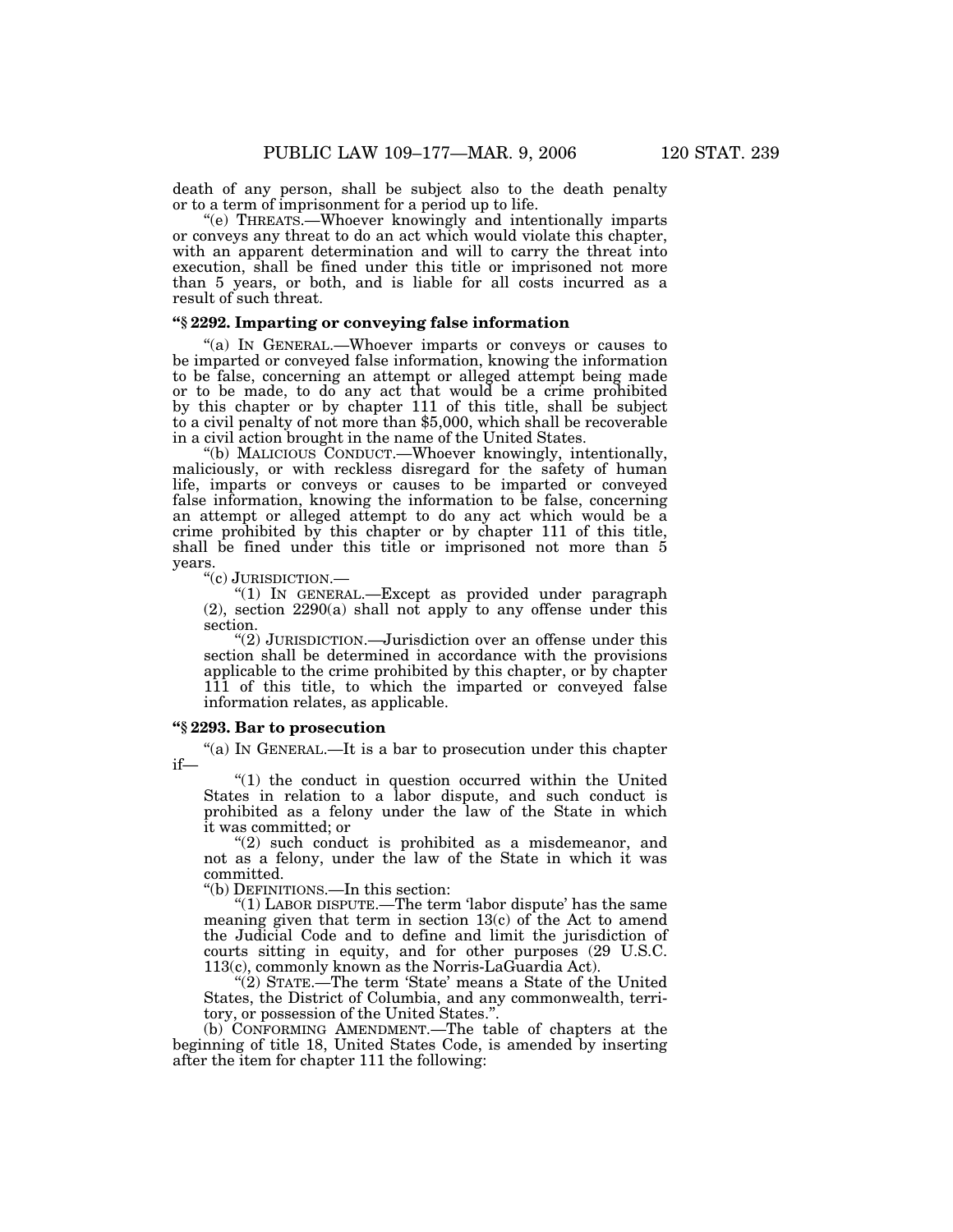#### **''111A. Destruction of, or interference with, vessels or maritime facilities** ...................................................................................................... **2290''.**

### **SEC. 307. THEFT OF INTERSTATE OR FOREIGN SHIPMENTS OR VES-SELS.**

(a) THEFT OF INTERSTATE OR FOREIGN SHIPMENTS.—Section 659 of title 18, United States Code, is amended—

(1) in the first undesignated paragraph—

 $(A)$  by inserting "trailer," after "motortruck,";

(B) by inserting "air cargo container," after "aircraft,"; and

(C) by inserting '', or from any intermodal container, trailer, container freight station, warehouse, or freight consolidation facility," after "air navigation facility";

(2) in the fifth undesignated paragraph, by striking ''in each case" and all that follows through "or both" the second place it appears and inserting ''be fined under this title or imprisoned not more than 10 years, or both, but if the amount or value of such money, baggage, goods, or chattels is less than \$1,000, shall be fined under this title or imprisoned for not more than 3 years, or both''; and

(3) by inserting after the first sentence in the eighth undesignated paragraph the following: ''For purposes of this section, goods and chattel shall be construed to be moving as an interstate or foreign shipment at all points between the point of origin and the final destination (as evidenced by the waybill or other shipping document of the shipment), regardless of any temporary stop while awaiting transshipment or otherwise.".<br>(b) STOLEN VESSELS.—

(1) IN GENERAL.—Section  $2311$  of title 18, United States Code, is amended by adding at the end the following, as a new undesignated paragraph: '' 'Vessel' means any watercraft or other contrivance used or designed for transportation or navigation on, under, or immediately above, water.".

(2) TRANSPORTATION AND SALE OF STOLEN VESSELS.—

(A) TRANSPORTATION.—Section 2312 of title 18, United States Code, is amended by striking ''motor vehicle or aircraft'' and inserting ''motor vehicle, vessel, or aircraft''.

(B) SALE.—Section 2313(a) of title 18, United States Code, is amended by striking ''motor vehicle or aircraft'' and inserting ''motor vehicle, vessel, or aircraft''.

(c) REVIEW OF SENTENCING GUIDELINES.—Pursuant to section 994 of title 28, United States Code, the United States Sentencing Commission shall review the Federal Sentencing Guidelines to determine whether sentencing enhancement is appropriate for any offense under section 659 or 2311 of title 18, United States Code, as amended by this title.

(d) ANNUAL REPORT OF LAW ENFORCEMENT ACTIVITIES.—The Attorney General shall annually submit to Congress a report, which shall include an evaluation of law enforcement activities relating to the investigation and prosecution of offenses under section 659 of title 18, United States Code, as amended by this title.

(e) REPORTING OF CARGO THEFT.—The Attorney General shall take the steps necessary to ensure that reports of cargo theft collected by Federal, State, and local officials are reflected as a separate category in the Uniform Crime Reporting System, or any successor system, by no later than December 31, 2006.

28 USC 994 note.

28 USC 659 note.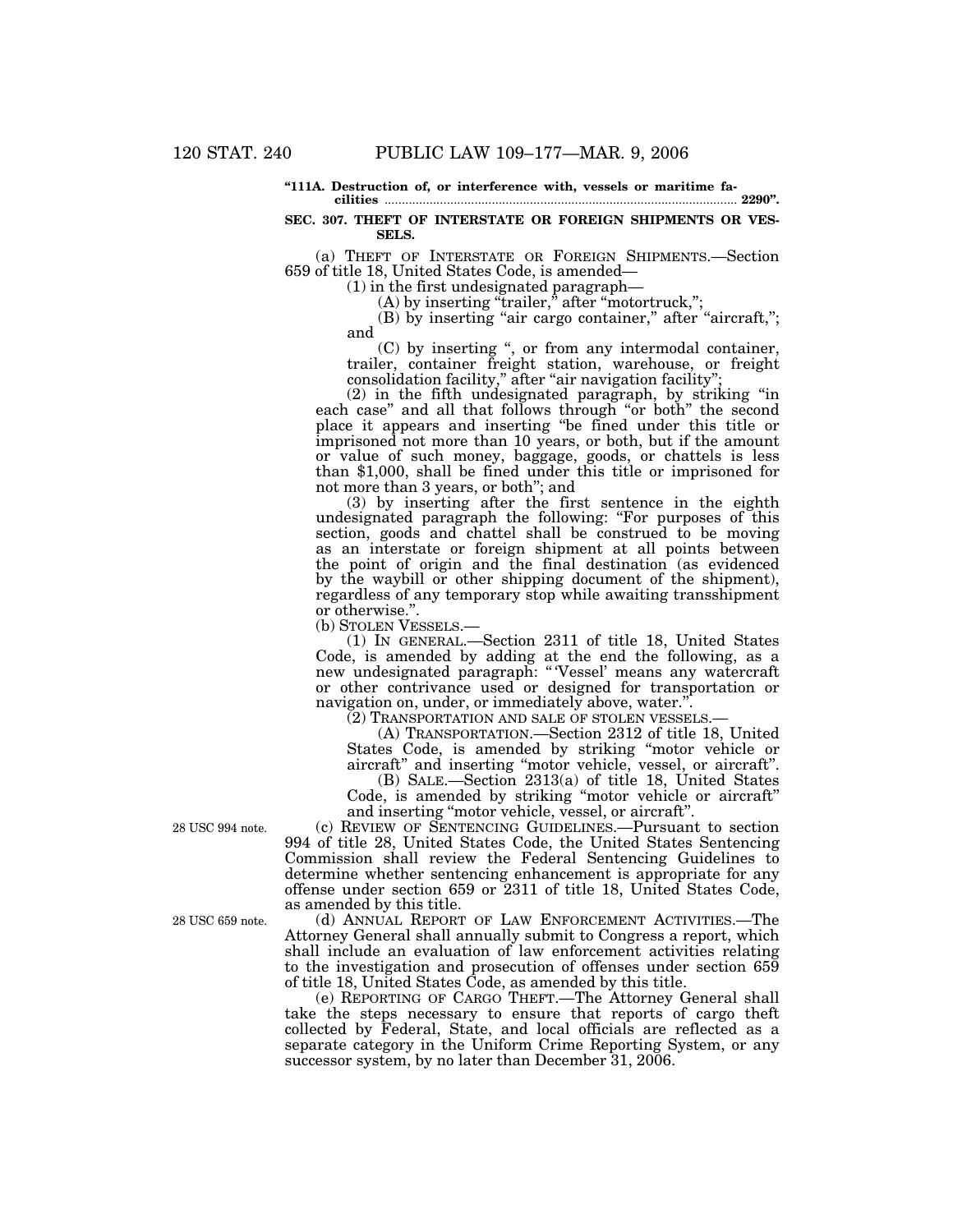Section 2199 of title 18, United States Code, is amended by striking ''Shall be fined under this title or imprisoned not more than one year, or both.'' and inserting the following:

"(1) shall be fined under this title, imprisoned not more than 5 years, or both;

" $(2)$  if the person commits an act proscribed by this section, with the intent to commit serious bodily injury, and serious bodily injury occurs (as defined under section 1365, including any conduct that, if the conduct occurred in the special maritime and territorial jurisdiction of the United States, would violate section 2241 or 2242) to any person other than a participant as a result of a violation of this section, shall be fined under this title or imprisoned not more than 20 years, or both; and

''(3) if an individual commits an act proscribed by this section, with the intent to cause death, and if the death of any person other than a participant occurs as a result of a violation of this section, shall be fined under this title, imprisoned for any number of years or for life, or both.''.

### **SEC. 309. BRIBERY AFFECTING PORT SECURITY.**

(a) IN GENERAL.—Chapter 11 of title 18, United States Code, is amended by adding at the end the following:

## **''§ 226. Bribery affecting port security**

''(a) IN GENERAL.—Whoever knowingly—

"(1) directly or indirectly, corruptly gives, offers, or promises anything of value to any public or private person, with intent to commit international terrorism or domestic terrorism (as those terms are defined under section 2331), to—

"(A) influence any action or any person to commit or aid in committing, or collude in, or allow, any fraud, or make opportunity for the commission of any fraud affecting any secure or restricted area or seaport; or

''(B) induce any official or person to do or omit to do any act in violation of the lawful duty of such official or person that affects any secure or restricted area or seaport; or

 $''(2)$  directly or indirectly, corruptly demands, seeks, receives, accepts, or agrees to receive or accept anything of value personally or for any other person or entity in return for—

''(A) being influenced in the performance of any official act affecting any secure or restricted area or seaport; and

''(B) knowing that such influence will be used to

commit, or plan to commit, international or domestic terrorism,

shall be fined under this title or imprisoned not more than 15 years, or both.

''(b) DEFINITION.—In this section, the term 'secure or restricted area' means an area of a vessel or facility designated as secure in an approved security plan, as required under section 70103 of title 46, United States Code, and the rules and regulations promulgated under that section.''.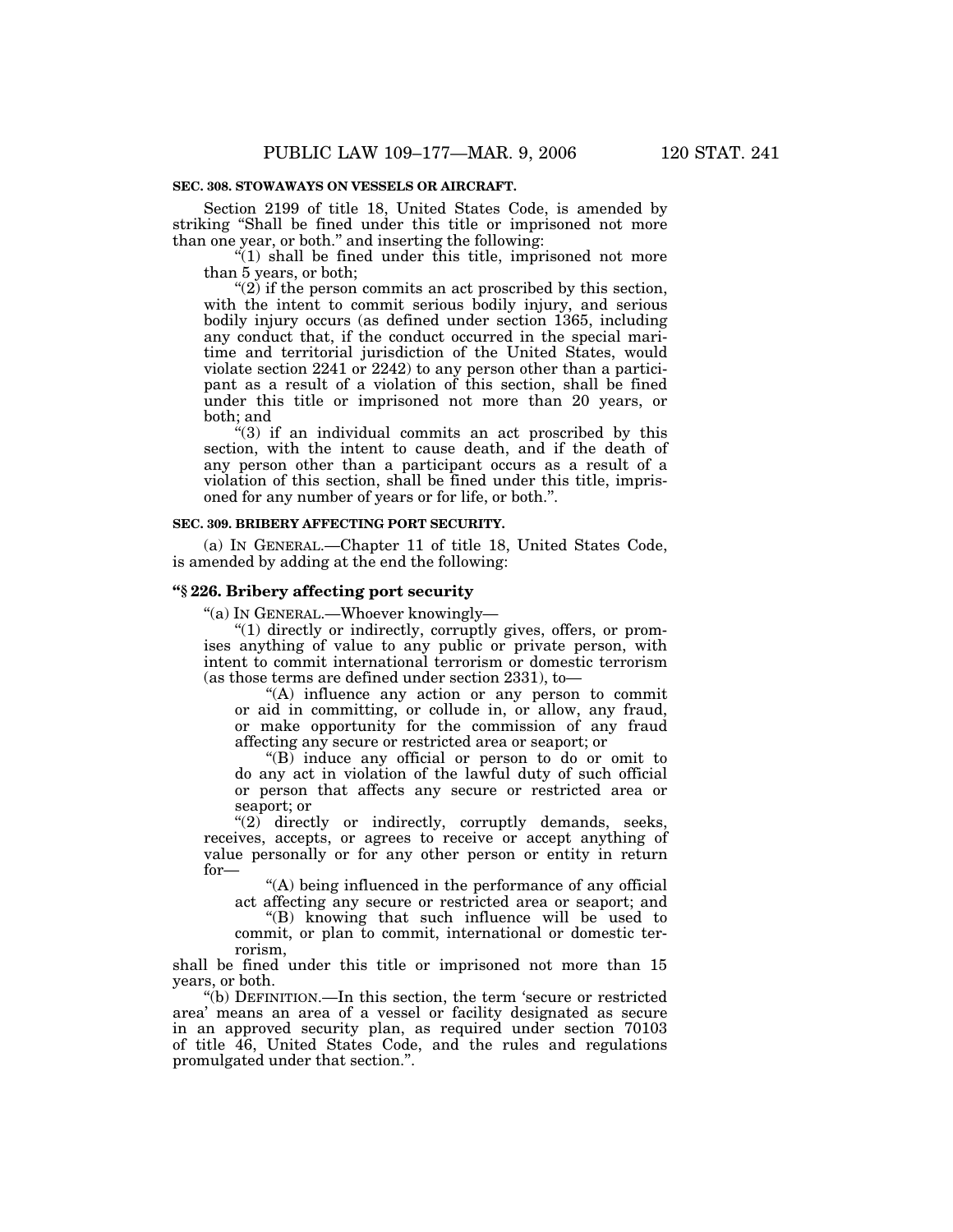(b) CONFORMING AMENDMENT.—The table of sections for chapter 11 of title 18, United States Code, is amended by adding at the end the following:

''226. Bribery affecting port security.''.

### **SEC. 310. PENALTIES FOR SMUGGLING GOODS INTO THE UNITED STATES.**

The third undesignated paragraph of section 545 of title 18, United States Code, is amended by striking ''5 years'' and inserting "20 years".

### **SEC. 311. SMUGGLING GOODS FROM THE UNITED STATES.**

(a) IN GENERAL.—Chapter 27 of title 18, United States Code, is amended by adding at the end the following:

### **''§ 554. Smuggling goods from the United States**

''(a) IN GENERAL.—Whoever fraudulently or knowingly exports or sends from the United States, or attempts to export or send from the United States, any merchandise, article, or object contrary to any law or regulation of the United States, or receives, conceals, buys, sells, or in any manner facilitates the transportation, concealment, or sale of such merchandise, article or object, prior to exportation, knowing the same to be intended for exportation contrary to any law or regulation of the United States, shall be fined under this title, imprisoned not more than 10 years, or both.

''(b) DEFINITION.—In this section, the term 'United States' has the meaning given that term in section 545.''.

(b) CONFORMING AMENDMENT.—The chapter analysis for chapter 27 of title 18, United States Code, is amended by adding at the end the following:

### ''554. Smuggling goods from the United States.''.

(c) SPECIFIED UNLAWFUL ACTIVITY.—Section  $1956(c)(7)(D)$  of title 18, United States Code, is amended by inserting ''section 554 (relating to smuggling goods from the United States),'' before ''section 641 (relating to public money, property, or records),''.

(d) TARIFF ACT OF 1990.—Section 596 of the Tariff Act of 1930 (19 U.S.C. 1595a) is amended by adding at the end the following:

''(d) Merchandise exported or sent from the United States or attempted to be exported or sent from the United States contrary to law, or the proceeds or value thereof, and property used to facilitate the exporting or sending of such merchandise, the attempted exporting or sending of such merchandise, or the receipt, purchase, transportation, concealment, or sale of such merchandise prior to exportation shall be seized and forfeited to the United States."

(e) REMOVING GOODS FROM CUSTOMS CUSTODY.—Section 549 of title 18, United States Code, is amended in the 5th paragraph by striking "two years" and inserting "10 years".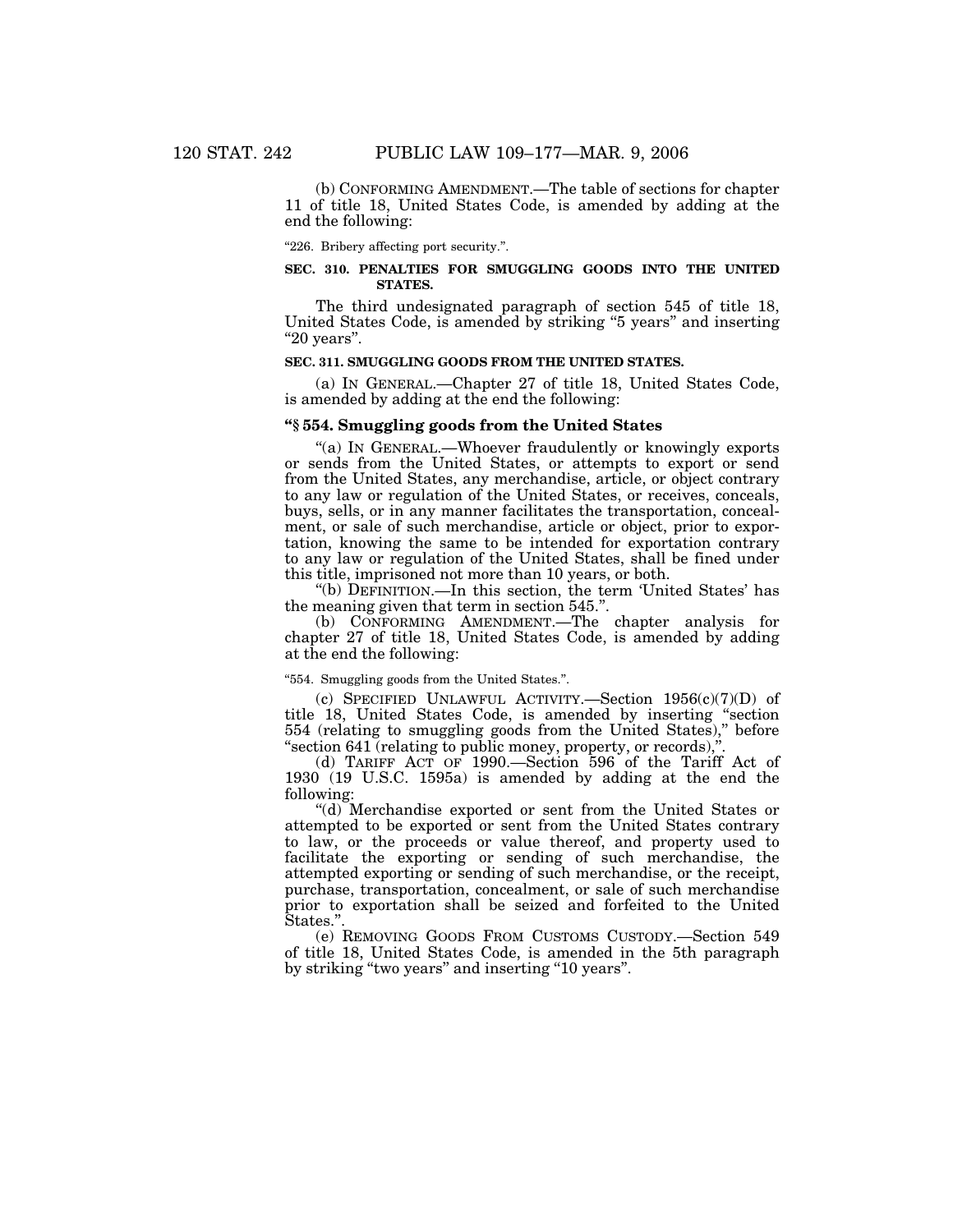# **TITLE IV—COMBATING TERRORISM FINANCING**

# **SEC. 401. SHORT TITLE.**

This title may be cited as the "Combating Terrorism Financing" Act of 2005''.

#### **SEC. 402. INCREASED PENALTIES FOR TERRORISM FINANCING.**

Section 206 of the International Emergency Economic Powers Act (50 U.S.C. 1705) is amended—

(1) in subsection (a), by deleting " $$10,000"$  and inserting " $$50,000"$ ; and

(2) in subsection (b), by deleting ''ten years'' and inserting ''twenty years''.

### **SEC. 403. TERRORISM-RELATED SPECIFIED ACTIVITIES FOR MONEY LAUNDERING.**

(a) AMENDMENTS TO RICO.—Section 1961(1) of title 18, United States Code, is amended in subparagraph (B), by inserting ''section 1960 (relating to illegal money transmitters)," before "sections  $2251'$ 

(b) AMENDMENT TO SECTION  $1956(c)(7)$ . Section  $1956(c)(7)(D)$ of title 18, United States Code, is amended by striking ''or any felony violation of the Foreign Corrupt Practices Act'' and inserting ''any felony violation of the Foreign Corrupt Practices Act''.

(c) CONFORMING AMENDMENTS TO SECTIONS 1956(e) AND  $1957(e)$ .

(1) Section 1956(e) of title 18, United States Code, is amended to read as follows:

''(e) Violations of this section may be investigated by such components of the Department of Justice as the Attorney General may direct, and by such components of the Department of the Treasury as the Secretary of the Treasury may direct, as appropriate, and, with respect to offenses over which the Department of Homeland Security has jurisdiction, by such components of the Department of Homeland Security as the Secretary of Homeland Security may direct, and, with respect to offenses over which the United States Postal Service has jurisdiction, by the Postal Service. Such authority of the Secretary of the Treasury, the Secretary of Homeland Security, and the Postal Service shall be exercised in accordance with an agreement which shall be entered into by the Secretary of the Treasury, the Secretary of Homeland Security, the Postal Service, and the Attorney General. Violations of this section involving offenses described in paragraph  $(c)(7)(E)$  may be investigated by such components of the Department of Justice as the Attorney General may direct, and the National Enforcement Investigations Center of the Environmental Protection Agency.''.

(2) Section 1957(e) of title 18, United States Code, is amended to read as follows:

''(e) Violations of this section may be investigated by such components of the Department of Justice as the Attorney General may direct, and by such components of the Department of the Treasury as the Secretary of the Treasury may direct, as appropriate, and, with respect to offenses over which the Department of Homeland Security has jurisdiction, by such components of the Department of Homeland Security as the Secretary of Homeland

Agreement.

18 USC 1 note. Combating Terrorism Financing Act of 2005.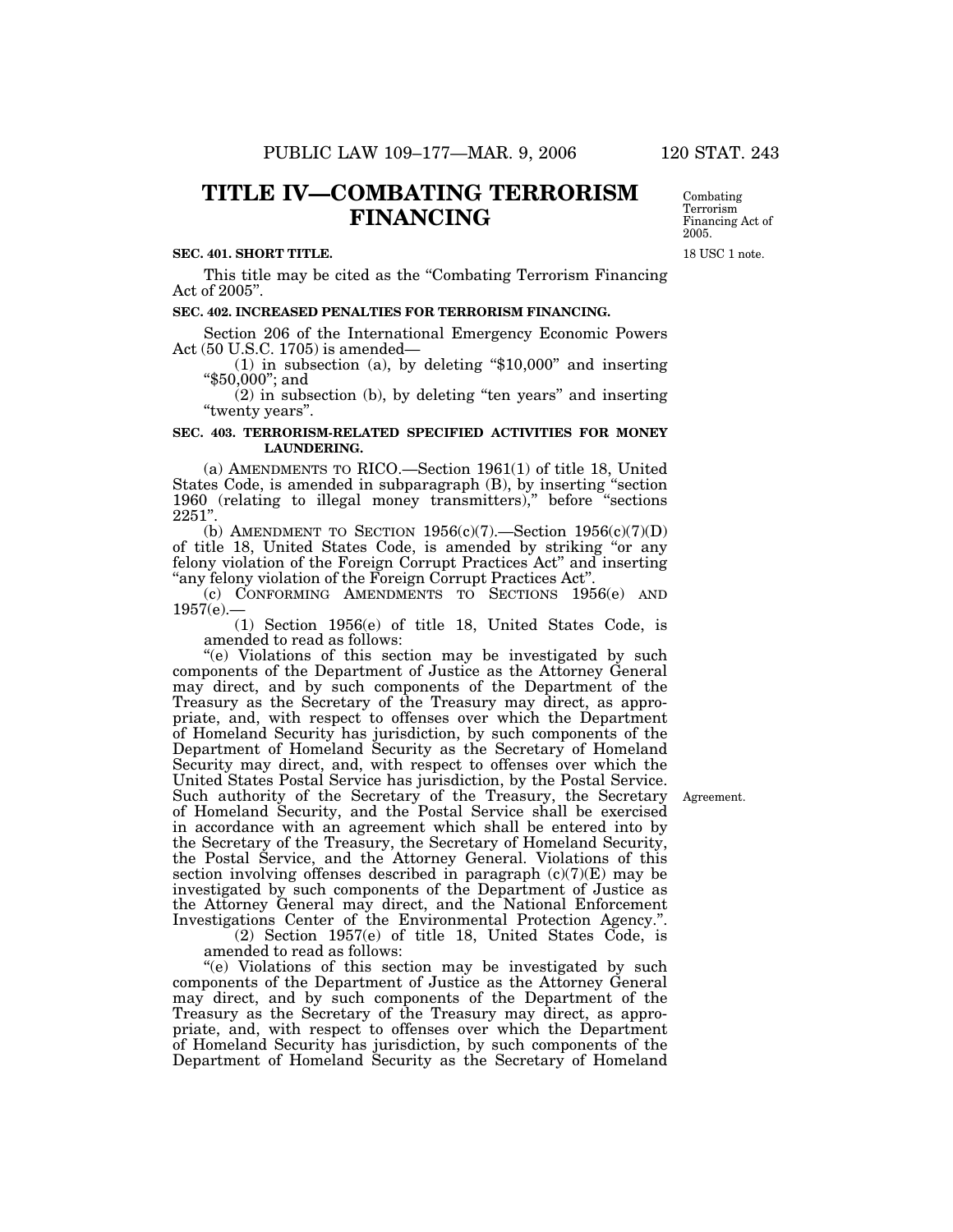Agreement

Security may direct, and, with respect to offenses over which the United States Postal Service has jurisdiction, by the Postal Service. Such authority of the Secretary of the Treasury, the Secretary of Homeland Security, and the Postal Service shall be exercised in accordance with an agreement which shall be entered into by the Secretary of the Treasury, the Secretary of Homeland Security, the Postal Service, and the Attorney General.''.

### **SEC. 404. ASSETS OF PERSONS COMMITTING TERRORIST ACTS AGAINST FOREIGN COUNTRIES OR INTERNATIONAL ORGANIZATIONS.**

Section  $981(a)(1)(G)$  of title 18, United States Code, is amended—

 $(1)$  by striking "or" at the end of clause (ii);

(2) by striking the period at the end of clause (iii) and inserting ''; or''; and

 $(3)$  by inserting the following after clause (iii):

"(iv) of any individual, entity, or organization engaged in planning or perpetrating any act of international terrorism (as defined in section 2331) against any international organization (as defined in section 209 of the State Department Basic Authorities Act of 1956 (22 U.S.C. 4309(b)) or against any foreign Government. Where the property sought for forfeiture is located beyond the territorial boundaries of the United States, an act in furtherance of such planning or perpetration must have occurred within the jurisdiction of the United States."

### **SEC. 405. MONEY LAUNDERING THROUGH HAWALAS.**

Section 1956(a)(1) of title 18, United States Code, is amended by adding at the end the following: ''For purposes of this paragraph, a financial transaction shall be considered to be one involving the proceeds of specified unlawful activity if it is part of a set of parallel or dependent transactions, any one of which involves the proceeds of specified unlawful activity, and all of which are part of a single plan or arrangement.''.

## **SEC. 406. TECHNICAL AND CONFORMING AMENDMENTS RELATING TO THE USA PATRIOT ACT.**

(a) TECHNICAL CORRECTIONS.—

(1) Section 322 of Public Law 107–56 is amended by striking ''title 18'' and inserting ''title 28''.

(2) Section 1956(b)(3) and (4) of title 18, United States Code, are amended by striking ''described in paragraph (2)'' each time it appears; and

(3) Section 981(k) of title 18, United States Code, is amended by striking ''foreign bank'' each time it appears and inserting ''foreign financial institution (as defined in section  $984(c)(2)(A)$  of this title)".

(b) CODIFICATION OF SECTION 316 OF THE USA PATRIOT ACT.—

(1) Chapter 46 of title 18, United States Code, is amended— (A) in the chapter analysis, by inserting at the end

the following:

''987. Anti-terrorist forfeiture protection.'';

and

(B) by inserting at the end the following:

28 USC 2466.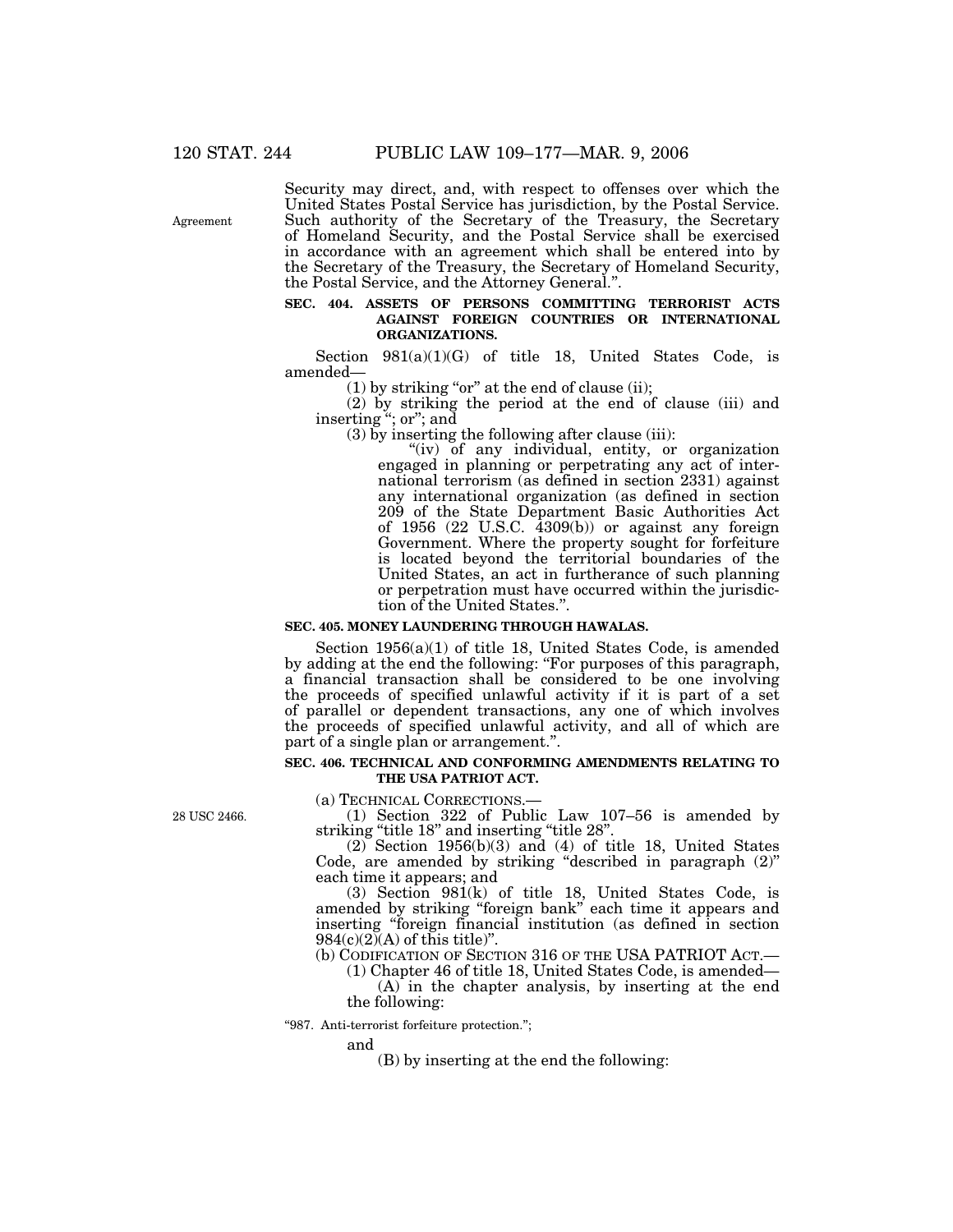"(a) RIGHT TO CONTEST.—An owner of property that is confiscated under any provision of law relating to the confiscation of assets of suspected international terrorists, may contest that confiscation by filing a claim in the manner set forth in the Federal Rules of Civil Procedure (Supplemental Rules for Certain Admiralty and Maritime Claims), and asserting as an affirmative defense that—

 $(1)$  the property is not subject to confiscation under such provision of law; or

" $(2)$  the innocent owner provisions of section 983 $(d)$  of title 18, United States Code, apply to the case.

''(b) EVIDENCE.—In considering a claim filed under this section, a court may admit evidence that is otherwise inadmissible under the Federal Rules of Evidence, if the court determines that the evidence is reliable, and that compliance with the Federal Rules of Evidence may jeopardize the national security interests of the United States.

''(c) CLARIFICATIONS.—

''(1) PROTECTION OF RIGHTS.—The exclusion of certain provisions of Federal law from the definition of the term 'civil forfeiture statute' in section 983(i) of title 18, United States Code, shall not be construed to deny an owner of property the right to contest the confiscation of assets of suspected international terrorists under—

''(A) subsection (a) of this section;

''(B) the Constitution; or

 $\mathrm{``(C)}$  subchapter II of chapter 5 of title 5, United States Code (commonly known as the 'Administrative Procedure Act').

''(2) SAVINGS CLAUSE.—Nothing in this section shall limit or otherwise affect any other remedies that may be available to an owner of property under section 983 of title 18, United States Code, or any other provision of law.''.

(2) Subsections (a), (b), and (c) of section 316 of Public Law 107–56 are repealed.

18 USC 983 note.

(c) CONFORMING AMENDMENTS CONCERNING CONSPIRACIES.— (1) Section 33(a) of title 18, United States Code is amended by inserting "or conspires" before "to do any of the aforesaid acts''.

(2) Section 1366(a) of title 18, United States Code, is amended—

(A) by striking ''attempts'' each time it appears and inserting "attempts or conspires"; and

(B) by inserting '', or if the object of the conspiracy had been achieved,'' after ''the attempted offense had been completed''.

# **SEC. 407. CROSS REFERENCE CORRECTION.**

Section 5318(n)(4)(A) of title 31, United States Code, is amended by striking ''National Intelligence Reform Act of 2004'' and inserting ''Intelligence Reform and Terrorism Prevention Act of 2004''.

# **SEC. 408. AMENDMENT TO AMENDATORY LANGUAGE.**

Section 6604 of the Intelligence Reform and Terrorism Prevention Act of 2004 is amended (effective on the date of the enactment of that Act)—

18 USC 2339C note. Effective date.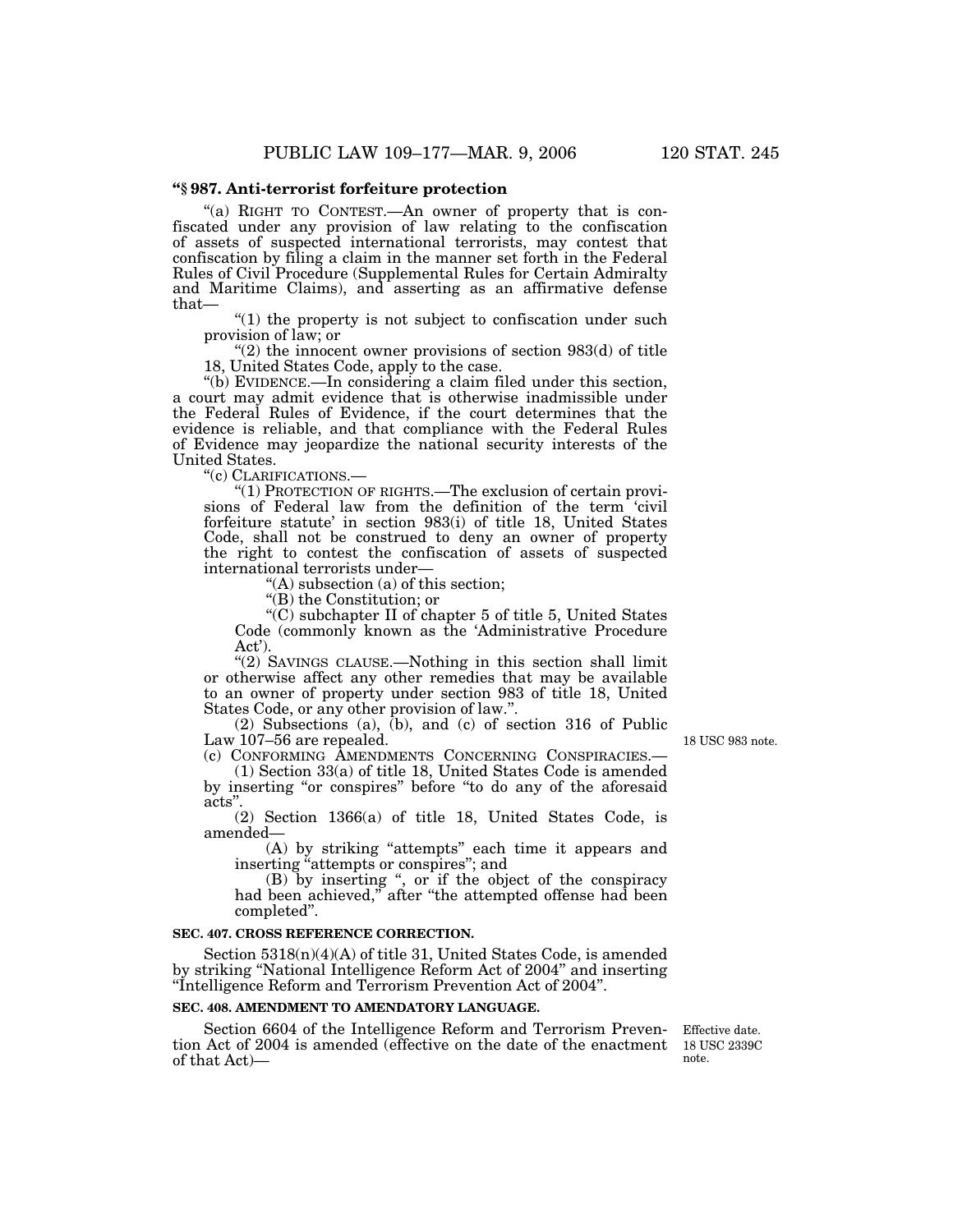(1) by striking "Section  $2339c(c)(2)$ " and inserting "Section  $2339C(c)(2)$ "; and

(2) by striking ''Section 2339c(e)'' and inserting ''Section  $2339C(e)$ <sup>"</sup>.

## **SEC. 409. DESIGNATION OF ADDITIONAL MONEY LAUNDERING PREDI-CATE.**

Section 1956(c)(7)(D) of title 18, United States Code, is amended—

(1) by inserting '', section 2339C (relating to financing of terrorism), or section 2339D (relating to receiving militarytype training from a foreign terrorist organization)" after "section 2339A or 2339B (relating to providing material support to terrorists)''; and

(2) by striking "or" before "section 2339A or 2339B".

### **SEC. 410. UNIFORM PROCEDURES FOR CRIMINAL FORFEITURE.**

Section 2461(c) of title 28, United States Code, is amended to read as follows:

"(c) If a person is charged in a criminal case with a violation of an Act of Congress for which the civil or criminal forfeiture of property is authorized, the Government may include notice of the forfeiture in the indictment or information pursuant to the Federal Rules of Criminal Procedure. If the defendant is convicted of the offense giving rise to the forfeiture, the court shall order the forfeiture of the property as part of the sentence in the criminal case pursuant to to the Federal Rules of Criminal Procedure and section 3554 of title 18, United States Code. The procedures in section 413 of the Controlled Substances Act (21 U.S.C. 853) apply to all stages of a criminal forfeiture proceeding, except that subsection  $(d)$  of such section applies only in cases in which the defendant is convicted of a violation of such Act.''.

**TITLE V—MISCELLANEOUS PROVISIONS**

# **SEC. 501. RESIDENCE OF UNITED STATES ATTORNEYS AND ASSISTANT UNITED STATES ATTORNEYS.**

(a) IN GENERAL.—Subsection (a) of section 545 of title 28, United States Code, is amended by adding at the end the following new sentence: "Pursuant to an order from the Attorney General or his designee, a United States attorney or an assistant United States attorney may be assigned dual or additional responsibilities that exempt such officer from the residency requirement in this subsection for a specific period as established by the order and subject to renewal."

(b) EFFECTIVE DATE.—The amendment made by subsection (a) shall take effect as of February 1, 2005.

# **SEC. 502. INTERIM APPOINTMENT OF UNITED STATES ATTORNEYS.**

Section 546 of title 28, United States Code, is amended by striking subsections (c) and (d) and inserting the following new subsection:

"(c) A person appointed as United States attorney under this section may serve until the qualification of a United States Attorney for such district appointed by the President under section 541 of this title.''.

28 USC 545 note.

Applicability.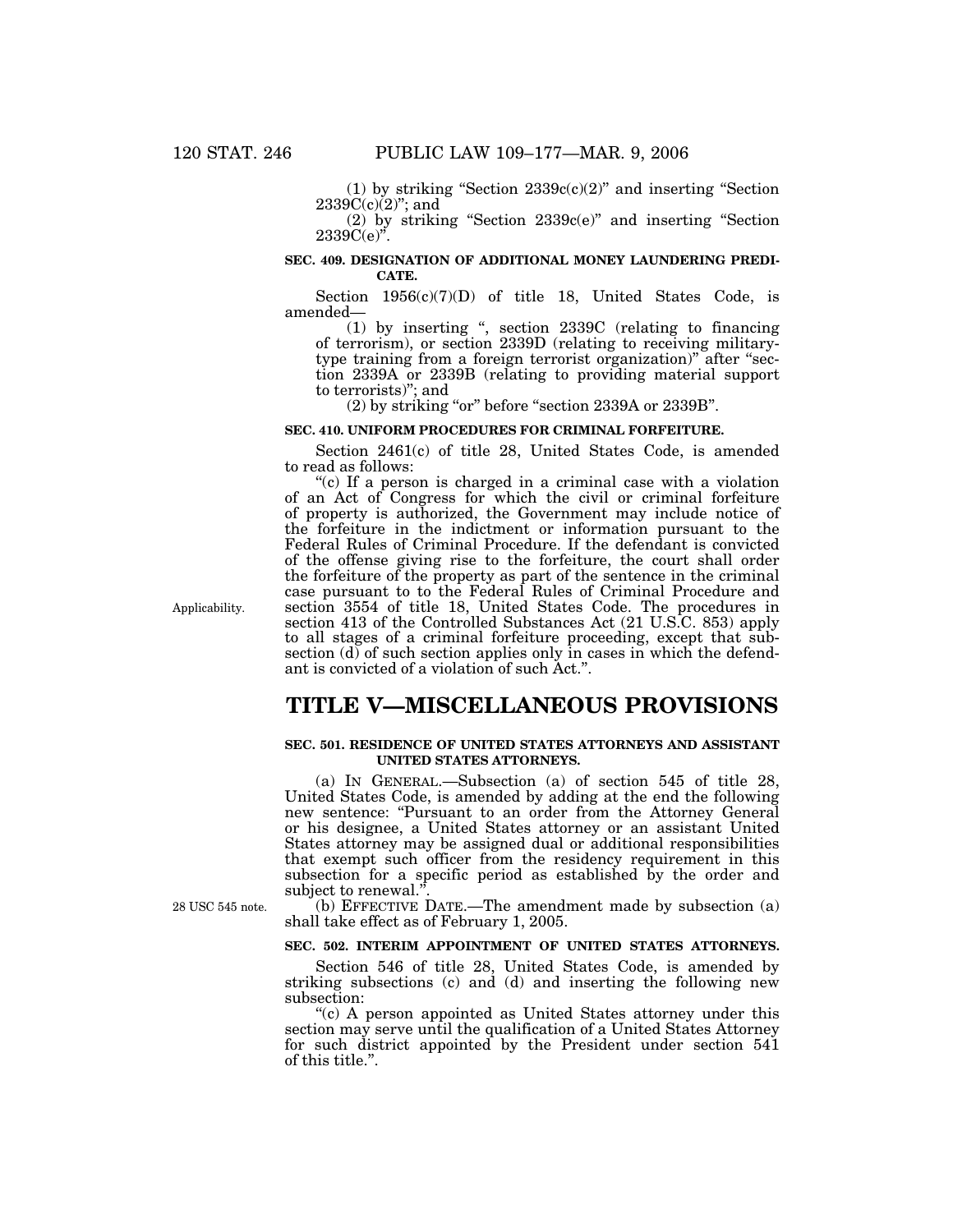### **SEC. 503. SECRETARY OF HOMELAND SECURITY IN PRESIDENTIAL LINE OF SUCCESSION.**

Section 19(d)(1) of title 3, United States Code, is amended by inserting '', Secretary of Homeland Security'' after ''Secretary of Veterans Affairs''.

### **SEC. 504. BUREAU OF ALCOHOL, TOBACCO AND FIREARMS TO THE DEPARTMENT OF JUSTICE.**

The second sentence of section  $1111(a)(2)$  of the Homeland Security Act of 2002 (6 U.S.C.  $531(a)(2)$ ) is amended by striking "Attorney General" the first place it appears and inserting "President, by and with the advice and consent of the Senate''.

### **SEC. 505. QUALIFICATIONS OF UNITED STATES MARSHALS.**

Section 561 of title 28, United States Code, is amended by adding at the end the following new subsection:

''(i) Each marshal appointed under this section should have—

" $(1)$  a minimum of 4 years of command-level law enforcement management duties, including personnel, budget, and accountable property issues, in a police department, sheriff's office or Federal law enforcement agency;

 $"(2)$  experience in coordinating with other law enforcement agencies, particularly at the State and local level;

''(3) college-level academic experience; and

"(4) experience in or with county, State, and Federal court systems or experience with protection of court personnel, jurors, and witnesses.''.

### **SEC. 506. DEPARTMENT OF JUSTICE INTELLIGENCE MATTERS.**

(a) ASSISTANT ATTORNEY GENERAL FOR NATIONAL SECURITY.— (1) IN GENERAL.—Chapter 31 of title 28, United States Code, is amended by inserting after section 507 the following new section:

### **''§ 507A. Assistant Attorney General for National Security**

"(a) Of the Assistant Attorneys General appointed under section President. 506, one shall serve, upon the designation of the President, as the Assistant Attorney General for National Security.

''(b) The Assistant Attorney General for National Security shall—

"(1) serve as the head of the National Security Division of the Department of Justice under section 509A of this title;

"(2) serve as primary liaison to the Director of National Intelligence for the Department of Justice; and

 $\degree$ (3) perform such other duties as the Attorney General may prescribe.''.

(2) ADDITIONAL ASSISTANT ATTORNEY GENERAL.—Section 506 of title 28, United States Code, is amended by striking "ten" and inserting "11".

(3) EXECUTIVE SCHEDULE MATTERS.—Section 5315 of title 5, United States Code, is amended by striking the matter relating to Assistant Attorneys General and inserting the following:

''Assistant Attorneys General (11).''.

(4) CONSULTATION OF DIRECTOR OF NATIONAL INTELLIGENCE IN APPOINTMENT.—Section  $106(c)(2)$  of the National Security Act of 1947 (50 U.S.C. 403- $6(c)(2)$ ) is amended by adding at the end the following new subparagraph: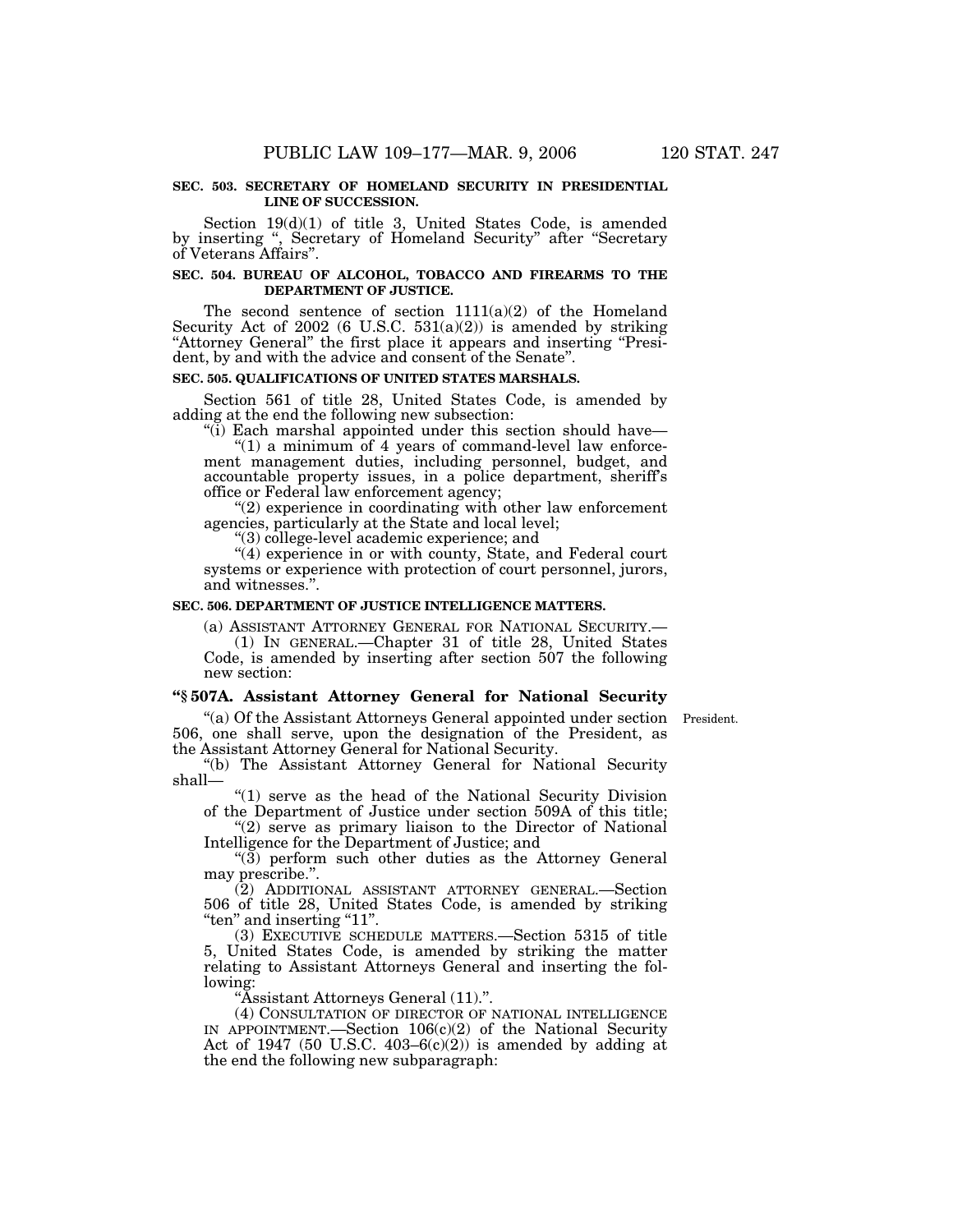''(C) The Assistant Attorney General designated as the Assistant Attorney General for National Security under section 507A of title 28, United States Code.''.

(5) AUTHORITY TO ACT FOR ATTORNEY GENERAL UNDER FOR-EIGN INTELLIGENCE SURVEILLANCE ACT OF 1978.—Section  $101(g)$ of the Foreign Intelligence Surveillance Act of 1978 (50 U.S.C.  $1801(g)$ ) is amended by striking "or the Deputy Attorney General'' and inserting '', the Deputy Attorney General, or, upon the designation of the Attorney General, the Assistant Attorney General designated as the Assistant Attorney General for National Security under section 507A of title 28, United States Code''.

(6) AUTHORIZATION FOR INTERCEPTION OF COMMUNICA-TIONS.—Section 2516(1) of title 18, United States Code, is amended by inserting "or National Security Division" after ''the Criminal Division''.

(7) AUTHORITY TO ACT FOR ATTORNEY GENERAL IN MATTERS INVOLVING WITNESS RELOCATION OR PROTECTION.—Section 3521(d)(3) of title 18, United States Code, is amended by striking ''to the Assistant Attorney General in charge of the Criminal Division of the Department of Justice'' and inserting ''to any Assistant Attorney General in charge of the Criminal Division or National Security Division of the Department of Justice''.

(8) PROSECUTION OF CASES INVOLVING CLASSIFIED INFORMA-TION.—Section 9A(a) of the Classified Information Procedures Act (18 U.S.C. App.) is amended by inserting "or the Assistant Attorney General for National Security, as appropriate,'' after ''Assistant Attorney General for the Criminal Division''.

(9) INTELLIGENCE AND NATIONAL SECURITY ASPECTS OF ESPIONAGE PROSECUTION.—Section 341(b) of the Intelligence Authorization Act for Fiscal Year 2004 (28 U.S.C. 519 note) is amended by striking ''acting through the Office of Intelligence Policy and Review of the Department of Justice'' and inserting ''acting through the Assistant Attorney General for National Security

(10) CERTIFICATIONS FOR CERTAIN UNDERCOVER FOREIGN INTELLIGENCE AND COUNTERINTELLIGENCE INVESTIGATIVE OPER-ATIONS.—Section  $102(b)(1)$  of Public Law  $102-395$  (28 U.S.C. 533 note) is amended by striking ''Counsel for Intelligence Policy'' and inserting ''Assistant Attorney General for National Security''.

(11) INCLUSION IN FEDERAL LAW ENFORCEMENT COMMUNITY FOR EMERGENCY FEDERAL LAW ENFORCEMENTS ASSISTANCE PUR-POSES.—Section 609N(2) of the Justice Assistance Act of 1984 (42 U.S.C. 10502(2)) is amended—

(A) by redesignating subparagraphs (L) and (M) as subparagraphs  $(M)$  and  $(N)$ , respectively; and

(B) by inserting after subparagraph (K) the following new subparagraph (L):

''(L) the National Security Division of the Department of Justice,''.

(b) NATIONAL SECURITY DIVISION OF DEPARTMENT OF JUSTICE.—

(1) IN GENERAL.—Chapter 31 of title 28, United States Code, is further amended by inserting after section 509 the following new section: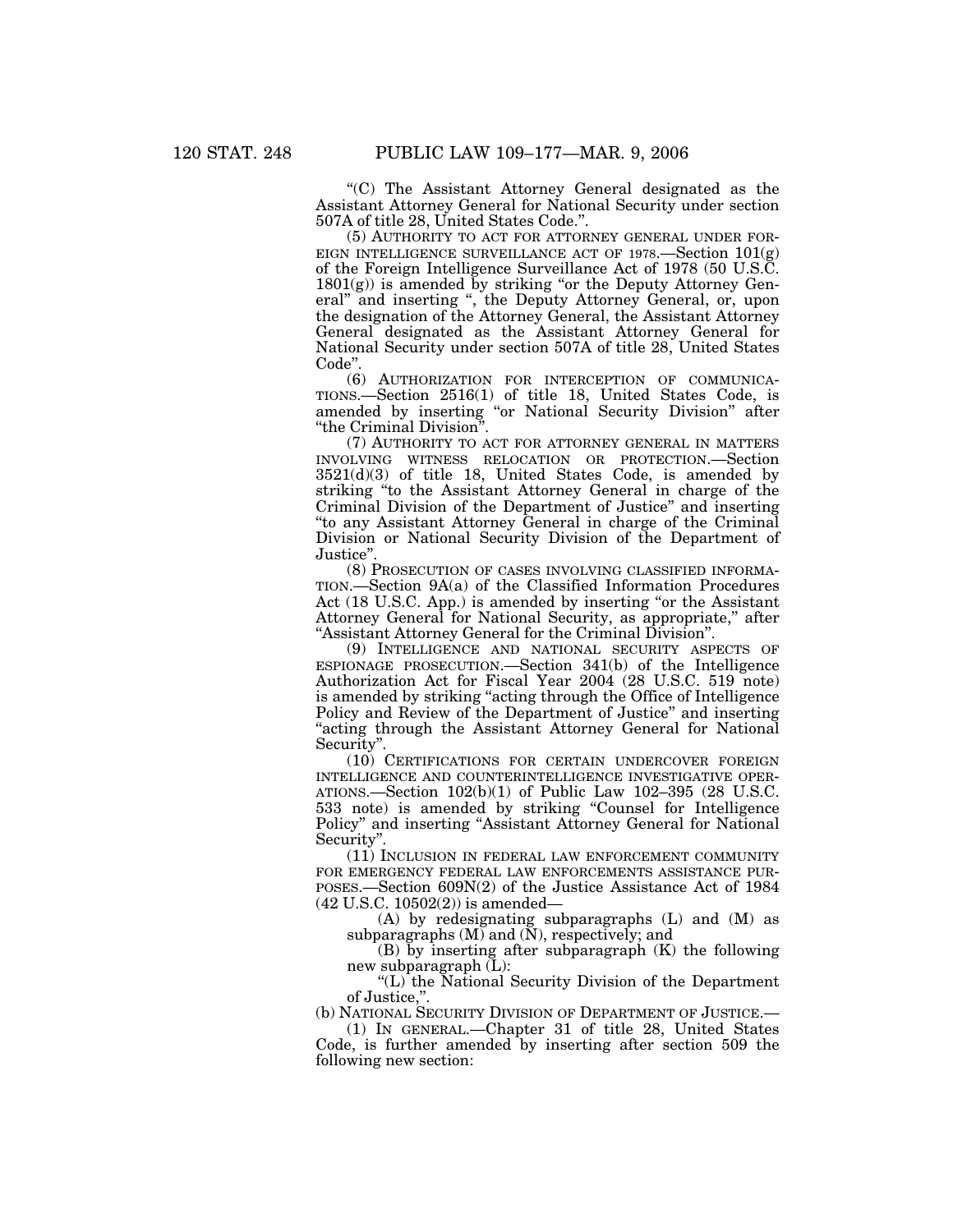"(a) There is a National Security Division of the Department of Justice.

''(b) The National Security Division shall consist of the elements of the Department of Justice (other than the Federal Bureau of Investigation) engaged primarily in support of the intelligence and intelligence-related activities of the United States Government, including the following:

''(1) The Assistant Attorney General designated as the Assistant Attorney General for National Security under section 507A of this title.

"(2) The Office of Intelligence Policy and Review (or any successor organization).

"(3) The counterterrorism section (or any successor organization).

''(4) The counterespionage section (or any successor organization).

''(5) Any other element, component, or office designated by the Attorney General.''.

(2) PROHIBITION ON POLITICAL ACTIVITY.—Section 7323(b)(3) of title 5, United States Code, is amended by inserting ''or National Security Division'' after ''Criminal Division''.

(c) CLERICAL AMENDMENTS.—The table of sections at the beginning of chapter 31 of title 28, United States Code, is amended—

(1) by inserting after the item relating to section 507 the following new item:

"507A. Assistant Attorney General for National Security.";

and

(2) by inserting after the item relating to section 509 the following new item:

''509A. National Security Division.''.

(d) PROCEDURES FOR CONFIRMATION OF THE ASSISTANT ATTORNEY GENERAL FOR NATIONAL SECURITY.—(1) Section 17 of Senate Resolution 400 (94th Congress) is amended—

(A) in subsection (a), by striking "(a) The" and inserting

" $(a)(1)$  Except as otherwise provided in subsection  $(b)$ , the"; (B) in subsection (b), by striking "(b)" and inserting " $(2)$ "; and

(C) by inserting after subsection (a) the following new subsection:

 $\degree$ (b)(1) With respect to the confirmation of the Assistant Attorney General for National Security, or any successor position, the nomination of any individual by the President to serve in such position shall be referred to the Committee on the Judiciary and, if and when reported, to the select Committee for not to exceed 20 calendar days, except that in cases when the 20-day period expires while the Senate is in recess, the select Committee shall have 5 additional calendar days after the Senate reconvenes to report the nomination.

 $\sqrt{a}(2)$  If, upon the expiration of the period described in paragraph (1), the select Committee has not reported the nomination, such nomination shall be automatically discharged from the select Committee and placed on the Executive Calendar.''.

(2) Paragraph (1) is enacted—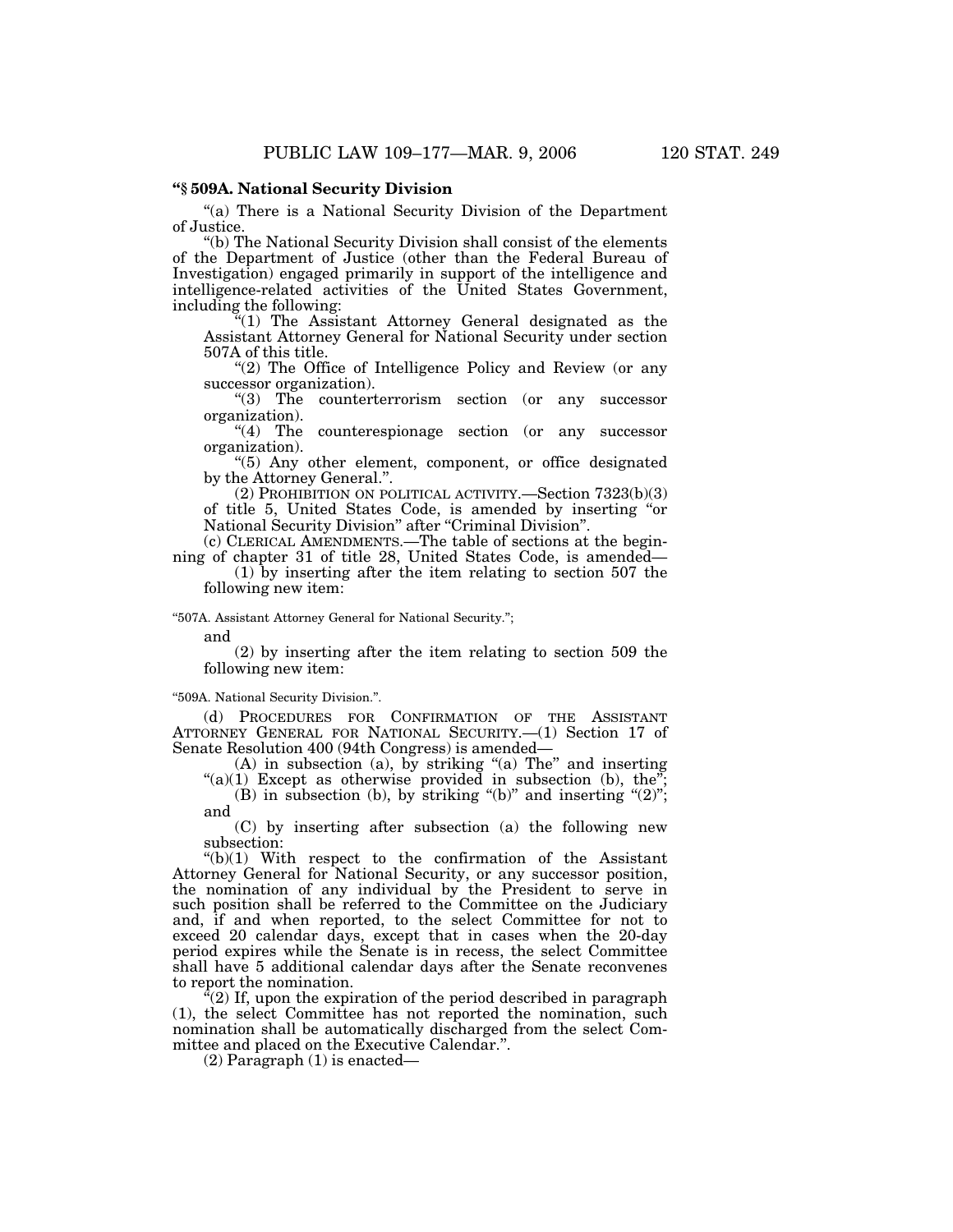(A) as an exercise of the rulemaking power of the Senate; and

(B) with full recognition of the constitutional right of the Senate to change the rules of the Senate at any time and to the same extent as in the case of any other rule of the Senate.

### **SEC. 507. REVIEW BY ATTORNEY GENERAL.**

(a) APPLICABILITY.—Section 2261 of title 28, United States Code, is amended by striking subsection (b) and inserting the following:

''(b) COUNSEL.—This chapter is applicable if—

"(1) the Attorney General of the United States certifies that a State has established a mechanism for providing counsel in postconviction proceedings as provided in section 2265; and

"(2) counsel was appointed pursuant to that mechanism, petitioner validly waived counsel, petitioner retained counsel, or petitioner was found not to be indigent.''.

(b) SCOPE OF PRIOR REPRESENTATION.—Section 2261(d) of title 28, United States Code is amended by striking ''or on direct appeal''. (c) CERTIFICATION AND JUDICIAL REVIEW.—

(1) IN GENERAL.—Chapter 154 of title 28, United States Code, is amended by striking section 2265 and inserting the following:

### **''§ 2265. Certification and judicial review**

''(a) CERTIFICATION.—

''(1) IN GENERAL.—If requested by an appropriate State official, the Attorney General of the United States shall determine—

''(A) whether the State has established a mechanism for the appointment, compensation, and payment of reasonable litigation expenses of competent counsel in State postconviction proceedings brought by indigent prisoners who have been sentenced to death;

''(B) the date on which the mechanism described in subparagraph (A) was established; and

''(C) whether the State provides standards of competency for the appointment of counsel in proceedings described in subparagraph (A).

"(2) EFFECTIVE DATE.—The date the mechanism described in paragraph  $(1)(A)$  was established shall be the effective date of the certification under this subsection.

"(3) ONLY EXPRESS REQUIREMENTS.—There are no requirements for certification or for application of this chapter other than those expressly stated in this chapter.

''(b) REGULATIONS.—The Attorney General shall promulgate regulations to implement the certification procedure under subsection (a).

''(c) REVIEW OF CERTIFICATION.—

''(1) IN GENERAL.—The determination by the Attorney General regarding whether to certify a State under this section is subject to review exclusively as provided under chapter 158 of this title.

''(2) VENUE.—The Court of Appeals for the District of Columbia Circuit shall have exclusive jurisdiction over matters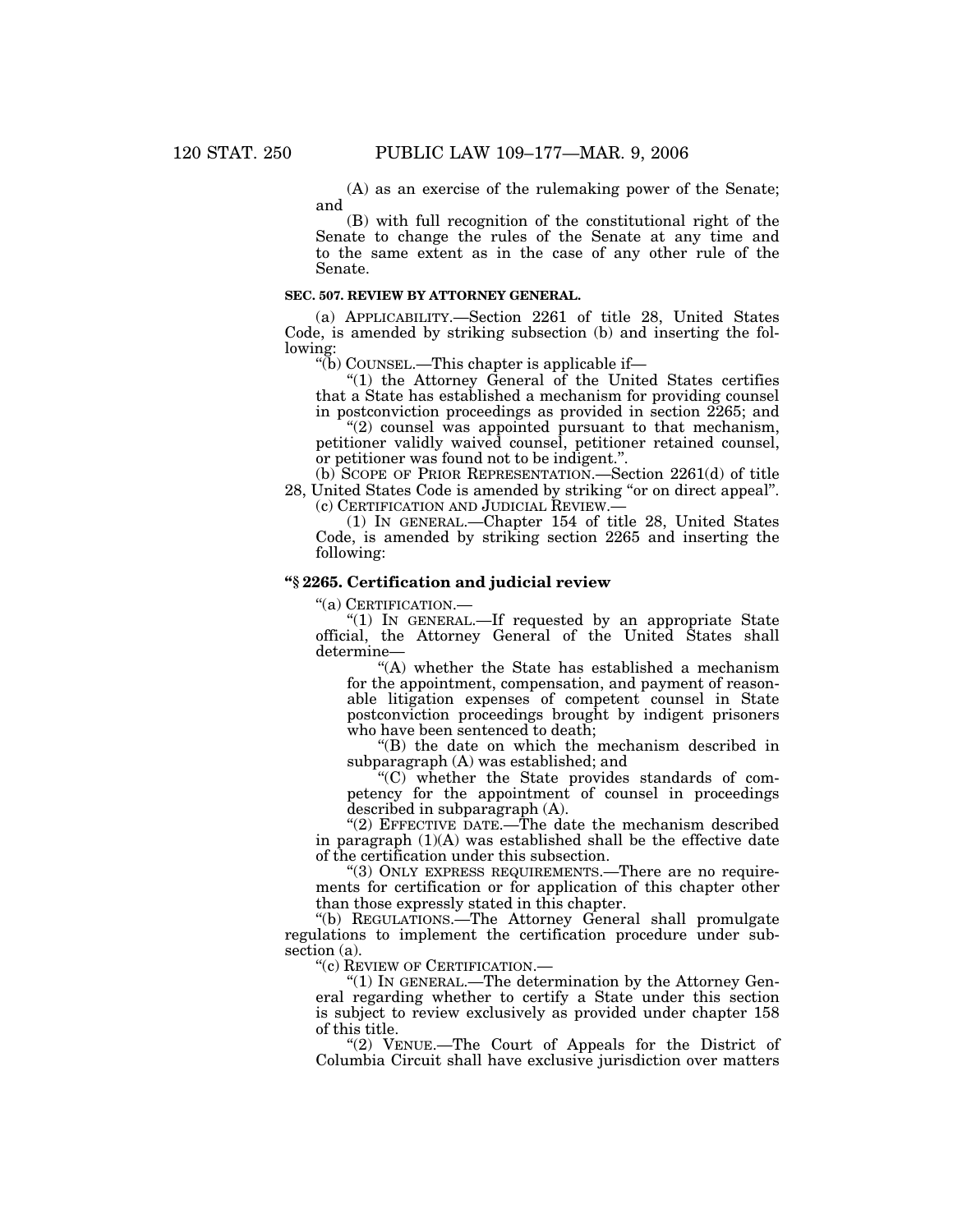under paragraph (1), subject to review by the Supreme Court under section 2350 of this title.

''(3) STANDARD OF REVIEW.—The determination by the Attorney General regarding whether to certify a State under this section shall be subject to de novo review.''.

(2) CLERICAL AMENDMENT.—The table of sections for chapter 154 of title 28, United States Code, is amended by striking the item related to section 2265 and inserting the following:

''2265. Certification and judicial review.''.

(d) APPLICATION TO PENDING CASES.—

(1) IN GENERAL.—This section and the amendments made by this section shall apply to cases pending on or after the date of enactment of this Act.

(2) TIME LIMITS.—In a case pending on the date of enactment of this Act, if the amendments made by this section establish a time limit for taking certain action, the period of which began on the date of an event that occurred prior to the date of enactment of this Act, the period of such time limit shall instead begin on the date of enactment of this Act.

(e) TIME LIMITS.—Section 2266(b)(1)(A) of title 28, United States Code, is amended by striking "180 days after the date on which the application is filed'' and inserting ''450 days after the date on which the application is filed, or 60 days after the date on which the case is submitted for decision, whichever is earlier''.

(f) STAY OF STATE COURT PROCEEDINGS.—Section 2251 of title 28, United States Code, is amended—

(1) in the first undesignated paragraph, by striking ''A justice" and inserting the following:<br>"(a) In GENERAL.—

" $(1)$  PENDING MATTERS.—A justice";

(2) in the second undesignated paragraph, by striking ''After the'' and inserting the following:

"(b) NO FURTHER PROCEEDINGS. - After the"; and

(3) in subsection (a), as so designated by paragraph (1), by adding at the end the following:

"(2) MATTER NOT PENDING. For purposes of this section, a habeas corpus proceeding is not pending until the application is filed.

"(3) APPLICATION FOR APPOINTMENT OF COUNSEL.—If a State prisoner sentenced to death applies for appointment of counsel pursuant to section  $3599(a)\hat{2}$  of title 18 in a court that would have jurisdiction to entertain a habeas corpus application regarding that sentence, that court may stay execution of the sentence of death, but such stay shall terminate not later than 90 days after counsel is appointed or the application for appointment of counsel is withdrawn or denied.''.

# **TITLE VI—SECRET SERVICE**

### **SEC. 601. SHORT TITLE.**

This title may be cited as the "Secret Service Authorization 18 USC 1 note. and Technical Modification Act of 2005''.

Secret Service Authorization and Technical Modification Act of 2005.

Termination date.

28 USC 2251 note.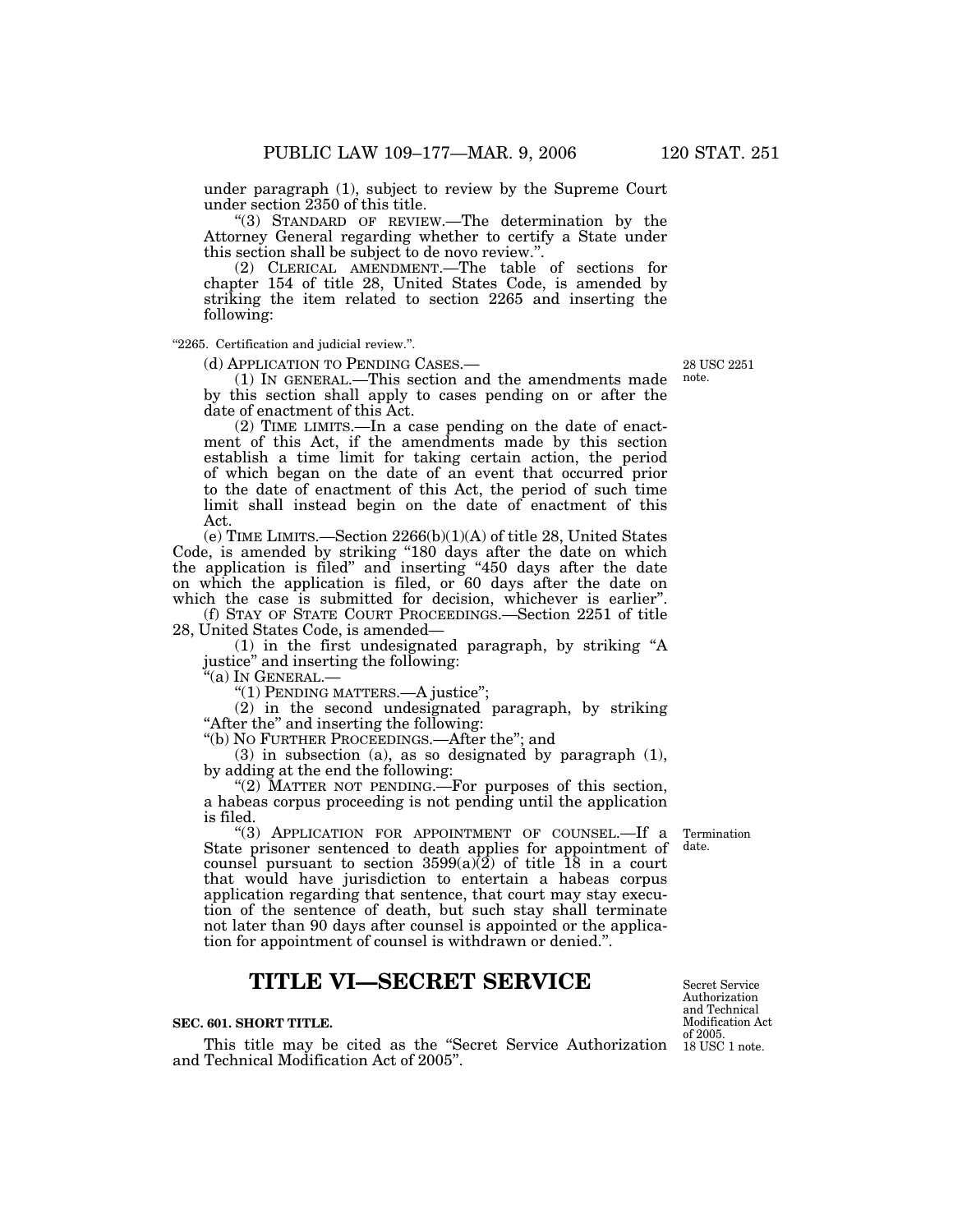# **SEC. 602. INTERFERENCE WITH NATIONAL SPECIAL SECURITY EVENTS.**

(a) IN GENERAL.—Section 1752 of title 18, United States Code, is amended—

 $(1)$  in subsection  $(a)$ —

(A) by amending paragraph (1) to read as follows: "(1) willfully and knowingly to enter or remain in any posted, cordoned off, or otherwise restricted area of a building or grounds where the President or other person protected by the Secret Service is or will be temporarily visiting;'';

(B) by redesignating paragraphs  $(2)$ ,  $(\bar{3})$ , and  $(4)$  as paragraphs  $(3)$ ,  $(4)$ , and  $(\bar{5})$ , respectively;

 $(C)$  by inserting after paragraph  $(1)$  the following new paragraph:

"(2) willfully and knowingly to enter or remain in any posted, cordoned off, or otherwise restricted area of a building or grounds so restricted in conjunction with an event designated as a special event of national significance;'';

(D) in paragraph (3), as redesignated by subparagraph  $(B)$ 

(i) by inserting ''willfully, knowingly, and'' before "with intent to impede or disrupt";

(ii) by striking ''designated'' and inserting "described"; and

(iii) by inserting "or  $(2)$ " after "paragraph  $(1)$ "; (E) in paragraph (4), as redesignated by subparagraph

 $(B)$ —

(i) by striking ''designated or enumerated'' and inserting ''described''; and

(ii) by inserting "or  $(2)$ " after "paragraph  $(1)$ "; and  $(F)$  in paragraph  $(5)$ , as redesignated by subparagraph  $(B)$ —

(i) by striking ''designated or enumerated'' and inserting ''described''; and

(ii) by inserting "or  $(2)$ " after "paragraph  $(1)$ ";

(2) by amending subsection (b) to read as follows:

''(b) Violation of this section, and attempts or conspiracies to commit such violations, shall be punishable by—

" $(1)$  a fine under this title or imprisonment for not more than 10 years, or both, if—

''(A) the person, during and in relation to the offense, uses or carries a deadly or dangerous weapon or firearm; or

''(B) the offense results in significant bodily injury as defined by section  $2118(e)(3)$ ; and

 $''(2)$  a fine under this title or imprisonment for not more than one year, or both, in any other case.''; and

(3) by striking subsection (d) and redesignating subsections (e) and (f) as subsections (d) and (e), respectively.

(b) CLERICAL AMENDMENT.—(1) The heading of such section is amended to read as follows:

### **''§ 1752. Restricted building or grounds''.**

(2) The item relating to such section in the table of sections at the beginning of chapter 84 of such title is amended to read as follows:

''1752. Restricted building or grounds.''.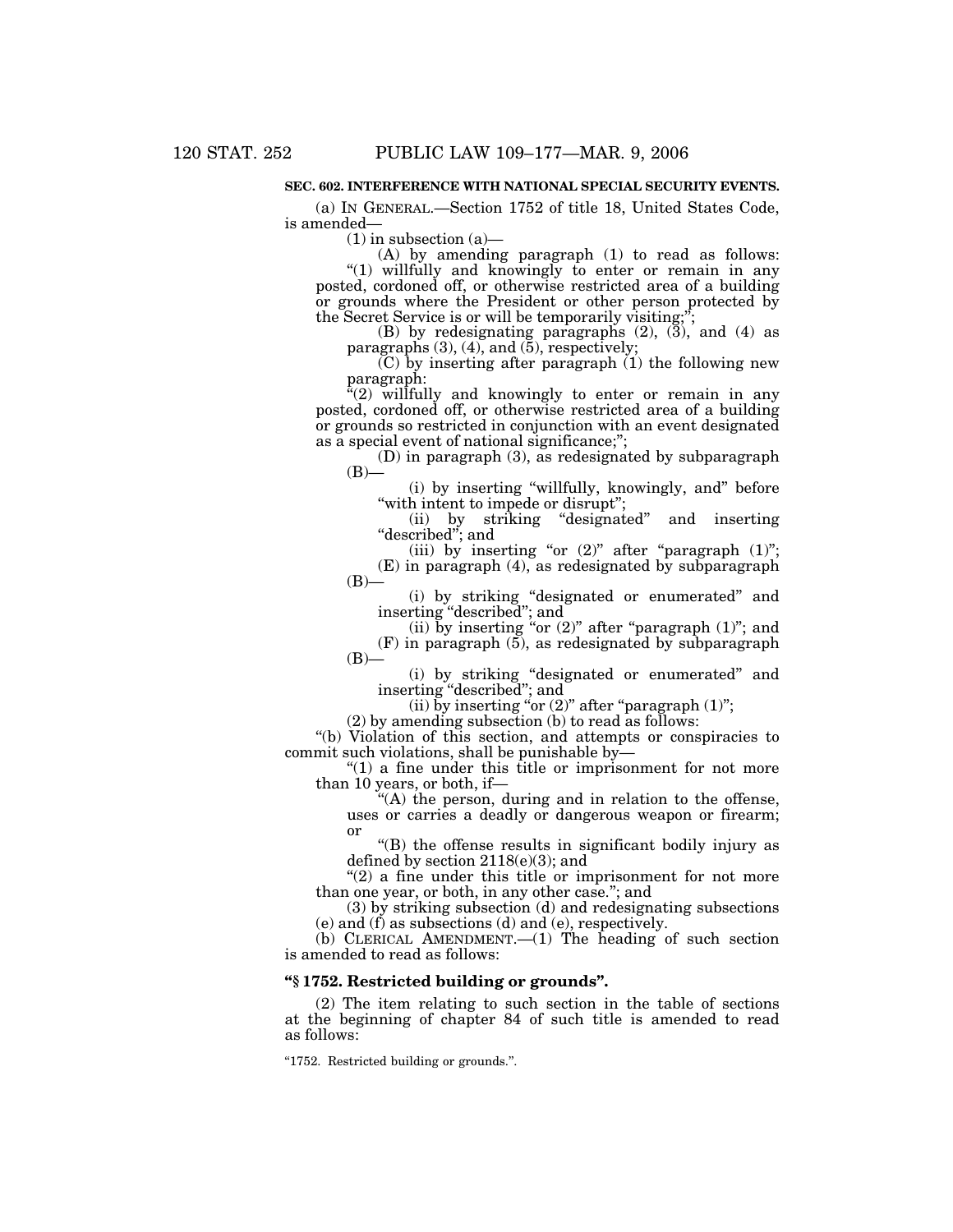## **SEC. 603. FALSE CREDENTIALS TO NATIONAL SPECIAL SECURITY EVENTS.**

Section 1028 of title 18, United States Code, is amended—

(1) in subsection (a)(6), by inserting "or a sponsoring entity of an event designated as a special event of national significance'' after ''States'';

 $(2)$  in subsection  $(c)(1)$ , by inserting "or a sponsoring entity of an event designated as a special event of national significance" after "States";

(3) in subsection  $(d)(3)$ , by inserting "a sponsoring entity of an event designated as a special event of national significance," after "political subdivision of a State,"; and

(4) in each of subsections  $(d)(4)(B)$  and  $(d)(6)(B)$ , by inserting "a sponsoring entity of an event designated by the President as a special event of national significance," after "political subdivision of a State,".

### **SEC. 604. FORENSIC AND INVESTIGATIVE SUPPORT OF MISSING AND EXPLOITED CHILDREN CASES.**

Section 3056(f) of title 18, United States Code, is amended by striking ''officers and agents of the Secret Service are'' and inserting "the Secret Service is".

# **SEC. 605. THE UNIFORMED DIVISION, UNITED STATES SECRET SERVICE.**

(a) IN GENERAL.—Chapter 203 of title 18, United States Code, is amended by inserting after section 3056 the following:

### **''§ 3056A. Powers, authorities, and duties of United States Secret Service Uniformed Division**

''(a) There is hereby created and established a permanent police force, to be known as the 'United States Secret Service Uniformed Division'. Subject to the supervision of the Secretary of Homeland Security, the United States Secret Service Uniformed Division shall perform such duties as the Director, United States Secret Service, may prescribe in connection with the protection of the following:

''(1) The White House in the District of Columbia.

"(2) Any building in which Presidential offices are located. ''(3) The Treasury Building and grounds.

"(4) The President, the Vice President (or other officer next in the order of succession to the Office of President), the President-elect, the Vice President-elect, and their immediate families.

''(5) Foreign diplomatic missions located in the metropolitan area of the District of Columbia.

''(6) The temporary official residence of the Vice President and grounds in the District of Columbia.

 $\sqrt[3]{7}$  Foreign diplomatic missions located in metropolitan areas (other than the District of Columbia) in the United States where there are located twenty or more such missions headed by full-time officers, except that such protection shall be provided only—

 $f(A)$  on the basis of extraordinary protective need;

"(B) upon request of an affected metropolitan area; and

 $(C)$  when the extraordinary protective need arises at or in association with a visit to—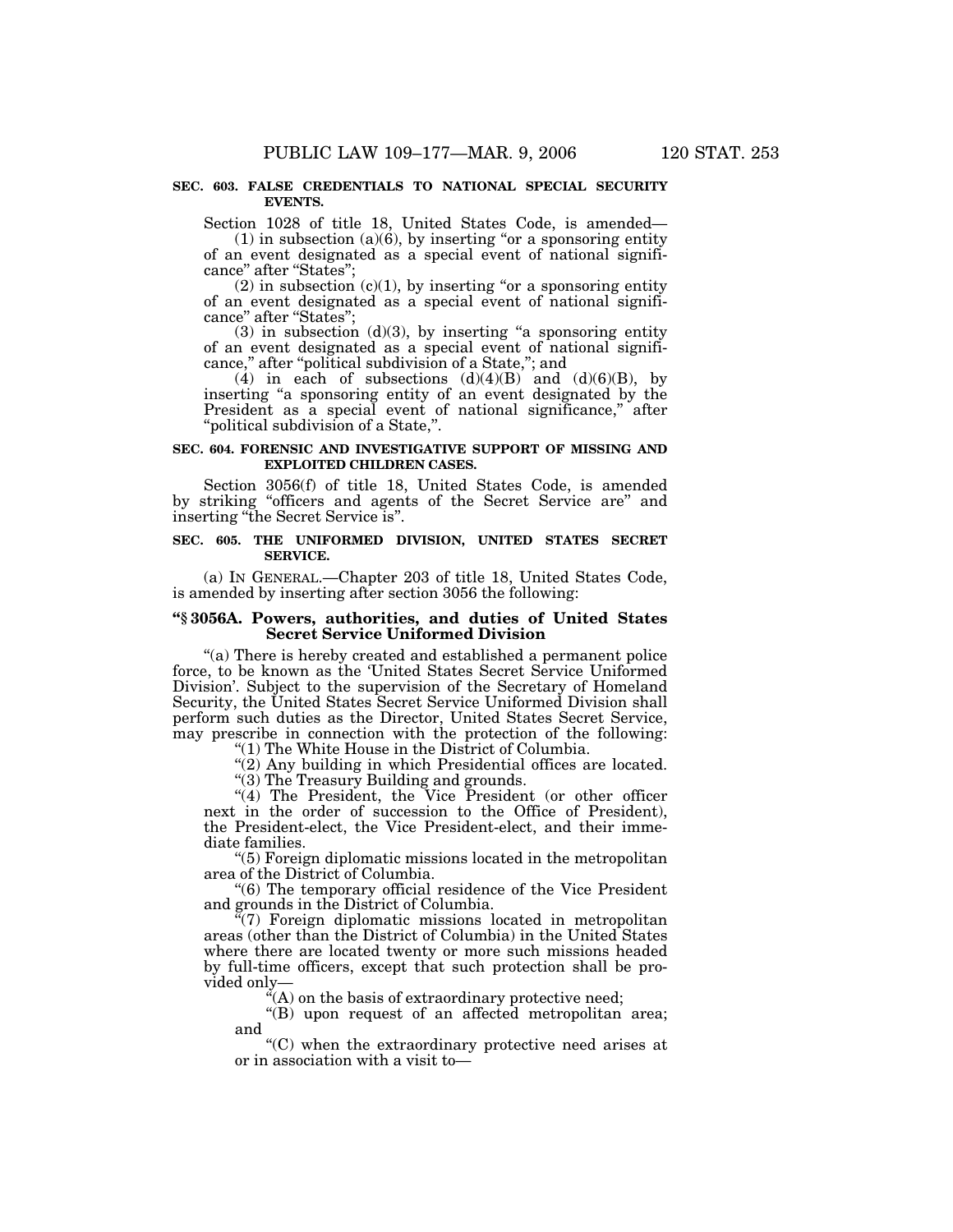''(i) a permanent mission to, or an observer mission invited to participate in the work of, an international organization of which the United States is a member; or

''(ii) an international organization of which the United States is a member;

except that such protection may also be provided for motorcades and at other places associated with any such visit and may be extended at places of temporary domicile in connection with any such visit.

''(8) Foreign consular and diplomatic missions located in such areas in the United States, its territories and possessions, as the President, on a case-by-case basis, may direct.

''(9) Visits of foreign government officials to metropolitan areas (other than the District of Columbia) where there are located twenty or more consular or diplomatic missions staffed by accredited personnel, including protection for motorcades and at other places associated with such visits when such officials are in the United States to conduct official business with the United States Government.

''(10) Former Presidents and their spouses, as provided in section  $3056(a)(3)$  of title 18.

" $(11)$  An event designated under section 3056 $(e)$  of title 18 as a special event of national significance.

" $(12)$  Major Presidential and Vice Presidential candidates and, within 120 days of the general Presidential election, the spouses of such candidates, as provided in section  $3056(a)(7)$ of title 18.

"(13) Visiting heads of foreign states or foreign governments.

 $'(b)(1)$  Under the direction of the Director of the Secret Service, members of the United States Secret Service Uniformed Division are authorized to—

''(A) carry firearms;

''(B) make arrests without warrant for any offense against the United States committed in their presence, or for any felony cognizable under the laws of the United States if they have reasonable grounds to believe that the person to be arrested has committed or is committing such felony; and

''(C) perform such other functions and duties as are authorized by law.

''(2) Members of the United States Secret Service Uniformed Division shall possess privileges and powers similar to those of the members of the Metropolitan Police of the District of Columbia.

''(c) Members of the United States Secret Service Uniformed Division shall be furnished with uniforms and other necessary equipment.

 $^{\circ}$ (d) In carrying out the functions pursuant to paragraphs (7) and (9) of subsection (a), the Secretary of Homeland Security may utilize, with their consent, on a reimbursable basis, the services, personnel, equipment, and facilities of State and local governments, and is authorized to reimburse such State and local governments for the utilization of such services, personnel, equipment, and facilities. The Secretary of Homeland Security may carry out the functions pursuant to paragraphs (7) and (9) of subsection (a) by contract. The authority of this subsection may be transferred by the President to the Secretary of State. In carrying out any duty under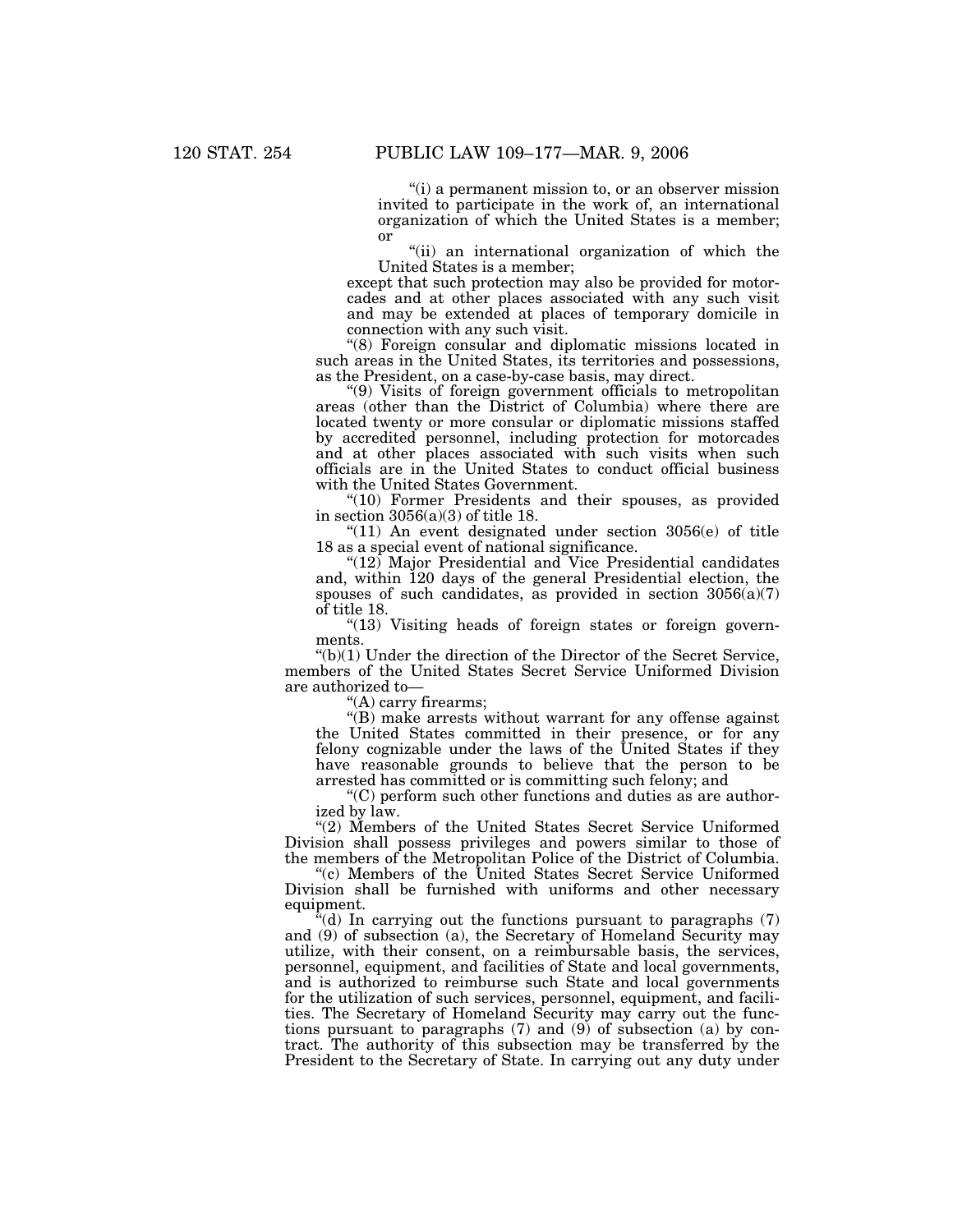is authorized to utilize any authority available to the Secretary under title II of the State Department Basic Authorities Act of 1956.'

(b) AMENDMENT TO TABLE OF SECTIONS.—The table of sections at the beginning of chapter 203 of title 18, United States Code, is amended by inserting after the item relating to section 3056 the following new item:

### ''3056A. Powers, authorities, and duties of United States Secret Service Uniformed Division.''.

(c) CONFORMING REPEAL TO EFFECTUATE TRANSFER.—Chapter 3 of title 3, United States Code, is repealed.

(d) CONFORMING AMENDMENTS TO LAWS AFFECTING DISTRICT OF COLUMBIA.—(1) Section 1537(d) of title 31, United States Code, is amended—

(A) by striking ''and the Executive Protective Service'' and inserting "and the Secret Service Uniformed Division"; and

(B) by striking ''their protective duties'' and all that follows and inserting ''their protective duties under sections 3056 and 3056A of title 18.''.

(2) Section 204(e) of the State Department Basic Authorities Act (sec. 6–1304(e), D.C. Official Code) is amended by striking "section 202 of title 3, United States Code, or section 3056" and inserting "sections 3056 or 3056A".

(3) Section 214(a) of the State Department Basic Authorities Act (sec. 6–1313(a), D.C. Official Code) is amended by striking "sections  $202(8)$  and  $208$  of title 3" and inserting "section  $3056A(a)(7)$ and (d) of title 18''.

(e) ADDITIONAL CONFORMING AMENDMENTS.—

(1) Title 12, United States Code, section 3414, ''Special procedures", is amended by striking "3 U.S.C. 202" in subsection  $(a)(1)(B)$  and inserting "18 U.S.C. 3056A".

(2) The State Department Basic Authorities Act of 1956 is amended—

(A) in the first sentence of section 37(c) (22 U.S.C. 2709(c)), by striking ''section 202 of title 3, United States Code, or section 3056 of title 18, United States Code'' and inserting ''section 3056 or 3056A of title 18, United States Code'';

 $(B)$  in section 204 $(e)$  (22 U.S.C. 4304 $(e)$ ), by striking ''section 202 of title 3, United States Code, or section 3056 of title 18, United States Code'' and inserting ''section 3056 or 3056A of title 18, United States Code''; and

 $(C)$  in section 214(a) (22 U.S.C. 4314(a)), by striking ''sections 202(7) and 208 of title 3, United States Code'' and inserting "subsections  $(a)(7)$  and  $(d)$  of section 3056A of title 18, United States Code''.

(3) Section  $8D(a)(1)(F)$  of the Inspector General Act of 1978 (5 U.S.C. App.) is amended by striking ''section 202 of title 3'' and inserting ''section 3056A of title 18''.

(4) Section  $8I(a)(1)(E)$  of the Inspector General Act of 1978 (5 U.S.C. App.) is amended by striking ''section 202 of title 3'' and inserting ''section 3056A of title 18''.

22 USC 4304.

22 USC 4314.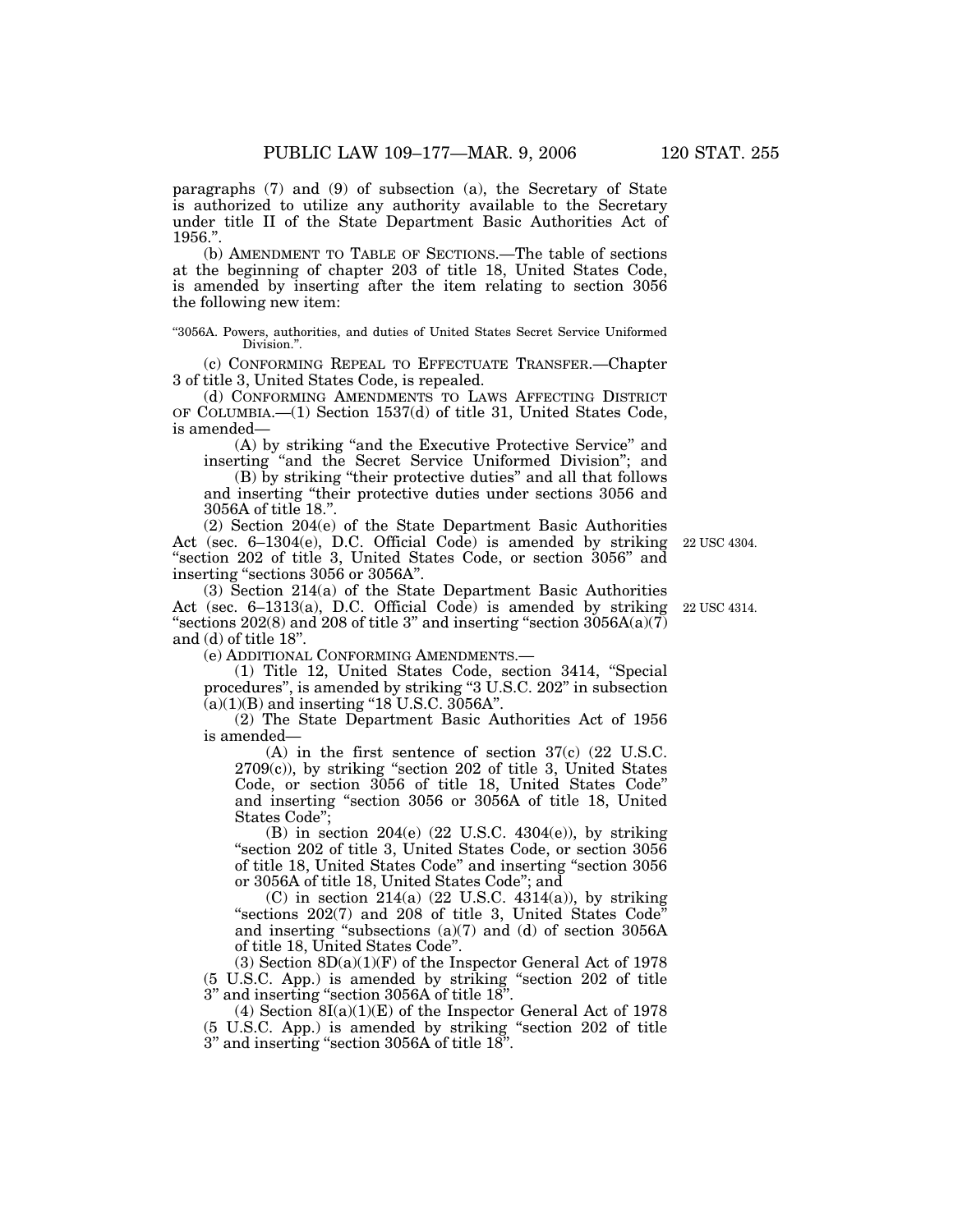18 USC 3056A note.

# **SEC. 606. SAVINGS PROVISIONS.**

(a) This title does not affect the retirement benefits of current employees or annuitants that existed on the day before the effective date of this Act.

(b) This title does not affect any Executive order transferring to the Secretary of State the authority of section 208 of title 3 (now section 3056A(d) of title 18) in effect on the day before the effective date of this Act.

# **SEC. 607. MAINTENANCE AS DISTINCT ENTITY.**

Section 3056 of title 18 is amended by adding the following at the end of the section:

"(g) The United States Secret Service shall be maintained as a distinct entity within the Department of Homeland Security and shall not be merged with any other Department function. No personnel and operational elements of the United States Secret Service shall report to an individual other than the Director of the United States Secret Service, who shall report directly to the Secretary of Homeland Security without being required to report through any other official of the Department.''.

## **SEC. 608. EXEMPTIONS FROM THE FEDERAL ADVISORY COMMITTEE ACT.**

(a) ADVISORY COMMITTEE REGARDING PROTECTION OF MAJOR PRESIDENTIAL AND VICE PRESIDENTIAL CANDIDATES.—Section 3056(a)(7) of title 18, United States Code, is amended by inserting ''The Committee shall not be subject to the Federal Advisory Committee Act (5 U.S.C. App. 2)." after "other members of the Committee.''.

(b) ELECTRONIC CRIMES TASK FORCES.—Section 105 of Public Law 107–56 (18 U.S.C. 3056 note) is amended by inserting ''The electronic crimes task forces shall not be subject to the Federal Advisory Committee Act (5 U.S.C. App. 2).'' after ''financial payment systems.''.

Combat Methamphetamine Epidemic Act of 2005.

# **TITLE VII—COMBAT METHAMPHET-AMINE EPIDEMIC ACT OF 2005**

21 USC 801 note.

### **SEC. 701. SHORT TITLE.**

This title may be cited as the "Combat Methamphetamine" Epidemic Act of 2005''.

# **Subtitle A—Domestic Regulation of Precursor Chemicals**

### **SEC. 711. SCHEDULED LISTED CHEMICAL PRODUCTS; RESTRICTIONS ON SALES QUANTITY, BEHIND-THE-COUNTER ACCESS, AND OTHER SAFEGUARDS.**

(a) SCHEDULED LISTED CHEMICAL PRODUCTS.—

- (1) IN GENERAL.—Section 102 of the Controlled Substances Act (21 U.S.C. 802) is amended—
	- (A) by redesignating paragraph (46) as paragraph (49); and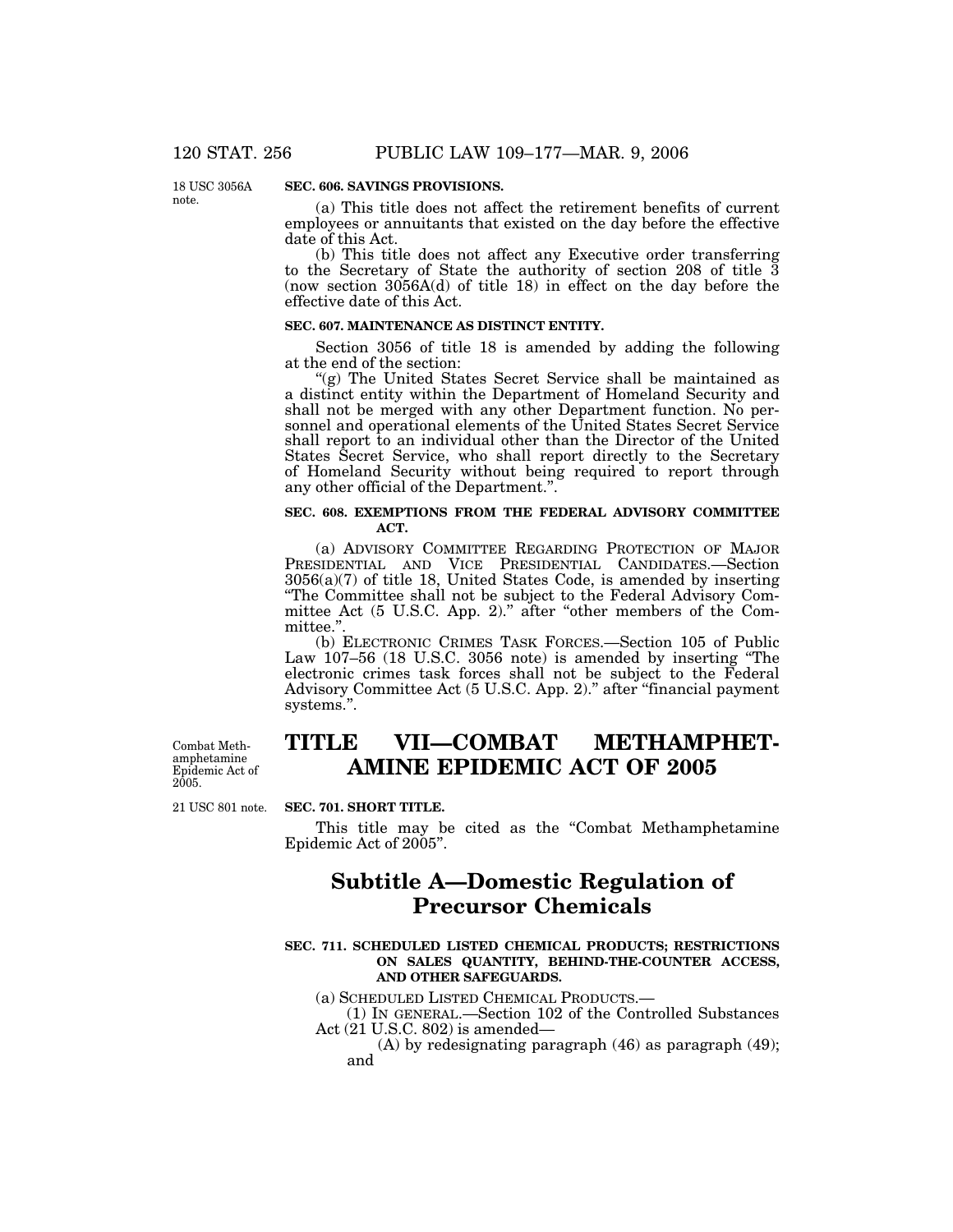(B) by inserting after paragraph (44) the following paragraphs:

" $(45)\hat{A}$ ) The term 'scheduled listed chemical product' means, subject to subparagraph (B), a product that—

''(i) contains ephedrine, pseudoephedrine, or phenylpropanolamine; and

''(ii) may be marketed or distributed lawfully in the United States under the Federal, Food, Drug, and Cosmetic Act as a nonprescription drug.

Each reference in clause (i) to ephedrine, pseudoephedrine, or phenylpropanolamine includes each of the salts, optical isomers, and salts of optical isomers of such chemical.

''(B) Such term does not include a product described in subparagraph  $(A)$  if the product contains a chemical specified in such subparagraph that the Attorney General has under section 201(a) added to any of the schedules under section 202(c). In the absence of such scheduling by the Attorney General, a chemical specified in such subparagraph may not be considered to be a controlled substance.

 $*(46)$  The term 'regulated seller' means a retail distributor (including a pharmacy or a mobile retail vendor), except that such term does not include an employee or agent of such distributor.

" $(47)$  The term 'mobile retail vendor' means a person or entity that makes sales at retail from a stand that is intended to be temporary, or is capable of being moved from one location to another, whether the stand is located within or on the premises of a fixed facility (such as a kiosk at a shopping center or an airport) or whether the stand is located on unimproved real estate (such as a lot or field leased for retail purposes).

"(48) The term 'at retail', with respect to the sale or purchase of a scheduled listed chemical product, means a sale or purchase for personal use, respectively.''.

(2) CONFORMING AMENDMENTS.—The Controlled Substances Act (21 U.S.C. 801 et seq.) is amended—

 $(A)$  in section 102, in paragraph  $(49)$  (as redesignated by paragraph  $(1)(A)$  of this subsection)—<br>(i) in subparagraph  $(A)$ ,

 $\begin{tabular}{llll} subparagraph & (A), & by & striking \\ ne & or' & and & inserting & "ephedrine, \end{tabular}$ "pseudoephedrine  $\alpha$ " pseudoephedrine, or''; and

(ii) by striking subparagraph (B) and redesignating subparagraph (C) as subparagraph (B); and

(B) in section  $310(b)(3)(D)(ii)$ , by striking " $102(46)$ " and 21 USC 830. inserting "102(49)".

(b) RESTRICTIONS ON SALES QUANTITY; BEHIND-THE-COUNTER ACCESS; LOGBOOK REQUIREMENT; TRAINING OF SALES PERSONNEL; PRIVACY PROTECTIONS.—

(1) IN GENERAL.—Section 310 of the Controlled Substances Act (21 U.S.C. 830) is amended by adding at the end the following subsections:

''(d) SCHEDULED LISTED CHEMICALS; RESTRICTIONS ON SALES QUANTITY; REQUIREMENTS REGARDING NONLIQUID FORMS.—With respect to ephedrine base, pseudoephedrine base, or phenylpropanolamine base in a scheduled listed chemical product—

"(1) the quantity of such base sold at retail in such a product by a regulated seller, or a distributor required to submit reports by subsection (b)(3) may not, for any purchaser, exceed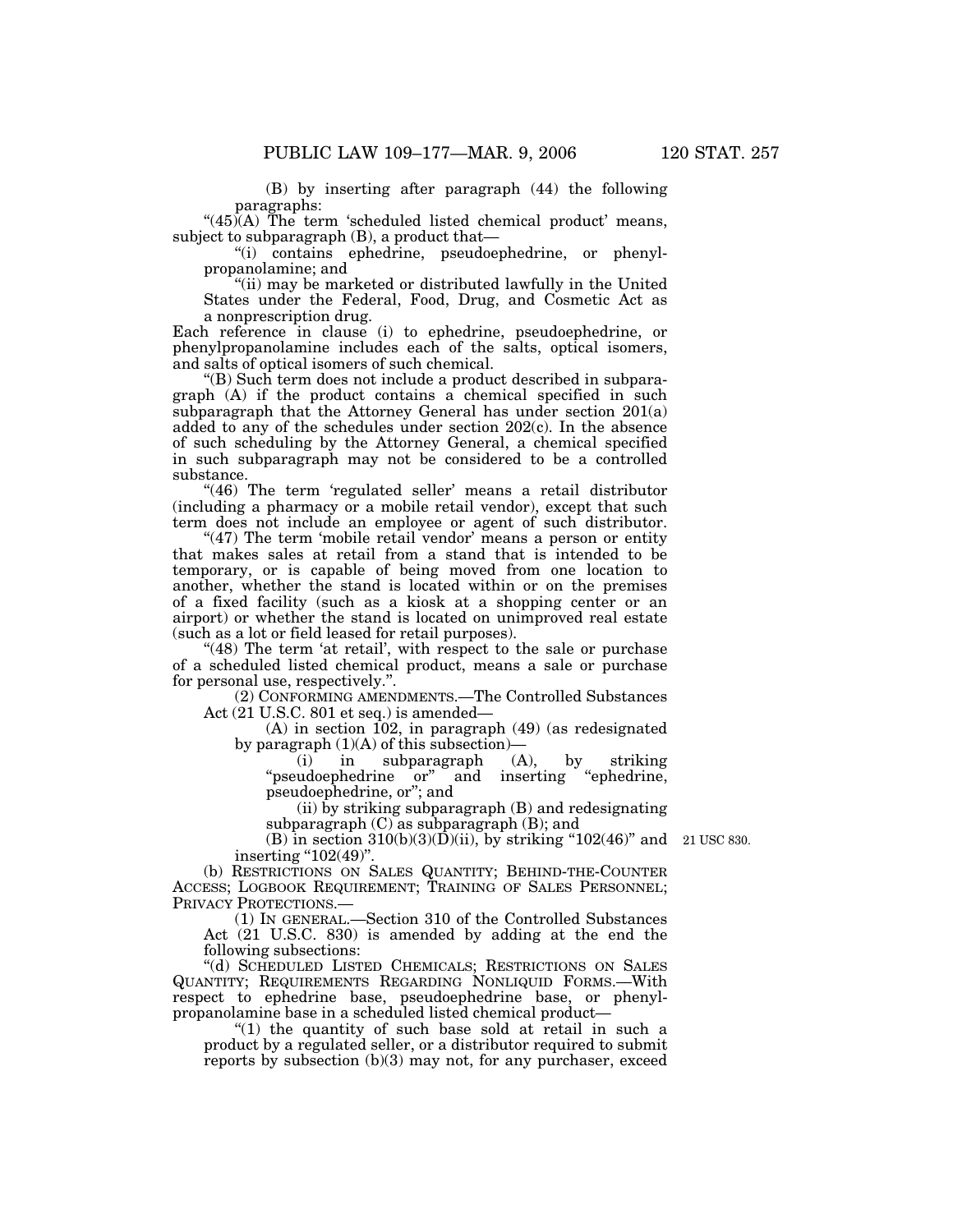a daily amount of 3.6 grams, without regard to the number of transactions; and

"(2) such a seller or distributor may not sell such a product in nonliquid form (including gel caps) at retail unless the product is packaged in blister packs, each blister containing not more than 2 dosage units, or where the use of blister packs is technically infeasible, the product is packaged in unit dose packets or pouches.

''(e) SCHEDULED LISTED CHEMICALS; BEHIND-THE-COUNTER ACCESS; LOGBOOK REQUIREMENT; TRAINING OF SALES PERSONNEL; PRIVACY PROTECTIONS.—

''(1) REQUIREMENTS REGARDING RETAIL TRANSACTIONS.—

''(A) IN GENERAL.—Each regulated seller shall ensure that, subject to subparagraph (F), sales by such seller of a scheduled listed chemical product at retail are made in accordance with the following:

''(i) In offering the product for sale, the seller places the product such that customers do not have direct access to the product before the sale is made (in this paragraph referred to as 'behind-the-counter' placement). For purposes of this paragraph, a behind-thecounter placement of a product includes circumstances in which the product is stored in a locked cabinet that is located in an area of the facility involved to which customers do have direct access.

"(ii) The seller delivers the product directly into the custody of the purchaser.

"(iii) The seller maintains, in accordance with criteria issued by the Attorney General, a written or electronic list of such sales that identifies the products by name, the quantity sold, the names and addresses of purchasers, and the dates and times of the sales (which list is referred to in this subsection as the 'logbook'), except that such requirement does not apply to any purchase by an individual of a single sales package if that package contains not more than 60 milligrams of pseudoephedrine.

"(iv) In the case of a sale to which the requirement of clause (iii) applies, the seller does not sell such a product unless—

''(I) the prospective purchaser—

''(aa) presents an identification card that provides a photograph and is issued by a State or the Federal Government, or a document that, with respect to identification, is considered acceptable for purposes of sections  $274a.2(b)(1)(v)(A)$  and  $274a.2(b)(1)(v)(B)$  of title 8, Code of Federal Regulations (as in effect on or after the date of the enactment of the Combat Methamphetamine Epidemic Act of 2005); and

''(bb) signs the logbook and enters in the logbook his or her name, address, and the date and time of the sale; and

''(II) the seller—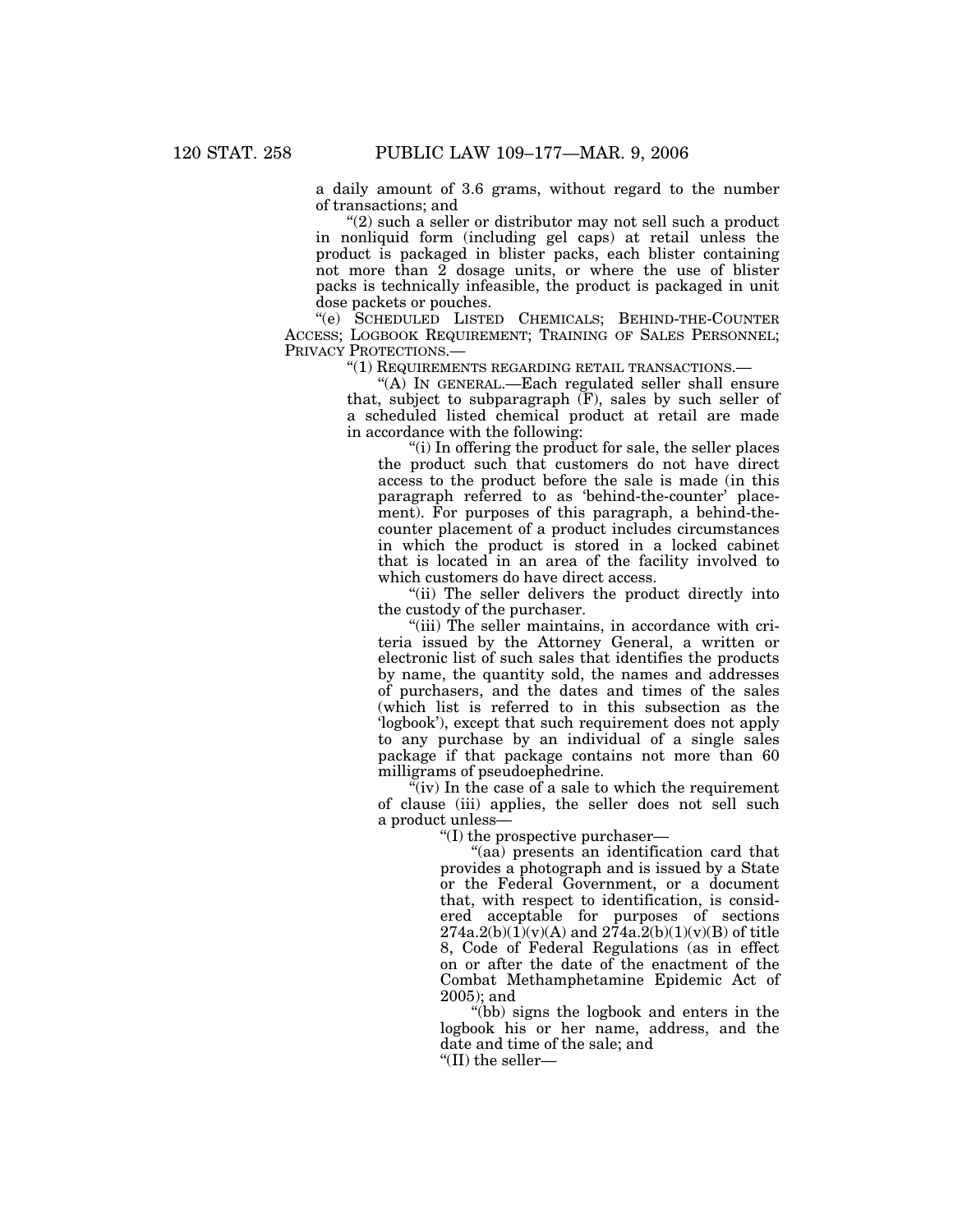''(aa) determines that the name entered in the logbook corresponds to the name provided on such identification and that the date and time entered are correct; and

''(bb) enters in the logbook the name of the product and the quantity sold.

Notification.

" $(v)$  The logbook includes, in accordance with criteria of the Attorney General, a notice to purchasers that entering false statements or misrepresentations in the logbook may subject the purchasers to criminal penalties under section 1001 of title 18, United States Code, which notice specifies the maximum fine and term of imprisonment under such section.

"(vi) The seller maintains each entry in the logbook" for not fewer than two years after the date on which the entry is made.

"(vii) In the case of individuals who are responsible for delivering such products into the custody of purchasers or who deal directly with purchasers by obtaining payments for the products, the seller has submitted to the Attorney General a self-certification that all such individuals have, in accordance with criteria under subparagraph  $(B)(ii)$ , undergone training provided by the seller to ensure that the individuals understand the requirements that apply under this subsection and subsection (d).

"(viii) The seller maintains a copy of such certification and records demonstrating that individuals referred to in clause (vii) have undergone the training. " $(ix)$  If the seller is a mobile retail vendor:

''(I) The seller complies with clause (i) by placing the product in a locked cabinet.

"( $\overline{II}$ ) The seller does not sell more than 7.5 grams of ephedrine base, pseudoephedrine base, or phenylpropanolamine base in such products per customer during a 30-day period.

''(B) ADDITIONAL PROVISIONS REGARDING CERTIFI-CATIONS AND TRAINING.—

(i) IN GENERAL.—A regulated seller may not sell any scheduled listed chemical product at retail unless the seller has submitted to the Attorney General the self-certification referred to in subparagraph (A)(vii). The certification is not effective for purposes of the preceding sentence unless, in addition to provisions regarding the training of individuals referred to in such subparagraph, the certification includes a statement that the seller understands each of the requirements that apply under this paragraph and under subsection (d) and agrees to comply with the require-

ments.<br>"(ii) ISSUANCE OF CRITERIA; SELF-CERTIFICATION.— The Attorney General shall by regulation establish criteria for certifications under this paragraph. The criteria shall—

''(I) provide that the certifications are self-certifications provided through the program under clause (iii);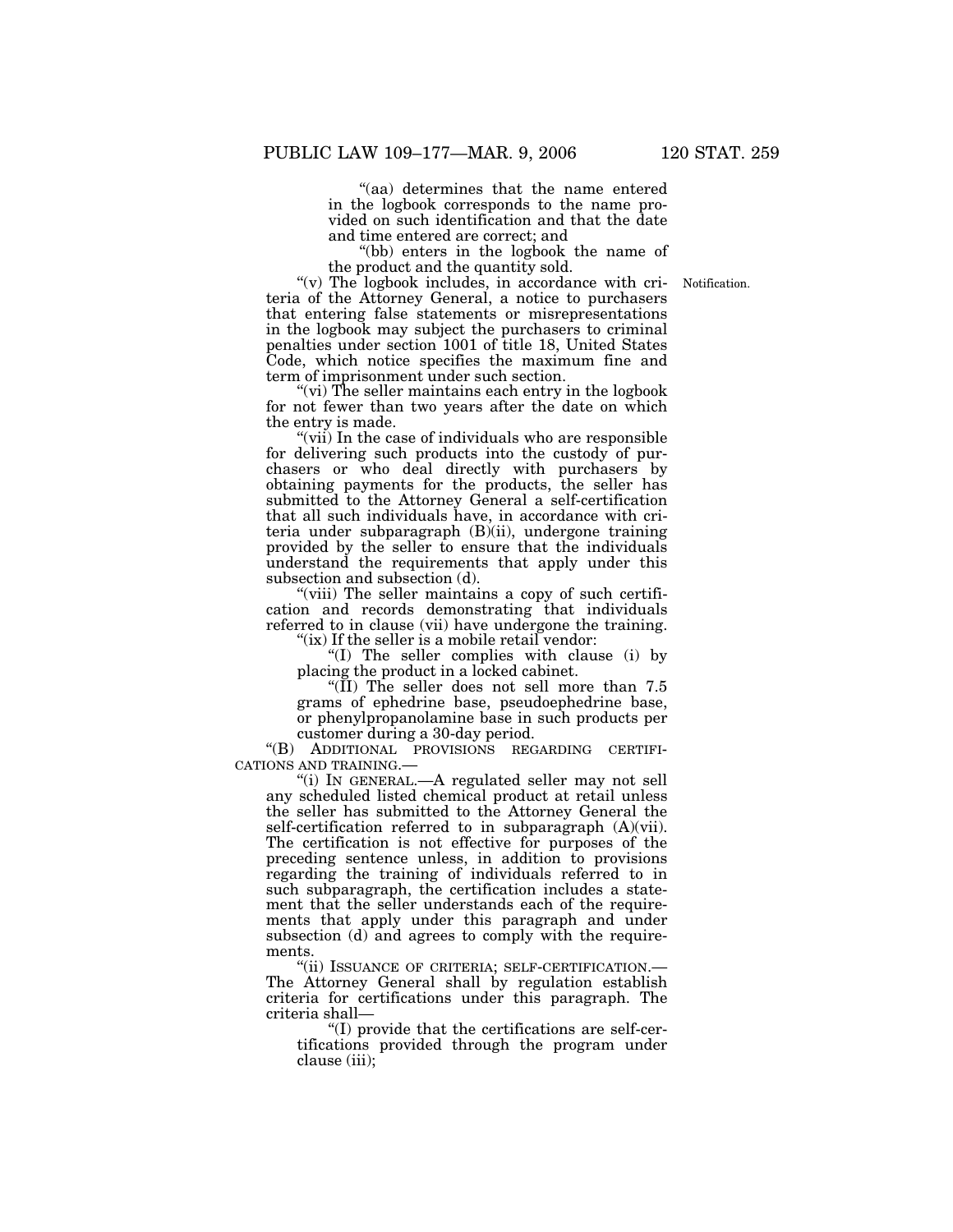''(II) provide that a separate certification is required for each place of business at which a regulated seller sells scheduled listed chemical products at retail; and

''(III) include criteria for training under subparagraph (A)(vii).

"(iii) PROGRAM FOR REGULATED SELLERS.—The Attorney General shall establish a program regarding such certifications and training in accordance with the following:

''(I) The program shall be carried out through an Internet site of the Department of Justice and such other means as the Attorney General determines to be appropriate.

"(II) The program shall inform regulated sellers that section 1001 of title 18, United States Code, applies to such certifications.

''(III) The program shall make available to such sellers an explanation of the criteria under clause (ii).

''(IV) The program shall be designed to permit the submission of the certifications through such Internet site.

"(V) The program shall be designed to automatically provide the explanation referred to in subclause (III), and an acknowledgement that the Department has received a certification, without requiring direct interactions of regulated sellers with staff of the Department (other than the provision of technical assistance, as appropriate).

"(iv) AVAILABILITY OF CERTIFICATION TO STATE AND LOCAL OFFICIALS.—Promptly after receiving a certification under subparagraph (A)(vii), the Attorney General shall make available a copy of the certification to the appropriate State and local officials.

''(C) PRIVACY PROTECTIONS.—In order to protect the privacy of individuals who purchase scheduled listed chemical products, the Attorney General shall by regulation establish restrictions on disclosure of information in logbooks under subparagraph (A)(iii). Such regulations shall—

''(i) provide for the disclosure of the information as appropriate to the Attorney General and to State and local law enforcement agencies; and

"(ii) prohibit accessing, using, or sharing information in the logbooks for any purpose other than to ensure compliance with this title or to facilitate a product recall to protect public health and safety.

''(D) FALSE STATEMENTS OR MISREPRESENTATIONS BY PURCHASERS.—For purposes of section 1001 of title 18, United States Code, entering information in the logbook under subparagraph (A)(iii) shall be considered a matter within the jurisdiction of the executive, legislative, or judicial branch of the Government of the United States.

"(E) GOOD FAITH PROTECTION.—A regulated seller who in good faith releases information in a logbook under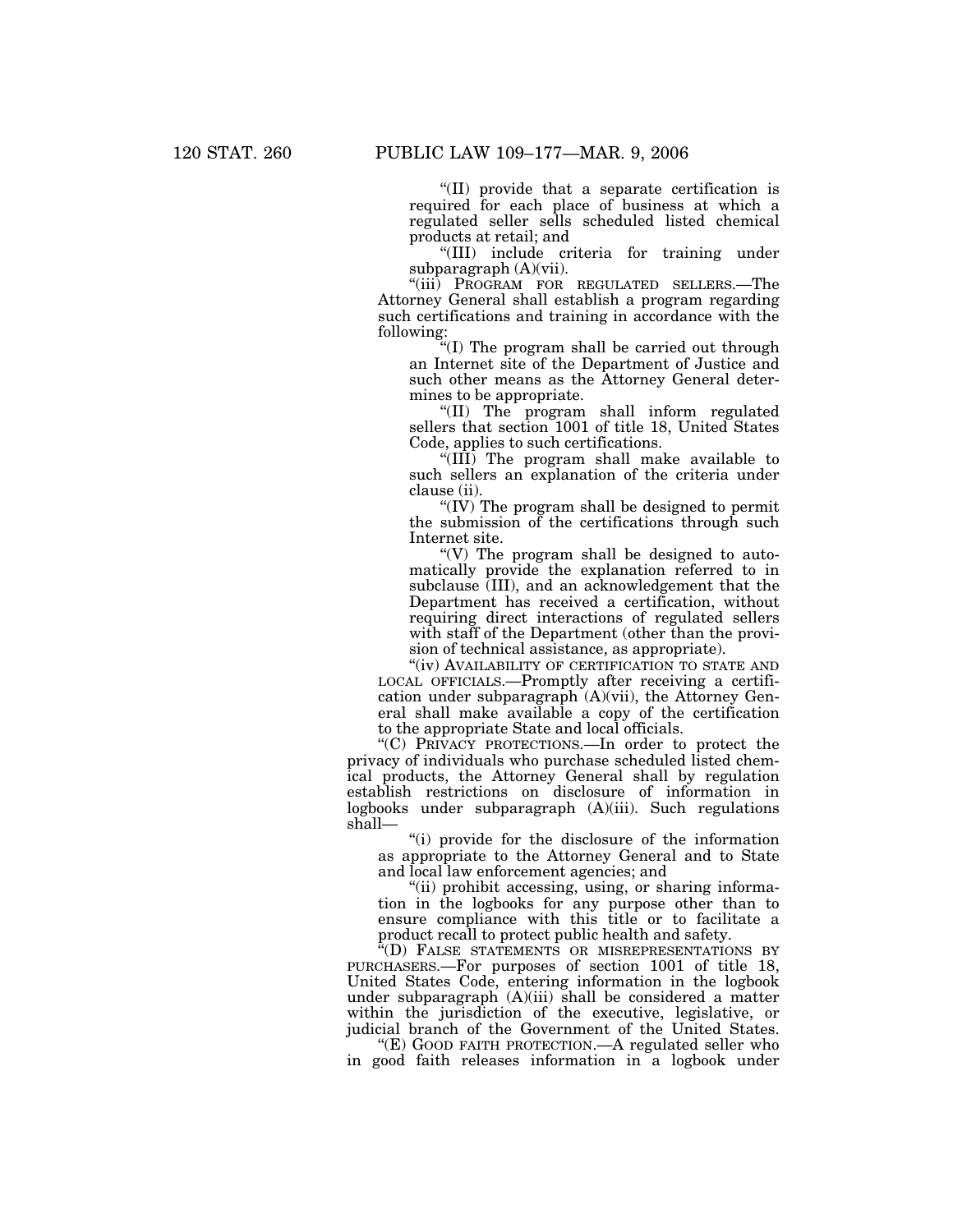subparagraph (A)(iii) to Federal, State, or local law enforcement authorities is immune from civil liability for such release unless the release constitutes gross negligence or intentional, wanton, or willful misconduct.

"(F) INAPPLICABILITY OF REQUIREMENTS TO CERTAIN SALES.—Subparagraph (A) does not apply to the sale at retail of a scheduled listed chemical product if a report on the sales transaction is required to be submitted to the Attorney General under subsection (b)(3).

"(G) CERTAIN MEASURES REGARDING THEFT AND DIVER-SION.—A regulated seller may take reasonable measures to guard against employing individuals who may present a risk with respect to the theft and diversion of scheduled listed chemical products, which may include, notwithstanding State law, asking applicants for employment whether they have been convicted of any crime involving or related to such products or controlled substances.''.

(2) EFFECTIVE DATES.—With respect to subsections (d) and (e)(1) of section 310 of the Controlled Substances Act, as added by paragraph (1) of this subsection:

(A) Such subsection (d) applies on and after the expiration of the 30-day period beginning on the date of the enactment of this Act.

(B) Such subsection (e)(1) applies on and after September 30, 2006.

(c) MAIL-ORDER REPORTING.—

(1) IN GENERAL.—Section 310(e) of the Controlled Substances Act, as added by subsection  $(b)(1)$  of this section, is amended by adding at the end the following:

"(2) MAIL-ORDER REPORTING; VERIFICATION OF IDENTITY OF PURCHASER; 30-DAY RESTRICTION ON QUANTITIES FOR INDIVIDUAL PURCHASERS.—Each regulated person who makes a sale at retail of a scheduled listed chemical product and is required under subsection  $(b)(3)$  to submit a report of the sales transaction to the Attorney General is subject to the following:

"(A) The person shall, prior to shipping the product, confirm the identity of the purchaser in accordance with procedures established by the Attorney General. The Attorney General shall by regulation establish such procedures.

"(B) The person may not sell more than  $7.5$  grams of ephedrine base, pseudoephedrine base, or phenylpropanolamine base in such products per customer during a 30-day period.''.

(2) INAPPLICABILITY OF REPORTING EXEMPTION FOR RETAIL DISTRIBUTORS.—Section  $310(b)(3)(D)(ii)$  of the Controlled Substances Act  $(21 \text{ U.S.C. } 830(b)(3)(D)(ii))$  is amended by inserting before the period the following: '', except that this clause does not apply to sales of scheduled listed chemical products at retail"

(3) EFFECTIVE DATE.—The amendments made by paragraphs (1) and (2) apply on and after the expiration of the 30-day period beginning on the date of the enactment of this Act.

(d) EXEMPTIONS FOR CERTAIN PRODUCTS.—Section 310(e) of the Controlled Substances Act, as added and amended by subsections

21 USC 830 note.

21 USC 830 note.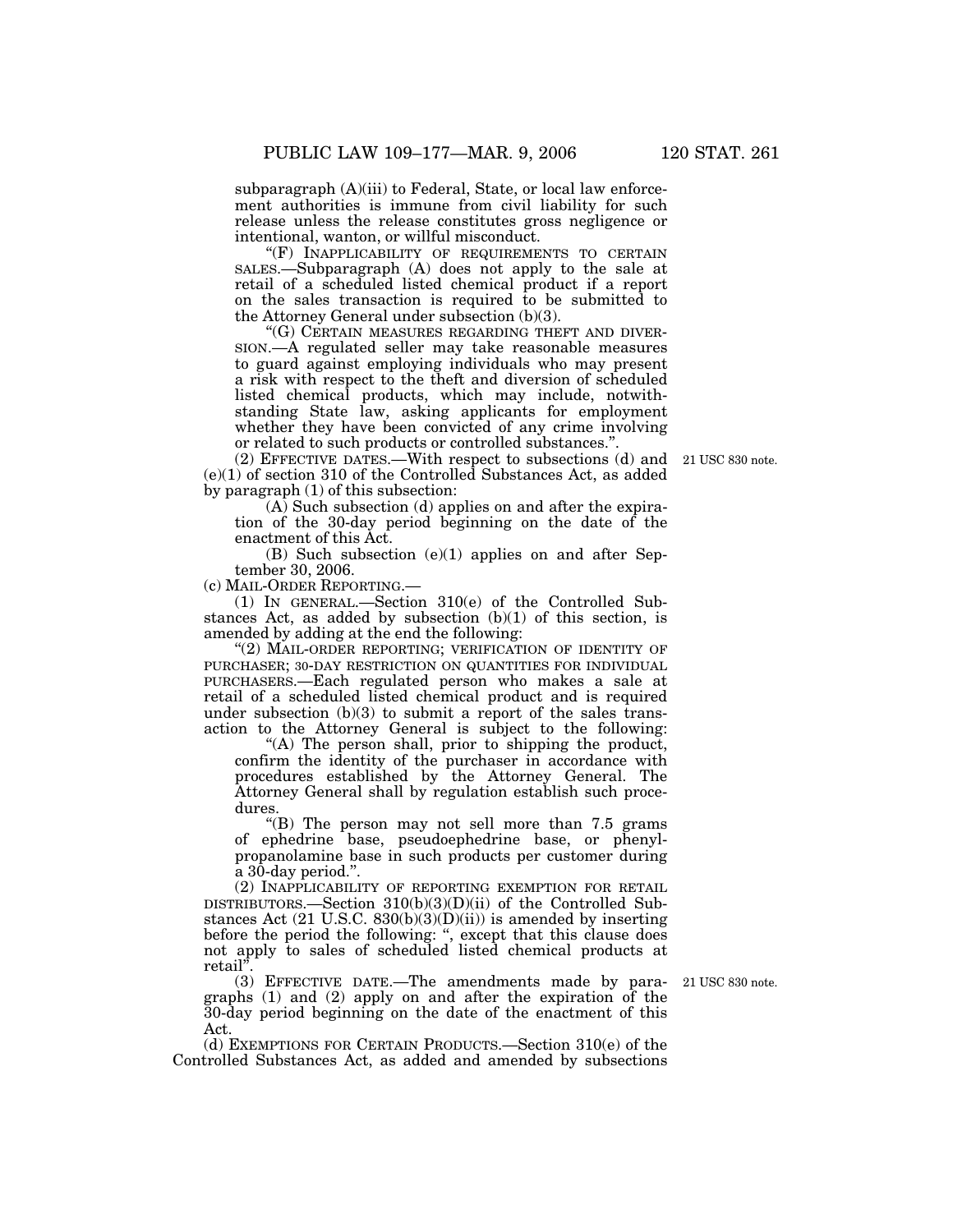(b) and (c) of this section, respectively, is amended by adding at the end the following paragraph:

''(3) EXEMPTIONS FOR CERTAIN PRODUCTS.—Upon the application of a manufacturer of a scheduled listed chemical product, the Attorney General may by regulation provide that the product is exempt from the provisions of subsection (d) and paragraphs (1) and (2) of this subsection if the Attorney General determines that the product cannot be used in the illicit manufacture of methamphetamine.''.

(e) RESTRICTIONS ON QUANTITY PURCHASED DURING 30-DAY PERIOD.—

(1) IN GENERAL.—Section 404(a) of the Controlled Substances Act (21 U.S.C. 844(a)) is amended by inserting after the second sentence the following: ''It shall be unlawful for any person to knowingly or intentionally purchase at retail during a 30 day period more than 9 grams of ephedrine base, pseudoephedrine base, or phenylpropanolamine base in a scheduled listed chemical product, except that, of such 9 grams, not more than 7.5 grams may be imported by means of shipping through any private or commercial carrier or the Postal Service.''.

(2) EFFECTIVE DATE.—The amendment made by paragraph (1) applies on and after the expiration of the 30-day period beginning on the date of the enactment of this Act.

(f) ENFORCEMENT OF REQUIREMENTS FOR RETAIL SALES.—

(1) CIVIL AND CRIMINAL PENALTIES.—

(A) IN GENERAL.—Section 402(a) of the Controlled Substances Act (21 U.S.C. 842(a)) is amended—

(i) in paragraph  $(10)$ , by striking "or" after the semicolon;

(ii) in paragraph (11), by striking the period at the end and inserting a semicolon; and

(iii) by inserting after paragraph (11) the following paragraphs:

" $(12)$  who is a regulated seller, or a distributor required to submit reports under subsection (b)(3) of section 310—

''(A) to sell at retail a scheduled listed chemical product in violation of paragraph (1) of subsection (d) of such section, knowing at the time of the transaction involved (independent of consulting the logbook under subsection  $\bar{e}$ (e)(1)(A)(iii) of such section) that the transaction is a violation; or

''(B) to knowingly or recklessly sell at retail such a product in violation of paragraph (2) of such subsection (d);

" $(13)$  who is a regulated seller to knowingly or recklessly sell at retail a scheduled listed chemical product in violation of subsection (e) of such section; or

"(14) who is a regulated seller or an employee or agent of such seller to disclose, in violation of regulations under subparagraph  $(C)$  of section  $310(e)(1)$ , information in logbooks under subparagraph (A)(iii) of such section, or to refuse to provide such a logbook to Federal, State, or local law enforcement authorities."

(B) CONFORMING AMENDMENT.—Section  $401(f)(1)$  of the Controlled Substances Act (21 U.S.C. 841(f)(1)) is amended by inserting after ''shall'' the following: '', except to the

21 USC 844 note.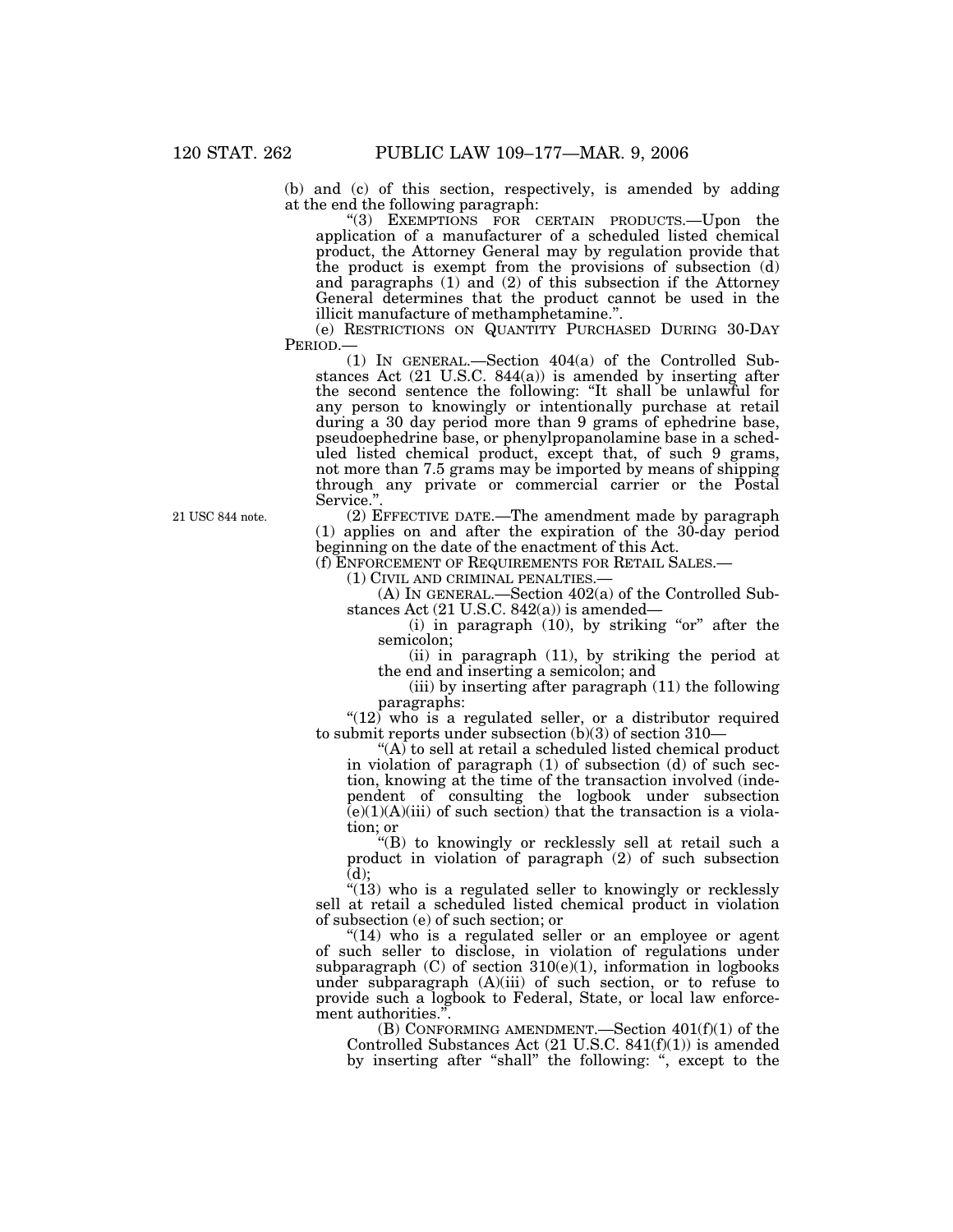extent that paragraph  $(12)$ ,  $(13)$ , or  $(14)$  of section  $402(a)$ applies,''.

(2) AUTHORITY TO PROHIBIT SALES BY VIOLATORS.—Section  $402(c)$  of the Controlled Substances Act  $(21 \text{ U.S.C. } 842(c))$  is amended by adding at the end the following paragraph:

 $\mathcal{L}(4)(A)$  If a regulated seller, or a distributor required to submit reports under section  $310(b)(3)$ , violates paragraph  $(12)$  of subsection  $(a)$  of this section, or if a regulated seller violates paragraph  $(13)$ of such subsection, the Attorney General may by order prohibit such seller or distributor (as the case may be) from selling any scheduled listed chemical product. Any sale of such a product in violation of such an order is subject to the same penalties as apply under paragraph (2).

 $f'(B)$  An order under subparagraph  $(A)$  may be imposed only through the same procedures as apply under section 304(c) for an order to show cause.''.

(g) PRESERVATION OF STATE AUTHORITY TO REGULATE SCHED-ULED LISTED CHEMICALS.—This section and the amendments made by this section may not be construed as having any legal effect on section 708 of the Controlled Substances Act as applied to the regulation of scheduled listed chemicals (as defined in section 102(45) of such Act).

#### **SEC. 712. REGULATED TRANSACTIONS.**

(a) CONFORMING AMENDMENTS REGARDING SCHEDULED LISTED CHEMICALS.—The Controlled Substances Act (21 U.S.C. 801 et seq.) is amended—

 $(1)$  in section  $102-$ 

 $(A)$  in paragraph  $(39)(A)$ —

(i) by amending clause (iv) to read as follows: "(iv) any transaction in a listed chemical that is contained in a drug that may be marketed or distributed lawfully in the United States under the Federal Food, Drug, and Cosmetic Act, subject to clause (v), unless—

''(I) the Attorney General has determined under section 204 that the drug or group of drugs is being diverted to obtain the listed chemical for use in the illicit production of a controlled substance; and

''(II) the quantity of the listed chemical contained in the drug included in the transaction or multiple transactions equals or exceeds the threshold established for that chemical by the Attorney General;'';

(ii) by redesignating clause (v) as clause (vi); and

(iii) by inserting after clause (iv) the following clause:

''(v) any transaction in a scheduled listed chemical product that is a sale at retail by a regulated seller or a distributor required to submit reports under section  $310(b)(3)$ ; or"; and

(B) by striking the paragraph  $(45)$  that relates to the term "ordinary over-the-counter pseudoephedrine or "ordinary over-the-counter pseudoephedrine or phenylpropanolamine product'';

 $(2)$  in section 204, by striking subsection (e); and

(3) in section 303(h), in the second sentence, by striking 21 USC 823. "section 102(39)(A)(iv)" and inserting "clause (iv) or (v) of section 102(39)(A)''.

21 USC 814.

21 USC 802.

21 USC 802 note.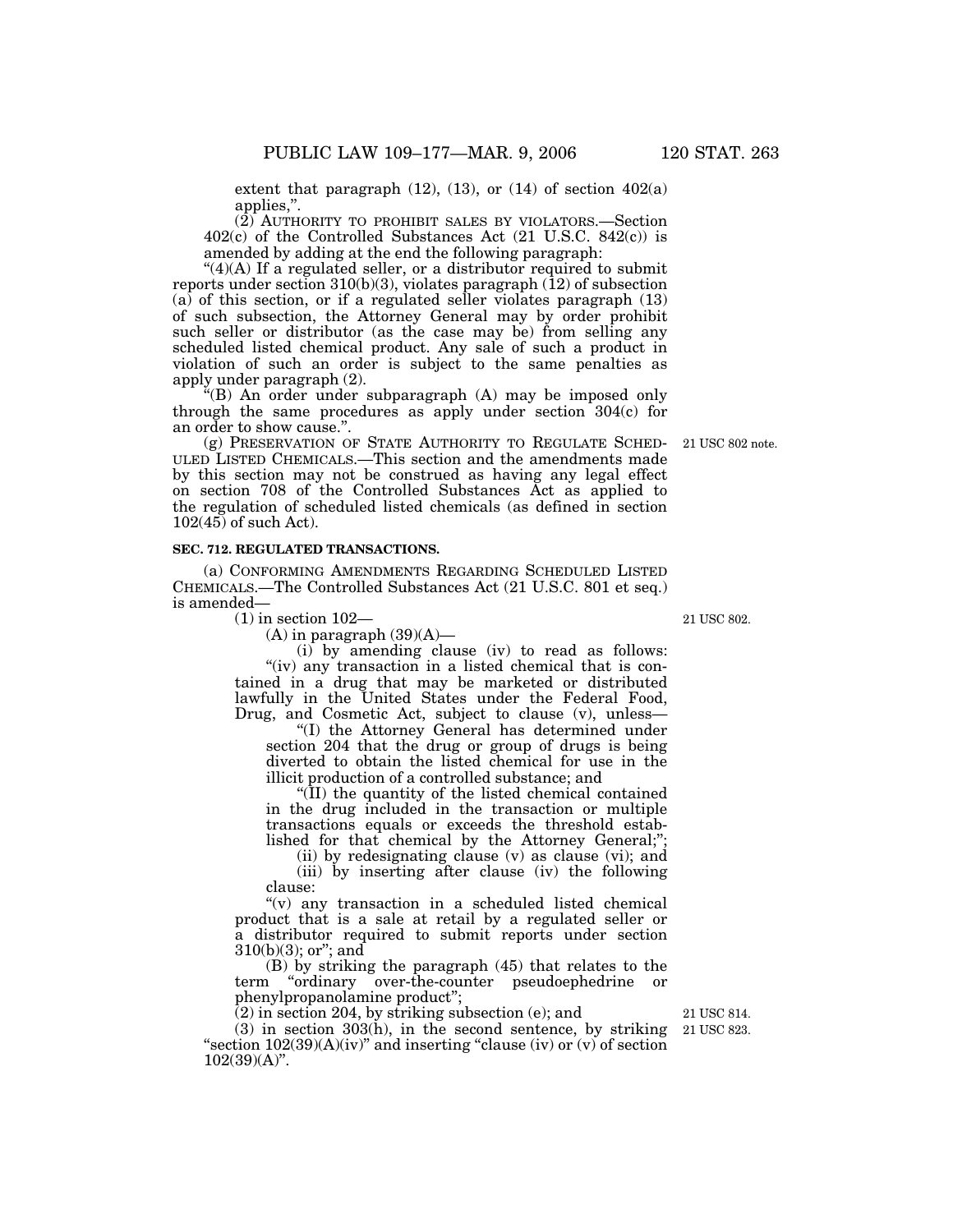(b) PUBLIC LAW 104–237.—Section 401 of the Comprehensive Methamphetamine Control Act of 1996 (21 U.S.C. 802 note) (Public Law  $104-237$  is amended by striking subsections (d), (e), and (f).

## **SEC. 713. AUTHORITY TO ESTABLISH PRODUCTION QUOTAS.**

Section 306 of the Controlled Substances Act (21 U.S.C. 826) is amended—

(1) in subsection (a), by inserting ''and for ephedrine, pseudoephedrine, and phenylpropanolamine" after "for each basic class of controlled substance in schedules I and II'';

(2) in subsection (b), by inserting ''or for ephedrine, pseudoephedrine, or phenylpropanolamine'' after ''for each basic class of controlled substance in schedule I or II'';

(3) in subsection (c), in the first sentence, by inserting "and for ephedrine, pseudoephedrine, and phenylpropanolamine'' after ''for the basic classes of controlled substances in schedules I and II'';

(4) in subsection (d), by inserting ''or ephedrine, pseudoephedrine, or phenylpropanolamine'' after ''that basic class of controlled substance'';

(5) in subsection (e), by inserting ''or for ephedrine, pseudoephedrine, or phenylpropanolamine'' after ''for a basic class of controlled substance in schedule I or II'';

 $(6)$  in subsection  $(f)$ —

(A) by inserting ''or ephedrine, pseudoephedrine, or phenylpropanolamine'' after ''controlled substances in schedules I and II'';

(B) by inserting ''or of ephedrine, pseudoephedrine, or phenylpropanolamine'' after ''the manufacture of a controlled substance''; and

(C) by inserting ''or chemicals'' after ''such incidentally produced substances''; and

 $(7)$  by adding at the end the following subsection:<br>"(g) Each reference in this section to

Each reference in this section to ephedrine, pseudoephedrine, or phenylpropanolamine includes each of the salts, optical isomers, and salts of optical isomers of such chemical.''.

## **SEC. 714. PENALTIES; AUTHORITY FOR MANUFACTURING; QUOTA.**

Section 402(b) of the Controlled Substances Act (21 U.S.C. 842(b)) is amended by inserting after ''manufacture a controlled substance in schedule I or II<sup>"</sup> the following: ", or ephedrine, pseudoephedrine, or phenylpropanolamine or any of the salts, optical isomers, or salts of optical isomers of such chemical,''.

### **SEC. 715. RESTRICTIONS ON IMPORTATION; AUTHORITY TO PERMIT IMPORTS FOR MEDICAL, SCIENTIFIC, OR OTHER LEGITI-MATE PURPOSES.**

Section 1002 of the Controlled Substances Import and Export Act (21 U.S.C. 952) is amended—

 $(1)$  in subsection  $(a)$ 

(A) in the matter preceding paragraph (1), by inserting ''or ephedrine, pseudoephedrine, or phenylpropanolamine,'' after "schedule III, IV, or V of title II,"; and

(B) in paragraph (1), by inserting '', and of ephedrine, pseudoephedrine, and phenylpropanolamine, " after "coca leaves''; and

(2) by adding at the end the following subsections: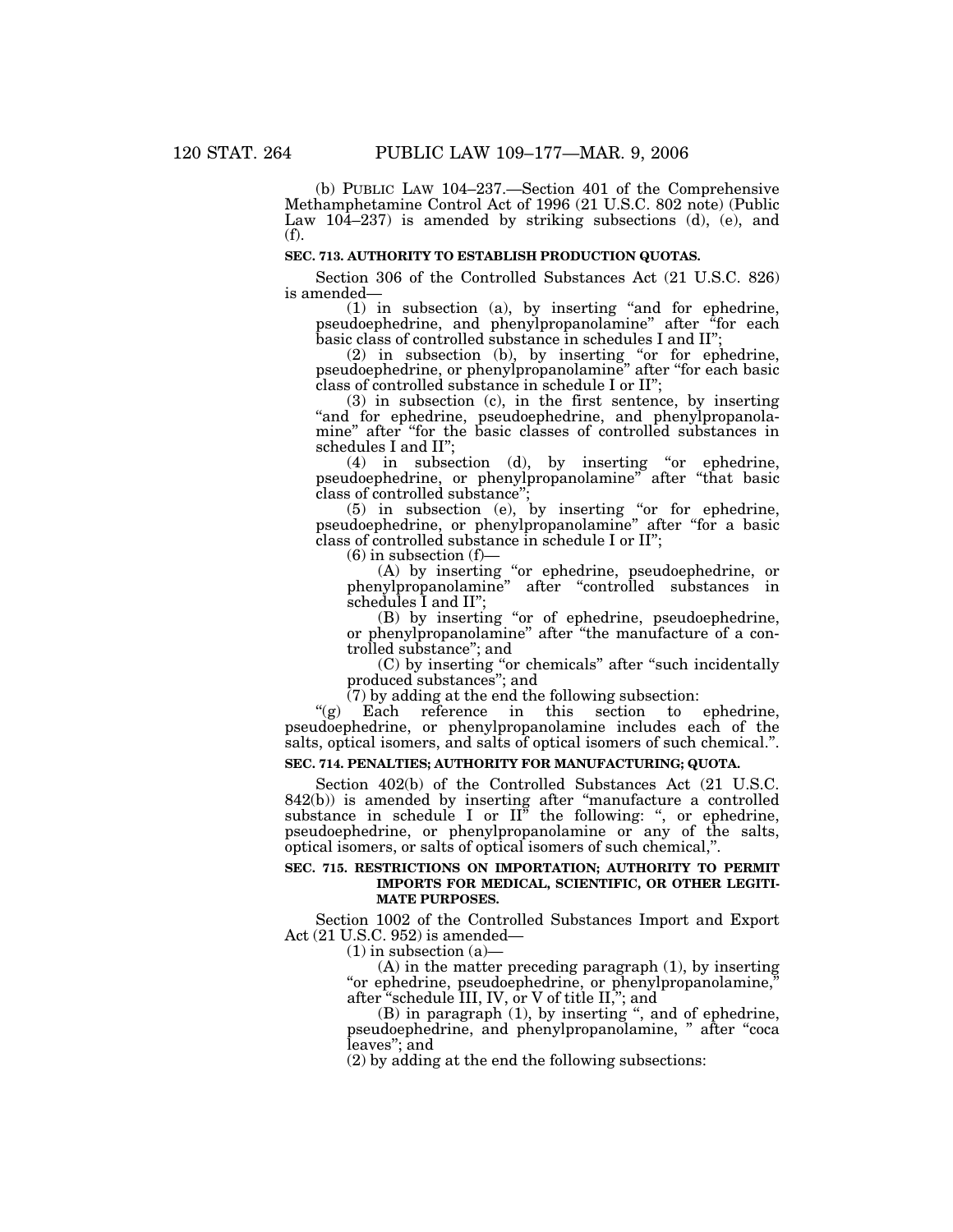" $(d)(1)$  With respect to a registrant under section 1008 who is authorized under subsection (a)(1) to import ephedrine, pseudoephedrine, or phenylpropanolamine, at any time during the year the registrant may apply for an increase in the amount of such chemical that the registrant is authorized to import, and the Attorney General may approve the application if the Attorney General determines that the approval is necessary to provide for medical, scientific, or other legitimate purposes regarding the chemical.

" $(2)$  With respect to the application under paragraph  $(1)$ :

''(A) Not later than 60 days after receiving the application, Deadline. the Attorney General shall approve or deny the application.

"(B) In approving the application, the Attorney General shall specify the period of time for which the approval is in effect, or shall provide that the approval is effective until the registrant involved is notified in writing by the Attorney General that the approval is terminated.

''(C) If the Attorney General does not approve or deny the application before the expiration of the 60-day period under subparagraph (A), the application is deemed to be approved, and such approval remains in effect until the Attorney General notifies the registrant in writing that the approval is terminated.<br>" $(e)$ 

Each reference in this section to ephedrine, pseudoephedrine, or phenylpropanolamine includes each of the salts, optical isomers, and salts of optical isomers of such chemical.''.

### **SEC. 716. NOTICE OF IMPORTATION OR EXPORTATION; APPROVAL OF SALE OR TRANSFER BY IMPORTER OR EXPORTER.**

(a) IN GENERAL.—Section 1018 of the Controlled Substances Import and Export Act (21 U.S.C. 971) is amended—

 $(1)$  in subsection  $(b)(1)$ , in the first sentence, by striking "or to an importation by a regular importer" and inserting "or to a transaction that is an importation by a regular importer'';

(2) by redesignating subsections (d) and (e) as subsections (e) and (f), respectively;

(3) by inserting after subsection (c) the following subsection:  $"(d)(1)(A)$  Information provided in a notice under subsection (a) or (b) shall include the name of the person to whom the importer or exporter involved intends to transfer the listed chemical involved, and the quantity of such chemical to be transferred.

" $(B)$  In the case of a notice under subsection (b) submitted by a regular importer, if the transferee identified in the notice is not a regular customer, such importer may not transfer the listed chemical until after the expiration of the 15-day period beginning on the date on which the notice is submitted to the Attorney General.

''(C) After a notice under subsection (a) or (b) is submitted to the Attorney General, if circumstances change and the importer or exporter will not be transferring the listed chemical to the transferee identified in the notice, or will be transferring a greater quantity of the chemical than specified in the notice, the importer or exporter shall update the notice to identify the most recent prospective transferee or the most recent quantity or both (as the case may be) and may not transfer the listed chemical until after the expiration of the 15-day period beginning on the date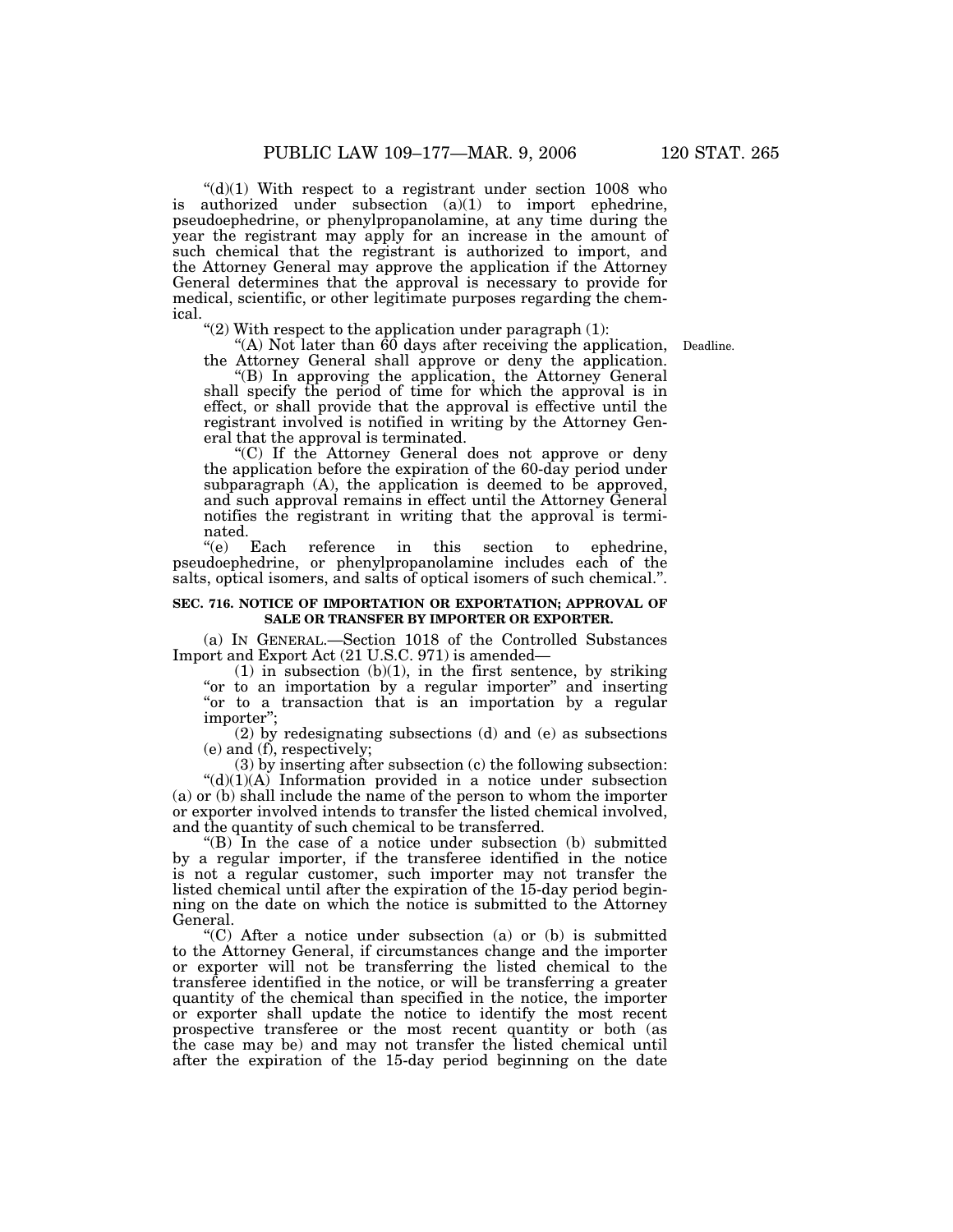Applicability.

on which the update is submitted to the Attorney General, except that such 15-day restriction does not apply if the prospective transferee identified in the update is a regular customer. The preceding sentence applies with respect to changing circumstances regarding a transferee or quantity identified in an update to the same extent and in the same manner as such sentence applies with respect to changing circumstances regarding a transferee or quantity identified in the original notice under subsection (a) or (b).

''(D) In the case of a transfer of a listed chemical that is subject to a 15-day restriction under subparagraph  $(B)$  or  $(C)$ , the transferee involved shall, upon the expiration of the 15-day period, be considered to qualify as a regular customer, unless the Attorney General otherwise notifies the importer or exporter involved in writing.

" $(2)$  With respect to a transfer of a listed chemical with which a notice or update referred to in paragraph (1) is concerned:

" $(A)$  The Attorney General, in accordance with the same procedures as apply under subsection  $(c)(2)$ 

"(i) may order the suspension of the transfer of the listed chemical by the importer or exporter involved, except for a transfer to a regular customer, on the ground that the chemical may be diverted to the clandestine manufacture of a controlled substance (without regard to the form of the chemical that may be diverted, including the diversion of a finished drug product to be manufactured from bulk chemicals to be transferred), subject to the Attorney General ordering such suspension before the expiration of the 15-day period referred to in paragraph (1) with respect to the importation or exportation (in any case in which such a period applies); and

"(ii) may, for purposes of clause (i) and paragraph (1), disqualify a regular customer on such ground.

 $\cdot$ (B) From and after the time when the Attorney General provides written notice of the order under subparagraph (A) (including a statement of the legal and factual basis for the order) to the importer or exporter, the importer or exporter may not carry out the transfer.

''(3) For purposes of this subsection:

" $(A)$  The terms 'importer' and 'exporter' mean a regulated person who imports or exports a listed chemical, respectively. ''(B) The term 'transfer', with respect to a listed chemical, includes the sale of the chemical.

''(C) The term 'transferee' means a person to whom an importer or exporter transfers a listed chemical.''; and

(4) by adding at the end the following subsection:

" $(g)$  Within 30 days after a transaction covered by this section is completed, the importer or exporter shall send the Attorney General a return declaration containing particulars of the transaction, including the date, quantity, chemical, container, name of transferees, and such other information as the Attorney General may specify in regulations. For importers, a single return declaration may include the particulars of both the importation and distribution. If the importer has not distributed all chemicals imported by the end of the initial 30-day period, the importer shall file supplemental return declarations no later than 30 days from the date of any further distribution, until the distribution or other

Deadline.

Notification.

Deadlines.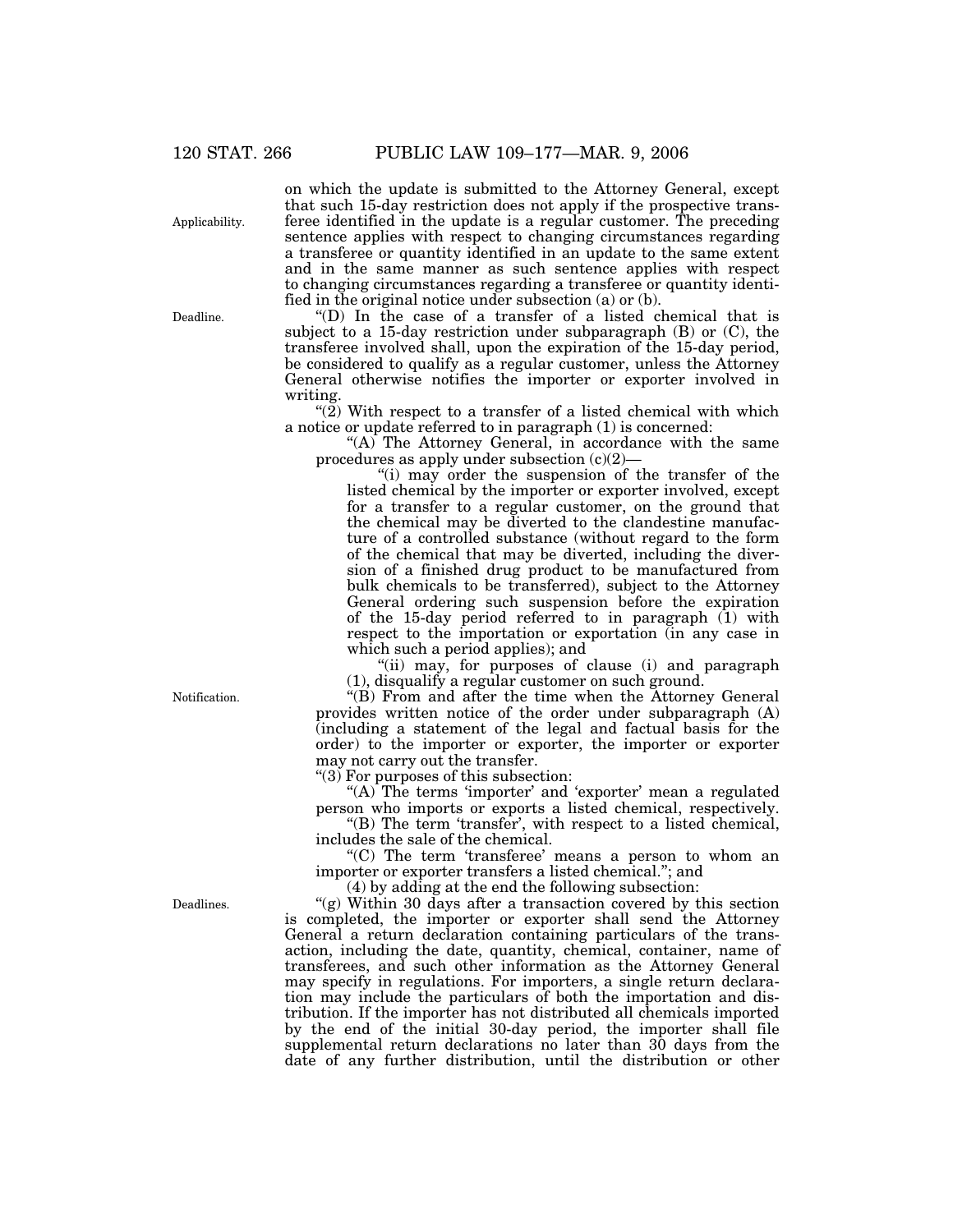disposition of all chemicals imported pursuant to the import notification or any update are accounted for.''.

(b) CONFORMING AMENDMENTS.—<br>(1) CONTROLLED SUBSTANCES IMPORT AND EXPORT ACT.-The Controlled Substances Import and Export Act (21 U.S.C. 951 et seq.) is amended—

 $(\hat{A})$  in section 1010(d)(5), by striking "section 1018(e)(2) or  $(3)$ " and inserting "paragraph  $(2)$  or  $(3)$  of section 1018(f)''; and 21 USC 960.

(B) in section  $1018(c)(1)$ , in the first sentence, by inserting before the period the following: ''(without regard to the form of the chemical that may be diverted, including the diversion of a finished drug product to be manufactured from bulk chemicals to be transferred)''.

(2) CONTROLLED SUBSTANCES ACT.—Section  $310(b)(3)(D)(v)$ of the Controlled Substances Act  $(21 \text{ U.S.C. } 830(b)(3)(D)(v))$ is amended by striking "section  $1018(e)(2)$ " and inserting "section  $1018(f)(2)$ ".

#### **SEC. 717. ENFORCEMENT OF RESTRICTIONS ON IMPORTATION AND OF REQUIREMENT OF NOTICE OF TRANSFER.**

Section 1010(d)(6) of the Controlled Substances Import and Export Act  $(21 \text{ U.S.C. } 960(d)(6))$  is amended to read as follows: ''(6) imports a listed chemical in violation of section 1002, imports or exports such a chemical in violation of section 1007 or 1018, or transfers such a chemical in violation of section 1018(d); or''.

#### **SEC. 718. COORDINATION WITH UNITED STATES TRADE REPRESENTA-**21 USC 826 note. **TIVE.**

In implementing sections 713 through 717 and section 721 of this title, the Attorney General shall consult with the United States Trade Representative to ensure implementation complies with all applicable international treaties and obligations of the United States.

## **Subtitle B—International Regulation of Precursor Chemicals**

## **SEC. 721. INFORMATION ON FOREIGN CHAIN OF DISTRIBUTION; IMPORT RESTRICTIONS REGARDING FAILURE OF DISTRIBUTORS TO COOPERATE.**

Section 1018 of the Controlled Substances Import and Export Act  $(21 \text{ U.S.C. } 971)$ , as amended by section  $716(a)(4)$  of this title, is further amended by adding at the end the following subsection:

" $(h)(1)$  With respect to a regulated person importing ephedrine, pseudoephedrine, or phenylpropanolamine (referred to in this section as an 'importer'), a notice of importation under subsection (a) or (b) shall include all information known to the importer on the chain of distribution of such chemical from the manufacturer to the importer.

"(2) For the purpose of preventing or responding to the diversion of ephedrine, pseudoephedrine, or phenylpropanolamine for use in the illicit production of methamphetamine, the Attorney General may, in the case of any person who is a manufacturer or distributor of such chemical in the chain of distribution referred to in paragraph

21 USC 971.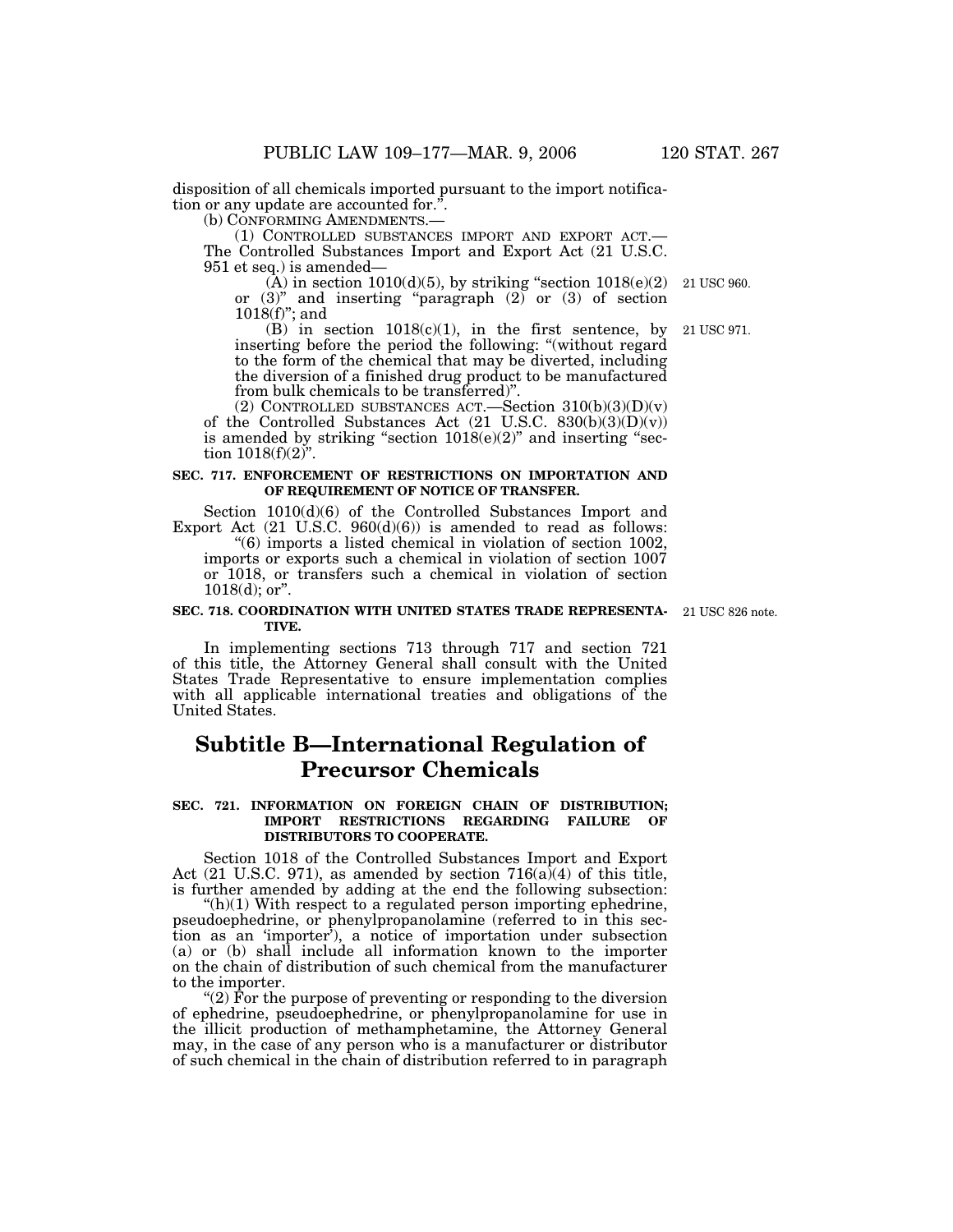(1) (which person is referred to in this subsection as a 'foreignchain distributor'), request that such distributor provide to the Attorney General information known to the distributor on the distribution of the chemical, including sales.

"(3) If the Attorney General determines that a foreign-chain distributor is refusing to cooperate with the Attorney General in obtaining the information referred to in paragraph (2), the Attorney General may, in accordance with procedures that apply under subsection (c), issue an order prohibiting the importation of ephedrine, pseudoephedrine, or phenylpropanolamine in any case in which such distributor is part of the chain of distribution for such chemical. Not later than 60 days prior to issuing the order, the Attorney General shall publish in the Federal Register a notice of intent to issue the order. During such 60-day period, imports of the chemical with respect to such distributor may not be restricted under this paragraph.''.

## **SEC. 722. REQUIREMENTS RELATING TO THE LARGEST EXPORTING AND IMPORTING COUNTRIES OF CERTAIN PRECURSOR CHEMICALS.**

(a) REPORTING REQUIREMENTS.—Section 489(a) of the Foreign Assistance Act of 1961 (22 U.S.C. 2291h(a)) is amended by adding at the end the following new paragraph:

''(8)(A) A separate section that contains the following:

''(i) An identification of the five countries that exported the largest amount of pseudoephedrine, ephedrine, and phenylpropanolamine (including the salts, optical isomers, or salts of optical isomers of such chemicals, and also including any products or substances containing such chemicals) during the preceding calendar year.

''(ii) An identification of the five countries that imported the largest amount of the chemicals described in clause (i) during the preceding calendar year and have the highest rate of diversion of such chemicals for use in the illicit production of methamphetamine (either in that country or in another country).

"(iii) An economic analysis of the total worldwide production of the chemicals described in clause (i) as compared to the legitimate demand for such chemicals worldwide.

''(B) The identification of countries that imported the largest amount of chemicals under subparagraph  $(A)(ii)$  shall be based on the following:

''(i) An economic analysis that estimates the legitimate demand for such chemicals in such countries as compared to the actual or estimated amount of such chemicals that is imported into such countries.

''(ii) The best available data and other information regarding the production of methamphetamine in such countries and the diversion of such chemicals for use in the production of methamphetamine.''.

(b) ANNUAL CERTIFICATION PROCEDURES.—Section 490(a) of the Foreign Assistance Act of 1961 (22 U.S.C. 2291j(a)) is amended—

(1) in paragraph (1), by striking ''major illicit drug producing country or major drug-transit country'' and inserting ''major illicit drug producing country, major drug-transit

Deadline. Federal Register, publication. Notice.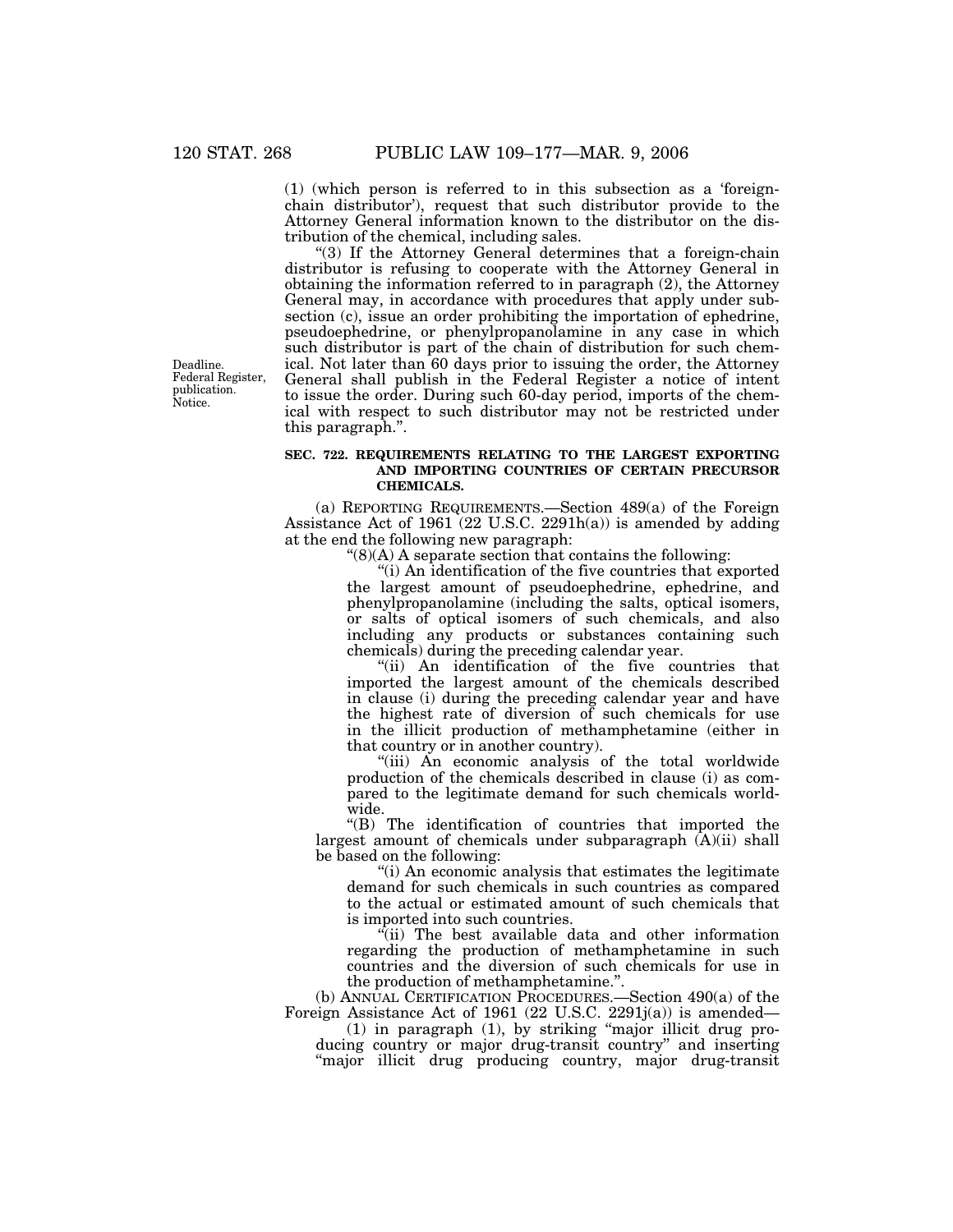country, or country identified pursuant to clause (i) or (ii) of section 489(a)(8)(A) of this Act''; and

(2) in paragraph (2), by inserting after ''(as determined under subsection (h))'' the following: ''or country identified pursuant to clause (i) or (ii) of section 489(a)(8)(A) of this Act''.

(c) CONFORMING AMENDMENT.—Section 706 of the Foreign Relations Authorization Act, Fiscal Year 2003 (22 U.S.C. 2291j–1) is amended in paragraph (5) by adding at the end the following:

''(C) Nothing in this section shall affect the requirements of section 490 of the Foreign Assistance Act of 1961 (22 U.S.C. 2291j) with respect to countries identified pursuant to section clause (i) or (ii) of  $489(a)(8)(A)$  of the Foreign Assistance Act of 1961.".<br>(d) Plan to Address Diversion of Precursor Chemicals.—

In the case of each country identified pursuant to clause (i) or (ii) of section  $489(a)(8)(A)$  of the Foreign Assistance Act of 1961 (as added by subsection (a)) with respect to which the President has not transmitted to Congress a certification under section 490(b) of such Act (22 U.S.C. 2291j(b)), the Secretary of State, in consultation with the Attorney General, shall, not later than 180 days after the date on which the President transmits the report required by section 489(a) of such Act (22 U.S.C. 2291h(a)), submit to Congress a comprehensive plan to address the diversion of the chemicals described in section  $489(a)(8)(A)(i)$  of such Act to the illicit production of methamphetamine in such country or in another country, including the establishment, expansion, and enhancement of regulatory, law enforcement, and other investigative efforts to prevent such diversion.

(e) AUTHORIZATION OF APPROPRIATIONS.—There are authorized to be appropriated to the Secretary of State to carry out this section \$1,000,000 for each of the fiscal years 2006 and 2007.

#### **SEC. 723. PREVENTION OF SMUGGLING OF METHAMPHETAMINE INTO THE UNITED STATES FROM MEXICO.**

(a) IN GENERAL.—The Secretary of State, acting through the Assistant Secretary of the Bureau for International Narcotics and Law Enforcement Affairs, shall take such actions as are necessary to prevent the smuggling of methamphetamine into the United States from Mexico.

(b) SPECIFIC ACTIONS.—In carrying out subsection (a), the Secretary shall—

(1) improve bilateral efforts at the United States-Mexico border to prevent the smuggling of methamphetamine into the United States from Mexico;

(2) seek to work with Mexican law enforcement authorities to improve the ability of such authorities to combat the production and trafficking of methamphetamine, including by providing equipment and technical assistance, as appropriate; and

(3) encourage the Government of Mexico to take immediate action to reduce the diversion of pseudoephedrine by drug trafficking organizations for the production and trafficking of methamphetamine.

(c) REPORT.—Not later than one year after the date of the enactment of this Act, and annually thereafter, the Secretary shall submit to the appropriate congressional committees a report on the implementation of this section for the prior year.

22 USC 2291h note.

Deadline.

22 USC 2291 note.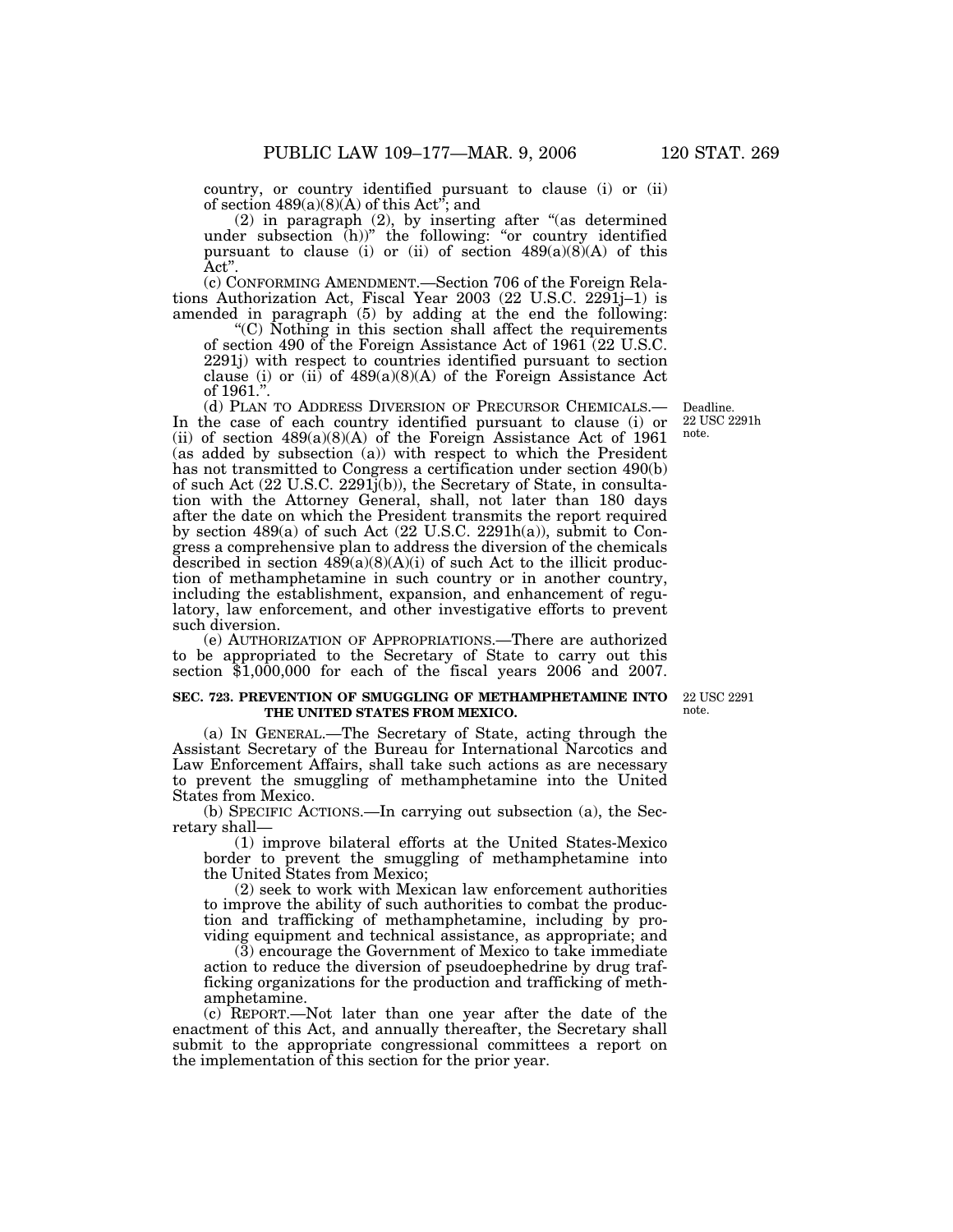(d) AUTHORIZATION OF APPROPRIATIONS.—There are authorized to be appropriated to the Secretary to carry out this section \$4,000,000 for each of the fiscal years 2006 and 2007.

# **Subtitle C—Enhanced Criminal Penalties for Methamphetamine Production and Trafficking**

21 USC 865.

#### **SEC. 731. SMUGGLING METHAMPHETAMINE OR METHAMPHETAMINE PRECURSOR CHEMICALS INTO THE UNITED STATES WHILE USING FACILITATED ENTRY PROGRAMS.**

(a) ENHANCED PRISON SENTENCE.—The sentence of imprisonment imposed on a person convicted of an offense under the Controlled Substances Act (21 U.S.C. 801 et seq.) or the Controlled Substances Import and Export Act (21 U.S.C. 951 et seq.), involving methamphetamine or any listed chemical that is defined in section 102(33) of the Controlled Substances Act (21 U.S.C. 802(33), shall, if the offense is committed under the circumstance described in subsection (b), be increased by a consecutive term of imprisonment of not more than 15 years.

(b) CIRCUMSTANCES.—For purposes of subsection (a), the circumstance described in this subsection is that the offense described in subsection (a) was committed by a person who—

(1) was enrolled in, or who was acting on behalf of any person or entity enrolled in, any dedicated commuter lane, alternative or accelerated inspection system, or other facilitated entry program administered or approved by the Federal Government for use in entering the United States; and

(2) committed the offense while entering the United States, using such lane, system, or program.

(c) PERMANENT INELIGIBILITY.—Any person whose term of imprisonment is increased under subsection (a) shall be permanently and irrevocably barred from being eligible for or using any lane, system, or program described in subsection (b)(1).

## **SEC. 732. MANUFACTURING CONTROLLED SUBSTANCES ON FEDERAL PROPERTY.**

Subsection (b) of section 401 of the Controlled Substances Act  $(21 \text{ U.S.C. } 841(b))$  is amended in paragraph  $(5)$  by inserting "or manufacturing" after "cultivating".

## **SEC. 733. INCREASED PUNISHMENT FOR METHAMPHETAMINE KING-PINS.**

Section 408 of the Controlled Substances Act (21 U.S.C. 848) is amended by adding at the end the following:

Applicability.

''(s) SPECIAL PROVISION FOR METHAMPHETAMINE.—For the purposes of subsection (b), in the case of continuing criminal enterprise involving methamphetamine or its salts, isomers, or salts of isomers, paragraph (2)(A) shall be applied by substituting '200' for '300', and paragraph (2)(B) shall be applied by substituting '\$5,000,000' for '\$10 million dollars'.''.

#### **SEC. 734. NEW CHILD-PROTECTION CRIMINAL ENHANCEMENT.**

(a) IN GENERAL.—The Controlled Substances Act is amended by inserting after section 419 (21 U.S.C. 860) the following: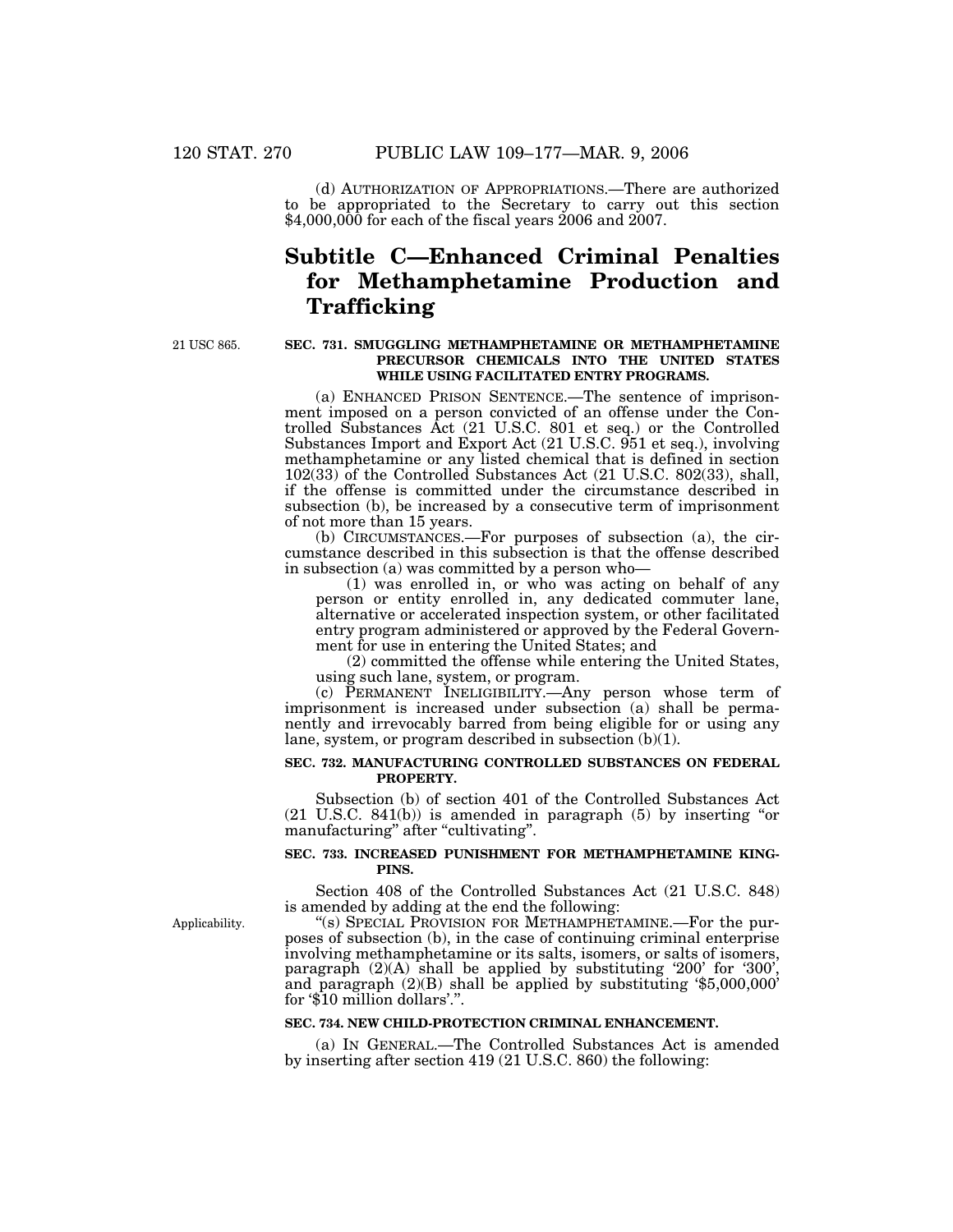## ''CONSECUTIVE SENTENCE FOR MANUFACTURING OR DISTRIBUTING, OR POSSESSING WITH INTENT TO MANUFACTURE OR DISTRIBUTE, METH- AMPHETAMINE ON PREMISES WHERE CHILDREN ARE PRESENT OR RESIDE

"SEC. 419a. Whoever violates section  $401(a)(1)$  by manufac- 21 USC 860a. turing or distributing, or possessing with intent to manufacture or distribute, methamphetamine or its salts, isomers or salts of isomers on premises in which an individual who is under the age of 18 years is present or resides, shall, in addition to any other sentence imposed, be imprisoned for a period of any term of years but not more than 20 years, subject to a fine, or both.''.

(b) CLERICAL AMENDMENT.—The table of contents of the Comprehensive Drug Abuse Prevention and Control Act of 1970 is amended by inserting after the item relating to section 419 the following new item:

''Sec. 419a. Consecutive sentence for manufacturing or distributing, or possessing with intent to manufacture or distribute, methamphetamine on premises where children are present or reside.'

#### **SEC. 735. AMENDMENTS TO CERTAIN SENTENCING COURT REPORTING REQUIREMENTS.**

Section 994(w) of title 28, United States Code, is amended—  $(1)$  in paragraph  $(1)$ –

 $(A)$  by inserting ", in a format approved and required by the Commission,'' after ''submits to the Commission'';

 $(B)$  in subparagraph  $(B)$ —

(i) by inserting ''written'' before ''statement of reasons''; and

(ii) by inserting "and which shall be stated on the written statement of reasons form issued by the Judicial Conference and approved by the United States Sentencing Commission'' after ''applicable guideline range''; and

(C) by adding at the end the following:

"The information referred to in subparagraphs  $(A)$  through  $(F)$ shall be submitted by the sentencing court in a format approved and required by the Commission.''; and

(2) in paragraph (4), by striking ''may assemble or maintain in electronic form that include any'' and inserting ''itself may assemble or maintain in electronic form as a result of the''.

## **SEC. 736. SEMIANNUAL REPORTS TO CONGRESS.**

21 USC 871a.

(a) IN GENERAL.—The Attorney General shall, on a semiannual basis, submit to the congressional committees and organizations specified in subsection (b) reports that—

(1) describe the allocation of the resources of the Drug Enforcement Administration and the Federal Bureau of Investigation for the investigation and prosecution of alleged violations of the Controlled Substances Act involving methamphetamine; and

(2) the measures being taken to give priority in the allocation of such resources to such violations involving—

(A) persons alleged to have imported into the United States substantial quantities of methamphetamine or scheduled listed chemicals (as defined pursuant to the amendment made by section  $711(a)(1)$ ;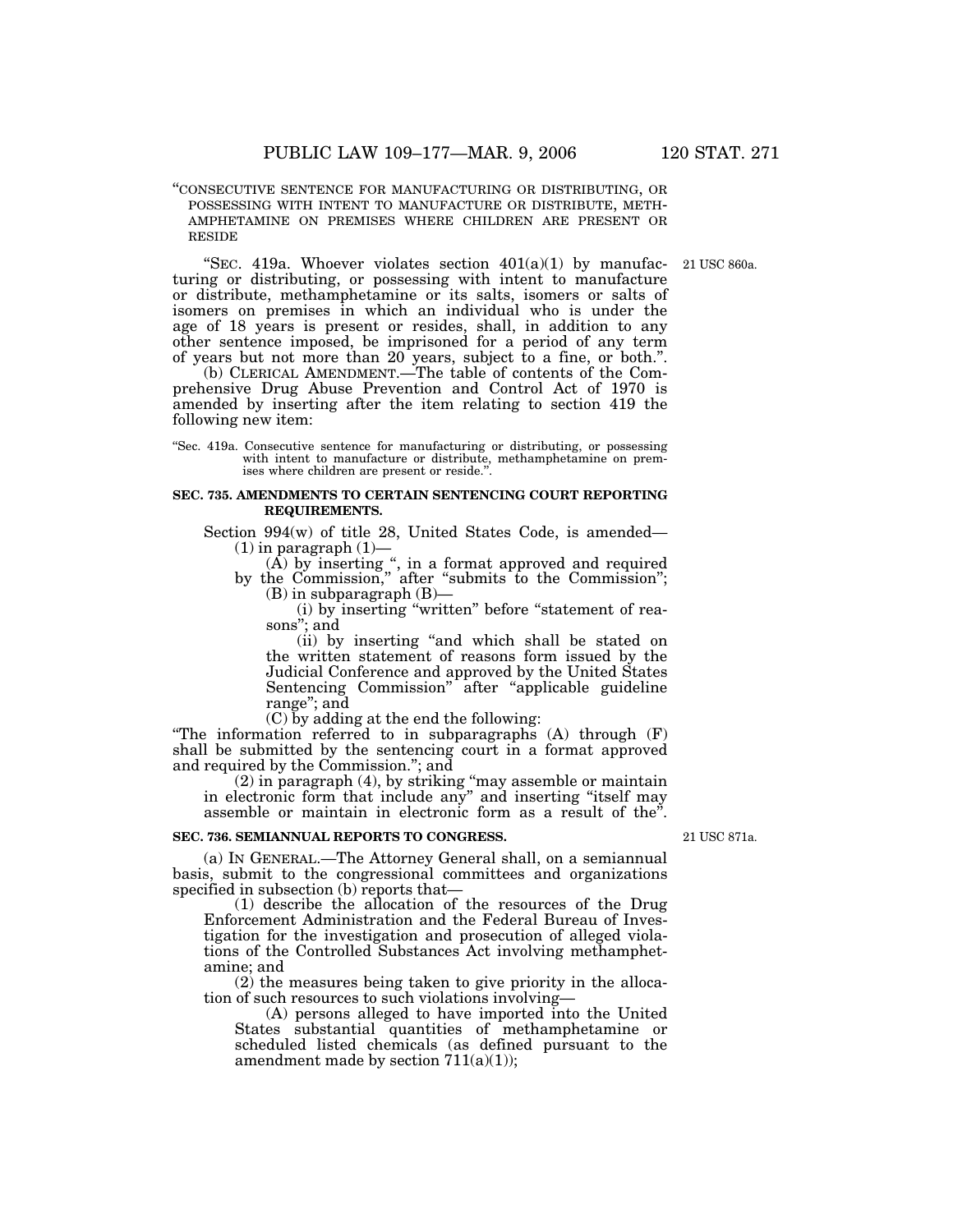(B) persons alleged to have manufactured methamphetamine; and

 $(C)$  circumstances in which the violations have endangered children.

(b) CONGRESSIONAL COMMITTEES.—The congressional committees and organizations referred to in subsection (a) are—

(1) in the House of Representatives, the Committee on the Judiciary, the Committee on Energy and Commerce, and the Committee on Government Reform; and

(2) in the Senate, the Committee on the Judiciary, the Committee on Commerce, Science, and Transportation, and the Caucus on International Narcotics Control.

## **Subtitle D—Enhanced Environmental Regulation of Methamphetamine Byproducts**

## **SEC. 741. BIENNIAL REPORT TO CONGRESS ON AGENCY DESIGNATIONS OF BY-PRODUCTS OF METHAMPHETAMINE LABORA-TORIES AS HAZARDOUS MATERIALS.**

Section 5103 of title 49, Unites States Code, is amended by adding at the end the following:

''(d) BIENNIAL REPORT.—The Secretary of Transportation shall submit to the Committee on Transportation and Infrastructure of the House of Representatives and the Senate Committee on Commerce, Science, and Transportation a biennial report providing information on whether the Secretary has designated as hazardous materials for purposes of chapter 51 of such title all by-products of the methamphetamine-production process that are known by the Secretary to pose an unreasonable risk to health and safety or property when transported in commerce in a particular amount and form.''.

## **SEC. 742. METHAMPHETAMINE PRODUCTION REPORT.**

Section 3001 of the Solid Waste Disposal Act (42 U.S.C. 6921) is amended at the end by adding the following:

''(j) METHAMPHETAMINE PRODUCTION.—Not later than every 24 months, the Administrator shall submit to the Committee on Energy and Commerce of the House of Representatives and the Committee on Environment and Public Works of the Senate a report setting forth information collected by the Administrator from law enforcement agencies, States, and other relevant stakeholders that identifies the byproducts of the methamphetamine production process and whether the Administrator considers each of the byproducts to be a hazardous waste pursuant to this section and relevant regulations.''.

#### **SEC. 743. CLEANUP COSTS.**

(a) IN GENERAL.—Section  $413(q)$  of the Controlled Substances Act  $(21 \text{ U.S.C. } 853(q))$  is amended-

(1) in the matter preceding paragraph (1), by inserting ", the possession, or the possession with intent to distribute," after ''manufacture''; and

(2) in paragraph  $(2)$ , by inserting ", or on premises or in property that the defendant owns, resides, or does business in'' after ''by the defendant''.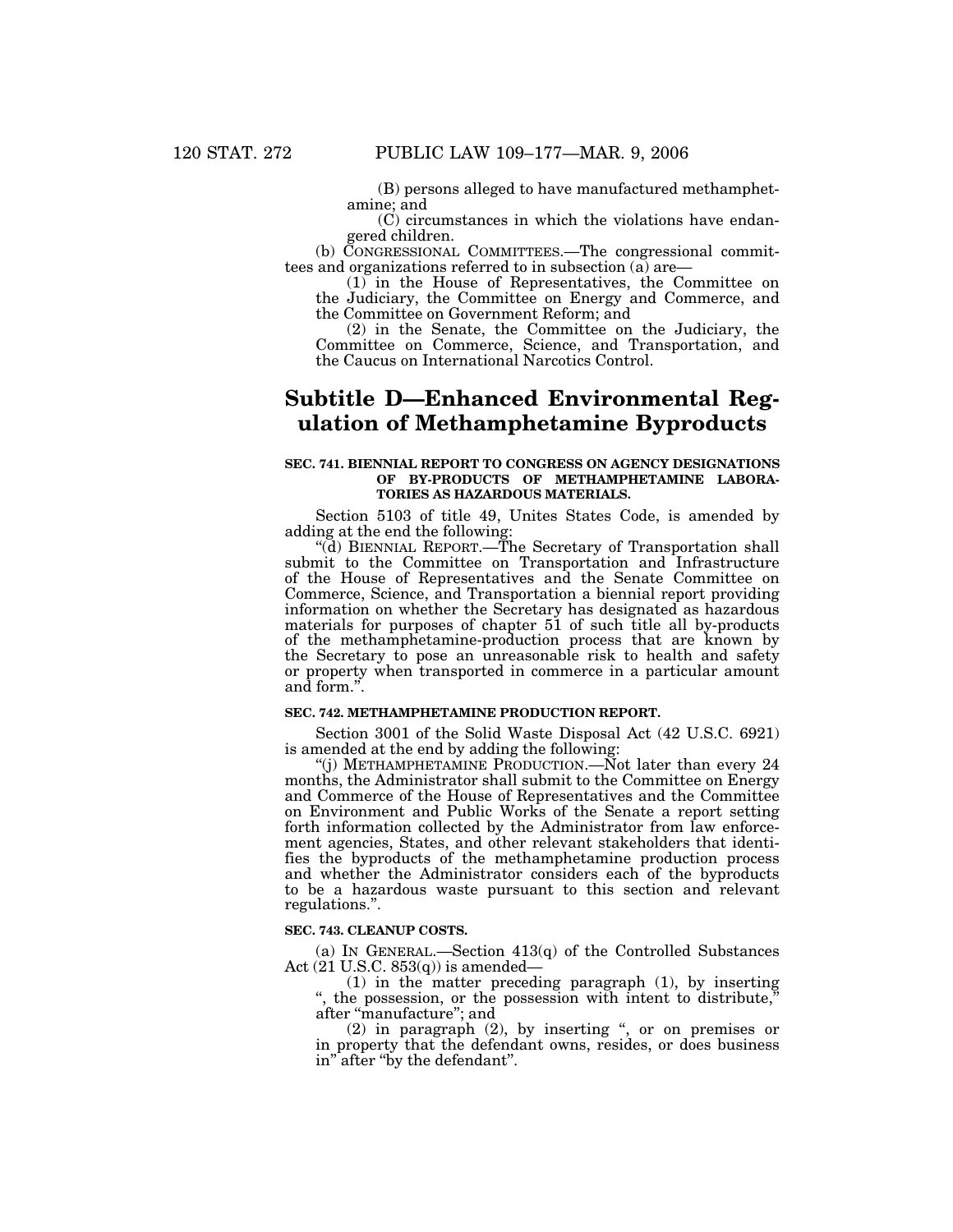(b) SAVINGS CLAUSE.—Nothing in this section shall be inter-21 USC 853 note. preted or construed to amend, alter, or otherwise affect the obligations, liabilities and other responsibilities of any person under any Federal or State environmental laws.

# **Subtitle E—Additional Programs and Activities**

## **SEC. 751. IMPROVEMENTS TO DEPARTMENT OF JUSTICE DRUG COURT GRANT PROGRAM.**

Section 2951 of the Omnibus Crime Control and Safe Streets Act of 1968 (42 U.S.C. 3797u) is amended by adding at the end the following new subsection:

''(c) MANDATORY DRUG TESTING AND MANDATORY SANCTIONS.— ''(1) MANDATORY TESTING.—Grant amounts under this part

may be used for a drug court only if the drug court has mandatory periodic testing as described in subsection (a)(3)(A). The Attorney General shall, by prescribing guidelines or regulations, specify standards for the timing and manner of complying with such requirements. The standards—

''(A) shall ensure that—

"(i) each participant is tested for every controlled substance that the participant has been known to abuse, and for any other controlled substance the Attorney General or the court may require; and

''(ii) the testing is accurate and practicable; and ''(B) may require approval of the drug testing regime to ensure that adequate testing occurs.

Regulations.

"(2) MANDATORY SANCTIONS.—The Attorney General shall, by prescribing guidelines or regulations, specify that grant amounts under this part may be used for a drug court only if the drug court imposes graduated sanctions that increase punitive measures, therapeutic measures, or both whenever a participant fails a drug test. Such sanctions and measures may include, but are not limited to, one or more of the following:

''(A) Incarceration.

''(B) Detoxification treatment.

''(C) Residential treatment.

''(D) Increased time in program.

''(E) Termination from the program.

"(F) Increased drug screening requirements.

''(G) Increased court appearances.

"(H) Increased counseling.

''(I) Increased supervision.

''(J) Electronic monitoring.

 $\sqrt{\text{K}}$ ) In-home restriction.

''(L) Community service.

"(M) Family counseling.

''(N) Anger management classes.''.

#### **SEC. 752. DRUG COURTS FUNDING.**

Section 1001(25)(A) of title I of the Omnibus Crime Control and Safe Streets Act of 1968 (42 U.S.C. 2591(25)(A)) is amended 42 USC 3793. by adding at the end the following:

"(v)  $$70,000,000$  for fiscal year 2006.".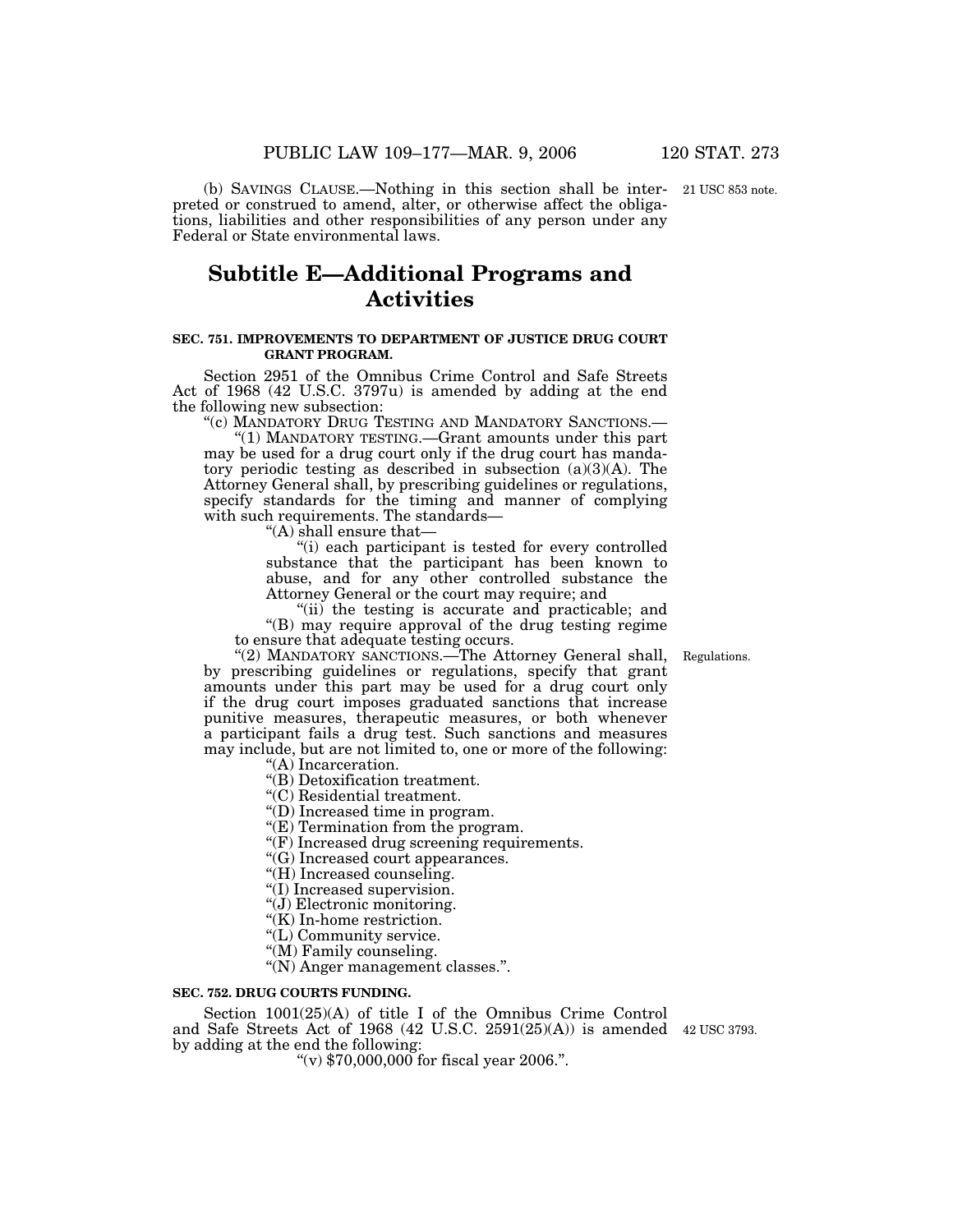## **SEC. 753. FEASIBILITY STUDY ON FEDERAL DRUG COURTS.**

The Attorney General shall, conduct a feasibility study on the desirability of a drug court program for Federal offenders who are addicted to controlled substances. The Attorney General lowerlevel, non-violate report the results of that study to Congress not later than June 30, 2006.

### **SEC. 754. GRANTS TO HOT SPOT AREAS TO REDUCE AVAILABILITY OF METHAMPHETAMINE.**

Title I of the Omnibus Crime Control and Safe Streets Act of 1968 (42 U.S.C. 3711 et seq.) is amended by adding at the end the following:

Intergovernmental relations.

Deadline.

## **''PART II—CONFRONTING USE OF METHAMPHETAMINE**

42 USC 3797cc.

## **''SEC. 2996. AUTHORITY TO MAKE GRANTS TO ADDRESS PUBLIC SAFETY AND METHAMPHETAMINE MANUFACTURING, SALE, AND USE IN HOT SPOTS.**

"(a) PURPOSE AND PROGRAM AUTHORITY.—

''(1) PURPOSE.—It is the purpose of this part to assist States—

''(A) to carry out programs to address the manufacture, sale, and use of methamphetamine drugs; and

''(B) to improve the ability of State and local government institutions of to carry out such programs.

''(2) GRANT AUTHORIZATION.—The Attorney General, through the Bureau of Justice Assistance in the Office of Justice Programs may make grants to States to address the manufacture, sale, and use of methamphetamine to enhance public safety.

''(3) GRANT PROJECTS TO ADDRESS METHAMPHETAMINE MANUFACTURE SALE AND USE.—Grants made under subsection (a) may be used for programs, projects, and other activities to—

''(A) investigate, arrest and prosecute individuals violating laws related to the use, manufacture, or sale of methamphetamine;

''(B) reimburse the Drug Enforcement Administration for expenses related to the clean up of methamphetamine clandestine labs;

''(C) support State and local health department and environmental agency services deployed to address methamphetamine; and

''(D) procure equipment, technology, or support systems, or pay for resources, if the applicant for such a grant demonstrates to the satisfaction of the Attorney General that expenditures for such purposes would result in the reduction in the use, sale, and manufacture of methamphetamine.

**42 USC** 3797cc–1.

#### **''SEC. 2997. FUNDING.**

''There are authorized to be appropriated to carry out this part \$99,000,000 for each fiscal year 2006, 2007, 2008, 2009, and  $2010."$ .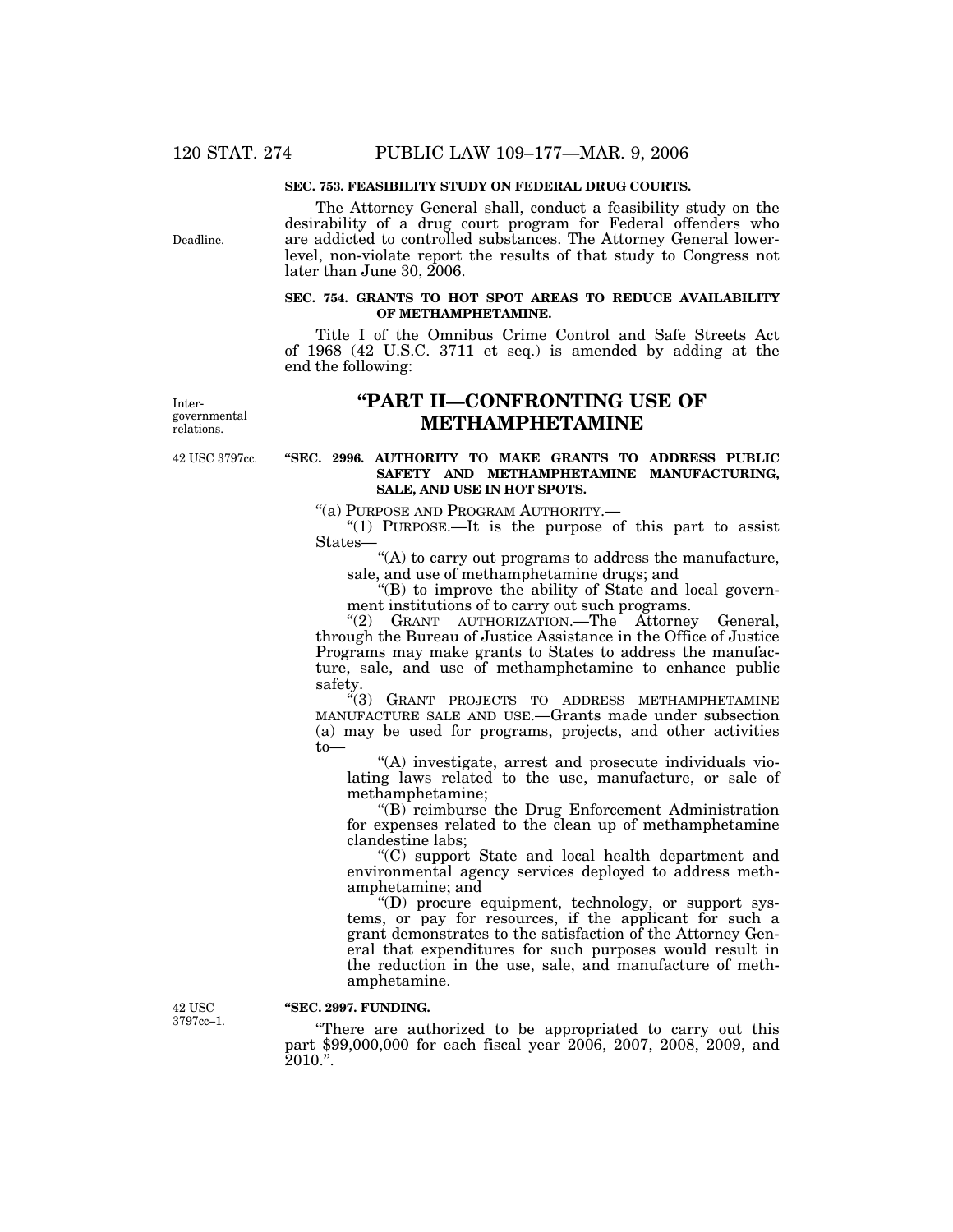#### **SEC. 755. GRANTS FOR PROGRAMS FOR DRUG-ENDANGERED CHIL-**42 USC **DREN.**

(a) IN GENERAL.—The Attorney General shall make grants to States for the purpose of carrying out programs to provide comprehensive services to aid children who are living in a home in which methamphetamine or other controlled substances are unlawfully manufactured, distributed, dispensed, or used.

(b) CERTAIN REQUIREMENTS.—The Attorney General shall ensure that the services carried out with grants under subsection (a) include the following:

(1) Coordination among law enforcement agencies, prosecutors, child protective services, social services, health care services, and any other services determined to be appropriate by the Attorney General to provide assistance regarding the problems of children described in subsection (a).

(2) Transition of children from toxic or drug-endangering environments to appropriate residential environments.

(c) AUTHORIZATION OF APPROPRIATIONS.—For the purpose of carrying out this section, there are authorized to be appropriated \$20,000,000 for each of the fiscal years 2006 and 2007. Amounts appropriated under the preceding sentence shall remain available until expended.

#### **SEC. 756. AUTHORITY TO AWARD COMPETITIVE GRANTS TO ADDRESS METHAMPHETAMINE USE BY PREGNANT AND PAR-ENTING WOMEN OFFENDERS.**

(a) PURPOSE AND PROGRAM AUTHORITY.—

(1) GRANT AUTHORIZATION.—The Attorney General may award competitive grants to address the use of methamphetamine among pregnant and parenting women offenders to promote public safety, public health, family permanence and well being.

(2) PURPOSES AND PROGRAM AUTHORITY.—Grants awarded under this section shall be used to facilitate or enhance and collaboration between the criminal justice, child welfare, and State substance abuse systems in order to carry out programs to address the use of methamphetamine drugs by pregnant and parenting women offenders.

(b) DEFINITIONS.—In this section, the following definitions shall apply:

(1) CHILD WELFARE AGENCY.—The term ''child welfare agency'' means the State agency responsible for child and/ or family services and welfare.

(2) CRIMINAL JUSTICE AGENCY.—The term ''criminal justice agency'' means an agency of the State or local government or its contracted agency that is responsible for detection, arrest, enforcement, prosecution, defense, adjudication, incarceration, probation, or parole relating to the violation of the criminal laws of that State or local government.

(c) APPLICATIONS.—

(1) IN GENERAL.—No grant may be awarded under this section unless an application has been submitted to, and approved by, the Attorney General.

(2) APPLICATION.—An application for a grant under this section shall be submitted in such form, and contain such information, as the Attorney General, may prescribe by regulation or guidelines.

42 USC 3797cc–3.

3797cc–2.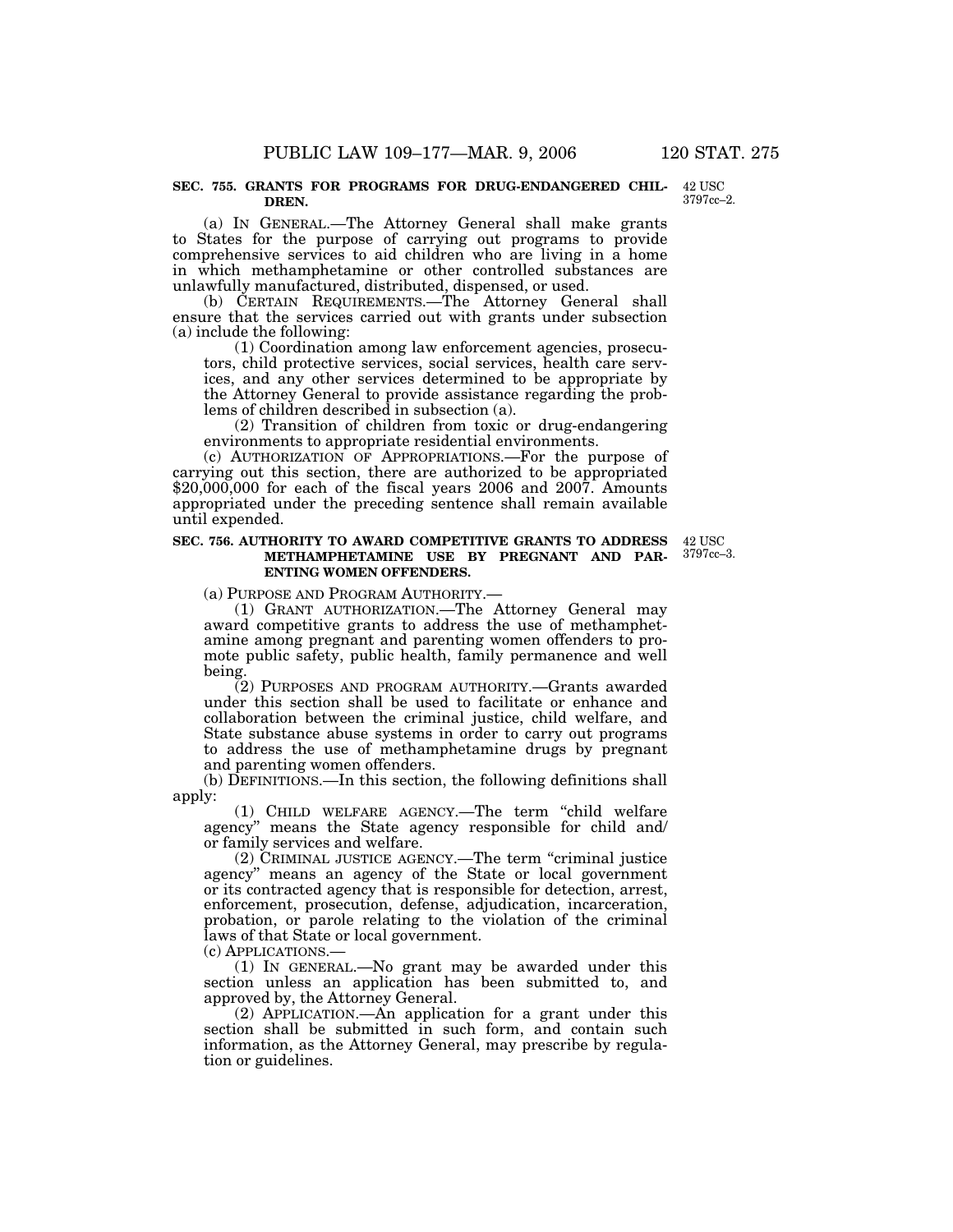(3) ELIGIBLE ENTITIES.—The Attorney General shall make grants to States, territories, and Indian Tribes. Applicants must demonstrate extensive collaboration with the State criminal justice agency and child welfare agency in the planning and implementation of the program.

(4) CONTENTS.—In accordance with the regulations or guidelines established by the Attorney General in consultation with the Secretary of Health and Human Services, each application for a grant under this section shall contain a plan to expand the State's services for pregnant and parenting women offenders who are pregnant women and/or women with dependent children for the use of methamphetamine or methamphetamine and other drugs and include the following in the plan:

(A) A description of how the applicant will work jointly with the State criminal justice and child welfare agencies needs associated with the use of methamphetamine or methamphetamine and other drugs by pregnant and parenting women offenders to promote family stability and permanence.

(B) A description of the nature and the extent of the problem of methamphetamine use by pregnant and parenting women offenders.

 $(\bar{C})$  A certification that the State has involved counties and other units of local government, when appropriate, in the development, expansion, modification, operation or improvement of proposed programs to address the use, manufacture, or sale of methamphetamine.

(D) A certification that funds received under this section will be used to supplement, not supplant, other Federal, State, and local funds.

(E) A description of clinically appropriate practices and procedures to—

(i) screen and assess pregnant and parenting women offenders for addiction to methamphetamine and other drugs;

(ii) when clinically appropriate for both the women and children, provide family treatment for pregnant and parenting women offenders, with clinically appropriate services in the same location to promote family permanence and self sufficiency; and

(iii) provide for a process to enhance or ensure the abilities of the child welfare agency, criminal justice agency and State substance agency to work together to re-unite families when appropriate in the case where family treatment is not provided.

(d) PERIOD OF GRANT.—The grant shall be a three-year grant. Successful applicants may reapply for only one additional threeyear funding cycle and the Attorney General may approve such applications.

(e) PERFORMANCE ACCOUNTABILITY; REPORTS AND EVALUA- TIONS.—

(1) REPORTS.—Successful applicants shall submit to the Attorney General a report on the activities carried out under the grant at the end of each fiscal year.

(2) EVALUATIONS.—Not later than 12 months at the end of the 3 year funding cycle under this section, the Attorney

Regulations.